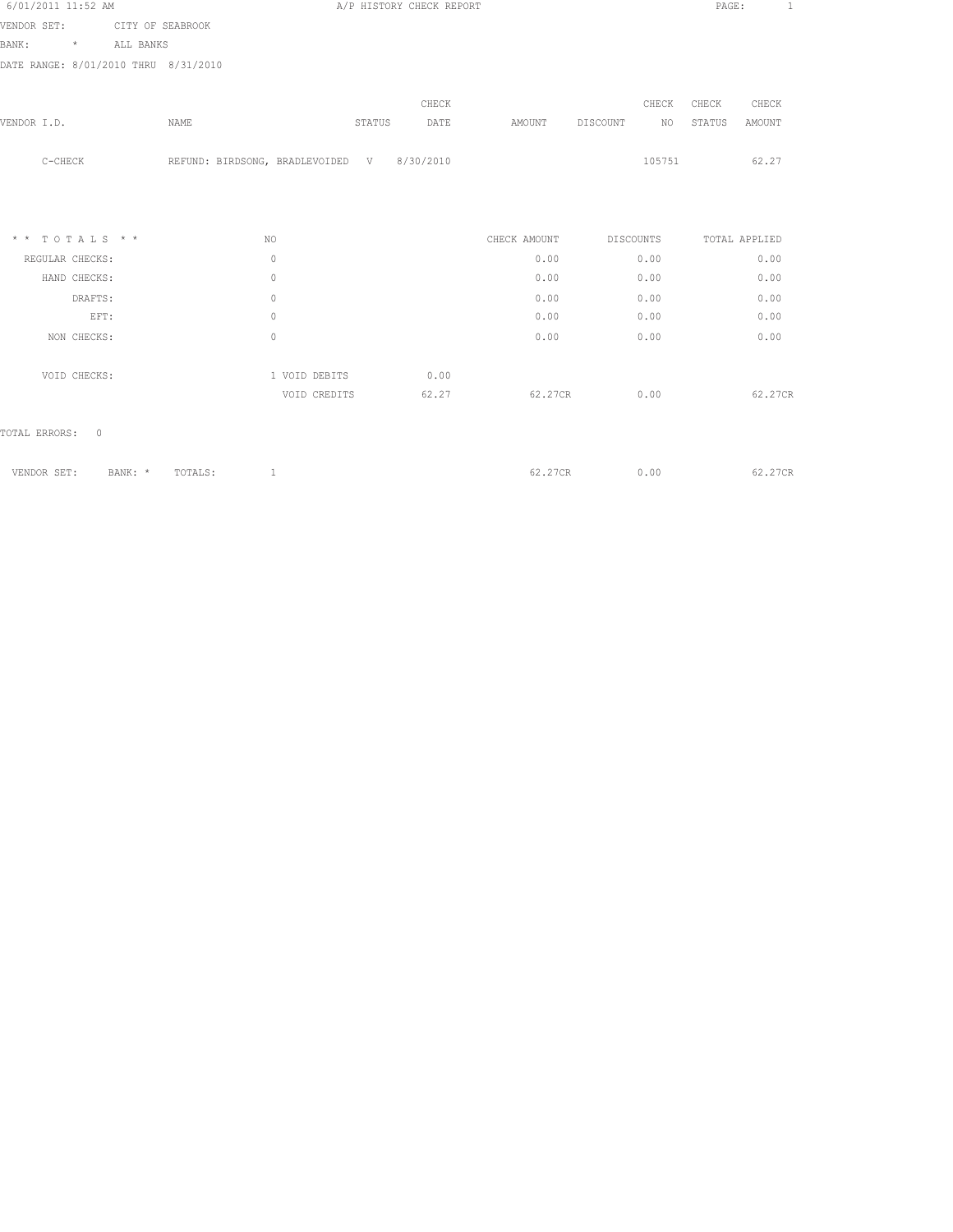|--|

VENDOR SET: 99 CITY OF SEABROOK

BANK: \* ALL BANKS

DATE RANGE: 8/01/2010 THRU 8/31/2010

|             |           |            |        | CHECK     |        |          | CHECK  | CHECK  | CHECK  |
|-------------|-----------|------------|--------|-----------|--------|----------|--------|--------|--------|
| VENDOR I.D. |           | NAME       | STATUS | DATE      | AMOUNT | DISCOUNT | NO     | STATUS | AMOUNT |
|             | C-CHECK   | VOID CHECK | V      | 8/02/2010 |        |          | 105523 |        |        |
|             | $C-CHECK$ | VOID CHECK | V      | 8/04/2010 |        |          | 105582 |        |        |
|             | $C-CHECK$ | VOID CHECK | V      | 8/11/2010 |        |          | 105630 |        |        |
|             | C-CHECK   | VOID CHECK | V      | 8/11/2010 |        |          | 105632 |        |        |
|             | C-CHECK   | VOID CHECK | V      | 8/12/2010 |        |          | 105641 |        |        |
|             | C-CHECK   | VOID CHECK | V      | 8/18/2010 |        |          | 105677 |        |        |
|             | C-CHECK   | VOID CHECK | V      | 8/31/2010 |        |          | 105765 |        |        |

A/P HISTORY CHECK REPORT PAGE: 2

| $* * TOTALS **$                      | NO            |      | CHECK AMOUNT | <b>DISCOUNTS</b> | TOTAL APPLIED |
|--------------------------------------|---------------|------|--------------|------------------|---------------|
| REGULAR CHECKS:                      | $\circ$       |      | 0.00         | 0.00             | 0.00          |
| HAND CHECKS:                         | $\circ$       |      | 0.00         | 0.00             | 0.00          |
| DRAFTS:                              | $\circ$       |      | 0.00         | 0.00             | 0.00          |
| EFT:                                 | $\mathbf{0}$  |      | 0.00         | 0.00             | 0.00          |
| NON CHECKS:                          | $\circ$       |      | 0.00         | 0.00             | 0.00          |
|                                      |               |      |              |                  |               |
| VOID CHECKS:                         | 7 VOID DEBITS | 0.00 |              |                  |               |
|                                      | VOID CREDITS  | 0.00 | 0.00         | 0.00             | 0.00          |
|                                      |               |      |              |                  |               |
| $\mathbf{0}$<br>TOTAL ERRORS:        |               |      |              |                  |               |
|                                      |               |      |              |                  |               |
| VENDOR SET: 99<br>BANK: *<br>TOTALS: | 7             |      | 0.00         | 0.00             | 0.00          |
|                                      |               |      |              |                  |               |
| TOTALS:<br>BANK: *                   | 8             |      | 62.27CR      | 0.00             | 62.27CR       |
|                                      |               |      |              |                  |               |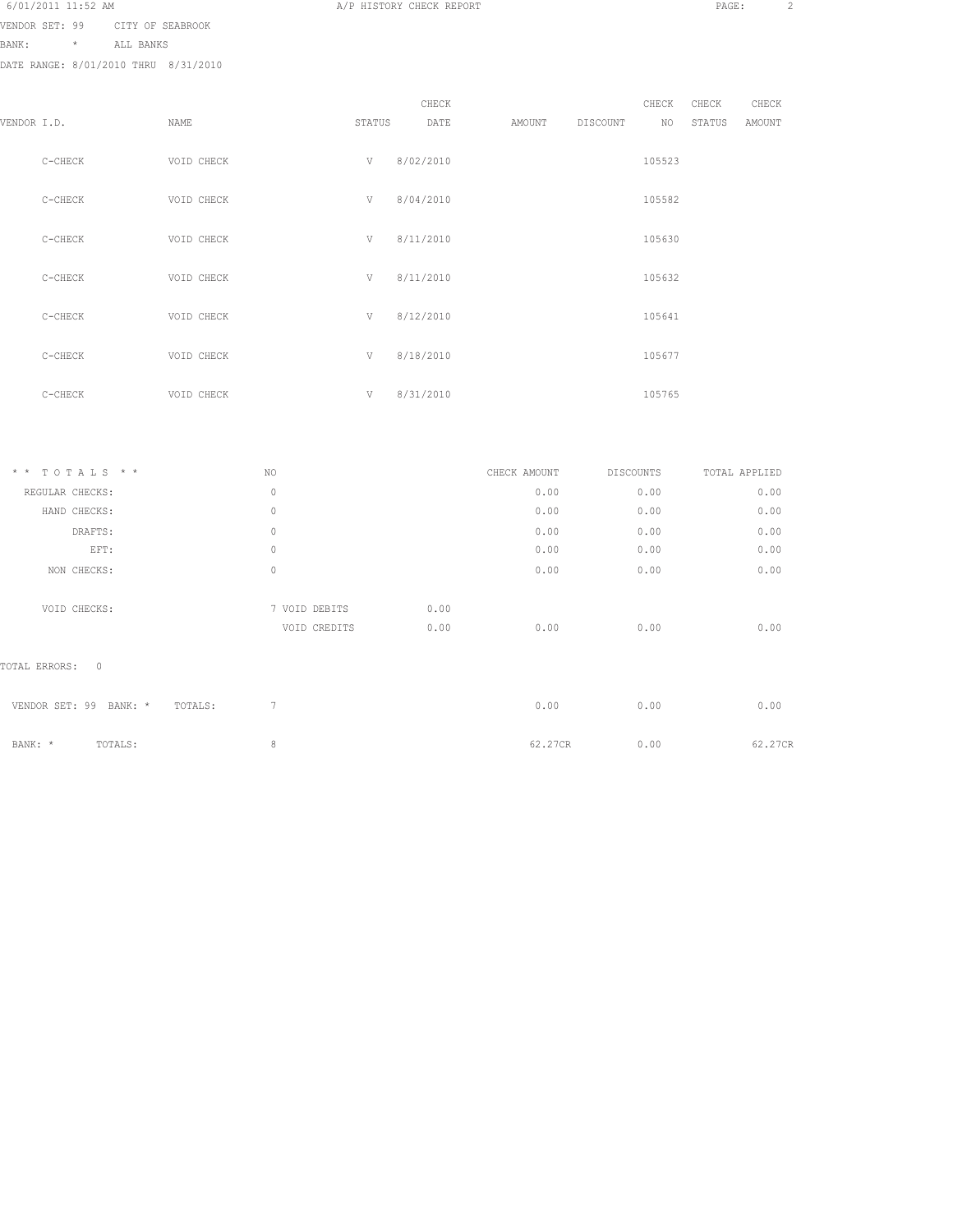| 6/01/2011 11:52 AM |              |                                      |                          | A/P HISTORY CHECK REPORT        |       |                       |          |                     | PAGE:  |            | 3 |
|--------------------|--------------|--------------------------------------|--------------------------|---------------------------------|-------|-----------------------|----------|---------------------|--------|------------|---|
| VENDOR SET: 08     |              | CITY OF SEABROOK                     |                          |                                 |       |                       |          |                     |        |            |   |
| BANK:              | 08           | Debt Service Fund                    |                          |                                 |       |                       |          |                     |        |            |   |
|                    |              | DATE RANGE: 8/01/2010 THRU 8/31/2010 |                          |                                 |       |                       |          |                     |        |            |   |
|                    |              |                                      |                          |                                 | CHECK |                       |          | CHECK               | CHECK  | CHECK      |   |
| VENDOR I.D.        |              |                                      | NAME                     | STATUS                          | DATE  | AMOUNT                | DISCOUNT | NO.                 | STATUS | AMOUNT     |   |
| 0002               |              |                                      | BANK OF AMERICA, NA      |                                 |       |                       |          |                     |        |            |   |
|                    | I-1010047653 |                                      | OBLIGATIONS 265 & 273    | R 8/25/2010                     |       |                       |          | 001114              |        |            |   |
|                    | 08 808-6325  |                                      | REDEMPTION OF BONDS      | OBLIGATIONS 265 & 27 295,000.00 |       |                       |          |                     |        |            |   |
|                    | 08 808-6350  |                                      | INTEREST ON BONDS & CERT | OBLIGATIONS 265 & 27 109,537.65 |       |                       |          |                     |        | 404,537.65 |   |
|                    |              |                                      |                          |                                 |       | *** VENDOR TOTALS *** |          | 1 CHECKS 404,537.65 |        |            |   |
| 0007               |              |                                      | THE BANK OF NEW YORK     |                                 |       |                       |          |                     |        |            |   |
|                    | I-2521492831 |                                      | ANNUAL AGENT FEE         | R 8/11/2010                     |       |                       |          | 001113              |        |            |   |
|                    | 08 808-5470  |                                      | DEBT SERVICE AGENT       | ANNUAL AGENT FEE                |       | 300.00                |          |                     |        | 300.00     |   |
|                    |              |                                      |                          |                                 |       | *** VENDOR TOTALS *** |          | 1 CHECKS            |        | 300.00     |   |
|                    |              |                                      |                          |                                 |       |                       |          |                     |        |            |   |
|                    |              |                                      |                          |                                 |       |                       |          |                     |        |            |   |

| $*$ * TOTALS * * | NO.            |               | CHECK AMOUNT |            | DISCOUNTS | TOTAL APPLIED |
|------------------|----------------|---------------|--------------|------------|-----------|---------------|
| REGULAR CHECKS:  | $\overline{c}$ |               |              | 404,837.65 | 0.00      | 404,837.65    |
| HAND CHECKS:     | 0              |               |              | 0.00       | 0.00      | 0.00          |
| DRAFTS:          | 0              |               |              | 0.00       | 0.00      | 0.00          |
| EFT:             | 0              |               |              | 0.00       | 0.00      | 0.00          |
| NON CHECKS:      | $\Omega$       |               |              | 0.00       | 0.00      | 0.00          |
|                  |                |               |              |            |           |               |
| VOID CHECKS:     |                | 0 VOID DEBITS | 0.00         |            |           |               |
|                  |                | VOID CREDITS  | 0.00         | 0.00       | 0.00      | 0.00          |

TOTAL ERRORS: 0

|                |          |         | G/L ACCOUNT |                | NAME                     | AMOUNT     |      |            |
|----------------|----------|---------|-------------|----------------|--------------------------|------------|------|------------|
|                |          |         |             |                |                          |            |      |            |
|                |          | 08      | 808-5470    |                | DEBT SERVICE AGENT       | 300.00     |      |            |
|                |          | 08      | 808-6325    |                | REDEMPTION OF BONDS      | 295,000.00 |      |            |
|                |          | 08      | 808-6350    |                | INTEREST ON BONDS & CERT | 109,537.65 |      |            |
|                |          |         |             |                | *** FUND TOTAL ***       | 404,837.65 |      |            |
| VENDOR SET: 08 | BANK: 08 | TOTALS: |             | $\overline{2}$ |                          | 404,837.65 | 0.00 | 404,837.65 |
| BANK: 08       | TOTALS:  |         |             | 2              |                          | 404,837.65 | 0.00 | 404,837.65 |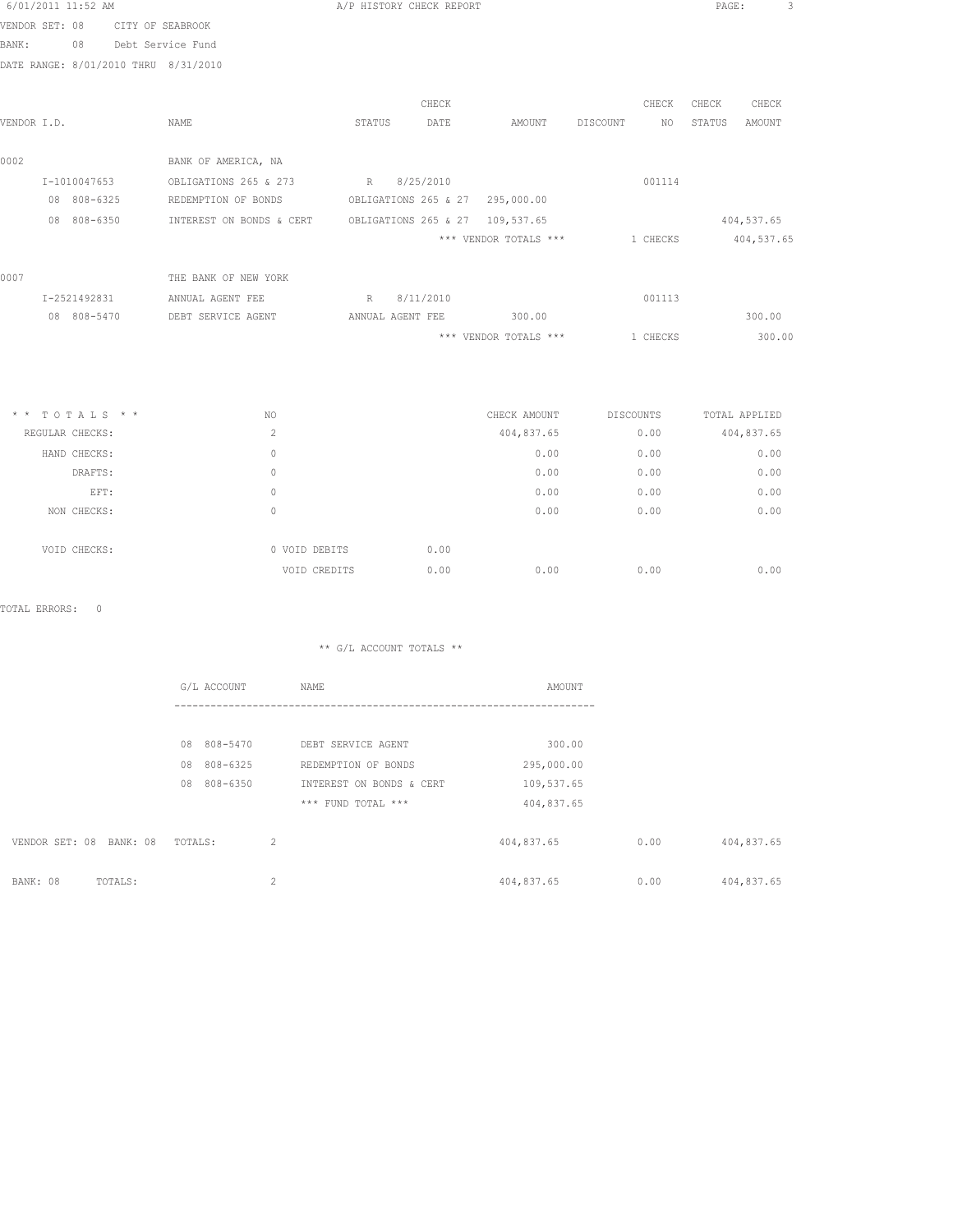|      | 6/01/2011 11:52 AM                   |                                                               | A/P HISTORY CHECK REPORT       |                                |                                  |          | PAGE:             |           | 4 |
|------|--------------------------------------|---------------------------------------------------------------|--------------------------------|--------------------------------|----------------------------------|----------|-------------------|-----------|---|
|      | VENDOR SET: 70<br>CITY OF SEABROOK   |                                                               |                                |                                |                                  |          |                   |           |   |
|      | BANK: 70 SEDC 2                      |                                                               |                                |                                |                                  |          |                   |           |   |
|      | DATE RANGE: 8/01/2010 THRU 8/31/2010 |                                                               |                                |                                |                                  |          |                   |           |   |
|      |                                      |                                                               |                                |                                |                                  |          |                   |           |   |
|      |                                      |                                                               | CHECK                          |                                |                                  |          | CHECK CHECK CHECK |           |   |
|      | VENDOR I.D.                          | NAME                                                          | STATUS DATE                    |                                | AMOUNT DISCOUNT NO STATUS AMOUNT |          |                   |           |   |
| 0023 |                                      | BAY AREA HOUSTON                                              |                                |                                |                                  |          |                   |           |   |
|      | $I - 19570$                          | BAHEP LUNCHEON FEES                                           | R 8/18/2010                    |                                |                                  | 004139   |                   |           |   |
|      |                                      | 70 707-5300 TRAINING & CONFERENCE BAHEP LUNCHEON FEES 50.00   |                                |                                |                                  |          |                   | 50.00     |   |
| 0023 |                                      | BAY AREA HOUSTON                                              |                                |                                |                                  |          |                   |           |   |
|      | I-201008183106                       | 3RD QTR MEMBERSHIP DUES                                       | R 8/18/2010                    |                                |                                  | 004140   |                   |           |   |
|      | 70 707-5227                          | PROF FEES-CONSULTANT                                          | 3RD QTR MEMBERSHIP D 5,000.00  |                                |                                  |          |                   | 5,000.00  |   |
|      |                                      |                                                               |                                | *** VENDOR TOTALS *** 2 CHECKS |                                  |          |                   | 5,050.00  |   |
| 0098 |                                      | KNUDSON LP                                                    |                                |                                |                                  |          |                   |           |   |
|      | I-0002769IN                          | PROFESSIONAL SERVICES                                         | R 8/18/2010                    |                                |                                  | 004141   |                   |           |   |
|      |                                      | 70 707-5617 ECONOMIC DEV PROJECTS                             | PROFESSIONAL SERVICE 11,900.44 |                                |                                  |          |                   | 11,900.44 |   |
|      |                                      |                                                               |                                | *** VENDOR TOTALS ***          | 1 CHECKS                         |          |                   | 11,900.44 |   |
|      |                                      |                                                               |                                |                                |                                  |          |                   |           |   |
| 0018 |                                      | KIMBERLEY MICKELSON P C                                       |                                |                                |                                  |          |                   |           |   |
|      |                                      | I-201008183108 OCT09 LEGAL SERVICES                           | R 8/18/2010                    |                                |                                  | 004142   |                   |           |   |
|      | 70 707-5220                          | PROF FEES - LEGAL                                             | OCT09 LEGAL SERVICES 1,800.00  |                                |                                  |          |                   | 1,800.00  |   |
| 0018 |                                      | KIMBERLEY MICKELSON P C                                       |                                |                                |                                  |          |                   |           |   |
|      | I-201008183109                       | NOV09 LEGAL SERVICES                                          | R 8/18/2010                    |                                |                                  | 004143   |                   |           |   |
|      | 70 707-5220                          | PROF FEES - LEGAL                                             | NOV09 LEGAL SERVICES 1,845.00  |                                |                                  |          |                   | 1,845.00  |   |
|      |                                      |                                                               |                                | *** VENDOR TOTALS ***          |                                  | 2 CHECKS |                   | 3,645.00  |   |
| 0099 |                                      | NEPTUNE SUBS                                                  |                                |                                |                                  |          |                   |           |   |
|      | I-420317                             | WORKSHOP REFRESHMENTS                                         | R 8/25/2010                    |                                |                                  | 004145   |                   |           |   |
|      |                                      | 70 707-5300 TRAINING & CONFERENCE WORKSHOP REFRESHMENT 126.68 |                                |                                |                                  |          |                   | 126.68    |   |
|      |                                      |                                                               |                                | *** VENDOR TOTALS ***          |                                  | 1 CHECKS |                   | 126.68    |   |
| 0096 |                                      | TRG FUNDING CORP                                              |                                |                                |                                  |          |                   |           |   |
|      | I-201008183110                       | JULY10 GRANT ADMIN                                            | R 8/18/2010                    |                                |                                  | 004144   |                   |           |   |
|      |                                      | 70 707-5227 PROF FEES-CONSULTANT JULY10 GRANT ADMIN 3,500.00  |                                |                                |                                  |          |                   | 3,500.00  |   |
|      |                                      |                                                               |                                | *** VENDOR TOTALS *** 1 CHECKS |                                  |          | 3,500.00          |           |   |
|      |                                      |                                                               |                                |                                |                                  |          |                   |           |   |

| $*$ * TOTALS * * | NO.                      |               | CHECK AMOUNT |            | <b>DISCOUNTS</b> | TOTAL APPLIED |
|------------------|--------------------------|---------------|--------------|------------|------------------|---------------|
| REGULAR CHECKS:  | $\overline{\phantom{a}}$ |               |              | 24, 222.12 | 0.00             | 24, 222.12    |
| HAND CHECKS:     | 0                        |               |              | 0.00       | 0.00             | 0.00          |
| DRAFTS:          | 0                        |               |              | 0.00       | 0.00             | 0.00          |
| EFT:             | 0                        |               |              | 0.00       | 0.00             | 0.00          |
| NON CHECKS:      | 0                        |               |              | 0.00       | 0.00             | 0.00          |
|                  |                          |               |              |            |                  |               |
| VOID CHECKS:     |                          | 0 VOID DEBITS | 0.00         |            |                  |               |
|                  |                          | VOID CREDITS  | 0.00         | 0.00       | 0.00             | 0.00          |

TOTAL ERRORS: 0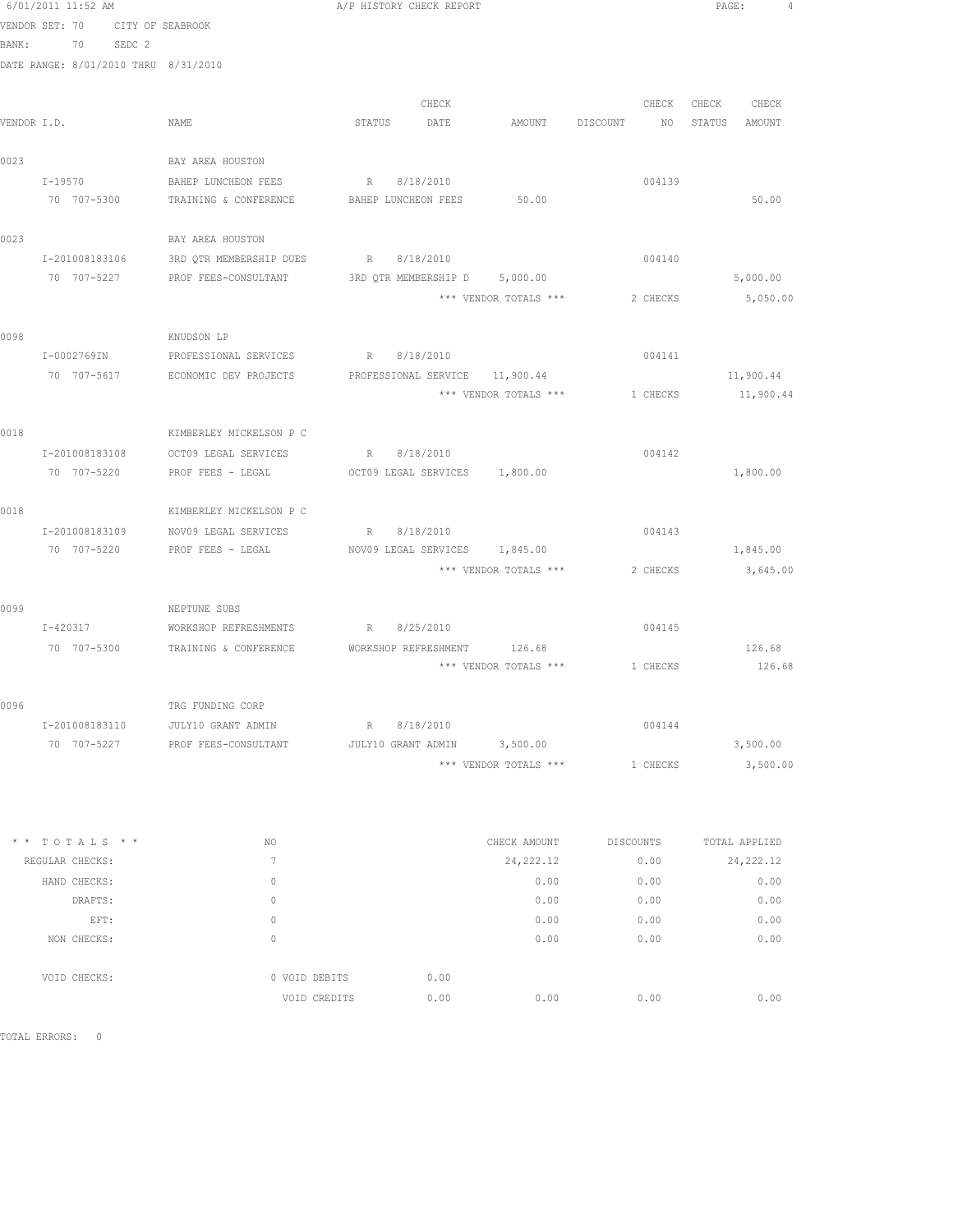VENDOR SET: 70 CITY OF SEABROOK BANK: 70 SEDC 2 DATE RANGE: 8/01/2010 THRU 8/31/2010

|                         | G/L ACCOUNT              | NAME                  | AMOUNT     |      |            |
|-------------------------|--------------------------|-----------------------|------------|------|------------|
|                         |                          |                       |            |      |            |
|                         | 707-5220<br>70           | PROF FEES - LEGAL     | 3,645.00   |      |            |
|                         | 707-5227<br>70           | PROF FEES-CONSULTANT  | 8,500.00   |      |            |
|                         | 707-5300<br>70           | TRAINING & CONFERENCE | 176.68     |      |            |
|                         | 707-5617<br>70           | ECONOMIC DEV PROJECTS | 11,900.44  |      |            |
|                         |                          | *** FUND TOTAL ***    | 24, 222.12 |      |            |
| VENDOR SET: 70 BANK: 70 | 7<br>TOTALS:             |                       | 24, 222.12 | 0.00 | 24, 222.12 |
| BANK: 70<br>TOTALS:     | $\overline{\phantom{a}}$ |                       | 24, 222.12 | 0.00 | 24, 222.12 |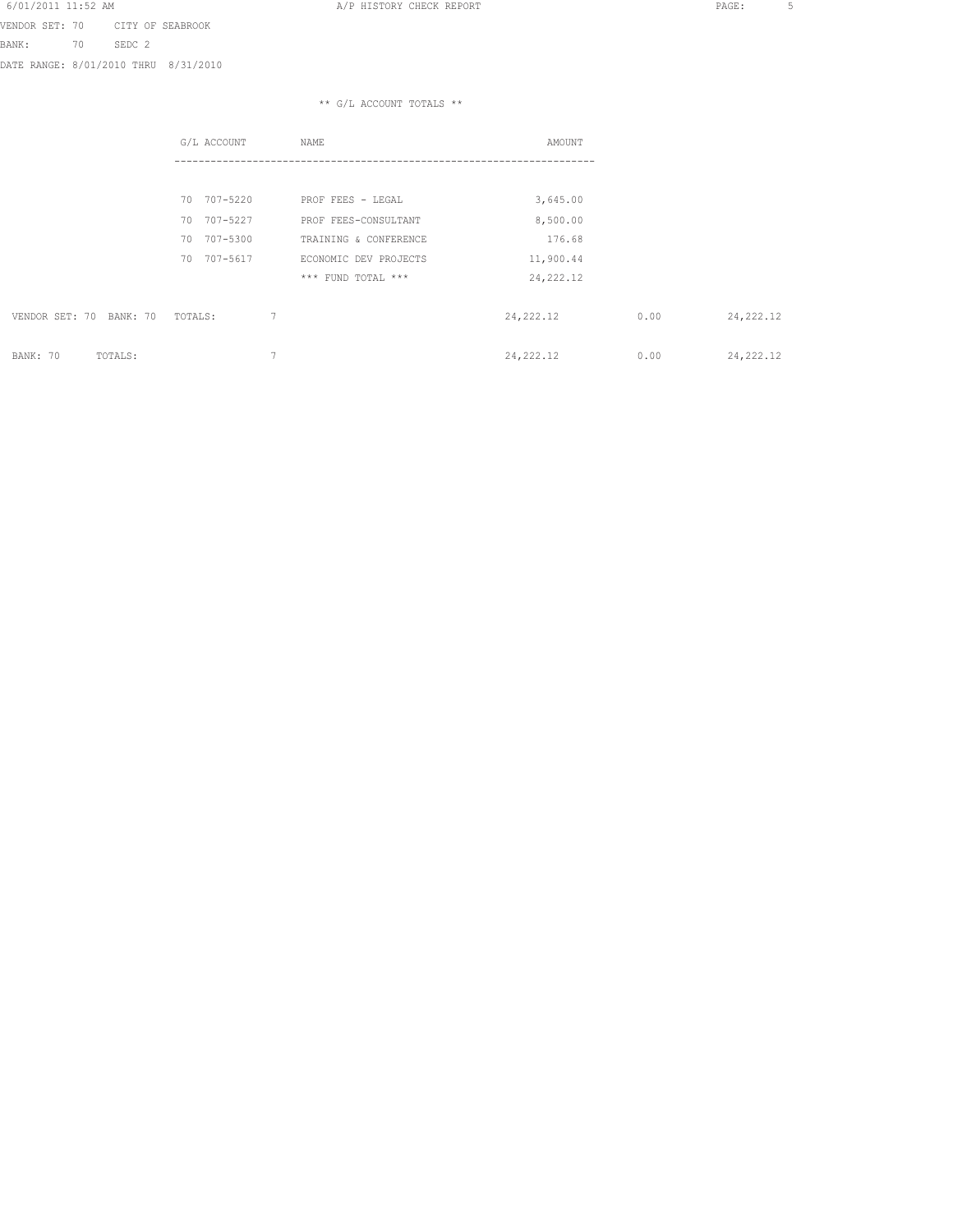|      | 6/01/2011 11:52 AM                   |                                                                  | A/P HISTORY CHECK REPORT                     |                       |                                | $\texttt{PAGE}$ : | 6 |
|------|--------------------------------------|------------------------------------------------------------------|----------------------------------------------|-----------------------|--------------------------------|-------------------|---|
|      | VENDOR SET: 99 CITY OF SEABROOK      |                                                                  |                                              |                       |                                |                   |   |
|      |                                      | BANK: AP ACCTS PAYABLE DISBURSEMEN                               |                                              |                       |                                |                   |   |
|      | DATE RANGE: 8/01/2010 THRU 8/31/2010 |                                                                  |                                              |                       |                                |                   |   |
|      |                                      |                                                                  |                                              |                       |                                |                   |   |
|      |                                      |                                                                  | CHECK                                        |                       |                                | CHECK CHECK CHECK |   |
|      | VENDOR I.D.                          | <b>NAME</b>                                                      | STATUS DATE AMOUNT DISCOUNT NO STATUS AMOUNT |                       |                                |                   |   |
|      |                                      |                                                                  |                                              |                       |                                |                   |   |
| 1750 |                                      | A & L AUTOMOTIVE                                                 |                                              |                       |                                |                   |   |
|      |                                      | I-6690 P31 ALTERNATOR                                            | R 8/04/2010                                  |                       | 105526                         |                   |   |
|      |                                      | 01 220-5110 MAINT-AUTOS & EQUIP P31 ALTERNATOR 323.30            |                                              |                       |                                | 323.30            |   |
| 1750 |                                      | A & L AUTOMOTIVE                                                 |                                              |                       |                                |                   |   |
|      | $I - 14556$                          | P2 OIL CHANGE                                                    | R 8/11/2010                                  |                       | 105589                         |                   |   |
|      | 01 220-5110                          | MAINT-AUTOS & EQUIP                                              | P2 OIL CHANGE                                | 24.00                 |                                |                   |   |
|      | $I - 6293$                           | P23 TIRE REPAIR                                                  | R 8/11/2010                                  |                       | 105589                         |                   |   |
|      | 01 220-5110                          | MAINT-AUTOS & EQUIP                                              | P23 TIRE REPAIR                              | 10.00                 |                                |                   |   |
|      | $I - 6376$                           | P31 OIL CHANGE                                                   | R 8/11/2010                                  |                       | 105589                         |                   |   |
|      | 01 220-5110                          | MAINT-AUTOS & EQUIP P31 OIL CHANGE                               |                                              | 24.00                 |                                |                   |   |
|      | $I - 6588$                           | ANIMAL CONTROL TIRE REPAIR R 8/11/2010                           |                                              |                       | 105589                         |                   |   |
|      |                                      | 01  210-5110   MAINT- AUTOS & EQUIP   MIMAL CONTROL TIRE   10.00 |                                              |                       |                                | 68.00             |   |
|      |                                      |                                                                  |                                              |                       |                                |                   |   |
| 1750 |                                      | A & L AUTOMOTIVE                                                 |                                              |                       |                                |                   |   |
|      |                                      | I-6739 P7 REPAIR                                                 | R 8/18/2010                                  |                       | 105645                         |                   |   |
|      |                                      | 50 501-5110 MAINT - VEHICLES P7 REPAIR                           |                                              | 20.00                 |                                |                   |   |
|      | $I - 6744$                           | P3 REPAIR                                                        | R 8/18/2010                                  |                       | 105645                         |                   |   |
|      | 50 501-5110                          | MAINT - VEHICLES                                                 | P3 REPAIR                                    | 477.50                |                                | 497.50            |   |
|      |                                      |                                                                  |                                              |                       |                                |                   |   |
| 1750 |                                      | A & L AUTOMOTIVE                                                 |                                              |                       |                                |                   |   |
|      | I-6766                               | P27 REPAIR                                                       | R 8/25/2010                                  |                       | 105698                         |                   |   |
|      | 50 501-5110                          | MAINT - VEHICLES                                                 | P27 REPAIR                                   | 167.27                |                                |                   |   |
|      | $I - 6773$                           | P19 OIL CHANGE                                                   | R 8/25/2010                                  |                       | 105698                         |                   |   |
|      |                                      | 50 501-5110 MAINT - VEHICLES P19 OIL CHANGE 24.00                |                                              |                       |                                | 191.27            |   |
|      |                                      |                                                                  |                                              |                       | *** VENDOR TOTALS *** 4 CHECKS | 1,080.07          |   |
| 0003 |                                      | AAA FLEXIBLE PIPE CLEANING CO                                    |                                              |                       |                                |                   |   |
|      | I-201007084                          | B10 COMBO UNIT W/OPERATOR                                        | R 8/04/2010                                  |                       | 105527                         |                   |   |
|      | 20 912-5459                          | CLEAN TV/SEWER SYSTEM B10 COMBO UNIT W/OPE 1,462.50              |                                              |                       |                                | 1,462.50          |   |
|      |                                      |                                                                  |                                              | *** VENDOR TOTALS *** | 1 CHECKS                       | 1,462.50          |   |
|      |                                      |                                                                  |                                              |                       |                                |                   |   |
| 0560 |                                      | ACT PIPE & SUPPLY INC                                            |                                              |                       |                                |                   |   |
|      | $I - 448302$                         | METER BOX PARTS                                                  | R 8/04/2010                                  |                       | 105528                         |                   |   |
|      | 20 902-5130                          | MAINT-WATER SYSTEM MINOR METER BOX PARTS                         |                                              | 1,157.55              |                                |                   |   |
|      | $I - 448303$                         | PARTS                                                            | R 8/04/2010                                  |                       | 105528                         |                   |   |
|      |                                      | 20 902-5130 MAINT-WATER SYSTEM MINOR                             | PARTS                                        | 426.40                |                                | 1,583.95          |   |
|      |                                      |                                                                  |                                              |                       |                                |                   |   |
| 0560 |                                      | ACT PIPE & SUPPLY INC                                            |                                              |                       |                                |                   |   |
|      | I-451547                             | MANHOLE LIDS                                                     | R 8/11/2010                                  |                       | 105590                         |                   |   |
|      |                                      | 20 902-5130 MAINT-WATER SYSTEM MINOR MANHOLE LIDS                |                                              | 168.45                |                                | 168.45            |   |
| 0560 |                                      | ACT PIPE & SUPPLY INC                                            |                                              |                       |                                |                   |   |
|      | I-453725                             | CHLORINE                                                         | R 8/18/2010                                  |                       | 105646                         |                   |   |
|      | 20 912-5120                          | MAINT-SEWER SYSTEM MINOR CHLORINE                                |                                              | 471.00                |                                | 471.00            |   |

\*\*\* VENDOR TOTALS \*\*\* 3 CHECKS 2.223.40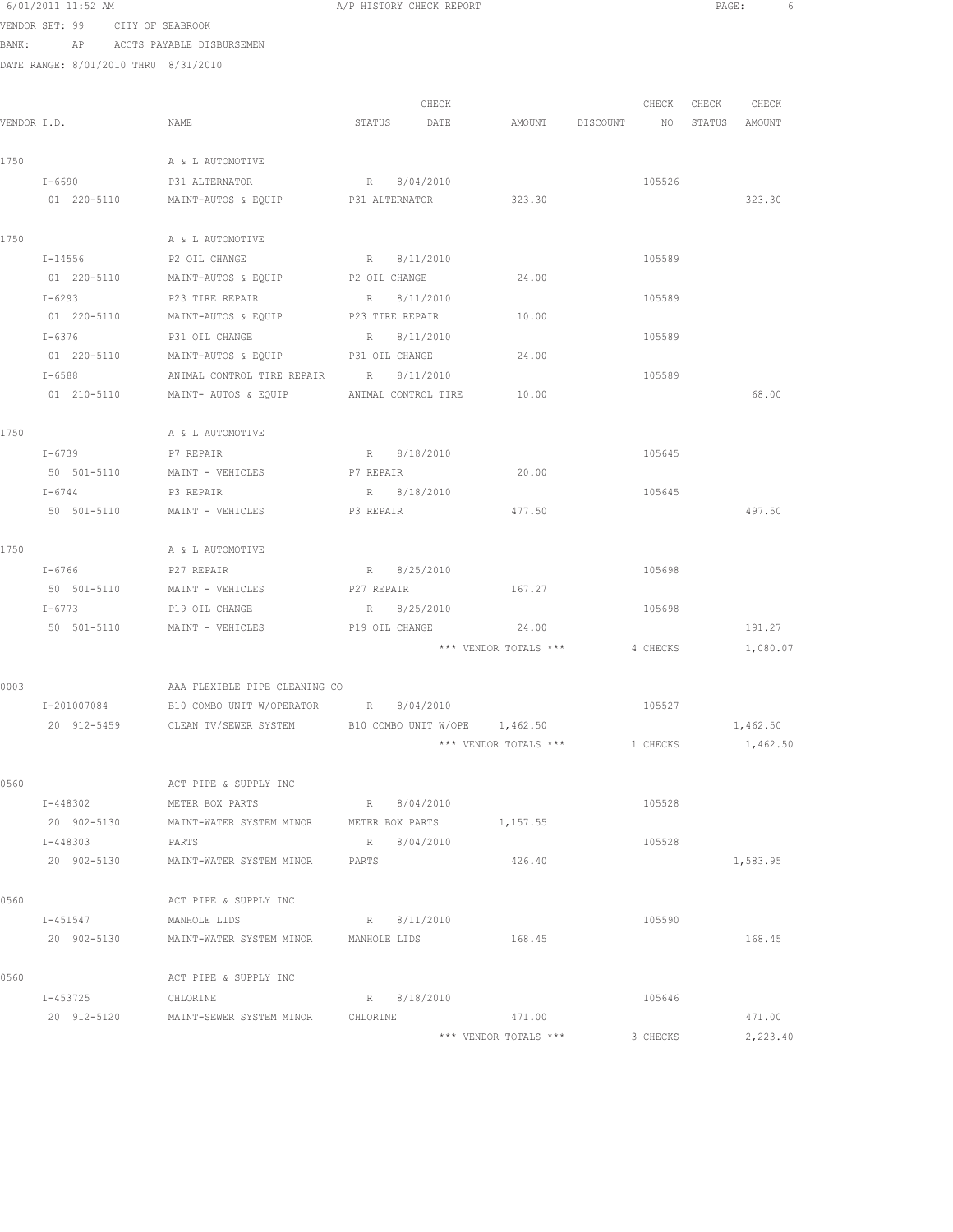| 6/01/2011 11:52 AM |  |                  |  |
|--------------------|--|------------------|--|
| VENDOR SET: 99     |  | CITY OF SEABROOK |  |

A/P HISTORY CHECK REPORT **EXAMPLE 2012 A/P** PAGE: 7

BANK: AP ACCTS PAYABLE DISBURSEMEN

|             |              |                                            |               |               |                               |             |                 | CHECK     |
|-------------|--------------|--------------------------------------------|---------------|---------------|-------------------------------|-------------|-----------------|-----------|
| VENDOR I.D. |              | NAME                                       | STATUS        | CHECK<br>DATE | AMOUNT DISCOUNT               | CHECK<br>NO | CHECK<br>STATUS | AMOUNT    |
|             |              |                                            |               |               |                               |             |                 |           |
| 0005        |              | ADMIRAL LINEN & UNIFORM                    |               |               |                               |             |                 |           |
|             | $I-JL20338$  | LINEN SERVICE                              |               | R 8/11/2010   |                               | 105591      |                 |           |
|             | 50 501-5340  | DETENTION SUPPLIES                         |               | LINEN SERVICE | 108.30                        |             |                 |           |
|             | I-JL29221    | LINEN SERVICE                              | R             | 8/11/2010     |                               | 105591      |                 |           |
|             | 50 501-5340  | DETENTION SUPPLIES                         |               | LINEN SERVICE | 114.90                        |             |                 |           |
|             | I-JL38151    | LINEN SERVICE                              | R             | 8/11/2010     |                               | 105591      |                 |           |
|             | 50 501-5340  | DETENTION SUPPLIES                         |               | LINEN SERVICE | 114.90                        |             |                 |           |
|             | I-JL47184    | LINEN SERVICE                              | R             | 8/11/2010     |                               | 105591      |                 |           |
|             | 50 501-5340  | DETENTION SUPPLIES                         |               | LINEN SERVICE | 108.30                        |             |                 | 446.40    |
|             |              |                                            |               |               | *** VENDOR TOTALS ***         | 1 CHECKS    |                 | 446.40    |
| 0006        |              | AFLAC                                      |               |               |                               |             |                 |           |
|             | I-204264     | PREMIUM                                    |               | R 8/11/2010   |                               | 105592      |                 |           |
|             | 01 001-1030  | AFLAC INSURANCE DEDUCTS                    | PREMIUM       |               | 3,262.24                      |             |                 | 3,262.24  |
|             |              |                                            |               |               | *** VENDOR TOTALS ***         | 1 CHECKS    |                 | 3,262.24  |
|             |              |                                            |               |               |                               |             |                 |           |
| 1528        |              | ALL-PUMP & EQUIP CO INC                    |               |               |                               |             |                 |           |
|             | I-H0034743   | WET WELL CONVERSION                        | $\mathbb E$ . | 8/04/2010     |                               | 999999      |                 |           |
|             | 20 912-6100  | SEWER SYSTEM-REPAIR/MAINT                  |               |               | WET WELL CONVERSION 24,909.00 |             |                 |           |
|             | I-H0034817   | REWIRE TRIPLEX PANEL                       | $\,$ E        | 8/04/2010     |                               | 999999      |                 |           |
|             | 20 912-5120  | MAINT-SEWER SYSTEM MINOR                   |               |               | REWIRE TRIPLEX PANEL 2,562.00 |             |                 | 27,471.00 |
|             |              |                                            |               |               | *** VENDOR TOTALS ***         | 1 CHECKS    |                 | 27,471.00 |
|             |              |                                            |               |               |                               |             |                 |           |
| 1230        |              | ALWAYS SAFETY & 1ST AID                    |               |               |                               |             |                 |           |
|             | I-25136      | SQUINCHER                                  |               | E 8/18/2010   |                               | 999999      |                 |           |
|             | 20 902-4400  | MISC SUPPLIES                              | SQUINCHER     |               | 52.50                         |             |                 |           |
|             | 20 912-4400  | MISC SUPPLIES                              | SQUINCHER     |               | 52.50                         |             |                 | 105.00    |
|             |              |                                            |               |               | *** VENDOR TOTALS ***         | 1 CHECKS    |                 | 105.00    |
| 1845        |              | AMERICAN ELEVATOR INSPECTIONS              |               |               |                               |             |                 |           |
|             | $I - 13701$  | ANNUAL ELEVATOR INSPECTION                 |               | R 8/25/2010   |                               | 105699      |                 |           |
|             | 01 107-5180  | MAINT-BLDGS & GROUNDS                      |               |               | ANNUAL ELEVATOR INSP 150.00   |             |                 | 150.00    |
|             |              |                                            |               |               | *** VENDOR TOTALS ***         | 1 CHECKS    |                 | 150.00    |
|             |              |                                            |               |               |                               |             |                 |           |
| 1471        |              | AMERICAN MESSAGING SERVICES LL             |               |               |                               |             |                 |           |
|             | I-H2236344KH | PAGER                                      |               | R 8/11/2010   |                               | 105593      |                 |           |
|             |              | 01 107-5030 RENTALS & SERVICE AGRMTS PAGER |               |               | 17.89                         |             |                 | 17.89     |
|             |              |                                            |               |               | *** VENDOR TOTALS ***         | 1 CHECKS    |                 | 17.89     |
|             |              |                                            |               |               |                               |             |                 |           |
| 0836        | I-00336      | APOLLO TIRE & WHEEL                        | R             |               |                               | 105531      |                 |           |
|             | 50 501-5110  | PATCH<br>MAINT - VEHICLES                  | PATCH         | 8/04/2010     | 12.00                         |             |                 |           |
|             | I-00353      | TIRES                                      | R             | 8/04/2010     |                               | 105531      |                 |           |
|             | 20 912-5110  | MAINT-AUTOS & EQUIPMENT                    | TIRES         |               | 87.00                         |             |                 | 99.00     |
|             |              |                                            |               |               |                               |             |                 |           |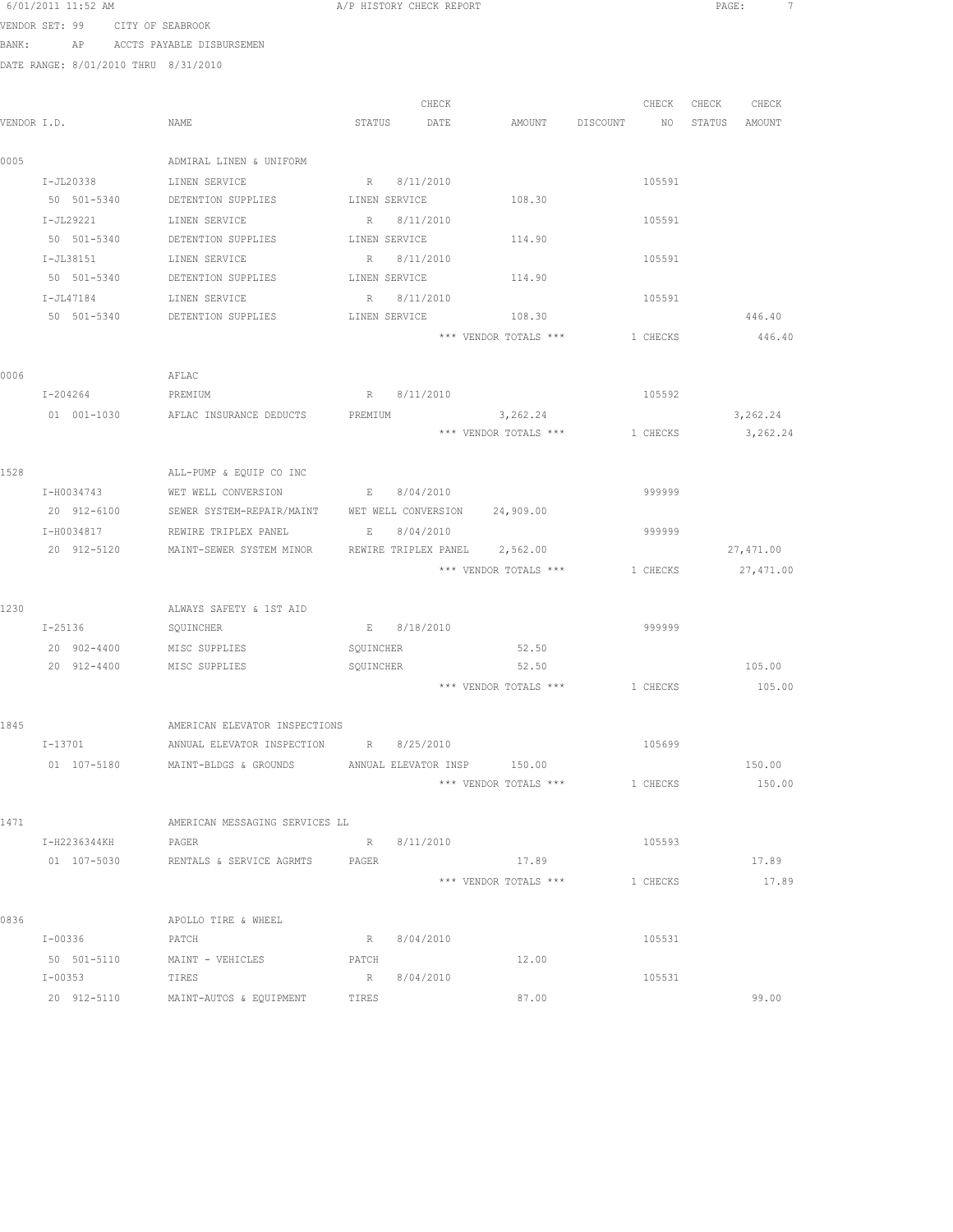|      | 6/01/2011 11:52 AM                   |                                                      | A/P HISTORY CHECK REPORT |                   |                       |          | PAGE:         | 8        |
|------|--------------------------------------|------------------------------------------------------|--------------------------|-------------------|-----------------------|----------|---------------|----------|
|      | VENDOR SET: 99 CITY OF SEABROOK      |                                                      |                          |                   |                       |          |               |          |
|      | BANK: AP ACCTS PAYABLE DISBURSEMEN   |                                                      |                          |                   |                       |          |               |          |
|      | DATE RANGE: 8/01/2010 THRU 8/31/2010 |                                                      |                          |                   |                       |          |               |          |
|      |                                      |                                                      |                          |                   |                       |          |               |          |
|      |                                      |                                                      |                          | CHECK             |                       | CHECK    | CHECK         | CHECK    |
|      | VENDOR I.D.                          | NAME                                                 | STATUS                   | DATE              | AMOUNT DISCOUNT       | NO       | STATUS AMOUNT |          |
|      |                                      |                                                      |                          |                   |                       |          |               |          |
| 0836 |                                      | APOLLO TIRE & WHEEL                                  |                          |                   |                       |          |               |          |
|      | $I - 00339$                          | PLUG                                                 |                          | R 8/11/2010       |                       | 105595   |               |          |
|      | 01 500-5110                          | MAINT-AUTOS & EQUIP                                  | PLUG                     |                   | 10.00                 |          |               |          |
|      | I-00563<br>01 500-5110               | PATCH                                                | PATCH                    | R 8/11/2010       | 15.00                 | 105595   |               | 25.00    |
|      |                                      | MAINT-AUTOS & EQUIP                                  |                          |                   |                       |          |               |          |
| 0836 |                                      | APOLLO TIRE & WHEEL                                  |                          |                   |                       |          |               |          |
|      | $I - 00635$                          | TIRES                                                |                          | R 8/18/2010       |                       | 105647   |               |          |
|      | 01 500-5110                          | MAINT-AUTOS & EQUIP                                  | TIRES                    |                   | 22.00                 |          |               | 22.00    |
|      |                                      |                                                      |                          |                   |                       |          |               |          |
| 0836 |                                      | APOLLO TIRE & WHEEL                                  |                          |                   |                       |          |               |          |
|      | I-13701                              | TIRE PATCH                                           |                          | R 8/25/2010       |                       | 105700   |               |          |
|      |                                      | 20 902-5110 MAINT-AUTOS & EQUIPMENT TIRE PATCH 15.00 |                          |                   |                       |          |               | 15.00    |
|      |                                      |                                                      |                          |                   | *** VENDOR TOTALS *** | 4 CHECKS |               | 161.00   |
|      |                                      |                                                      |                          |                   |                       |          |               |          |
| 0169 |                                      | ARC                                                  |                          |                   |                       |          |               |          |
|      | I-12668299                           | CAROTHERS GARDEN                                     |                          | R 8/11/2010       |                       | 105622   |               |          |
|      | 37 370-5215                          | PROF FEES-ENGR                                       |                          | CAROTHERS GARDEN  | 138.23                |          |               | 138.23   |
|      |                                      |                                                      |                          |                   |                       |          |               |          |
| 0169 |                                      | ARC                                                  |                          |                   |                       |          |               |          |
|      | I-17664892                           | PLANWELL VAULT                                       |                          | R 8/25/2010       |                       | 105721   |               |          |
|      | 37 370-5465                          | MISC EXPENSE                                         | PLANWELL VAULT           |                   | 76.29                 |          |               |          |
|      | I-17664966                           | PRINTING SERVICES                                    |                          | R 8/25/2010       |                       | 105721   |               |          |
|      | 37 370-5465 MISC EXPENSE             |                                                      |                          | PRINTING SERVICES | 112.91                |          |               | 189.20   |
|      |                                      |                                                      |                          |                   | *** VENDOR TOTALS *** | 2 CHECKS |               | 327.43   |
|      |                                      |                                                      |                          |                   |                       |          |               |          |
| 1443 |                                      | AT&T                                                 |                          |                   |                       |          |               |          |
|      | I-201008043016 TELEPHONE             |                                                      |                          | R 8/04/2010       |                       | 105532   |               |          |
|      | 01 400-5400                          | TELEPHONE                                            | TELEPHONE                |                   | 270.29                |          |               | 270.29   |
|      |                                      |                                                      |                          |                   |                       |          |               |          |
| 1443 |                                      | AT&T                                                 |                          |                   |                       |          |               |          |
|      | I-201008043047<br>01 107-5400        | TELEPHONE<br>TELEPHONE                               | TELEPHONE                | R 8/04/2010       | 1,243.21              | 105533   |               | 1,243.21 |
|      |                                      |                                                      |                          |                   |                       |          |               |          |
| 1443 |                                      | AT&T                                                 |                          |                   |                       |          |               |          |
|      | I-201008113052                       | TELEPHONE                                            |                          | R 8/11/2010       |                       | 105596   |               |          |
|      | 01 106-5400                          | TELEPHONE                                            | TELEPHONE                |                   | 217.62                |          |               | 217.62   |
|      |                                      |                                                      |                          |                   |                       |          |               |          |
| 1443 |                                      | AT&T                                                 |                          |                   |                       |          |               |          |
|      | I-201008183081                       | TELEPHONE                                            |                          | R 8/18/2010       |                       | 105648   |               |          |
|      | 01 500-5400                          | TELEPHONE                                            | TELEPHONE                |                   | 40.75                 |          |               |          |
|      | 20 902-5400                          | TELEPHONE                                            | TELEPHONE                |                   | 40.75                 |          |               |          |
|      | 20 912-5400                          | TELEPHONE                                            | TELEPHONE                |                   | 40.75                 |          |               |          |
|      | 01 210-5400                          | TELEPHONE                                            | TELEPHONE                |                   | 96.15                 |          |               | 218.40   |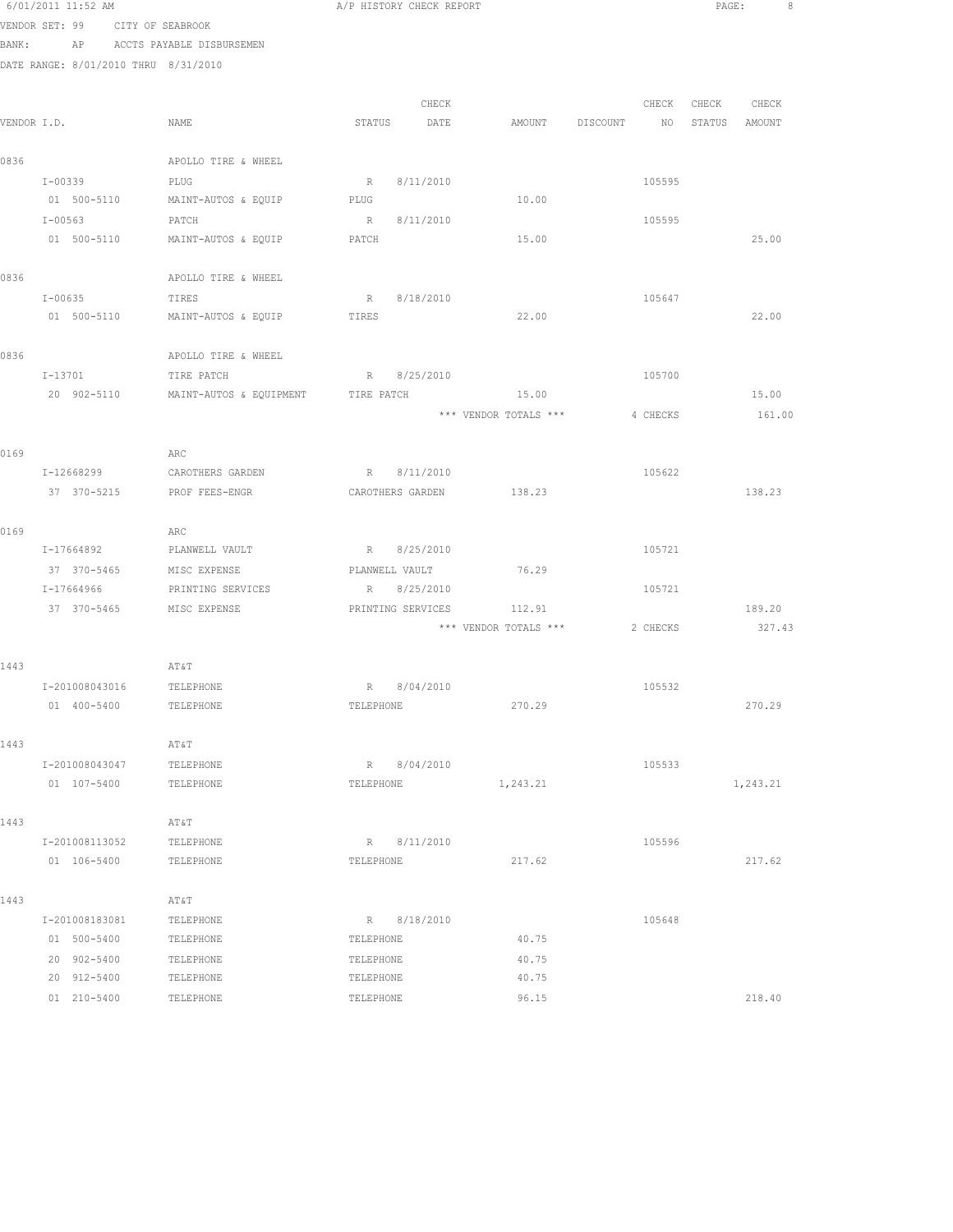|      | 6/01/2011 11:52 AM                   |                                    | A/P HISTORY CHECK REPORT                                    | PAGE:<br>9                          |
|------|--------------------------------------|------------------------------------|-------------------------------------------------------------|-------------------------------------|
|      | VENDOR SET: 99                       | CITY OF SEABROOK                   |                                                             |                                     |
|      | BANK:                                | AP ACCTS PAYABLE DISBURSEMEN       |                                                             |                                     |
|      | DATE RANGE: 8/01/2010 THRU 8/31/2010 |                                    |                                                             |                                     |
|      |                                      |                                    |                                                             |                                     |
|      |                                      |                                    | CHECK                                                       | CHECK<br>CHECK<br>CHECK             |
|      | VENDOR I.D.                          | NAME                               | STATUS<br>DATE<br>AMOUNT DISCOUNT                           | NO <sub>1</sub><br>STATUS<br>AMOUNT |
|      |                                      |                                    |                                                             |                                     |
| 1443 | I-201008183082                       | AT&T<br>TELEPHONE                  | R 8/18/2010<br>105649                                       |                                     |
|      | 15 150-5400                          | TELEPHONE                          | TELEPHONE<br>90.62                                          | 90.62                               |
|      |                                      |                                    | *** VENDOR TOTALS ***<br>5 CHECKS                           | 2,040.14                            |
|      |                                      |                                    |                                                             |                                     |
| 0914 |                                      | AUTO ZONE COMMERCIAL               |                                                             |                                     |
|      | I-1491059597                         | BATTERY                            | R 8/04/2010                                                 | 105534                              |
|      | 01 210-5110                          | MAINT- AUTOS & EQUIP               | 79.95<br><b>BATTERY</b>                                     | 79.95                               |
|      |                                      |                                    |                                                             |                                     |
| 0914 |                                      | AUTO ZONE COMMERCIAL               |                                                             |                                     |
|      | I-1491069572                         | P7 SOCKET                          | R 8/18/2010                                                 | 105650                              |
|      | 50 501-5110                          | MAINT - VEHICLES                   | 13.99<br>P7 SOCKET                                          | 13.99                               |
|      |                                      | AUTO ZONE COMMERCIAL               |                                                             |                                     |
| 0914 | I-1491075938 P7 REPAIR               |                                    | 105701<br>R 8/25/2010                                       |                                     |
|      | 50 501-5110                          | MAINT - VEHICLES                   | 2.29<br>P7 REPAIR                                           | 2.29                                |
|      |                                      |                                    | *** VENDOR TOTALS ***<br>3 CHECKS                           | 96.23                               |
|      |                                      |                                    |                                                             |                                     |
| 1673 |                                      | BAKERCORP                          |                                                             |                                     |
|      | I-1286893001                         | PUMP PARTS                         | R 8/04/2010                                                 | 105535                              |
|      | 20 912-5120                          | MAINT-SEWER SYSTEM MINOR           | PUMP PARTS<br>1,057.96                                      | 1,057.96                            |
|      |                                      |                                    | *** VENDOR TOTALS *** 1 CHECKS                              | 1,057.96                            |
|      |                                      |                                    |                                                             |                                     |
| 0282 |                                      | CRAIG BARTON                       |                                                             |                                     |
|      |                                      | I-201008113054 UNIFORM ALTERATIONS | R 8/11/2010<br>105597                                       |                                     |
|      |                                      | 01 200-5465 MISC EXPENSE           | UNIFORM ALTERATIONS 32.00<br>*** VENDOR TOTALS *** 1 CHECKS | 32.00<br>32.00                      |
|      |                                      |                                    |                                                             |                                     |
| 1980 |                                      | BAY ACCESS INC                     |                                                             |                                     |
|      | I-201008253116                       | SPONSORSHIP                        | 8/25/2010<br>R                                              | 105702                              |
|      | 15 150-5010                          | ADVERTISING                        | 10,000.00<br>SPONSORSHIP                                    | 10,000.00                           |
|      |                                      |                                    | *** VENDOR TOTALS ***<br>1 CHECKS                           | 10,000.00                           |
|      |                                      |                                    |                                                             |                                     |
| 0025 |                                      | BAY AREA ELECTRIC INC              |                                                             |                                     |
|      | $I-9082$                             | CITY HALL ELEC REPAIRS             | E 8/04/2010                                                 | 999999                              |
|      | 01 107-5180                          | MAINT-BLDGS & GROUNDS              | CITY HALL ELEC REPAI 1,960.01                               | 1,960.01                            |
| 0025 |                                      | BAY AREA ELECTRIC INC              |                                                             |                                     |
|      | $I-9087$                             | LIGHT BALLASTS                     | E 8/25/2010                                                 | 999999                              |
|      | 01 107-5180                          | MAINT-BLDGS & GROUNDS              | 795.90<br>LIGHT BALLASTS                                    | 795.90                              |
|      |                                      |                                    | *** VENDOR TOTALS ***<br>2 CHECKS                           | 2,755.91                            |
|      |                                      |                                    |                                                             |                                     |
| 0932 |                                      | DEANNA BELL                        |                                                             |                                     |
|      | I-201008183083                       | PETTY CASH REIMBURSEMENT           | R 8/18/2010                                                 | 105651                              |
|      | 01 200-4005                          | SUPPLIES-POLICE OPERATION          | PETTY CASH REIMBURSE<br>61.99                               |                                     |
|      | 01 200-4011                          | POSTAGE                            | PETTY CASH REIMBURSE<br>10.86                               |                                     |
|      | 01 200-5465                          | MISC EXPENSE                       | PETTY CASH REIMBURSE<br>20.00                               | 92.85                               |
|      |                                      |                                    | *** VENDOR TOTALS ***<br>1 CHECKS                           | 92.85                               |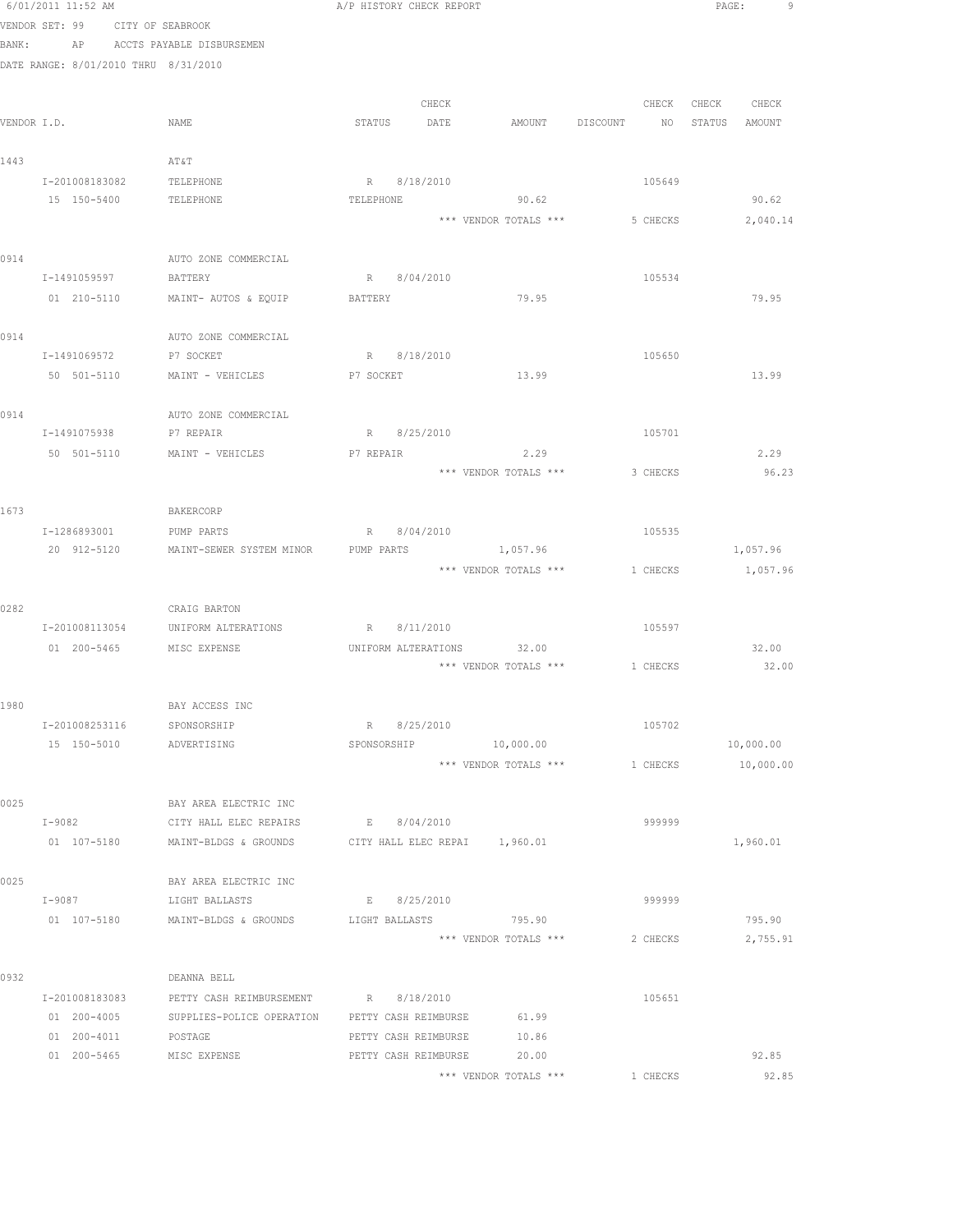|             | 6/01/2011 11:52 AM |                                       | A/P HISTORY CHECK REPORT                           |                       |                                | PAGE:<br>10      |
|-------------|--------------------|---------------------------------------|----------------------------------------------------|-----------------------|--------------------------------|------------------|
|             | VENDOR SET: 99     | CITY OF SEABROOK                      |                                                    |                       |                                |                  |
| BANK:       | AP                 | ACCTS PAYABLE DISBURSEMEN             |                                                    |                       |                                |                  |
|             |                    | DATE RANGE: 8/01/2010 THRU 8/31/2010  |                                                    |                       |                                |                  |
|             |                    |                                       |                                                    |                       |                                |                  |
|             |                    |                                       | CHECK                                              |                       | CHECK                          | CHECK<br>CHECK   |
| VENDOR I.D. |                    | NAME                                  | STATUS<br>DATE                                     | AMOUNT                | DISCOUNT<br>NO                 | STATUS<br>AMOUNT |
|             |                    |                                       |                                                    |                       |                                |                  |
| 0650        | I-17350            | BIG STATE TRAILERS, INC.<br>HITCH     | R 8/25/2010                                        |                       | 105703                         |                  |
|             | 01 500-5110        | MAINT-AUTOS & EQUIP                   | HITCH                                              | 171.95                |                                | 171.95           |
|             |                    |                                       |                                                    | *** VENDOR TOTALS *** | 1 CHECKS                       | 171.95           |
| 1220        |                    |                                       |                                                    |                       |                                |                  |
|             | I-201008183079     | BIRCH COMMUNICATIONS INC<br>TELEPHONE | E 8/18/2010                                        |                       | 999999                         |                  |
|             | 01 107-5400        | TELEPHONE                             | TELEPHONE                                          | 43.48                 |                                |                  |
|             | 01 200-5400        | TELEPHONE                             | TELEPHONE                                          | 43.47                 |                                |                  |
|             | 01 400-5400        | TELEPHONE                             | TELEPHONE                                          | 233.47                |                                |                  |
|             | 01 106-5400        | TELEPHONE                             | TELEPHONE                                          | 527.01                |                                |                  |
|             | 01 210-5400        | TELEPHONE                             | TELEPHONE                                          | 37.58                 |                                |                  |
|             | 20 902-5400        | TELEPHONE                             | TELEPHONE                                          | 119.85                |                                |                  |
|             | 20 912-5400        | TELEPHONE                             | TELEPHONE                                          | 119.84                |                                | 1,124.70         |
|             |                    |                                       |                                                    |                       | *** VENDOR TOTALS *** 1 CHECKS | 1,124.70         |
|             |                    |                                       |                                                    |                       |                                |                  |
| 0040        |                    | BLACKBURN MFG. CO                     |                                                    |                       |                                |                  |
|             | I-0377992IN        | PAINT                                 | 8/18/2010<br>R                                     |                       | 105652                         |                  |
|             | 20 912-5120        | MAINT-SEWER SYSTEM MINOR              | PAINT                                              | 106.66                |                                | 106.66           |
|             |                    |                                       |                                                    | *** VENDOR TOTALS *** | 1 CHECKS                       | 106.66           |
| 0043        |                    | BOSONE, INC                           |                                                    |                       |                                |                  |
|             | I-18247            | SEIZED GMC                            | 8/11/2010<br>E                                     |                       | 999999                         |                  |
|             | 50 501-5110        | MAINT - VEHICLES                      | SEIZED GMC                                         | 75.00                 |                                | 75.00            |
|             |                    |                                       |                                                    |                       |                                |                  |
| 0043        |                    | BOSONE, INC                           |                                                    |                       |                                |                  |
|             | I-0118750          | F/D CAR REPAIR                        | E 8/18/2010                                        |                       | 999999                         |                  |
|             | 50 501-5110        | MAINT - VEHICLES                      | F/D CAR REPAIR                                     | 393.50                |                                | 393.50           |
|             |                    |                                       |                                                    | *** VENDOR TOTALS *** | 2 CHECKS                       | 468.50           |
| 0822        |                    | BRYAN BRAND                           |                                                    |                       |                                |                  |
|             | I-201008043020     | FUEL REIMBURSEMENT                    | R 8/04/2010                                        |                       | 105536                         |                  |
|             | 01 200-4030        |                                       | GAS & OIL/OUTSIDE SUPPLY FUEL REIMBURSEMENT        | 51.61                 |                                |                  |
|             | I-201008043025     | FUEL REIMBURSEMENT                    | R 8/04/2010                                        |                       | 105536                         |                  |
|             | 01 200-4030        |                                       | GAS & OIL/OUTSIDE SUPPLY FUEL REIMBURSEMENT 136.55 |                       |                                | 188.16           |
|             |                    |                                       |                                                    | *** VENDOR TOTALS *** | 1 CHECKS                       | 188.16           |
| 0428        |                    | BROOKSIDE EQUIPMENT SALES             |                                                    |                       |                                |                  |
|             | I-IL15220          | PARTS                                 | R 8/11/2010                                        |                       | 105598                         |                  |
|             | 01 500-5110        | MAINT-AUTOS & EQUIP                   | PARTS                                              | 107.89                |                                | 107.89           |
|             |                    |                                       |                                                    | *** VENDOR TOTALS *** | 1 CHECKS                       | 107.89           |
| 1403        |                    | BUSINESS SOLUTIONS INTL               |                                                    |                       |                                |                  |
|             | I-100867           | COPIER LEASE                          | R 8/04/2010                                        |                       | 105537                         |                  |
|             | 01 107-5030        | RENTALS & SERVICE AGRMTS              | COPIER LEASE                                       | 246.00                |                                |                  |
|             | I-63952A           | TONER                                 | R 8/04/2010                                        |                       | 105537                         |                  |
|             |                    | 01 107-4010 OFFICE SUPPLIES           | TONER                                              | 12.50                 |                                | 258.50           |
|             |                    |                                       |                                                    | *** VENDOR TOTALS *** | 1 CHECKS                       | 258.50           |
|             |                    |                                       |                                                    |                       |                                |                  |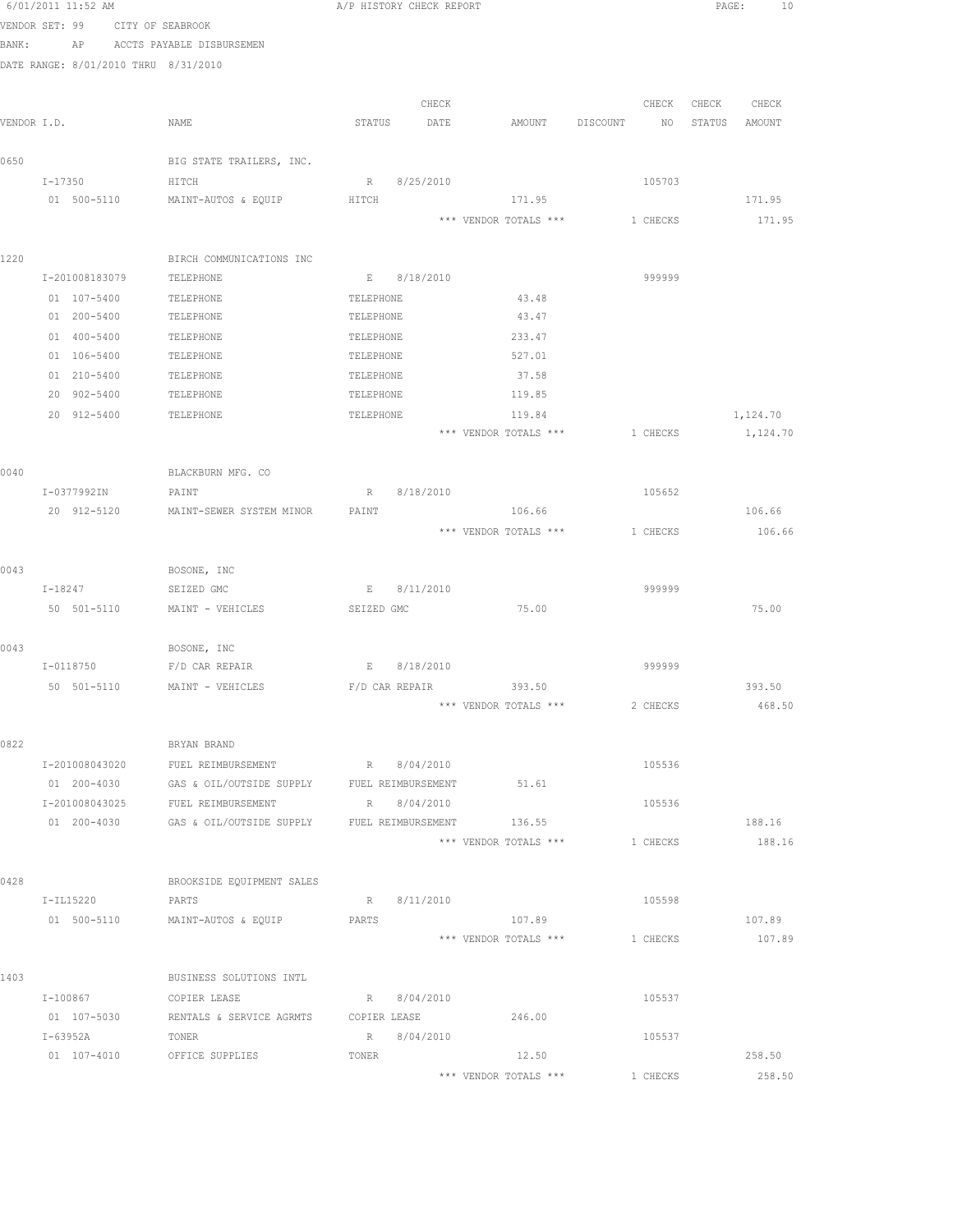|       | 6/01/2011 11:52 AM                   |                                                   |        | A/P HISTORY CHECK REPORT |                                 |          |                          | PAGE: | 11                           |
|-------|--------------------------------------|---------------------------------------------------|--------|--------------------------|---------------------------------|----------|--------------------------|-------|------------------------------|
|       | VENDOR SET: 99                       | CITY OF SEABROOK                                  |        |                          |                                 |          |                          |       |                              |
| BANK: | AP                                   | ACCTS PAYABLE DISBURSEMEN                         |        |                          |                                 |          |                          |       |                              |
|       | DATE RANGE: 8/01/2010 THRU 8/31/2010 |                                                   |        |                          |                                 |          |                          |       |                              |
|       |                                      |                                                   |        |                          |                                 |          |                          |       |                              |
|       | VENDOR I.D.                          | NAME                                              | STATUS | CHECK                    | AMOUNT                          |          | CHECK<br>NO <sub>1</sub> |       | CHECK CHECK<br>STATUS AMOUNT |
|       |                                      |                                                   |        | DATE                     |                                 | DISCOUNT |                          |       |                              |
| 1707  |                                      | BURDITT CONSULTANTS LLC                           |        |                          |                                 |          |                          |       |                              |
|       | I-12082                              | CAROTHERS GARDEN                                  | E      | 8/04/2010                |                                 |          | 999999                   |       |                              |
|       | 37 370-5227                          | PROF FEES - CONSULTING CAROTHERS GARDEN 15,668.00 |        |                          |                                 |          |                          |       | 15,668.00                    |
|       |                                      |                                                   |        |                          | *** VENDOR TOTALS ***           |          | 1 CHECKS                 |       | 15,668.00                    |
|       |                                      |                                                   |        |                          |                                 |          |                          |       |                              |
| 1552  |                                      | BUSINESS CARD M/G                                 |        |                          |                                 |          |                          |       |                              |
|       | I-201008043023                       | JULY10 STATEMENT                                  |        | R 8/04/2010              |                                 |          | 105538                   |       |                              |
|       | 01 001-0507                          | DUE FROM SEDC II                                  |        | JULY10 STATEMENT         | 35.00                           |          |                          |       |                              |
|       | 01 100-5400                          | TELEPHONE                                         |        | JULY10 STATEMENT         | 27.56                           |          |                          |       | 62.56                        |
|       |                                      |                                                   |        |                          | *** VENDOR TOTALS *** 1 CHECKS  |          |                          |       | 62.56                        |
|       |                                      |                                                   |        |                          |                                 |          |                          |       |                              |
| 1550  |                                      | BUSINESS CARD A/C                                 |        |                          |                                 |          |                          |       |                              |
|       | I-201008043021                       | JULY10 STATEMENT                                  |        | R 8/04/2010              |                                 |          | 105539                   |       |                              |
|       | 01 500-5110                          | MAINT-AUTOS & EQUIP                               |        | JULY10 STATEMENT         | 53.42                           |          |                          |       |                              |
|       | 01 107-5295                          | SAFETY COMMITTEE                                  |        | JULY10 STATEMENT         | 41.44                           |          |                          |       |                              |
|       | 20 902-5110                          | MAINT-AUTOS & EQUIPMENT                           |        | JULY10 STATEMENT         | 111.00                          |          |                          |       | 205.86                       |
|       |                                      |                                                   |        |                          | *** VENDOR TOTALS ***           |          | 1 CHECKS                 |       | 205.86                       |
| 1556  |                                      | BUSINESS CARD C/P                                 |        |                          |                                 |          |                          |       |                              |
|       | I-201008043024                       | JULY10 STATEMENT                                  |        | R 8/04/2010              |                                 |          | 105540                   |       |                              |
|       | 01 102-5041                          | IT HARDWARE/SOFTWARE                              |        | JULY10 STATEMENT         | 19.00                           |          |                          |       |                              |
|       | $01 102 - 5465$                      | MISC EXPENSE                                      |        | JULY10 STATEMENT         | 15.10                           |          |                          |       | 34.10                        |
|       |                                      |                                                   |        |                          | *** VENDOR TOTALS ***           |          | 1 CHECKS                 |       | 34.10                        |
|       |                                      |                                                   |        |                          |                                 |          |                          |       |                              |
| 1554  |                                      | BUSINESS CARD D/H                                 |        |                          |                                 |          |                          |       |                              |
|       |                                      | I-201008113055 JULY10 STATEMENT                   |        | R 8/11/2010              |                                 |          | 105599                   |       |                              |
|       | 01  400-5465  MISC EXPENSE           |                                                   |        |                          | JULY10 STATEMENT 1.08           |          |                          |       | 1.08                         |
|       |                                      |                                                   |        |                          | *** VENDOR TOTALS *** 1 CHECKS  |          |                          |       | 1.08                         |
|       |                                      |                                                   |        |                          |                                 |          |                          |       |                              |
| 1816  |                                      | BUSINESS CARD G/S                                 |        |                          |                                 |          |                          |       |                              |
|       | I-201008043022                       | JULY10 STATEMENT                                  |        | R 8/04/2010              |                                 |          | 105541                   |       |                              |
|       | 01 103-4150                          | SMALL TOOLS & EQUIPMENT                           |        | JULY10 STATEMENT         | 103.42                          |          |                          |       |                              |
|       | 01 107-4150                          | SMALL EQUIPMENT                                   |        | JULY10 STATEMENT         | 220.03                          |          |                          |       |                              |
|       | 01 400-4150                          | SMALL EQUIPMENT OR TOOLS JULY10 STATEMENT         |        |                          | 771.91<br>*** VENDOR TOTALS *** |          | 1 CHECKS                 |       | 1,095.36                     |
|       |                                      |                                                   |        |                          |                                 |          |                          |       | 1,095.36                     |
| 1555  |                                      | BUSINESS CARD K/T                                 |        |                          |                                 |          |                          |       |                              |
|       | I-201008043019                       | JULY10 STATEMENT                                  |        | R 8/04/2010              |                                 |          | 105542                   |       |                              |
|       | 01 100-5465                          | MISC EXPENDITURES                                 |        | JULY10 STATEMENT         | 23.75                           |          |                          |       |                              |
|       | 01 600-5465                          | MISC EXPENDITURES                                 |        | JULY10 STATEMENT         | 104.93                          |          |                          |       |                              |
|       | 01 600-5400                          | TELEPHONE                                         |        | JULY10 STATEMENT         | 81.07                           |          |                          |       | 209.75                       |
|       |                                      |                                                   |        |                          | *** VENDOR TOTALS ***           |          | 1 CHECKS                 |       | 209.75                       |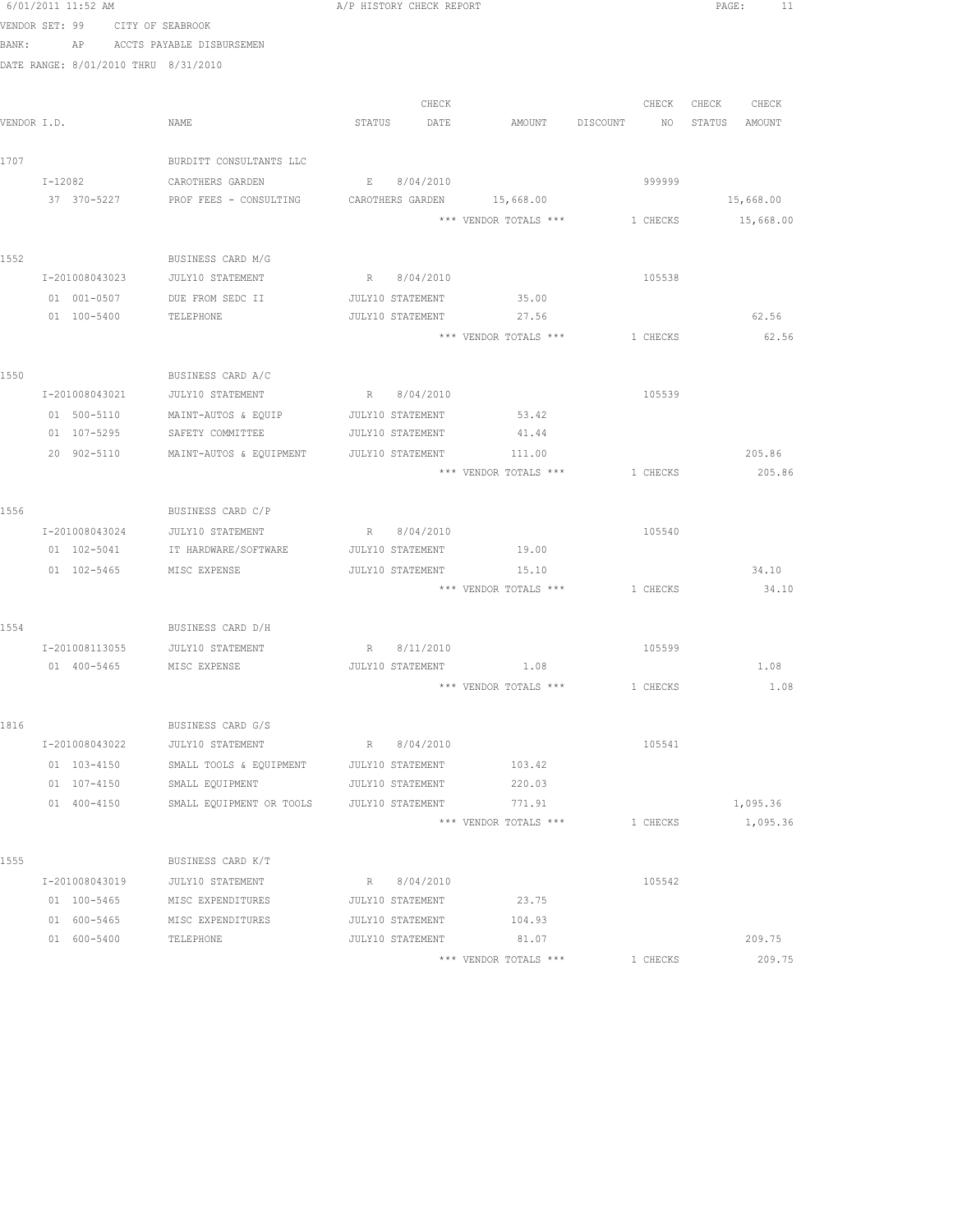|             | 6/01/2011 11:52 AM            |  |                                                               |         | A/P HISTORY CHECK REPORT |                                       |          |                   | PAGE: 12 |  |
|-------------|-------------------------------|--|---------------------------------------------------------------|---------|--------------------------|---------------------------------------|----------|-------------------|----------|--|
|             |                               |  | VENDOR SET: 99 CITY OF SEABROOK                               |         |                          |                                       |          |                   |          |  |
| BANK:       |                               |  | AP ACCTS PAYABLE DISBURSEMEN                                  |         |                          |                                       |          |                   |          |  |
|             |                               |  | DATE RANGE: 8/01/2010 THRU 8/31/2010                          |         |                          |                                       |          |                   |          |  |
|             |                               |  |                                                               |         |                          |                                       |          |                   |          |  |
|             |                               |  |                                                               |         | CHECK                    |                                       |          | CHECK CHECK CHECK |          |  |
| VENDOR I.D. |                               |  | NAME                                                          |         | STATUS DATE              | AMOUNT DISCOUNT NO STATUS AMOUNT      |          |                   |          |  |
| 1553        |                               |  | BUSINESS CARD N/H                                             |         |                          |                                       |          |                   |          |  |
|             |                               |  | I-201008113053 JULY10 STATEMENT                               |         | R 8/11/2010              |                                       | 105600   |                   |          |  |
|             |                               |  | 01  200-5465    MISC EXPENSE                                  |         |                          | JULY10 STATEMENT 120.82               |          |                   | 120.82   |  |
|             |                               |  |                                                               |         |                          | *** VENDOR TOTALS *** 1 CHECKS 120.82 |          |                   |          |  |
| 1693        |                               |  | BUSINESS CARD S/L                                             |         |                          |                                       |          |                   |          |  |
|             |                               |  | I-201008043018 JULY10 STATEMENT R 8/04/2010                   |         |                          |                                       | 105543   |                   |          |  |
|             |                               |  | 01  107-5220  PROF FEES-LEGAL   JULY10 STATEMENT   120.00     |         |                          |                                       |          |                   |          |  |
|             |                               |  | 01 600-5240 CONTRACT SVCS-MOWING/DEMOLITIOJULY10 STATEMENT    |         |                          | 308.00                                |          |                   |          |  |
|             | 01 600-5465                   |  | MISC EXPENDITURES                                             |         | JULY10 STATEMENT         | 39.42                                 |          |                   |          |  |
|             | 01 600-5465                   |  | MISC EXPENDITURES                                             |         | JULY10 STATEMENT         | 1.50                                  |          |                   | 468.92   |  |
|             |                               |  |                                                               |         |                          | *** VENDOR TOTALS ***                 | 1 CHECKS |                   | 468.92   |  |
|             |                               |  |                                                               |         |                          |                                       |          |                   |          |  |
| 1429        |                               |  | CAL-TECH CALIBRATION, INC.                                    |         |                          |                                       |          |                   |          |  |
|             | $I - 6200$                    |  | GAUGE CALIBRATION                                             |         | R 8/18/2010              |                                       | 105653   |                   |          |  |
|             |                               |  | 20 902-5130 MAINT-WATER SYSTEM MINOR GAUGE CALIBRATION 125.00 |         |                          |                                       |          |                   | 125.00   |  |
|             |                               |  |                                                               |         |                          | *** VENDOR TOTALS *** 1 CHECKS        |          |                   | 125.00   |  |
| 1053        |                               |  | CENTERPOINT ENERGY                                            |         |                          |                                       |          |                   |          |  |
|             |                               |  | I-201008183086 UTILITY                                        |         | R 8/18/2010              |                                       | 105654   |                   |          |  |
|             |                               |  | 20 902-5410 UTILITIES                                         | UTILITY |                          | 16.29                                 |          |                   | 16.29    |  |
|             |                               |  |                                                               |         |                          |                                       |          |                   |          |  |
| 1053        |                               |  | CENTERPOINT ENERGY                                            |         | R 8/18/2010              |                                       | 105655   |                   |          |  |
|             | I-201008183087<br>01 107-5410 |  | UTILITY<br>UTILITIES                                          | UTILITY |                          | 29.20                                 |          |                   | 29.20    |  |
|             |                               |  |                                                               |         |                          |                                       |          |                   |          |  |
| 1053        |                               |  | CENTERPOINT ENERGY                                            |         |                          |                                       |          |                   |          |  |
|             | I-201008183088                |  | UTILITY                                                       |         | R 8/18/2010              |                                       | 105656   |                   |          |  |
|             | 15 150-5410                   |  | UTILITIES                                                     | UTILITY |                          | 15.59                                 |          |                   | 15.59    |  |
| 1053        |                               |  | CENTERPOINT ENERGY                                            |         |                          |                                       |          |                   |          |  |
|             | I-201008183089                |  | UTILITY                                                       |         | R 8/18/2010              |                                       | 105657   |                   |          |  |
|             | 01 107-5410                   |  | UTILITIES                                                     | UTILITY |                          | 14.86                                 |          |                   | 14.86    |  |
|             |                               |  |                                                               |         |                          |                                       |          |                   |          |  |
| 1053        |                               |  | CENTERPOINT ENERGY                                            |         |                          |                                       |          |                   |          |  |
|             | I-201008253119                |  | UTILITY                                                       |         | R 8/25/2010              |                                       | 105704   |                   |          |  |
|             | 01 400-5410                   |  | UTILITIES                                                     | UTILITY |                          | 14.86                                 |          |                   | 14.86    |  |
| 1053        |                               |  | CENTERPOINT ENERGY                                            |         |                          |                                       |          |                   |          |  |
|             | I-201008253120                |  | UTILITY                                                       |         | R 8/25/2010              |                                       | 105705   |                   |          |  |
|             | 01 400-5410                   |  | UTILITIES                                                     | UTILITY |                          | 17.72                                 |          |                   | 17.72    |  |
|             |                               |  |                                                               |         |                          | *** VENDOR TOTALS ***                 | 6 CHECKS |                   | 108.52   |  |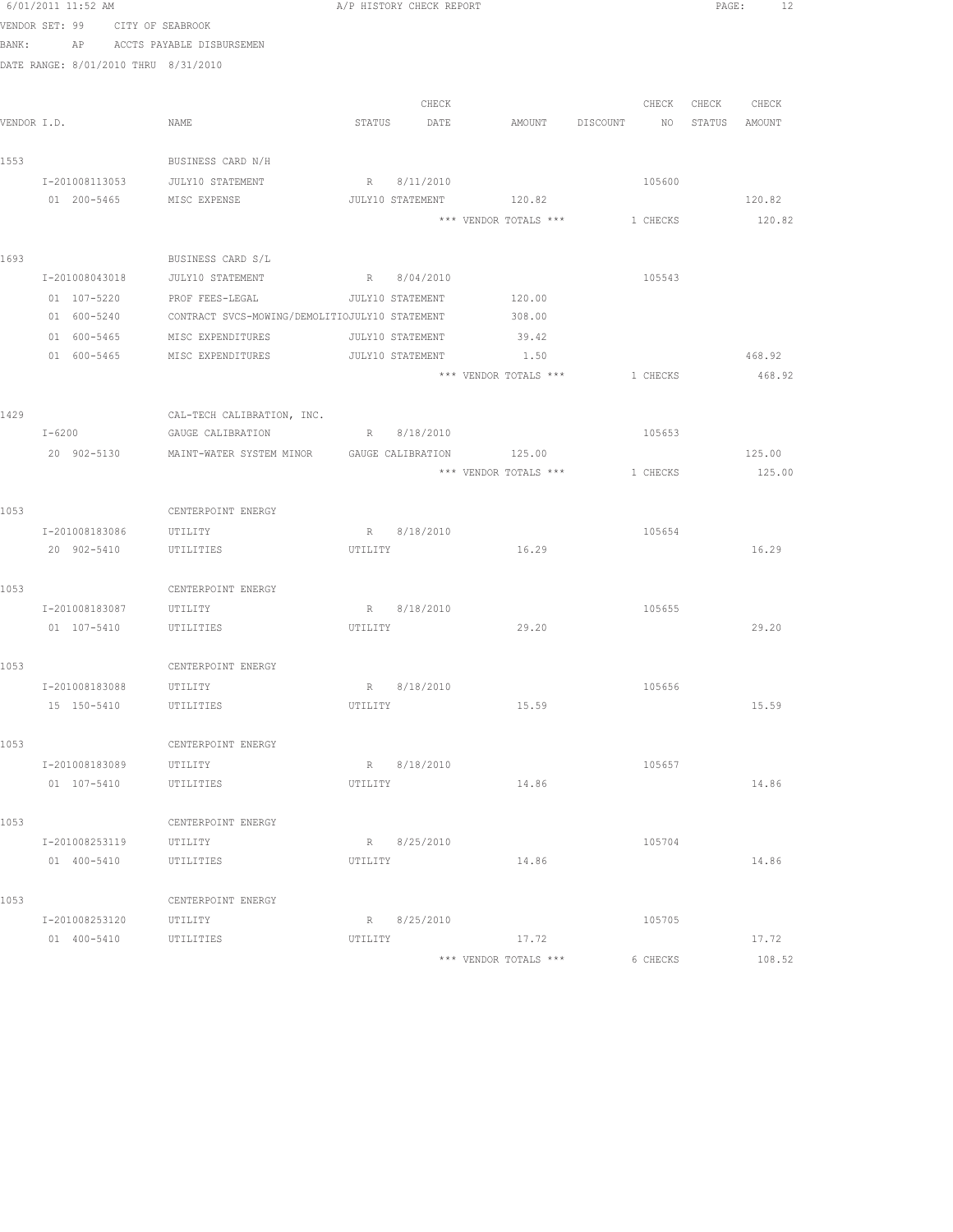|      | 6/01/2011 11:52 AM                   |                                                                 | A/P HISTORY CHECK REPORT |                       |          | PAGE:<br>13      |
|------|--------------------------------------|-----------------------------------------------------------------|--------------------------|-----------------------|----------|------------------|
|      | VENDOR SET: 99                       | CITY OF SEABROOK                                                |                          |                       |          |                  |
|      | BANK:                                | AP ACCTS PAYABLE DISBURSEMEN                                    |                          |                       |          |                  |
|      | DATE RANGE: 8/01/2010 THRU 8/31/2010 |                                                                 |                          |                       |          |                  |
|      |                                      |                                                                 |                          |                       |          |                  |
|      |                                      |                                                                 | CHECK                    |                       | CHECK    | CHECK<br>CHECK   |
|      | VENDOR I.D.                          | NAME                                                            | STATUS<br>DATE           | AMOUNT                | DISCOUNT | NO STATUS AMOUNT |
|      |                                      |                                                                 |                          |                       |          |                  |
| 1089 |                                      | CERTIFIED LABORATORIES                                          |                          |                       |          |                  |
|      | I-640964                             | HYDRANT MAINTENANCE                                             | R 8/18/2010              |                       | 105658   |                  |
|      |                                      | 20 902-5130 MAINT-WATER SYSTEM MINOR HYDRANT MAINTENANCE 588.66 |                          |                       |          | 588.66           |
|      |                                      |                                                                 |                          | *** VENDOR TOTALS *** | 1 CHECKS | 588.66           |
|      |                                      |                                                                 |                          |                       |          |                  |
| 0935 | I-201008183085                       | ARTURO CHAIREZ<br>TRAVEL ADVANCE                                | R 8/18/2010              |                       | 105659   |                  |
|      | 20 902-5300                          | TRAINING & CONFERENCE                                           | TRAVEL ADVANCE           | 173.95                |          | 173.95           |
|      |                                      |                                                                 |                          | *** VENDOR TOTALS *** | 1 CHECKS | 173.95           |
|      |                                      |                                                                 |                          |                       |          |                  |
| 1516 |                                      | CHAMPION ENERGY SERVICES                                        |                          |                       |          |                  |
|      | I-201008113059                       | UTILITY                                                         | R 8/11/2010              |                       | 105601   |                  |
|      | 01 400-5410                          | UTILITIES                                                       | UTILITY                  | 259.79                |          |                  |
|      | 01 500-5410                          | UTILITIES                                                       | UTILITY                  | 243.52                |          |                  |
|      | 01 210-5410                          | UTILITIES                                                       | UTILITY                  | 10.76                 |          |                  |
|      | 20 912-5410                          | UTILITIES                                                       | UTILITY                  | 1,506.20              |          |                  |
|      | 20 902-5410                          | UTILITIES                                                       | UTILITY                  | 862.01                |          | 2,882.28         |
|      |                                      |                                                                 |                          |                       |          |                  |
| 1516 |                                      | CHAMPION ENERGY SERVICES                                        |                          |                       |          |                  |
|      | I-201008183084                       | UTILITY                                                         | R 8/18/2010              |                       | 105660   |                  |
|      | 01 400-5410                          | UTILITIES                                                       | UTILITY                  | 142.45                |          |                  |
|      | 20 912-5410                          | UTILITIES                                                       | UTILITY                  | 69.79                 |          |                  |
|      | 20 902-5410                          | UTILITIES                                                       | UTILITY                  | 768.59                |          |                  |
|      | I-201008183090                       | UTILITY                                                         | R 8/18/2010              |                       | 105660   |                  |
|      | 01 107-5410                          | UTILITIES                                                       | UTILITY                  | 5,231.55              |          |                  |
|      | 01 107-5466                          | FIRE STATION EXPENSE                                            | UTILITY                  | 1,793.38              |          |                  |
|      | 01  400-5410   UTILITIES             | UTILITIES                                                       | UTILITY                  | 3,764.28<br>347.48    |          |                  |
|      | 01 210-5410<br>01 200-5410           | UTILITIES                                                       | UTILITY<br>UTILITY       | 115.79                |          |                  |
|      | 20 912-5410                          | UTILITIES                                                       | UTILITY                  | 8,757.64              |          |                  |
|      | 20 902-5410                          | UTILITIES                                                       | UTILITY                  | 297.62                |          | 21,288.57        |
|      |                                      |                                                                 |                          | *** VENDOR TOTALS *** | 2 CHECKS | 24,170.85        |
|      |                                      |                                                                 |                          |                       |          |                  |
| 0051 |                                      | CHEVRON                                                         |                          |                       |          |                  |
|      | I-25785642                           | FUEL                                                            | 8/04/2010<br>R           |                       | 105544   |                  |
|      | 01 200-4030                          | GAS & OIL/OUTSIDE SUPPLY                                        | FUEL                     | 55.31                 |          | 55.31            |
|      |                                      |                                                                 |                          | *** VENDOR TOTALS *** | 1 CHECKS | 55.31            |
|      |                                      |                                                                 |                          |                       |          |                  |
| 1486 |                                      | CHILD SUPPORT, HARRIS                                           |                          |                       |          |                  |
|      | I-CS3201007283012                    |                                                                 | 8/02/2010<br>D           |                       | 000000   |                  |
|      | $01 001 - 1032$                      | OTHER PAYROLL DEDUCTIONS                                        |                          | 300.00                |          | 300.00           |
|      |                                      |                                                                 |                          |                       |          |                  |
| 1486 |                                      | CHILD SUPPORT, HARRIS                                           |                          |                       |          |                  |
|      | I-CS3201008113073<br>$01001 - 1032$  | OTHER PAYROLL DEDUCTIONS                                        | 8/11/2010<br>D           | 300.00                | 000000   | 300.00           |
|      |                                      |                                                                 |                          |                       |          |                  |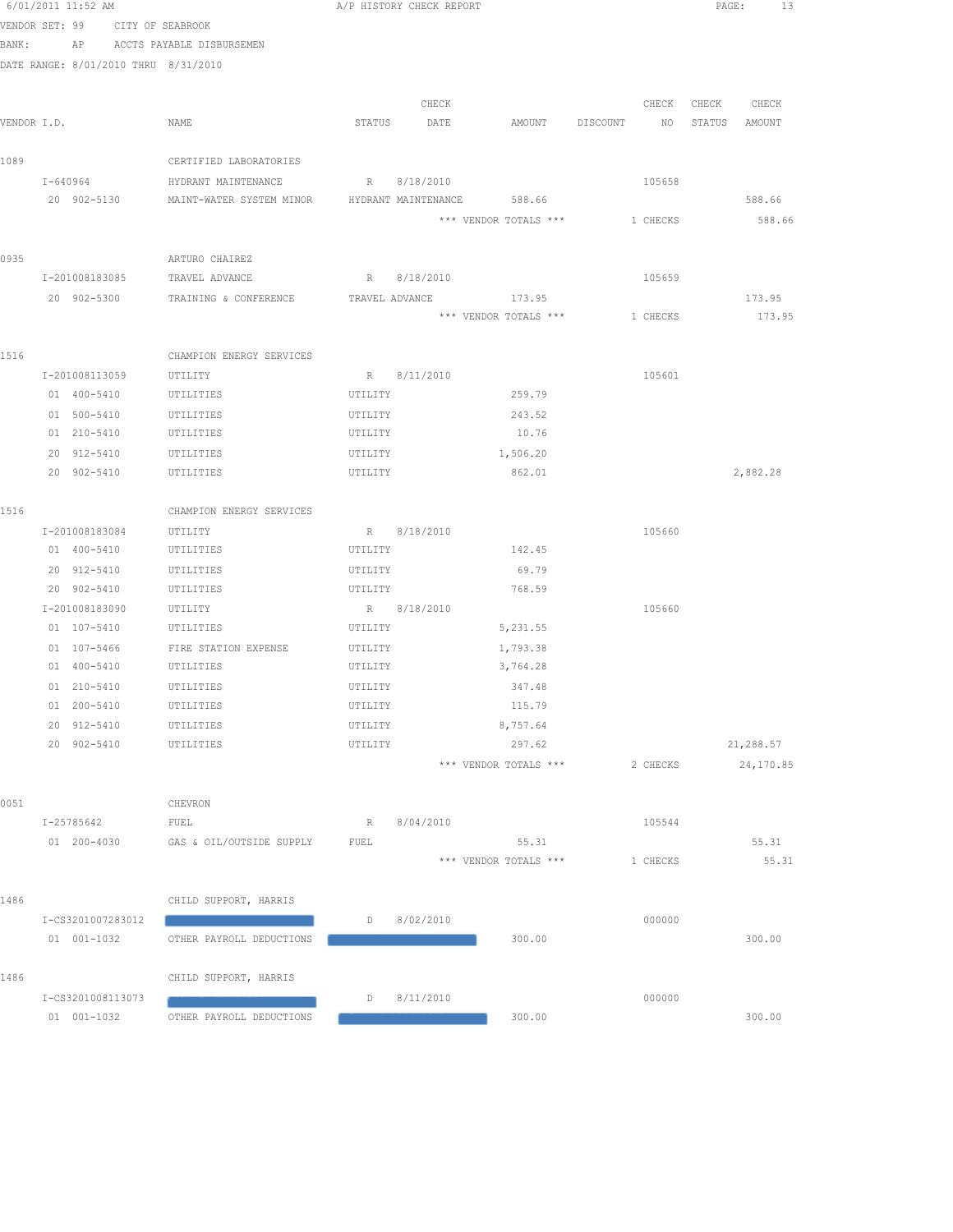|             | 6/01/2011 11:52 AM                   |                                                      | A/P HISTORY CHECK REPORT            |                                 |                | PAGE:<br>14      |
|-------------|--------------------------------------|------------------------------------------------------|-------------------------------------|---------------------------------|----------------|------------------|
|             | VENDOR SET: 99                       | CITY OF SEABROOK                                     |                                     |                                 |                |                  |
| BANK:       | AP                                   | ACCTS PAYABLE DISBURSEMEN                            |                                     |                                 |                |                  |
|             | DATE RANGE: 8/01/2010 THRU 8/31/2010 |                                                      |                                     |                                 |                |                  |
|             |                                      |                                                      |                                     |                                 |                |                  |
|             |                                      |                                                      | CHECK                               |                                 | CHECK          | CHECK<br>CHECK   |
| VENDOR I.D. |                                      | NAME                                                 | STATUS<br>DATE                      | AMOUNT                          | DISCOUNT<br>NO | STATUS<br>AMOUNT |
|             |                                      |                                                      |                                     |                                 |                |                  |
| 1486        |                                      | CHILD SUPPORT, HARRIS                                |                                     |                                 |                |                  |
|             | I-CS3201008303130                    |                                                      | 8/31/2010<br>D                      |                                 | 000000         |                  |
|             | 01 001-1032                          | OTHER PAYROLL DEDUCTIONS                             |                                     | 300.00                          |                | 300.00           |
|             |                                      |                                                      |                                     | *** VENDOR TOTALS ***           | 3 CHECKS       | 900.00           |
| 0056        |                                      | CITY OF PASADENA-WTR DEPT                            |                                     |                                 |                |                  |
|             | I-201008113072                       | WATER                                                | R<br>8/11/2010                      |                                 | 105602         |                  |
|             | 20 902-5451                          | PASADENA WATER SUPPLY                                | WATER                               | 37,393.00                       |                | 37,393.00        |
|             |                                      |                                                      |                                     | *** VENDOR TOTALS ***           | 1 CHECKS       | 37,393.00        |
|             |                                      |                                                      |                                     |                                 |                |                  |
| 0057        |                                      | CITY OF SEABROOK                                     |                                     |                                 |                |                  |
|             | I-201008043027                       | WATER                                                | 8/04/2010<br>R                      |                                 | 105545         |                  |
|             | 01 107-5410                          | UTILITIES                                            | WATER                               | 758.98                          |                |                  |
|             | 01 200-5410                          | UTILITIES                                            | WATER                               | 9.25                            |                |                  |
|             | 01 400-5410                          | UTILITIES                                            | WATER                               | 2,071.92                        |                |                  |
|             | 20 912-5410                          | UTILITIES                                            | WATER                               | 3,696.36                        |                |                  |
|             | 01 500-5410                          | UTILITIES                                            | WATER                               | 68.34                           |                |                  |
|             | 15 150-5410                          | UTILITIES                                            | WATER                               | 77.20                           |                | 6,682.05         |
|             |                                      |                                                      |                                     |                                 |                |                  |
| 0057        |                                      | CITY OF SEABROOK                                     |                                     |                                 |                |                  |
|             | I-201008113071                       | ROLL OFF FEES                                        | R<br>8/11/2010                      |                                 | 105603         |                  |
|             | 01 107-5410                          | UTILITIES                                            | ROLL OFF FEES                       | 296.33                          |                |                  |
|             | 01 400-5410                          | UTILITIES                                            | ROLL OFF FEES                       | 1,103.72                        |                |                  |
|             | 01 500-5410                          | UTILITIES<br>UTILITIES                               | ROLL OFF FEES                       | 41.94                           |                |                  |
|             | 20 902-5410                          |                                                      | ROLL OFF FEES                       | 41.94                           |                |                  |
|             | 20 912-5410                          | UTILITIES                                            | ROLL OFF FEES                       | 138.84<br>*** VENDOR TOTALS *** | 2 CHECKS       | 1,622.77         |
|             |                                      |                                                      |                                     |                                 |                | 8,304.82         |
| 0058        |                                      | CLEAR CREEK EQUIPMENT                                |                                     |                                 |                |                  |
|             | I-57187                              | EQUIPMENT RENTAL                                     | 8/11/2010<br>$E = 1$                |                                 | 999999         |                  |
|             | 20 912-5120                          | MAINT-SEWER SYSTEM MINOR                             | EQUIPMENT RENTAL 1,014.00           |                                 |                | 1,014.00         |
|             |                                      |                                                      |                                     | *** VENDOR TOTALS ***           | 1 CHECKS       | 1,014.00         |
|             |                                      |                                                      |                                     |                                 |                |                  |
| 0060        |                                      | CLEAR LAKE EMERGENCY MED CORPS                       |                                     |                                 |                |                  |
|             | I-201008183078                       | AUG10 CONTRACT FEE                                   | E 8/18/2010                         |                                 | 999999         |                  |
|             | 01 107-5230                          | CONTRACT-AMBULANCE SERV AUG10 CONTRACT FEE 14,987.00 |                                     |                                 |                | 14,987.00        |
|             |                                      |                                                      |                                     | *** VENDOR TOTALS ***           | 1 CHECKS       | 14,987.00        |
|             |                                      |                                                      |                                     |                                 |                |                  |
| 1293        |                                      | COBB, FENDLEY & ASSOC INC.                           |                                     |                                 |                |                  |
|             | I-232242<br>20 902-5215              | PROFESSIONAL SERVICES<br>PROF FEES-ENGINEERING       | R 8/04/2010<br>PROFESSIONAL SERVICE | 944.33                          | 105546         |                  |
|             | 13 130-5215                          | PROF FEES - ENGINEERING                              | PROFESSIONAL SERVICE                | 473.25                          |                | 1,417.58         |
|             |                                      |                                                      |                                     |                                 |                |                  |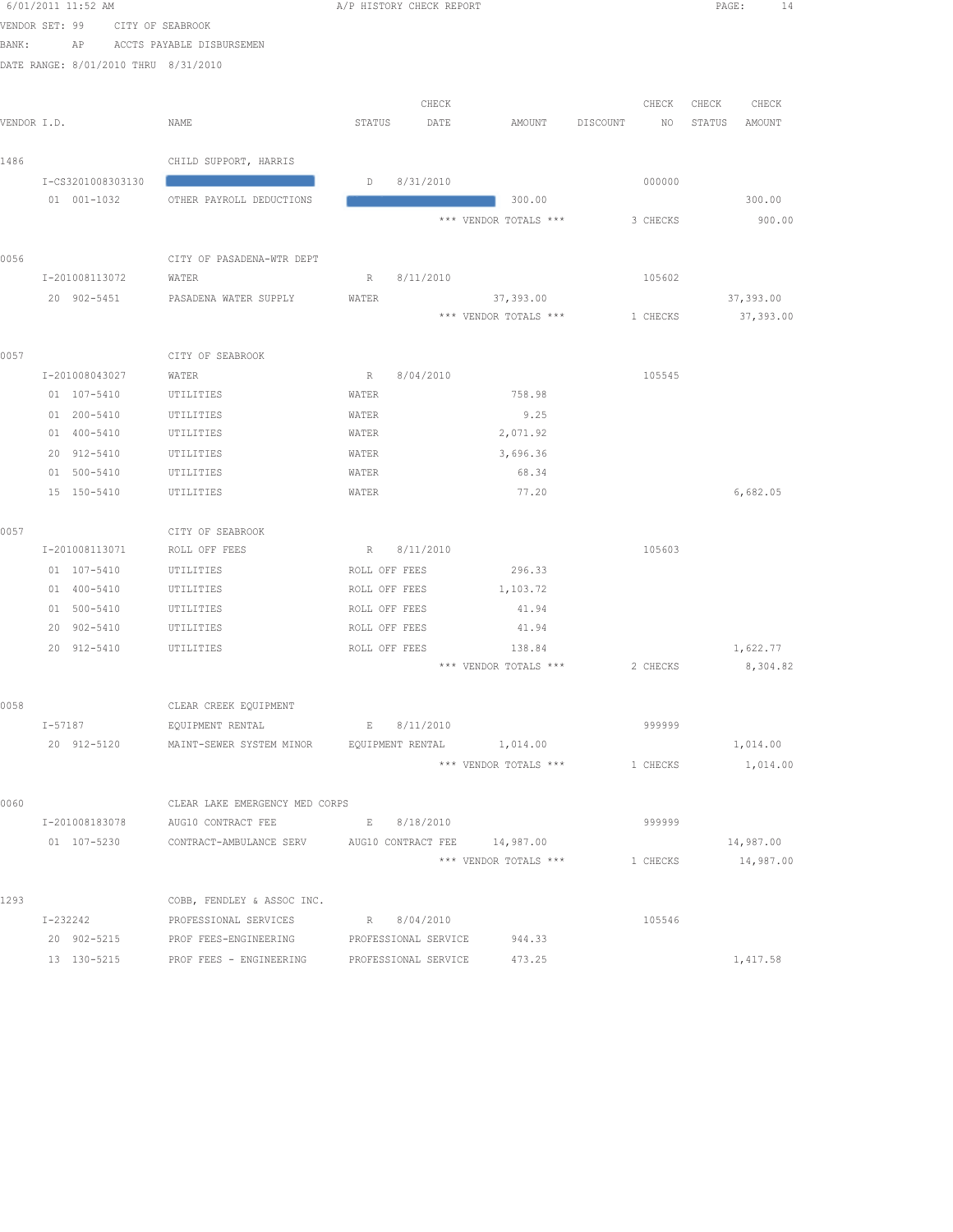|      | 6/01/2011 11:52 AM                   |                                                                                           | A/P HISTORY CHECK REPORT               |                       |          |             | 15<br>PAGE:       |
|------|--------------------------------------|-------------------------------------------------------------------------------------------|----------------------------------------|-----------------------|----------|-------------|-------------------|
|      | VENDOR SET: 99 CITY OF SEABROOK      |                                                                                           |                                        |                       |          |             |                   |
|      |                                      | BANK: AP ACCTS PAYABLE DISBURSEMEN                                                        |                                        |                       |          |             |                   |
|      | DATE RANGE: 8/01/2010 THRU 8/31/2010 |                                                                                           |                                        |                       |          |             |                   |
|      |                                      |                                                                                           |                                        |                       |          |             |                   |
|      |                                      |                                                                                           | CHECK                                  |                       |          | CHECK CHECK | CHECK             |
|      | VENDOR I.D.                          | NAME                                                                                      | STATUS<br>DATE                         | AMOUNT DISCOUNT       |          | NO          | STATUS AMOUNT     |
|      |                                      |                                                                                           |                                        |                       |          |             |                   |
| 1293 |                                      | COBB, FENDLEY & ASSOC INC.                                                                |                                        |                       |          |             |                   |
|      | $I - 232245$                         | PROFESSIONAL SERVICES<br>39 390-5215 PROF FEES-ENGINEERING PROFESSIONAL SERVICE 12,049.69 | R 8/04/2010                            |                       | 105547   |             | 12,049.69         |
|      |                                      |                                                                                           |                                        |                       |          |             |                   |
| 1293 |                                      | COBB, FENDLEY & ASSOC INC.                                                                |                                        |                       |          |             |                   |
|      | I-201008113056                       | SEWER IMPROVEMENT PROJECT V 8/11/2010                                                     |                                        |                       |          |             | 105604 127,191.28 |
|      |                                      |                                                                                           |                                        |                       |          |             |                   |
| 1293 |                                      | COBB, FENDLEY & ASSOC INC.                                                                |                                        |                       |          |             |                   |
|      | C-CHECK                              | COBB, FENDLEY & ASSOC INUNPOST V 8/11/2010                                                |                                        |                       |          |             | 105604 127,191.28 |
|      |                                      |                                                                                           |                                        |                       |          |             |                   |
| 1293 |                                      | COBB, FENDLEY & ASSOC INC.                                                                |                                        |                       |          |             |                   |
|      | M-CHECK                              | COBB, FENDLEY & ASSOC INUNPOST V 8/12/2010                                                |                                        |                       |          | 105604      | 127,191.28CR      |
|      |                                      |                                                                                           |                                        |                       |          |             |                   |
| 1293 | I-232380                             | COBB, FENDLEY & ASSOC INC.                                                                | R 8/18/2010                            |                       |          | 105661      |                   |
|      |                                      | CONSULTANTS                                                                               |                                        |                       |          |             |                   |
|      | 01 600-5215                          | PROF FEES - ENGINEERING CONSULTANTS                                                       |                                        | 3,575.00              |          |             | 3,575.00          |
| 1293 |                                      | COBB, FENDLEY & ASSOC INC.                                                                |                                        |                       |          |             |                   |
|      | I-232403                             | ENGINEERING CONSULTING                                                                    | R 8/25/2010                            |                       |          | 105706      |                   |
|      | 20 902-5215                          | PROF FEES-ENGINEERING                                                                     | ENGINEERING CONSULTI                   | 709.58                |          |             |                   |
|      | 35 350-5215                          | PROF FEES-ENGINEERING                                                                     | ENGINEERING CONSULTI                   | 931.36                |          |             |                   |
|      | 01 107-5215                          | PROF FEES-ENGINEERING ENGINEERING CONSULTI 688.39                                         |                                        |                       |          |             | 2,329.33          |
|      |                                      |                                                                                           |                                        |                       |          |             |                   |
| 1293 |                                      | COBB, FENDLEY & ASSOC INC.                                                                |                                        |                       |          |             |                   |
|      | $I - 232404$                         | ENGINEERING CONSULTING R 8/25/2010                                                        |                                        |                       | 105707   |             |                   |
|      |                                      | 01 107-5215 PROF FEES-ENGINEERING ENGINEERING CONSULTI 4,565.00                           |                                        |                       |          |             | 4,565.00          |
|      |                                      |                                                                                           |                                        |                       |          |             |                   |
| 1293 | $I - 232405$                         | COBB, FENDLEY & ASSOC INC.                                                                |                                        |                       |          | 105708      |                   |
|      | 39 390-5215                          | ENGINEERING SERVICES<br>PROF FEES-ENGINEERING                                             | 8/25/2010<br>R<br>ENGINEERING SERVICES | 1,985.45              |          |             | 1,985.45          |
|      |                                      |                                                                                           |                                        |                       |          |             |                   |
| 1293 |                                      | COBB, FENDLEY & ASSOC INC.                                                                |                                        |                       |          |             |                   |
|      | I-232406                             | ENGINEERING CONSULTING                                                                    | R 8/25/2010                            |                       |          | 105709      |                   |
|      | 20 902-5030                          | RENTALS & SERVICE AGRMTS                                                                  | ENGINEERING CONSULTI                   | 4,945.80              |          |             | 4,945.80          |
|      |                                      |                                                                                           |                                        | *** VENDOR TOTALS *** | 7 CHECKS |             | 30,867.85         |
|      |                                      |                                                                                           |                                        |                       |          |             |                   |
| 1588 |                                      | COMCAST                                                                                   |                                        |                       |          |             |                   |
|      | I-201008043026                       | INTERNET                                                                                  | R 8/04/2010                            |                       |          | 105548      |                   |
|      | 20 912-5030                          | RENTALS & SERVICE AGRMTS                                                                  | INTERNET                               | 66.81                 |          |             | 66.81             |
|      |                                      |                                                                                           |                                        |                       |          |             |                   |
| 1588 | I-201008043028                       | COMCAST<br>INTERNET                                                                       | R 8/04/2010                            |                       |          | 105549      |                   |
|      | 01 107-5030                          | RENTALS & SERVICE AGRMTS                                                                  | INTERNET                               | 8.08                  |          |             | 8.08              |
|      |                                      |                                                                                           |                                        |                       |          |             |                   |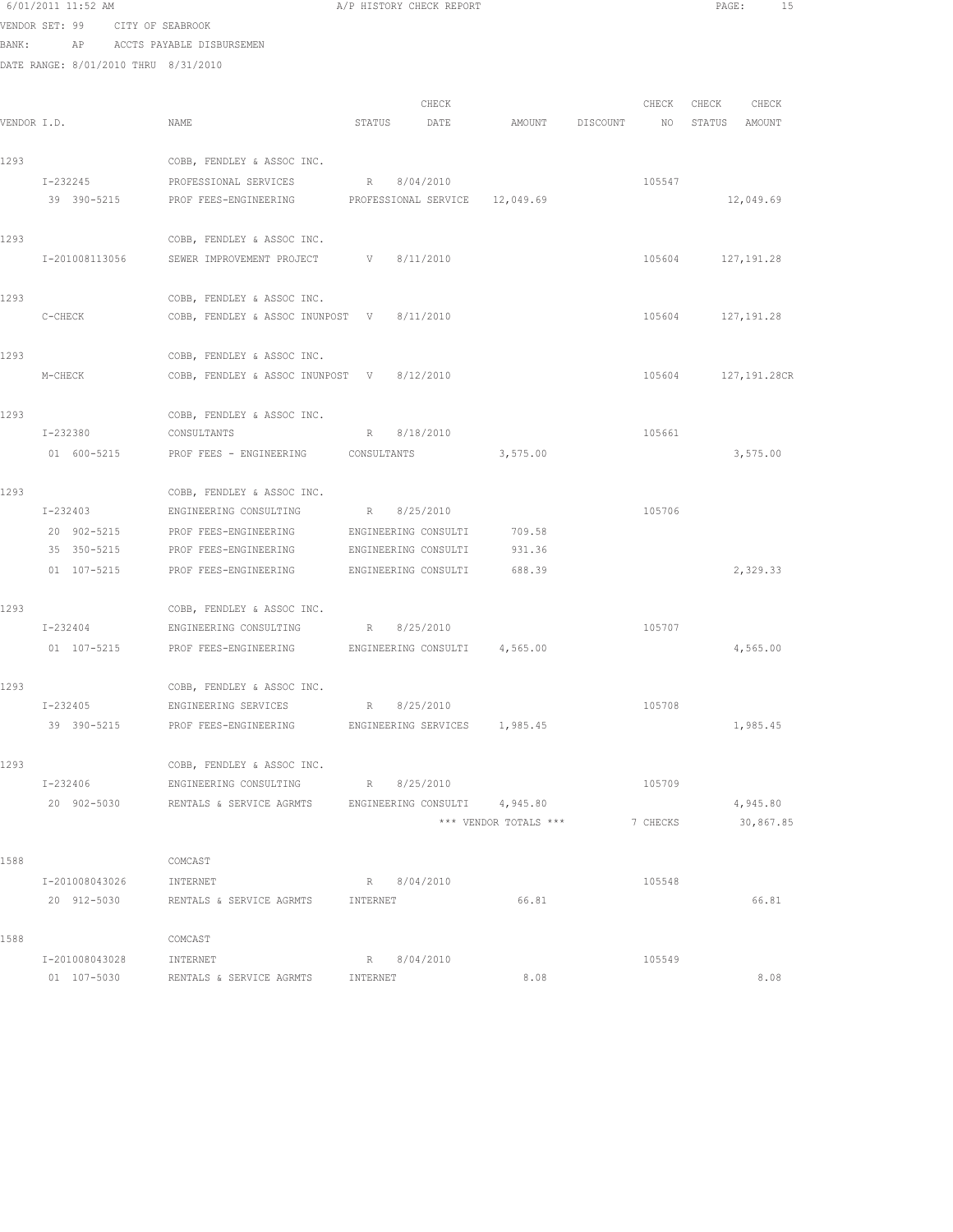|             | 6/01/2011 11:52 AM                   |                                              | A/P HISTORY CHECK REPORT    |             |       |                                  |          | PAGE:             | 16     |
|-------------|--------------------------------------|----------------------------------------------|-----------------------------|-------------|-------|----------------------------------|----------|-------------------|--------|
|             | VENDOR SET: 99                       | CITY OF SEABROOK                             |                             |             |       |                                  |          |                   |        |
| BANK:       |                                      | AP ACCTS PAYABLE DISBURSEMEN                 |                             |             |       |                                  |          |                   |        |
|             | DATE RANGE: 8/01/2010 THRU 8/31/2010 |                                              |                             |             |       |                                  |          |                   |        |
|             |                                      |                                              |                             |             |       |                                  |          |                   |        |
|             |                                      |                                              |                             |             | CHECK |                                  |          | CHECK CHECK CHECK |        |
| VENDOR I.D. |                                      | NAME                                         |                             | STATUS DATE |       | AMOUNT DISCOUNT NO STATUS AMOUNT |          |                   |        |
| 1588        |                                      | COMCAST                                      |                             |             |       |                                  |          |                   |        |
|             | I-201008113057                       | INTERNET                                     |                             | R 8/11/2010 |       |                                  | 105605   |                   |        |
|             | 15 150-5400                          | TELEPHONE                                    | INTERNET                    |             |       | 129.95                           |          |                   | 129.95 |
|             |                                      |                                              |                             |             |       |                                  |          |                   |        |
| 1588        |                                      | COMCAST                                      |                             |             |       |                                  |          |                   |        |
|             | I-201008113058                       | INTERNET                                     |                             | R 8/11/2010 |       |                                  | 105606   |                   |        |
|             | 01 500-5030                          | RENTALS & SERVICE AGRMTS INTERNET            |                             |             |       | 23.32                            |          |                   |        |
|             | 20 902-5030                          | RENTALS & SERVICE AGRMTS                     | INTERNET                    |             |       | 23.32                            |          |                   |        |
|             | 20 912-5030                          | RENTALS & SERVICE AGRMTS                     | INTERNET                    |             |       | 23.31                            |          |                   | 69.95  |
|             |                                      |                                              |                             |             |       |                                  |          |                   |        |
| 1588        | I-201008253118                       | COMCAST                                      |                             |             |       |                                  |          |                   |        |
|             | 01 200-5030                          | INTERNET<br>RENTALS & SERVICE AGRMTS         | INTERNET                    | R 8/25/2010 |       | 104.00                           | 105710   |                   | 104.00 |
|             |                                      |                                              |                             |             |       | *** VENDOR TOTALS ***            | 5 CHECKS |                   | 378.79 |
|             |                                      |                                              |                             |             |       |                                  |          |                   |        |
| 1961        |                                      | COURTHOUSE RETRIEVAL SYSTEM                  |                             |             |       |                                  |          |                   |        |
|             | $I - 061122$                         | PROPERTYINFO                                 |                             | R 8/04/2010 |       |                                  | 105550   |                   |        |
|             |                                      | 01 107-5020 DUES & SUBSCRIPTIONS             | PROPERTYINFO                |             |       | 110.00                           |          |                   | 110.00 |
|             |                                      |                                              |                             |             |       | *** VENDOR TOTALS ***            | 1 CHECKS |                   | 110.00 |
|             |                                      |                                              |                             |             |       |                                  |          |                   |        |
| 1090        |                                      | CROWN TROPHY                                 |                             |             |       |                                  |          |                   |        |
|             | I-12919                              | NAME PLATE                                   |                             | R 8/04/2010 |       |                                  | 105551   |                   |        |
|             | 01 107-4010                          | OFFICE SUPPLIES                              | NAME PLATE                  |             |       | 9.00                             |          |                   | 9.00   |
|             |                                      |                                              |                             |             |       |                                  |          |                   |        |
| 1090        | $I - 12864$                          | CROWN TROPHY                                 |                             | R 8/18/2010 |       |                                  | 105662   |                   |        |
|             |                                      | 2 SIGNS<br>01 107-5180 MAINT-BLDGS & GROUNDS | 2 SIGNS                     |             |       | 40.00                            |          |                   | 40.00  |
|             |                                      |                                              |                             |             |       | *** VENDOR TOTALS ***            | 2 CHECKS |                   | 49.00  |
|             |                                      |                                              |                             |             |       |                                  |          |                   |        |
| 0946        |                                      | JAMES CURRIE                                 |                             |             |       |                                  |          |                   |        |
|             |                                      | I-201008253117 TRAVEL ADVANCE                |                             | R 8/25/2010 |       |                                  | 105711   |                   |        |
|             |                                      | 06 601-5301 EDUCATION EXPENSE                |                             |             |       | TRAVEL ADVANCE 42.60             |          |                   | 42.60  |
|             |                                      |                                              |                             |             |       | *** VENDOR TOTALS ***            | 1 CHECKS |                   | 42.60  |
|             |                                      |                                              |                             |             |       |                                  |          |                   |        |
| 1691        |                                      | LAURA D DAVIS                                |                             |             |       |                                  |          |                   |        |
|             | I-201008183092                       | AUG10 EXPENSES                               |                             | R 8/18/2010 |       |                                  | 105663   |                   |        |
|             | 01 100-3300                          | MAYOR & COUNCIL FEES                         | AUG10 EXPENSES              |             |       | 300.00                           |          |                   | 300.00 |
|             |                                      |                                              |                             |             |       | *** VENDOR TOTALS ***            | 1 CHECKS |                   | 300.00 |
| 1867        |                                      | DENTON NAVARRO                               |                             |             |       |                                  |          |                   |        |
|             | $I - 14506$                          | PROFESSIONAL SERVICES R 8/04/2010            |                             |             |       |                                  | 105553   |                   |        |
|             |                                      | 01 107-5220 PROF FEES-LEGAL                  | PROFESSIONAL SERVICE 773.45 |             |       |                                  |          |                   | 773.45 |
|             |                                      |                                              |                             |             |       | *** VENDOR TOTALS ***            | 1 CHECKS |                   | 773.45 |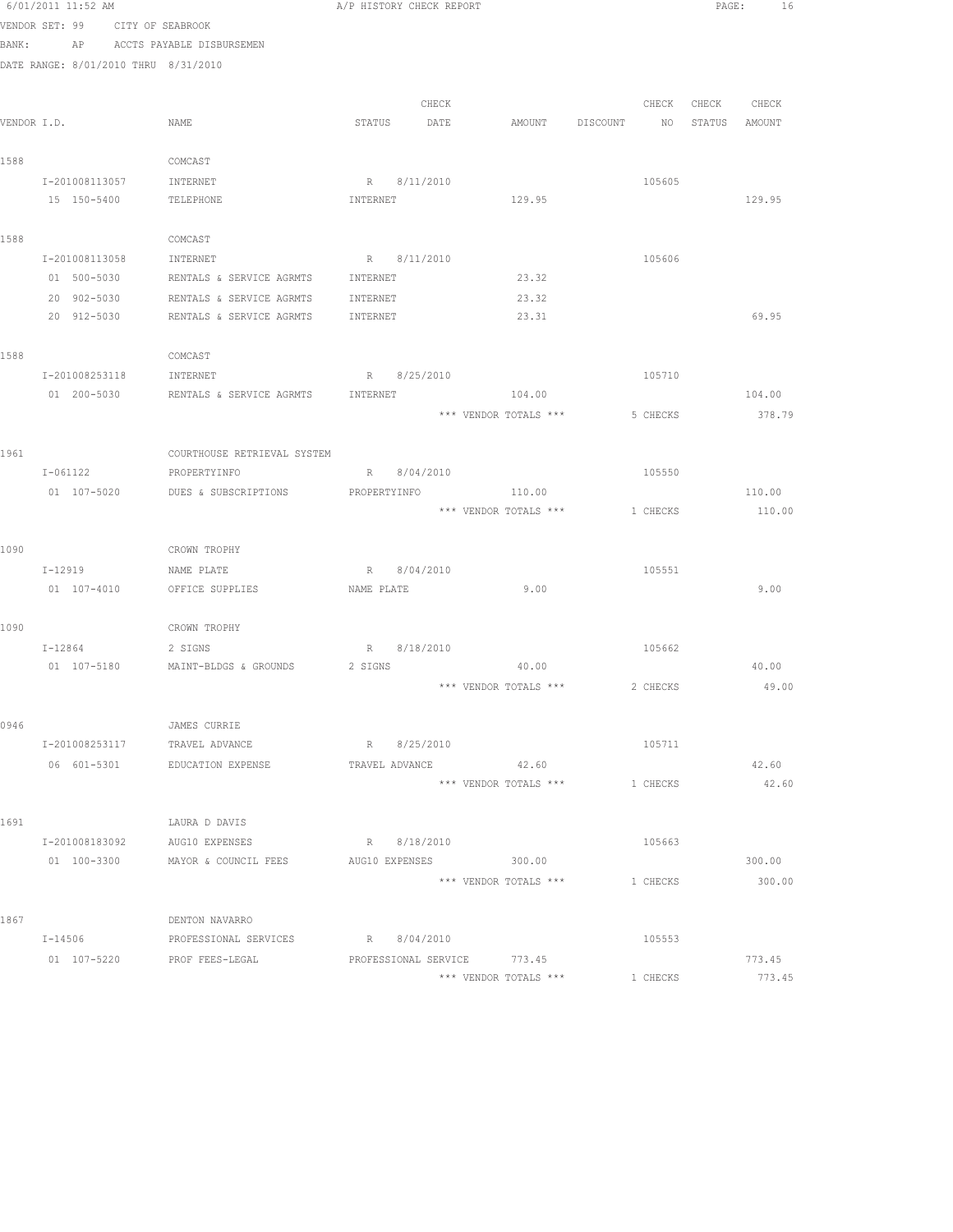|      | 6/01/2011 11:52 AM                   |                                | A/P HISTORY CHECK REPORT                                   |          | PAGE:             | 17 |
|------|--------------------------------------|--------------------------------|------------------------------------------------------------|----------|-------------------|----|
|      | VENDOR SET: 99 CITY OF SEABROOK      |                                |                                                            |          |                   |    |
|      | BANK: AP ACCTS PAYABLE DISBURSEMEN   |                                |                                                            |          |                   |    |
|      | DATE RANGE: 8/01/2010 THRU 8/31/2010 |                                |                                                            |          |                   |    |
|      |                                      |                                |                                                            |          |                   |    |
|      |                                      |                                | CHECK                                                      |          | CHECK CHECK CHECK |    |
|      | VENDOR I.D.                          | NAME                           | STATUS DATE<br>AMOUNT DISCOUNT                             |          | NO STATUS AMOUNT  |    |
|      |                                      |                                |                                                            |          |                   |    |
| 0930 |                                      | DIGITEX CORPORATION            |                                                            |          |                   |    |
|      | I-82267 COPIER LEASE                 |                                | R 8/11/2010                                                | 105607   |                   |    |
|      |                                      |                                | 01 200-5030 RENTALS & SERVICE AGRMTS COPIER LEASE 77.91    |          | 77.91             |    |
|      |                                      |                                | *** VENDOR TOTALS ***                                      | 1 CHECKS | 77.91             |    |
|      |                                      |                                |                                                            |          |                   |    |
| 1232 |                                      | DISA INC.                      |                                                            |          |                   |    |
|      | I-343278                             | DRUG TESTING                   | R 8/11/2010                                                | 105608   |                   |    |
|      | 01  107-3145   DRUG TESTING          |                                | DRUG TESTING<br>46.50                                      |          | 46.50             |    |
|      |                                      |                                | *** VENDOR TOTALS *** 1 CHECKS                             |          | 46.50             |    |
|      |                                      |                                |                                                            |          |                   |    |
| 1453 |                                      | PAUL R DUNPHEY                 |                                                            |          |                   |    |
|      | I-201008183093 AUG10 EXPENSES        |                                | R 8/18/2010                                                | 105666   |                   |    |
|      |                                      |                                | 01 100-3300 MAYOR & COUNCIL FEES AUG10 EXPENSES 300.00     |          | 300.00            |    |
|      |                                      |                                | *** VENDOR TOTALS ***                                      | 1 CHECKS | 300.00            |    |
|      |                                      |                                |                                                            |          |                   |    |
| 0068 |                                      | DXI INDUSTRIES, INC            | R 8/04/2010                                                |          |                   |    |
|      | I-0550795410                         | POOL CHEMICALS                 |                                                            | 105554   |                   |    |
|      | 01 400-4090<br>I-0550862810          | POOL SUPPLIES<br>CHLORINE      | POOL CHEMICALS<br>465.03<br>R 8/04/2010                    | 105554   |                   |    |
|      |                                      |                                |                                                            |          |                   |    |
|      | 20 902-5280                          | CHEMICAL SUPPLIES              | 579.26<br>CHLORINE<br>R 8/04/2010                          | 105554   |                   |    |
|      | I-0550867110                         | POOL CHEMICALS                 |                                                            |          |                   |    |
|      | 01 400-4090<br>I-0550916710          | POOL SUPPLIES<br>SODIUM HYPO   | POOL CHEMICALS<br>520.83<br>R 8/04/2010                    | 105554   |                   |    |
|      | 20 912-5280                          |                                | CHEMICAL SUPPLIES SODIUM HYPO 2,957.56                     |          | 4,522.68          |    |
|      |                                      |                                |                                                            |          |                   |    |
| 0068 |                                      | DXI INDUSTRIES, INC            |                                                            |          |                   |    |
|      | I-DE050149010 CHLORINE               |                                | R 8/18/2010                                                | 105667   |                   |    |
|      |                                      |                                | 20 902-5030 RENTALS & SERVICE AGRMTS CHLORINE 18.00        |          | 18.00             |    |
|      |                                      |                                | *** VENDOR TOTALS ***                                      | 2 CHECKS | 4,540.68          |    |
|      |                                      |                                |                                                            |          |                   |    |
| 0070 |                                      | EASTEX ENVIRONMENTAL LABORATOR |                                                            |          |                   |    |
|      | I-C1007271                           | LABORATORY SERVICES            | R 8/18/2010                                                | 105668   |                   |    |
|      | 20 912-5285                          | LABORATORY FEES                | LABORATORY SERVICES 756.00                                 |          | 756.00            |    |
|      |                                      |                                | *** VENDOR TOTALS ***                                      | 1 CHECKS | 756.00            |    |
|      |                                      |                                |                                                            |          |                   |    |
| 1213 |                                      | EIMCO WATER TECHNOLOGIES       |                                                            |          |                   |    |
|      | I-8452889                            | NEOPRENE SEALS                 | R 8/18/2010                                                | 105669   |                   |    |
|      |                                      |                                | 20 912-5120 MAINT-SEWER SYSTEM MINOR NEOPRENE SEALS 562.00 |          | 562.00            |    |
|      |                                      |                                | *** VENDOR TOTALS ***                                      | 1 CHECKS | 562.00            |    |
|      |                                      |                                |                                                            |          |                   |    |
| 1143 |                                      | ENTERPRISE RENT-A-CAR          |                                                            |          |                   |    |
|      | I-201008113060                       | VEHICLE RENTAL                 | R 8/11/2010                                                | 105609   |                   |    |
|      | 09 901-5030                          | RENTAL & SERVICE AGRMTS        | VEHICLE RENTAL<br>675.00                                   |          | 675.00            |    |
|      |                                      |                                | *** VENDOR TOTALS ***                                      | 1 CHECKS | 675.00            |    |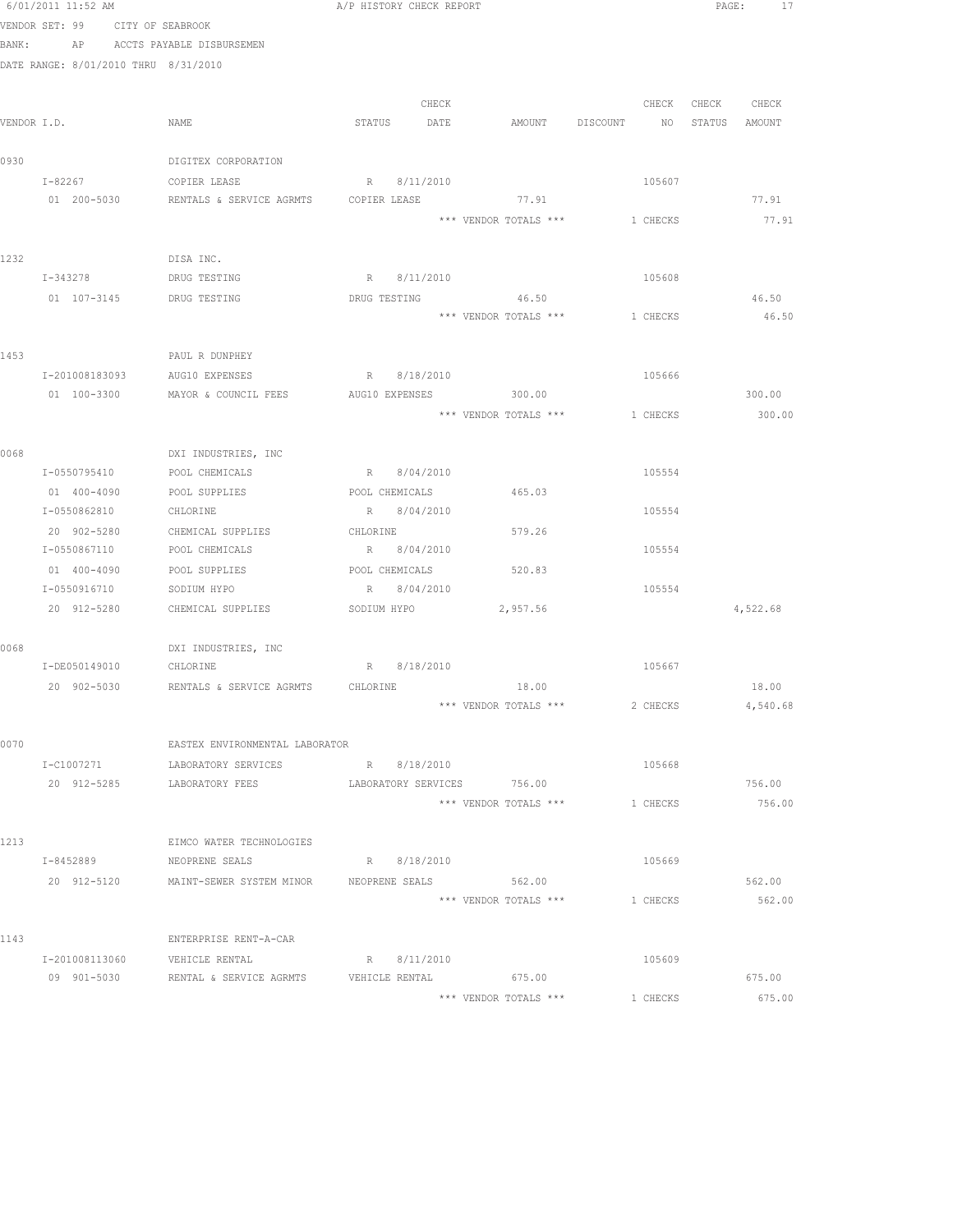|      | 6/01/2011 11:52 AM                   |                                                  | A/P HISTORY CHECK REPORT |               |                                 |                          | PAGE:<br>18      |
|------|--------------------------------------|--------------------------------------------------|--------------------------|---------------|---------------------------------|--------------------------|------------------|
|      | VENDOR SET: 99 CITY OF SEABROOK      |                                                  |                          |               |                                 |                          |                  |
|      | BANK: AP ACCTS PAYABLE DISBURSEMEN   |                                                  |                          |               |                                 |                          |                  |
|      | DATE RANGE: 8/01/2010 THRU 8/31/2010 |                                                  |                          |               |                                 |                          |                  |
|      |                                      |                                                  |                          |               |                                 |                          | CHECK CHECK      |
|      | VENDOR I.D.                          | NAME                                             | STATUS                   | CHECK<br>DATE | AMOUNT DISCOUNT                 | CHECK<br>NO <sub>1</sub> | STATUS AMOUNT    |
|      |                                      |                                                  |                          |               |                                 |                          |                  |
| 1491 |                                      | ENVIRONMENTAL IMPROVEMENTS, IN                   |                          |               |                                 |                          |                  |
|      | I-0007895IN                          | BLOWER MAINTENANCE                               | R 8/04/2010              |               |                                 | 105555                   |                  |
|      | 20 912-5030                          | RENTALS & SERVICE AGRMTS BLOWER MAINTENANCE      |                          |               | 300.00                          |                          | 300.00           |
|      |                                      |                                                  |                          |               | *** VENDOR TOTALS ***           | 1 CHECKS                 | 300.00           |
|      |                                      |                                                  |                          |               |                                 |                          |                  |
| 1499 |                                      | MONA FLORES                                      |                          |               |                                 |                          |                  |
|      | I-201008043048                       | TRAVEL ADVANCE                                   |                          | R 8/04/2010   |                                 | 105588                   |                  |
|      | 01 700-5300                          | TRAINING & CONFERENCE TRAVEL ADVANCE 249.06      |                          |               |                                 |                          | 249.06           |
| 1499 |                                      | MONA FLORES                                      |                          |               |                                 |                          |                  |
|      | I-201008183113                       | COURT BOOKS                                      |                          | R 8/18/2010   |                                 | 105670                   |                  |
|      | 01 700-4010                          | OFFICE SUPPLIES                                  |                          |               | COURT BOOKS 73.25               |                          | 73.25            |
|      |                                      |                                                  |                          |               | *** VENDOR TOTALS ***           | 2 CHECKS                 | 322.31           |
|      |                                      |                                                  |                          |               |                                 |                          |                  |
| 1769 |                                      | G & K SERVICES INC                               |                          |               |                                 |                          |                  |
|      | I-91340599                           | DOCKERS                                          |                          | E 8/04/2010   |                                 | 999999                   |                  |
|      | 20 902-5310                          | UNIFORMS & LAUNDRY                               | DOCKERS                  |               | 41.52                           |                          |                  |
|      | 20 912-5310                          | UNIFORMS & LAUNDRY                               | DOCKERS                  |               | 41.51                           |                          | 83.03            |
| 1769 |                                      | G & K SERVICES INC                               |                          |               |                                 |                          |                  |
|      | I-201008113049                       | UNIFORM SERVICE                                  |                          | E 8/11/2010   |                                 | 999999                   |                  |
|      | 01 500-5310                          | UNIFORMS & LAUNDRY                               | UNIFORM SERVICE          |               | 188.64                          |                          |                  |
|      | 20 902-5310                          | UNIFORMS & LAUNDRY                               | UNIFORM SERVICE          |               | 188.64                          |                          |                  |
|      | 20 912-5310                          | UNIFORMS & LAUNDRY                               | UNIFORM SERVICE          |               | 188.63                          |                          |                  |
|      | 01 400-5310                          | UNIFORMS & LAUNDRY                               | UNIFORM SERVICE          |               | 142.74                          |                          |                  |
|      | I-201008113050                       | UNIFORM SERVICES                                 |                          | E 8/11/2010   |                                 | 999999                   |                  |
|      | 01 400-5310                          | UNIFORMS & LAUNDRY                               | UNIFORM SERVICES         |               | 151.56                          |                          | 860.21           |
|      |                                      |                                                  |                          |               | *** VENDOR TOTALS ***           | 2 CHECKS                 | 943.24           |
|      |                                      |                                                  |                          |               |                                 |                          |                  |
| 0082 | $I-309$                              | GALVESTON COUNTY HEALTH DISTRI<br>WATER SAMPLING |                          | R 8/18/2010   |                                 | 105671                   |                  |
|      |                                      | 20 902-5285 LABORATORY FEES                      |                          |               | WATER SAMPLING 120.00           |                          | 120.00           |
|      |                                      |                                                  |                          |               | *** VENDOR TOTALS ***           | 1 CHECKS                 | 120.00           |
|      |                                      |                                                  |                          |               |                                 |                          |                  |
| 1520 |                                      | GLOBALSTAR USA INC                               |                          |               |                                 |                          |                  |
|      | I-1000000002354446 TELEPHONE         |                                                  |                          | R 8/11/2010   |                                 | 105610                   |                  |
|      | 01  106-5400  TELEPHONE              |                                                  | TELEPHONE                |               | 41.14                           |                          | 41.14            |
|      |                                      |                                                  |                          |               | *** VENDOR TOTALS ***           | 1 CHECKS                 | 41.14            |
|      |                                      |                                                  |                          |               |                                 |                          |                  |
| 0208 |                                      | W.W. GRAINGER, INC                               |                          |               |                                 |                          |                  |
|      | I-9305731276                         | RELAYS                                           |                          | R 8/04/2010   |                                 | 105556                   |                  |
|      |                                      | 20 912-5275 ELECTRICAL SERVICES                  | RELAYS                   |               | 104.82<br>*** VENDOR TOTALS *** | 1 CHECKS                 | 104.82<br>104.82 |
|      |                                      |                                                  |                          |               |                                 |                          |                  |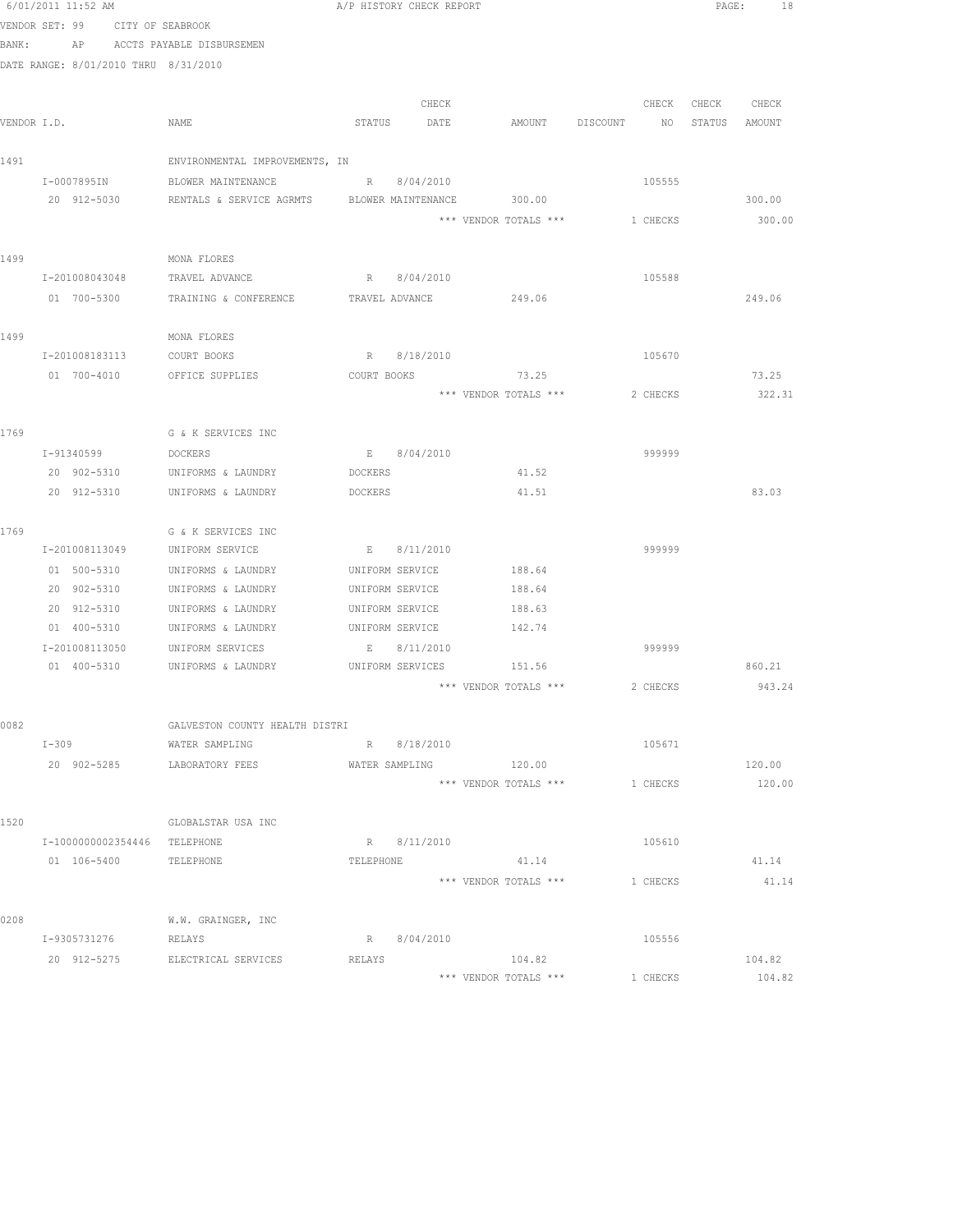|       | 6/01/2011 11:52 AM                   |                                                                    |          | A/P HISTORY CHECK REPORT       |                                |          |          | PAGE:  | 19          |
|-------|--------------------------------------|--------------------------------------------------------------------|----------|--------------------------------|--------------------------------|----------|----------|--------|-------------|
|       | VENDOR SET: 99<br>CITY OF SEABROOK   |                                                                    |          |                                |                                |          |          |        |             |
| BANK: |                                      | AP ACCTS PAYABLE DISBURSEMEN                                       |          |                                |                                |          |          |        |             |
|       | DATE RANGE: 8/01/2010 THRU 8/31/2010 |                                                                    |          |                                |                                |          |          |        |             |
|       |                                      |                                                                    |          |                                |                                |          |          |        |             |
|       |                                      |                                                                    |          | CHECK                          |                                |          | CHECK    | CHECK  | CHECK       |
|       | VENDOR I.D.                          | NAME                                                               | STATUS   | DATE                           | AMOUNT                         | DISCOUNT | NO       | STATUS | AMOUNT      |
|       |                                      |                                                                    |          |                                |                                |          |          |        |             |
| 1540  |                                      | GULF COAST GFOA                                                    |          |                                |                                |          |          |        |             |
|       | I-201008183095                       | AUG10 MEETING                                                      |          | V 8/18/2010                    |                                |          | 105672   |        | 40.00       |
|       |                                      |                                                                    |          |                                |                                |          |          |        |             |
| 1540  |                                      | GULF COAST GFOA                                                    |          |                                |                                |          |          |        |             |
|       | C-CHECK                              | GULF COAST GFOA                                                    | UNPOST V | 8/18/2010                      |                                |          | 105672   |        | 40.00       |
|       |                                      |                                                                    |          |                                |                                |          |          |        |             |
| 1540  |                                      | GULF COAST GFOA                                                    |          |                                |                                |          |          |        |             |
|       | M-CHECK                              | GULF COAST GFOA UNPOST V 8/25/2010                                 |          |                                |                                |          | 105672   |        | 40.00CR     |
| 0088  |                                      | GULF COAST WASTE DISPOSAL AUTH                                     |          |                                |                                |          |          |        |             |
|       | $I - 041528$                         | MERCURY TESTS                                                      |          | 8/04/2010<br>E                 |                                |          | 999999   |        |             |
|       | 20 912-5285                          | LABORATORY FEES                                                    |          |                                | MERCURY TESTS 275.00           |          |          |        | 275.00      |
|       |                                      |                                                                    |          |                                | *** VENDOR TOTALS ***          |          | 1 CHECKS |        | 275.00      |
|       |                                      |                                                                    |          |                                |                                |          |          |        |             |
| 0666  |                                      | HARRIS CO APPRAISAL DIST                                           |          |                                |                                |          |          |        |             |
|       | I-20101422                           | 4TH QTR ASSESSMENT                                                 | R        | 8/18/2010                      |                                |          | 105673   |        |             |
|       | 01 107-5445                          | CENTRAL APPRAISAL FEE                                              |          | 4TH QTR ASSESSMENT             | 10,566.00                      |          |          |        | 10,566.00   |
|       |                                      |                                                                    |          |                                | *** VENDOR TOTALS ***          |          | 1 CHECKS |        | 10,566.00   |
|       |                                      |                                                                    |          |                                |                                |          |          |        |             |
| 0096  |                                      | HARRIS CO J.I.M.S.                                                 |          |                                |                                |          |          |        |             |
|       | I-1008025                            | WARRANTS                                                           |          | R 8/25/2010                    |                                |          | 105712   |        |             |
|       | 01 700-5431                          | WARRANT INFORMATION SERV                                           | WARRANTS |                                | 10.40                          |          |          |        | 10.40       |
|       |                                      |                                                                    |          |                                | *** VENDOR TOTALS *** 1 CHECKS |          |          |        | 10.40       |
|       |                                      |                                                                    |          |                                |                                |          |          |        |             |
| 1976  |                                      | HARRIS CONSTRUCTION CO LTD                                         |          |                                |                                |          |          |        |             |
|       | $I-1551$                             | SEWER IMPROVEMENT PROJECT                                          |          | R 8/12/2010                    |                                |          | 105644   |        |             |
|       |                                      | 30 300-6115 Sewer Projects Various SEWER IMPROVEMENT PR 133,885.56 |          |                                |                                |          |          |        |             |
|       | 30 030-1005                          | ACCTS PAYABLE/RETAINAGE SEWER IMPROVEMENT PR 6,694.28CR            |          |                                |                                |          |          |        | 127, 191.28 |
|       |                                      |                                                                    |          |                                |                                |          |          |        |             |
| 1976  | I-201008183112                       | HARRIS CONSTRUCTION CO LTD                                         |          |                                |                                |          |          |        |             |
|       | 30 300-6115                          | SEWER PROJECT                                                      |          | R 8/18/2010                    |                                |          | 105674   |        |             |
|       | 30 030-1005                          | Sewer Projects Various<br>ACCTS PAYABLE/RETAINAGE                  |          | SEWER PROJECT<br>SEWER PROJECT | 7,202.88<br>6,694.28           |          |          |        | 13,897.16   |
|       |                                      |                                                                    |          |                                | *** VENDOR TOTALS ***          |          | 2 CHECKS |        | 141,088.44  |
|       |                                      |                                                                    |          |                                |                                |          |          |        |             |
| 1192  |                                      | HARRIS COUNTY TREASURER                                            |          |                                |                                |          |          |        |             |
|       | I-AG000933                           | RADIO REPAIR                                                       |          | R 8/11/2010                    |                                |          | 105611   |        |             |
|       |                                      | 01 200-5170 MAINT-RADIO EQUIPMENT                                  |          | RADIO REPAIR                   | 482.48                         |          |          |        | 482.48      |
|       |                                      |                                                                    |          |                                | *** VENDOR TOTALS ***          |          | 1 CHECKS |        | 482.48      |
|       |                                      |                                                                    |          |                                |                                |          |          |        |             |
| 0638  |                                      | MARC HATTON                                                        |          |                                |                                |          |          |        |             |
|       | I-201008253121                       | TRAVEL ADVANCE                                                     |          | R 8/25/2010                    |                                |          | 105713   |        |             |
|       | 06 601-5301                          | EDUCATION EXPENSE                                                  |          | TRAVEL ADVANCE                 | 42.60                          |          |          |        | 42.60       |
|       |                                      |                                                                    |          |                                | *** VENDOR TOTALS ***          |          | 1 CHECKS |        | 42.60       |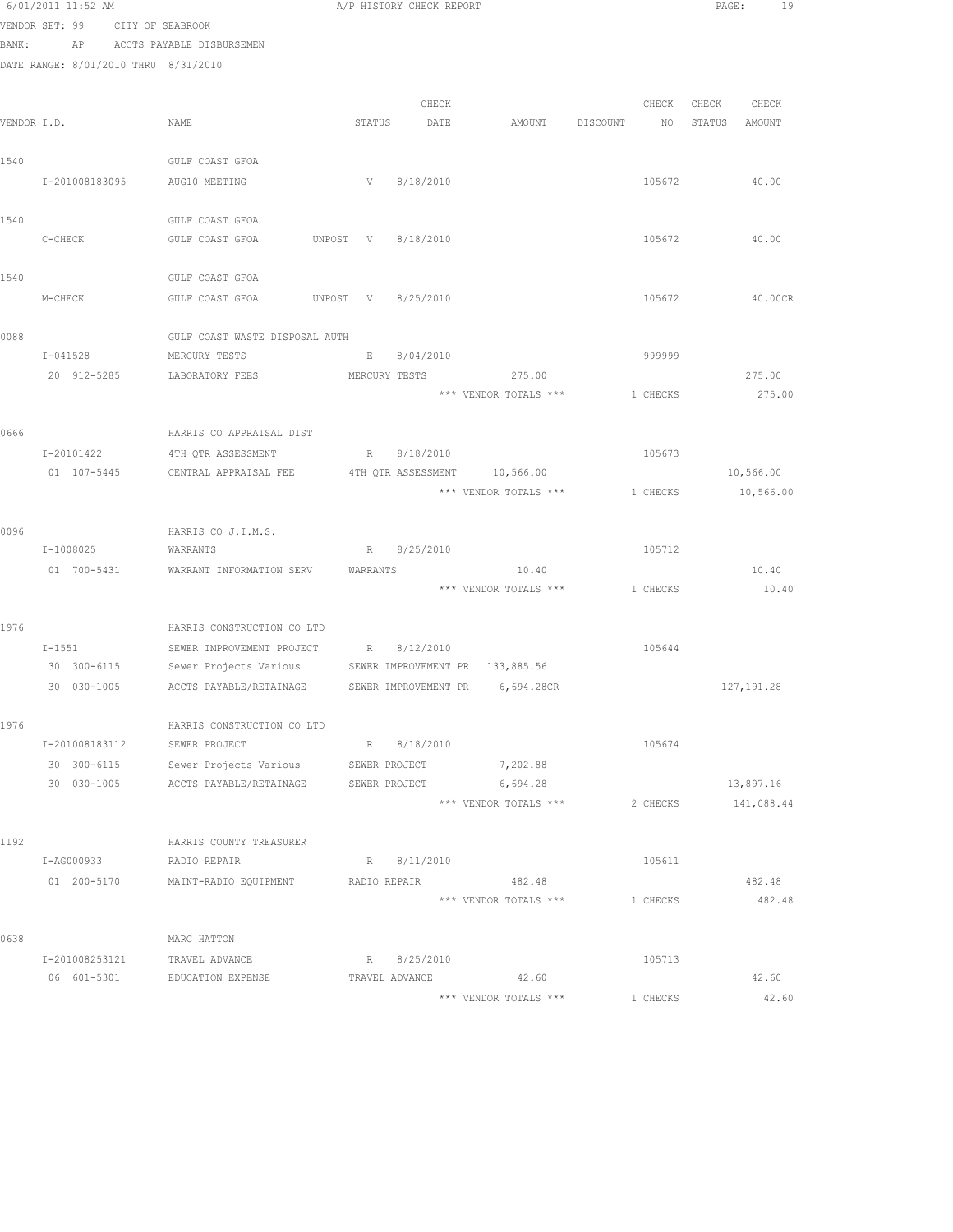|       | 6/01/2011 11:52 AM                   |                                                       |             | A/P HISTORY CHECK REPORT |                       |          | PAGE: | 20            |  |
|-------|--------------------------------------|-------------------------------------------------------|-------------|--------------------------|-----------------------|----------|-------|---------------|--|
|       | VENDOR SET: 99 CITY OF SEABROOK      |                                                       |             |                          |                       |          |       |               |  |
| BANK: |                                      | AP ACCTS PAYABLE DISBURSEMEN                          |             |                          |                       |          |       |               |  |
|       | DATE RANGE: 8/01/2010 THRU 8/31/2010 |                                                       |             |                          |                       |          |       |               |  |
|       |                                      |                                                       |             |                          |                       |          |       |               |  |
|       |                                      |                                                       |             | CHECK                    |                       | CHECK    | CHECK | CHECK         |  |
|       | VENDOR I.D.                          | NAME                                                  |             | STATUS DATE              | AMOUNT DISCOUNT       | NO.      |       | STATUS AMOUNT |  |
|       |                                      |                                                       |             |                          |                       |          |       |               |  |
| 1544  |                                      | HD SUPPLY WATERWORKS, LTD                             |             |                          |                       |          |       |               |  |
|       | $C - 1657046$                        | RETURNED HYDRANT                                      |             | E 8/04/2010              |                       | 999999   |       |               |  |
|       |                                      | 20 902-5130 MAINT-WATER SYSTEM MINOR RETURNED HYDRANT |             |                          | 1,648.49CR            |          |       |               |  |
|       | $I-1611182$                          | 5 FT HYDRANT                                          | $E = 1$     | 8/04/2010                |                       | 999999   |       |               |  |
|       | 20 902-5130                          | MAINT-WATER SYSTEM MINOR                              |             | 5 FT HYDRANT             | 1,648.49              |          |       |               |  |
|       | I-1655767                            | HYDRANT                                               |             | E 8/04/2010              |                       | 999999   |       |               |  |
|       | 20 902-5130                          | MAINT-WATER SYSTEM MINOR                              | HYDRANT     |                          | 1,975.59              |          |       | 1,975.59      |  |
| 1544  |                                      | HD SUPPLY WATERWORKS, LTD                             |             |                          |                       |          |       |               |  |
|       |                                      | <b>METERS</b>                                         |             |                          |                       |          |       |               |  |
|       | I-1697734                            | 20 902-6021 METER REPLACEMENT PROGRAM                 | E<br>METERS | 8/11/2010                | 962.60                | 999999   |       | 962.60        |  |
|       |                                      |                                                       |             |                          | *** VENDOR TOTALS *** | 2 CHECKS |       | 2,938.19      |  |
|       |                                      |                                                       |             |                          |                       |          |       |               |  |
| 1688  |                                      | DONALD E HOLBROOK                                     |             |                          |                       |          |       |               |  |
|       | I-201008183096 AUG10 EXPENSES        |                                                       |             | R 8/18/2010              |                       | 105675   |       |               |  |
|       | 01 100-3300                          | MAYOR & COUNCIL FEES                                  |             |                          | AUG10 EXPENSES 300.00 |          |       | 300.00        |  |
|       |                                      |                                                       |             |                          | *** VENDOR TOTALS *** | 1 CHECKS |       | 300.00        |  |
|       |                                      |                                                       |             |                          |                       |          |       |               |  |
| 0100  |                                      | HOME DEPOT, THE                                       |             |                          |                       |          |       |               |  |
|       | I-201008043031                       | MISC PARTS                                            |             | R 8/04/2010              |                       | 105557   |       |               |  |
|       | 01 400-4400                          | MISC SUPPLIES                                         | MISC PARTS  |                          | 407.87                |          |       |               |  |
|       | 50 501-5340                          | DETENTION SUPPLIES                                    | MISC PARTS  |                          | 19.97                 |          |       |               |  |
|       | 20 902-4400                          | MISC SUPPLIES                                         | MISC PARTS  |                          | 93.72                 |          |       | 521.56        |  |
|       |                                      |                                                       |             |                          | *** VENDOR TOTALS *** | 1 CHECKS |       | 521.56        |  |
|       |                                      |                                                       |             |                          |                       |          |       |               |  |
| 0864  |                                      | HOUSTON COMMUNITY NEWSPAPERS                          |             |                          |                       |          |       |               |  |
|       | I-201008253114 ADVERTISING           |                                                       |             | V 8/25/2010              |                       | 105714   |       |               |  |
|       | I-201008253128 ADVERTISING           |                                                       |             | V 8/25/2010              |                       | 105714   |       | 984.88        |  |
|       |                                      |                                                       |             |                          |                       |          |       |               |  |
| 0864  |                                      | HOUSTON COMMUNITY NEWSPAPERS                          |             |                          |                       |          |       |               |  |
|       | C-CHECK                              | HOUSTON COMMUNITY NEWSPAUNPOST V 8/25/2010            |             |                          |                       | 105714   |       | 984.88        |  |
|       |                                      |                                                       |             |                          |                       |          |       |               |  |
| 0105  |                                      | ICMA RETIREMENT TRUST-457                             |             |                          |                       |          |       |               |  |
|       | I-ICM201007283012                    | EMPLOYEE DEDUCTIONS                                   |             | R 8/02/2010              |                       | 105520   |       |               |  |
|       | 01 001-1031                          | ICMA INSURANCE DEDUCTS EMPLOYEE DEDUCTIONS            |             |                          | 3,643.46              |          |       | 3,643.46      |  |
|       |                                      |                                                       |             |                          |                       |          |       |               |  |
| 0105  |                                      | ICMA RETIREMENT TRUST-457                             |             |                          |                       |          |       |               |  |
|       |                                      | I-ICM201008113073 EMPLOYEE DEDUCTIONS                 |             | R 8/12/2010              |                       | 105638   |       |               |  |
|       | 01 001-1031                          | ICMA INSURANCE DEDUCTS EMPLOYEE DEDUCTIONS 3,678.46   |             |                          |                       |          |       | 3,678.46      |  |
|       |                                      |                                                       |             |                          |                       |          |       |               |  |
| 0105  |                                      | ICMA RETIREMENT TRUST-457                             |             |                          |                       |          |       |               |  |
|       |                                      | I-ICM201008303130 EMPLOYEE DEDUCTIONS                 |             | R 8/31/2010              |                       | 105762   |       |               |  |
|       |                                      | 01 001-1031 ICMA INSURANCE DEDUCTS                    |             | EMPLOYEE DEDUCTIONS      | 3,678.46              |          |       | 3,678.46      |  |
|       |                                      |                                                       |             |                          | *** VENDOR TOTALS *** | 3 CHECKS |       | 11,000.38     |  |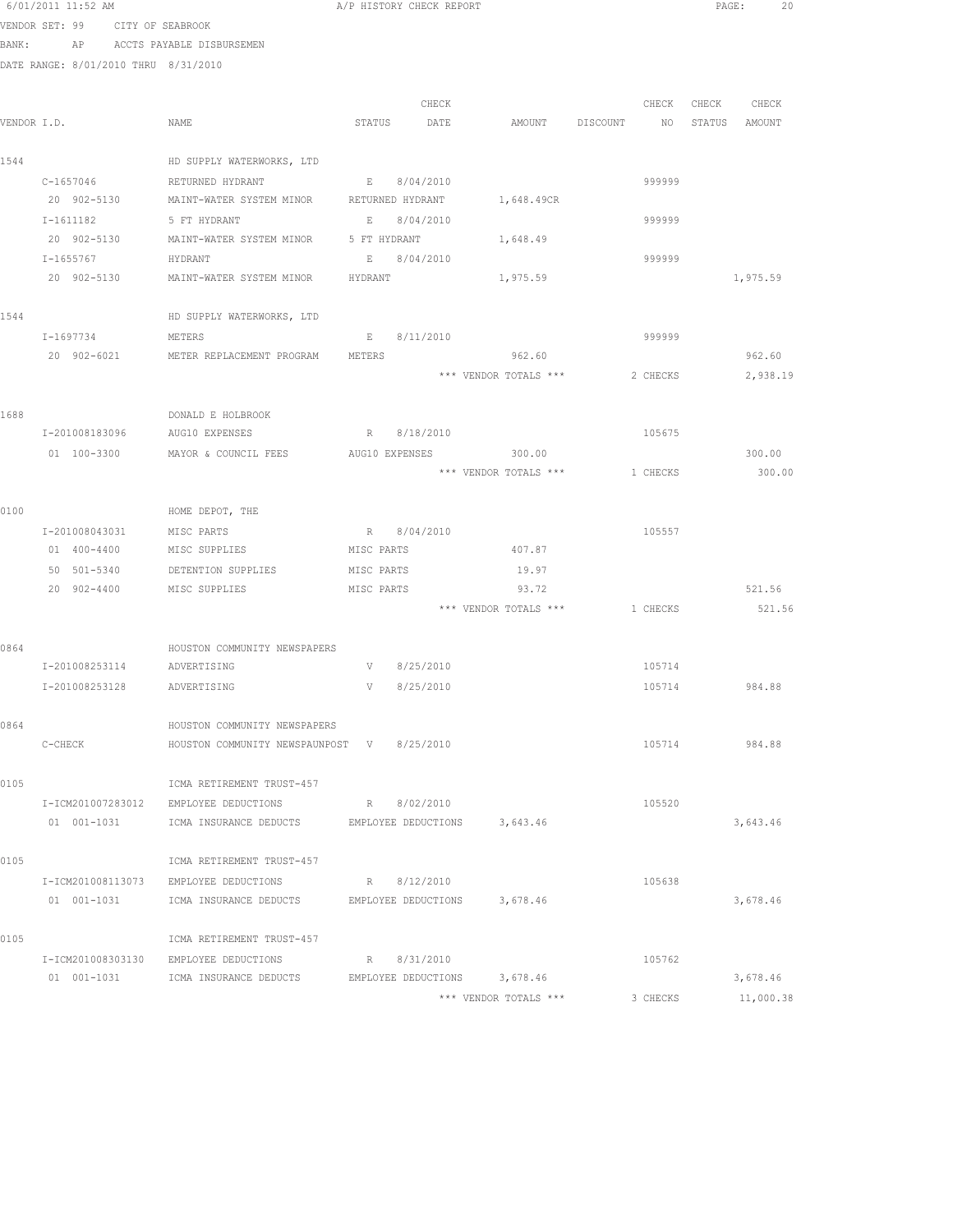|             | 6/01/2011 11:52 AM                   |                                              | A/P HISTORY CHECK REPORT |             |                        |                                  | PAGE:<br>21       |
|-------------|--------------------------------------|----------------------------------------------|--------------------------|-------------|------------------------|----------------------------------|-------------------|
|             | VENDOR SET: 99 CITY OF SEABROOK      |                                              |                          |             |                        |                                  |                   |
| BANK:       |                                      | AP ACCTS PAYABLE DISBURSEMEN                 |                          |             |                        |                                  |                   |
|             | DATE RANGE: 8/01/2010 THRU 8/31/2010 |                                              |                          |             |                        |                                  |                   |
|             |                                      |                                              |                          |             |                        |                                  |                   |
|             |                                      |                                              |                          | CHECK       |                        |                                  | CHECK CHECK CHECK |
| VENDOR I.D. |                                      | NAME                                         | STATUS DATE              |             |                        | AMOUNT DISCOUNT NO STATUS AMOUNT |                   |
|             |                                      |                                              |                          |             |                        |                                  |                   |
| 0520        |                                      | IKON OFFICE SOLUTIONS INC                    |                          |             |                        |                                  |                   |
|             | I-5014748309                         | COPIER LEASE                                 | R 8/25/2010              |             |                        | 105715                           |                   |
|             | 01 107-5030                          | RENTALS & SERVICE AGRMTS COPIER LEASE        |                          |             | 50.00                  |                                  | 50.00             |
|             |                                      |                                              |                          |             |                        | *** VENDOR TOTALS *** 1 CHECKS   | 50.00             |
|             |                                      |                                              |                          |             |                        |                                  |                   |
| 0109        |                                      | IRON MOUNTAIN                                |                          |             |                        |                                  |                   |
|             | $I-CES4404$                          | STORAGE                                      | E 8/18/2010              |             |                        | 999999                           |                   |
|             |                                      | 01 107-5030 RENTALS & SERVICE AGRMTS STORAGE |                          |             | 355.71                 |                                  |                   |
|             | I-CET8125                            | STORAGE                                      |                          | E 8/18/2010 |                        | 999999                           |                   |
|             |                                      | 01 200-5030 RENTALS & SERVICE AGRMTS         | STORAGE                  |             | 68.89                  |                                  | 424.60            |
|             |                                      |                                              |                          |             | *** VENDOR TOTALS ***  | 1 CHECKS                         | 424.60            |
| 0515        |                                      | J. PAMELA PHOTOGRAPHY, INC                   |                          |             |                        |                                  |                   |
|             | $I - 3725$                           | PHOTOGRAPHS                                  | R 8/04/2010              |             |                        | 105558                           |                   |
|             | 01 100-5465                          | MISC EXPENDITURES                            | PHOTOGRAPHS              |             | 1,112.50               |                                  | 1,112.50          |
|             |                                      |                                              |                          |             | *** VENDOR TOTALS ***  | 1 CHECKS                         |                   |
|             |                                      |                                              |                          |             |                        |                                  | 1,112.50          |
| 0724        |                                      | JACINTO MEDICAL GROUP                        |                          |             |                        |                                  |                   |
|             | I-201008043033                       | MEDICAL SERVICES                             | R 8/04/2010              |             |                        | 105559                           |                   |
|             | 01 107-3145                          | DRUG TESTING                                 |                          |             | MEDICAL SERVICES 80.00 |                                  | 80.00             |
|             |                                      |                                              |                          |             |                        | *** VENDOR TOTALS *** 1 CHECKS   | 80.00             |
|             |                                      |                                              |                          |             |                        |                                  |                   |
| 1586        |                                      | K & K TRACTOR                                |                          |             |                        |                                  |                   |
|             | I-1992 MOWING SERVICE                |                                              |                          | R 8/18/2010 |                        | 105676                           |                   |
|             |                                      |                                              |                          |             | 100.00                 |                                  |                   |
|             | $I - 1994$                           | MOWING SERVICE                               |                          | R 8/18/2010 |                        | 105676                           |                   |
|             | 01 600-5240                          | CONTRACT SVCS-MOWING/DEMOLITIOMOWING SERVICE |                          |             | 125.00                 |                                  |                   |
|             | $I-1995$                             | MOWING SERVICE                               | R 8/18/2010              |             |                        | 105676                           |                   |
|             | 01 600-5240                          | CONTRACT SVCS-MOWING/DEMOLITIOMOWING SERVICE |                          |             | 150.00                 |                                  |                   |
|             | I-1996                               | MOWING SERVICE                               | R 8/18/2010              |             |                        | 105676                           |                   |
|             | 01 600-5240                          | CONTRACT SVCS-MOWING/DEMOLITIOMOWING SERVICE |                          |             | 150.00                 |                                  |                   |
|             | I-1997                               | MOWING SERVICE                               |                          | R 8/18/2010 |                        | 105676                           |                   |
|             | 01 600-5240                          | CONTRACT SVCS-MOWING/DEMOLITIOMOWING SERVICE |                          |             | 150.00                 |                                  |                   |
|             | $I-1998$                             | MOWING SERVICE                               |                          | R 8/18/2010 |                        | 105676                           |                   |
|             |                                      |                                              |                          |             | 100.00                 |                                  |                   |
|             | $I-2001$                             | MOWING SERVICE                               |                          | R 8/18/2010 |                        | 105676                           |                   |
|             | 01 600-5240                          | CONTRACT SVCS-MOWING/DEMOLITIOMOWING SERVICE |                          |             | 175.00                 |                                  |                   |
|             | $I-2002$                             | MOWING                                       |                          | R 8/18/2010 |                        | 105676                           |                   |
|             | 01 600-5240                          | CONTRACT SVCS-MOWING/DEMOLITIOMOWING         |                          |             | 75.00                  |                                  |                   |
|             | $I-2003$                             | MOWING SERVICE                               |                          | R 8/18/2010 |                        | 105676                           |                   |
|             | 01 600-5240                          | CONTRACT SVCS-MOWING/DEMOLITIOMOWING SERVICE |                          |             | 125.00                 |                                  | 1,150.00          |
|             |                                      |                                              |                          |             | *** VENDOR TOTALS ***  | 1 CHECKS                         | 1,150.00          |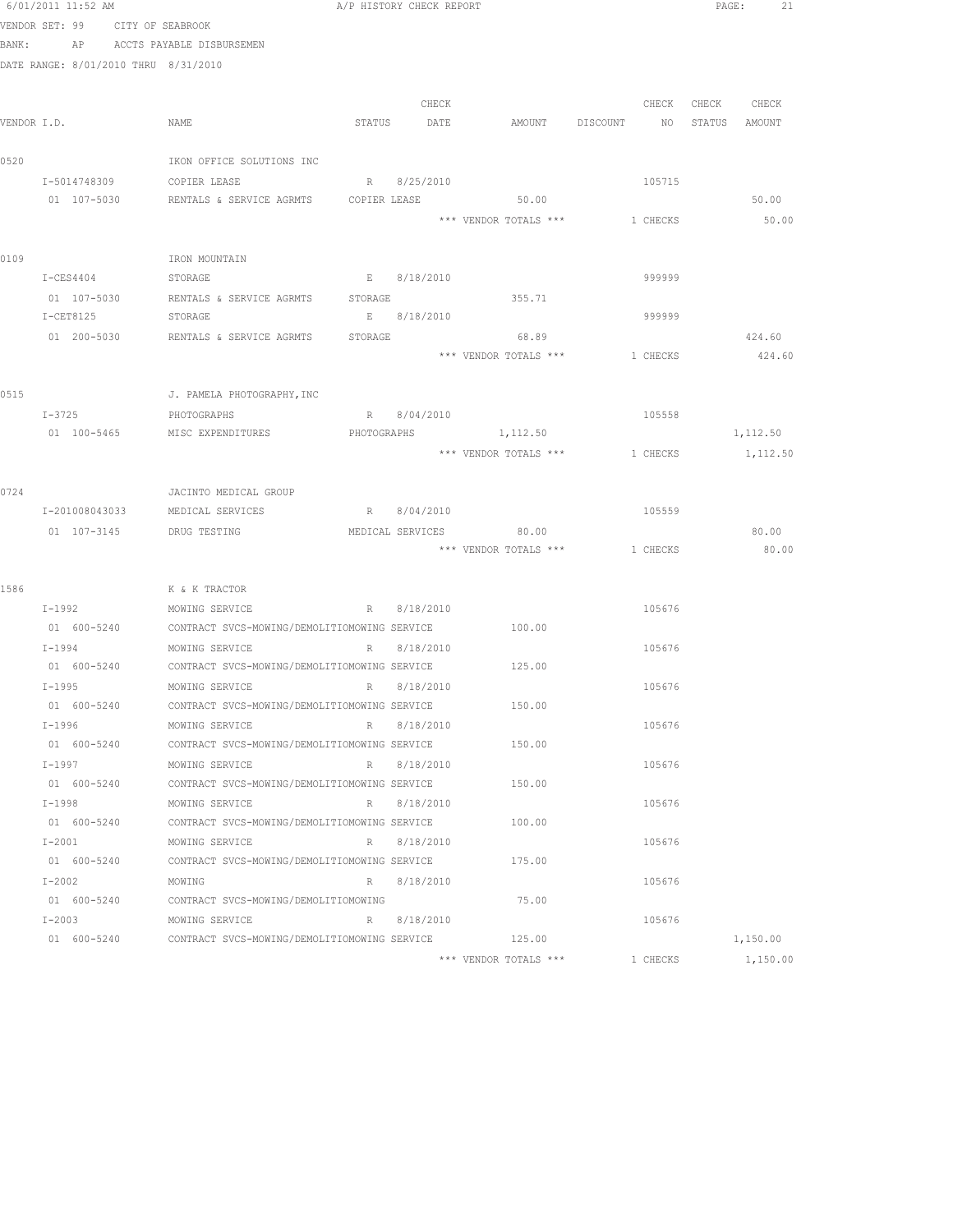|       |             | 6/01/2011 11:52 AM |                                            |                | A/P HISTORY CHECK REPORT |                                |          |                 |        | 22<br>PAGE: |
|-------|-------------|--------------------|--------------------------------------------|----------------|--------------------------|--------------------------------|----------|-----------------|--------|-------------|
|       |             |                    | VENDOR SET: 99 CITY OF SEABROOK            |                |                          |                                |          |                 |        |             |
| BANK: |             |                    | AP ACCTS PAYABLE DISBURSEMEN               |                |                          |                                |          |                 |        |             |
|       |             |                    | DATE RANGE: 8/01/2010 THRU 8/31/2010       |                |                          |                                |          |                 |        |             |
|       |             |                    |                                            |                |                          |                                |          |                 |        |             |
|       |             |                    |                                            |                | CHECK                    |                                |          | CHECK           | CHECK  | CHECK       |
|       | VENDOR I.D. |                    | NAME                                       | STATUS         | DATE                     | AMOUNT                         | DISCOUNT | NO <sub>N</sub> | STATUS | AMOUNT      |
| 0116  |             |                    | KEMAH HARDWARE & LUMBER                    |                |                          |                                |          |                 |        |             |
|       |             | I-201008043037     | HARDWARE SUPPLIES                          |                | R 8/04/2010              |                                |          | 105563          |        |             |
|       |             | 01 500-5110        | MAINT-AUTOS & EQUIP HARDWARE SUPPLIES      |                |                          | 3.37                           |          |                 |        |             |
|       |             | 01 400-4400        | MISC SUPPLIES                              |                | HARDWARE SUPPLIES        | 88.25                          |          |                 |        |             |
|       |             | 01 500-5180        | MAINT-BLDGS & GROUNDS                      |                | HARDWARE SUPPLIES        | 79.76                          |          |                 |        |             |
|       |             | 20 912-5110        | MAINT-AUTOS & EQUIPMENT                    |                | HARDWARE SUPPLIES        | 19.27                          |          |                 |        |             |
|       |             | 20 902-5180        | MAINT-BLDGS & GROUNDS                      |                | HARDWARE SUPPLIES        | 34.97                          |          |                 |        |             |
|       |             | 01 500-5150        | MAINT-STREET SIGNS                         |                | HARDWARE SUPPLIES        | 81.14                          |          |                 |        |             |
|       |             | 01 500-4400        | MISC SUPPLIES                              |                | HARDWARE SUPPLIES        | 14.97                          |          |                 |        |             |
|       |             | 20 912-5180        | MAINT-BLDGS & GROUNDS                      |                | HARDWARE SUPPLIES        | 438.14                         |          |                 |        |             |
|       |             | 20 902-4400        | MISC SUPPLIES                              |                | HARDWARE SUPPLIES        | 1.98                           |          |                 |        |             |
|       |             | 20 902-5130        | MAINT-WATER SYSTEM MINOR HARDWARE SUPPLIES |                |                          | 48.50                          |          |                 |        | 810.35      |
|       |             |                    |                                            |                |                          | *** VENDOR TOTALS *** 1 CHECKS |          |                 |        | 810.35      |
|       |             |                    |                                            |                |                          |                                |          |                 |        |             |
| 1978  |             |                    | KENDRICK OIL COMPANY INC                   |                |                          |                                |          |                 |        |             |
|       |             | I-360906           | FUEL                                       |                | R 8/18/2010              |                                |          | 105678          |        |             |
|       |             | 01 107-4050        | BULK PETROLEUM PURCHASES                   | FUEL           |                          | 4,684.92                       |          |                 |        | 4,684.92    |
|       |             |                    |                                            |                |                          | *** VENDOR TOTALS ***          |          | 1 CHECKS        |        | 4,684.92    |
|       |             |                    |                                            |                |                          |                                |          |                 |        |             |
| 0117  |             |                    | KILGORE'S CLEAR LAKE                       |                |                          |                                |          |                 |        |             |
|       |             | I-270437           | CONCRETE & SPRAYER                         |                | R 8/11/2010              |                                |          | 105612          |        |             |
|       |             | 01 500-4400        | MISC SUPPLIES                              |                | CONCRETE & SPRAYER       | 75.88                          |          |                 |        |             |
|       |             | 20 902-4400        | MISC SUPPLIES                              |                | CONCRETE & SPRAYER       | 75.88                          |          |                 |        |             |
|       |             | 20 912-4400        | MISC SUPPLIES                              |                | CONCRETE & SPRAYER       | 75.88                          |          |                 |        | 227.64      |
|       |             |                    |                                            |                |                          | *** VENDOR TOTALS *** 1 CHECKS |          |                 |        | 227.64      |
|       |             |                    |                                            |                |                          |                                |          |                 |        |             |
| 1917  |             |                    | THOMAS G KOLUPSKI                          |                |                          |                                |          |                 |        |             |
|       |             |                    | I-201008183098 AUG10 EXPENSES              | R 8/18/2010    |                          |                                |          | 105679          |        |             |
|       |             | 01 100-3300        | MAYOR & COUNCIL FEES                       | AUG10 EXPENSES |                          | 300.00                         |          |                 |        | 300.00      |
|       |             |                    |                                            |                |                          | *** VENDOR TOTALS ***          |          | 1 CHECKS        |        | 300.00      |
|       |             |                    |                                            |                |                          |                                |          |                 |        |             |
| 0120  |             |                    | KROGER'S                                   |                |                          |                                |          |                 |        |             |
|       |             | I-201008253127     | GROCERIES                                  |                | E 8/25/2010              |                                |          | 999999          |        |             |
|       |             | 01 400-4400        | MISC SUPPLIES                              | GROCERIES      |                          | 140.82                         |          |                 |        |             |
|       |             | $01 210 - 4160$    | ANIMAL FOOD & SUPPLIES                     | GROCERIES      |                          | 48.60                          |          |                 |        | 189.42      |
|       |             |                    |                                            |                |                          | *** VENDOR TOTALS ***          |          | 1 CHECKS        |        | 189.42      |
|       |             |                    |                                            |                |                          |                                |          |                 |        |             |
| 1942  |             |                    | MICHAEL A KRUMREY                          |                |                          |                                |          |                 |        | 33.00       |
|       |             | I-201008113061     | RIFLE TRAINING                             |                | $V$ 8/11/2010            |                                |          | 105613          |        |             |
| 1942  |             |                    | MICHAEL A KRUMREY                          |                |                          |                                |          |                 |        |             |
|       | C-CHECK     |                    | MICHAEL A KRUMREY                          | UNPOST V       | 8/11/2010                |                                |          | 105613          |        | 33.00       |
|       |             |                    |                                            |                |                          |                                |          |                 |        |             |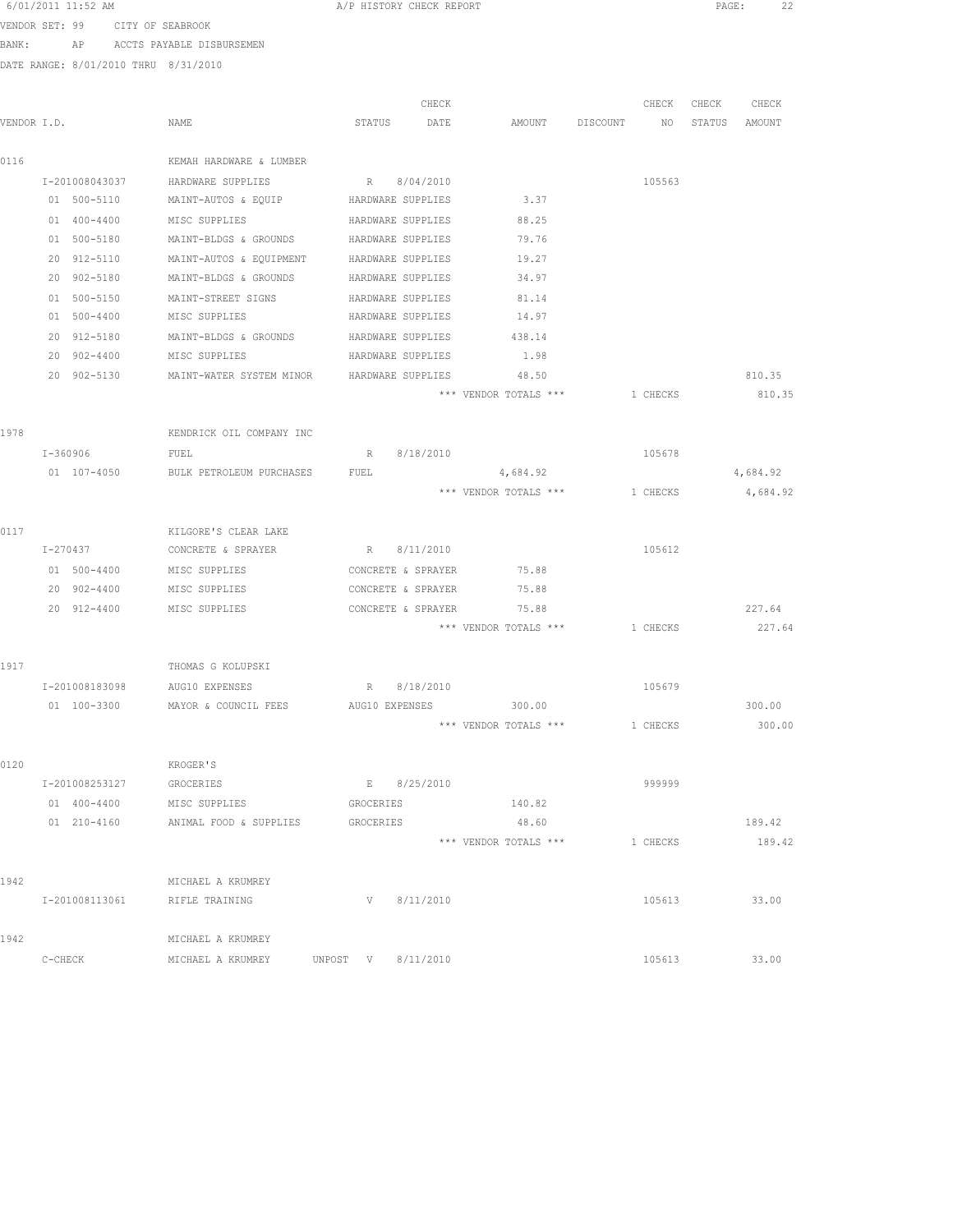|      | 6/01/2011 11:52 AM                   |                                                   | A/P HISTORY CHECK REPORT                  |                                |                 |          |                  | PAGE:<br>23 |
|------|--------------------------------------|---------------------------------------------------|-------------------------------------------|--------------------------------|-----------------|----------|------------------|-------------|
|      | VENDOR SET: 99<br>CITY OF SEABROOK   |                                                   |                                           |                                |                 |          |                  |             |
|      | BANK: AP                             | ACCTS PAYABLE DISBURSEMEN                         |                                           |                                |                 |          |                  |             |
|      | DATE RANGE: 8/01/2010 THRU 8/31/2010 |                                                   |                                           |                                |                 |          |                  |             |
|      |                                      |                                                   |                                           |                                |                 |          |                  |             |
|      |                                      |                                                   |                                           | CHECK                          |                 |          | CHECK CHECK      | CHECK       |
|      | VENDOR I.D.                          | NAME                                              | STATUS<br>DATE                            |                                | AMOUNT DISCOUNT |          | NO STATUS AMOUNT |             |
|      |                                      |                                                   |                                           |                                |                 |          |                  |             |
| 1339 |                                      | LANGUAGE USA INC                                  |                                           |                                |                 |          |                  |             |
|      | I-476510<br>01 100-5195              | TRANSLATION SERVICES<br>ELECTION EXPENSE          | R 8/18/2010<br>TRANSLATION SERVICES 90.00 |                                |                 | 105680   |                  | 90.00       |
|      |                                      |                                                   |                                           | *** VENDOR TOTALS ***          |                 | 1 CHECKS |                  | 90.00       |
|      |                                      |                                                   |                                           |                                |                 |          |                  |             |
| 0125 |                                      | LANSDOWNE-MOODY CO, INC                           |                                           |                                |                 |          |                  |             |
|      | I-IW59922                            | PARTS                                             | 8/04/2010<br>$R_{\perp}$                  |                                |                 | 105565   |                  |             |
|      | 01 400-5110                          | MAINT-AUTOS & EQUIPMENT                           | PARTS                                     |                                | 143.84          |          |                  |             |
|      | I-IW59945                            | PARTS                                             | 8/04/2010<br>$R_{\perp}$                  |                                |                 | 105565   |                  |             |
|      | 01 400-5110                          | MAINT-AUTOS & EQUIPMENT                           | PARTS                                     |                                | 227.74          |          |                  |             |
|      | I-IW60023                            | PARTS                                             | R                                         | 8/04/2010                      |                 | 105565   |                  |             |
|      | 01 400-5110                          | MAINT-AUTOS & EQUIPMENT                           | PARTS                                     |                                | 92.79           |          |                  |             |
|      | I-WW13022                            | PARTS                                             | R                                         | 8/04/2010                      |                 | 105565   |                  |             |
|      | 01 400-5110                          | MAINT-AUTOS & EQUIPMENT                           | PARTS                                     |                                | 85.00           |          |                  | 549.37      |
|      |                                      |                                                   |                                           | *** VENDOR TOTALS ***          |                 | 1 CHECKS |                  | 549.37      |
|      |                                      |                                                   |                                           |                                |                 |          |                  |             |
| 0417 |                                      | LAPORTE TIRE CENTER, INC                          |                                           |                                |                 |          |                  |             |
|      | I-191019                             | MOSQUITO TRUCK TIRES                              | E 8/11/2010                               |                                |                 | 999999   |                  |             |
|      | 01 500-5110                          | MAINT-AUTOS & EQUIP                               | MOSQUITO TRUCK TIRES                      |                                | 297.00          |          |                  |             |
|      | I-191299                             | F150 REPAIR                                       | E 8/11/2010                               |                                |                 | 999999   |                  |             |
|      | 50 501-5110                          | MAINT - VEHICLES                                  | F150 REPAIR                               |                                | 134.70          |          |                  | 431.70      |
|      |                                      |                                                   |                                           |                                |                 |          |                  |             |
| 0417 |                                      | LAPORTE TIRE CENTER, INC                          |                                           |                                |                 |          |                  |             |
|      | I-192021                             | P9 TIRES<br>50 501-5110 MAINT - VEHICLES P9 TIRES | E 8/25/2010                               | 456.00                         |                 | 999999   |                  | 456.00      |
|      |                                      |                                                   |                                           | *** VENDOR TOTALS *** 2 CHECKS |                 |          |                  | 887.70      |
|      |                                      |                                                   |                                           |                                |                 |          |                  |             |
| 0980 |                                      | LETCO GROUP, LLC                                  |                                           |                                |                 |          |                  |             |
|      | I-1232945IN                          | MULCH                                             | 8/11/2010<br>R                            |                                |                 | 105614   |                  |             |
|      | 01 400-5180                          | MAINT-BLDGS & GROUNDS                             | MULCH                                     |                                | 23.85           |          |                  | 23.85       |
|      |                                      |                                                   |                                           | *** VENDOR TOTALS ***          |                 | 1 CHECKS |                  | 23.85       |
|      |                                      |                                                   |                                           |                                |                 |          |                  |             |
| 1935 |                                      | LEXISNEXIS RISK DATA MGMT INC                     |                                           |                                |                 |          |                  |             |
|      |                                      | I-129541120100731 JULY10 CONTRACT FEE             | R 8/11/2010                               |                                |                 | 105615   |                  |             |
|      | 50 501-5497 C.I.D.                   |                                                   | JULY10 CONTRACT FEE 80.00                 |                                |                 |          |                  | 80.00       |
|      |                                      |                                                   |                                           | *** VENDOR TOTALS ***          |                 | 1 CHECKS |                  | 80.00       |
|      |                                      |                                                   |                                           |                                |                 |          |                  |             |
| 0783 |                                      | LOGIX COMMUNICATIONS                              |                                           |                                |                 |          |                  |             |
|      | I-201008043046                       | TELEPHONE                                         | R 8/04/2010                               |                                |                 | 105566   |                  |             |
|      | 01 107-5400                          | TELEPHONE                                         | TELEPHONE                                 |                                | 12.71           |          |                  | 12.71       |
|      |                                      |                                                   |                                           | *** VENDOR TOTALS ***          |                 | 1 CHECKS |                  | 12.71       |
|      |                                      |                                                   |                                           |                                |                 |          |                  |             |
| 1278 |                                      | LONE STAR UNIFORMS, INC.                          |                                           |                                |                 |          |                  |             |
|      | I-181902                             | BADGE                                             | 8/18/2010<br>E                            |                                |                 | 999999   |                  |             |
|      | 01 210-5310                          | UNIFORMS & LAUNDRY                                | BADGE                                     |                                | 82.00           |          |                  | 82.00       |
|      |                                      |                                                   |                                           | *** VENDOR TOTALS ***          |                 | 1 CHECKS |                  | 82.00       |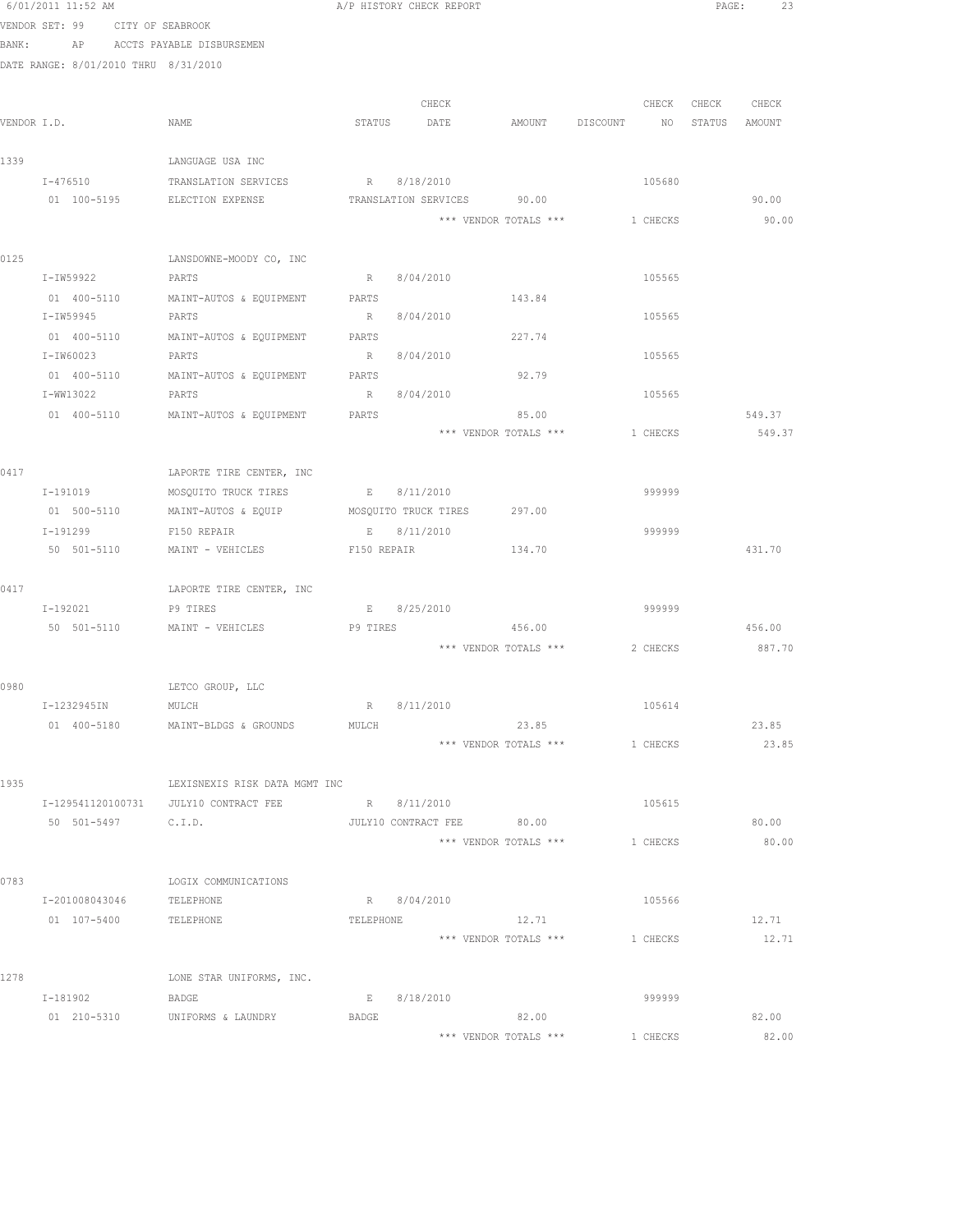|      | 6/01/2011 11:52 AM                   |                                               | A/P HISTORY CHECK REPORT    |                                |                 |               | PAGE:<br>24 |
|------|--------------------------------------|-----------------------------------------------|-----------------------------|--------------------------------|-----------------|---------------|-------------|
|      | VENDOR SET: 99<br>CITY OF SEABROOK   |                                               |                             |                                |                 |               |             |
|      | BANK:                                | AP ACCTS PAYABLE DISBURSEMEN                  |                             |                                |                 |               |             |
|      | DATE RANGE: 8/01/2010 THRU 8/31/2010 |                                               |                             |                                |                 |               |             |
|      |                                      |                                               |                             |                                |                 |               |             |
|      |                                      |                                               | CHECK                       |                                | CHECK           | CHECK CHECK   |             |
|      | VENDOR I.D.                          | NAME                                          | STATUS DATE                 | AMOUNT DISCOUNT                | NO <sub>1</sub> | STATUS AMOUNT |             |
|      |                                      |                                               |                             |                                |                 |               |             |
| 1856 |                                      | JANICE L LOOPER                               |                             |                                |                 |               |             |
|      |                                      | I-201008113062 FIRE INSPECTOR FEE             | R 8/11/2010                 |                                | 105616          |               |             |
|      | 01 600-3015                          | CONTRACT LABOR                                | FIRE INSPECTOR FEE 280.00   |                                |                 |               | 280.00      |
| 1856 |                                      | JANICE L LOOPER                               |                             |                                |                 |               |             |
|      | I-201008253122                       | FIRE INSPECTOR FEES                           | R 8/25/2010                 |                                | 105716          |               |             |
|      | 01 600-3015                          | CONTRACT LABOR                                | FIRE INSPECTOR FEES         | 280.00                         |                 |               | 280.00      |
|      |                                      |                                               |                             | *** VENDOR TOTALS ***          | 2 CHECKS        |               | 560.00      |
| 0052 |                                      | LOWER COLORADO RIVER AUTH                     |                             |                                |                 |               |             |
|      | I-LB74584                            | LEAD/COPPER SAMPLING                          | R 8/04/2010                 |                                | 105567          |               |             |
|      |                                      | 20 902-5285 LABORATORY FEES                   | LEAD/COPPER SAMPLING 600.00 |                                |                 |               | 600.00      |
|      |                                      |                                               |                             | *** VENDOR TOTALS *** 1 CHECKS |                 |               | 600.00      |
|      |                                      |                                               |                             |                                |                 |               |             |
| 1692 |                                      | GARRY MACK                                    |                             |                                |                 |               |             |
|      | I-201008183099                       | AUG10 EXPENSES                                | R 8/18/2010                 |                                | 105681          |               |             |
|      | 01 100-3300                          | MAYOR & COUNCIL FEES                          | AUG10 EXPENSES              | 300.00                         |                 |               | 300.00      |
|      |                                      |                                               |                             | *** VENDOR TOTALS ***          | 1 CHECKS        |               | 300.00      |
| 0798 |                                      | MAILFINANCE                                   |                             |                                |                 |               |             |
|      | I-N1807905                           | POSTAGE METER LEASE                           | E 8/11/2010                 |                                | 999999          |               |             |
|      | 01 107-5030                          | RENTALS & SERVICE AGRMTS  POSTAGE METER LEASE |                             | 449.16                         |                 |               | 449.16      |
|      |                                      |                                               |                             | *** VENDOR TOTALS *** 1 CHECKS |                 |               | 449.16      |
| 1911 |                                      | MAINTENANCE OF HOUSTON INC                    |                             |                                |                 |               |             |
|      |                                      | I-37573 AUG10 JANITORIAL SERVICE              | E 8/11/2010                 |                                | 999999          |               |             |
|      |                                      | 01 107-5175 JANITORIAL SERVICES               | AUG10 JANITORIAL SER 750.00 |                                |                 |               |             |
|      | $I - 37574$                          | AUG10 JANITORIAL SERVICE                      | E 8/11/2010                 |                                | 999999          |               |             |
|      | 01 200-5175                          | JANITORIAL SERVICES                           | AUG10 JANITORIAL SER        | 795.00                         |                 |               | 1,545.00    |
|      |                                      |                                               |                             | *** VENDOR TOTALS ***          | 1 CHECKS        |               | 1,545.00    |
|      |                                      |                                               |                             |                                |                 |               |             |
| 1423 | I-201008043038                       | MEMORIAL HERMANN<br>MEDICAL SERVICES          | R 8/04/2010                 |                                | 105568          |               |             |
|      | 50 501-5497                          | C.I.D.                                        | MEDICAL SERVICES            | 661.00                         |                 |               | 661.00      |
|      |                                      |                                               |                             |                                |                 |               |             |
| 1423 |                                      | MEMORIAL HERMANN                              |                             |                                |                 |               |             |
|      | I-201008043039                       | MEDICAL SERVICES                              | R 8/04/2010                 |                                | 105569          |               |             |
|      | 50 501-5497                          | C.I.D.                                        | MEDICAL SERVICES            | 661.00                         |                 |               | 661.00      |
|      |                                      |                                               |                             | *** VENDOR TOTALS ***          | 2 CHECKS        |               | 1,322.00    |
| 0490 |                                      | MID-AMERICAN RESEARCH                         |                             |                                |                 |               |             |
|      | I-0422447IN                          | SUPER ZYME                                    | 8/25/2010<br>Е              |                                | 999999          |               |             |
|      | 20 912-5120                          | MAINT-SEWER SYSTEM MINOR                      | SUPER ZYME                  | 170.94                         |                 |               | 170.94      |
|      |                                      |                                               |                             | *** VENDOR TOTALS ***          | 1 CHECKS        |               | 170.94      |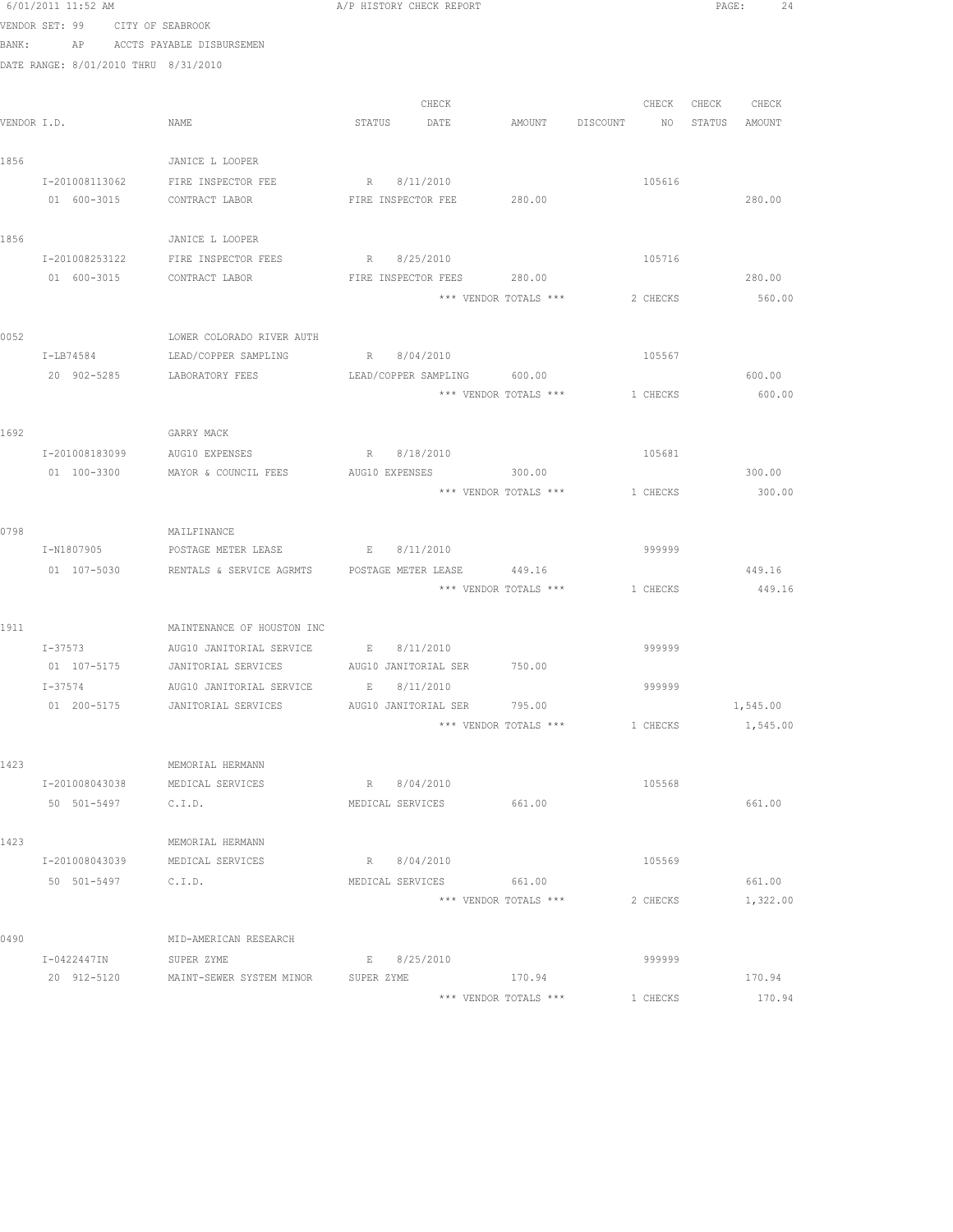|       | 6/01/2011 11:52 AM                   |                                       | A/P HISTORY CHECK REPORT             |          |          |        | PAGE:  |          | 25 |
|-------|--------------------------------------|---------------------------------------|--------------------------------------|----------|----------|--------|--------|----------|----|
|       | VENDOR SET: 99                       | CITY OF SEABROOK                      |                                      |          |          |        |        |          |    |
| BANK: | AP                                   | ACCTS PAYABLE DISBURSEMEN             |                                      |          |          |        |        |          |    |
|       | DATE RANGE: 8/01/2010 THRU 8/31/2010 |                                       |                                      |          |          |        |        |          |    |
|       |                                      |                                       |                                      |          |          |        |        |          |    |
|       |                                      |                                       | CHECK                                |          |          | CHECK  | CHECK  | CHECK    |    |
|       | VENDOR I.D.                          | NAME                                  | STATUS<br>DATE                       | AMOUNT   | DISCOUNT | NO     | STATUS | AMOUNT   |    |
|       |                                      |                                       |                                      |          |          |        |        |          |    |
|       |                                      | AHMER MASOOD                          |                                      |          |          |        |        |          |    |
|       | I-201008043017                       | REFUND                                | V<br>8/04/2010                       |          |          | 105529 |        | 2.00     |    |
|       |                                      |                                       |                                      |          |          |        |        |          |    |
|       |                                      | AHMER MASOOD                          | UNPOST                               |          |          |        |        |          |    |
|       | C-CHECK                              | AHMER MASOOD                          | 8/04/2010<br>UNPOST<br>V             |          |          | 105529 |        | 2.00     |    |
|       |                                      |                                       |                                      |          |          |        |        |          |    |
|       |                                      | ANGELINA FARELLA MD                   |                                      |          |          |        |        |          |    |
|       | I-201008043030                       | INSURANCE                             | 8/04/2010<br>R                       |          |          | 105530 |        |          |    |
|       | 01 107-5330                          | INSURANCE-MISC                        | ANGELINA FARELLA MD:                 | 585.12   |          |        |        | 585.12   |    |
|       |                                      |                                       |                                      |          |          |        |        |          |    |
|       |                                      | DANIEL J CORRIGAN                     |                                      |          |          |        |        |          |    |
|       | I-201008043029                       | REFUND                                | 8/04/2010<br>R                       |          |          | 105552 |        |          |    |
|       | 01 001-1011                          | BAIL BONDS PAYABLE                    | DANIEL J CORRIGAN:RE                 | 1,000.00 |          |        |        | 1,000.00 |    |
|       |                                      |                                       |                                      |          |          |        |        |          |    |
|       |                                      | JEFFREY T DYSON                       |                                      |          |          |        |        |          |    |
|       | I-201008043032                       | REFUND                                | 8/04/2010<br>R                       |          |          | 105560 |        |          |    |
|       | 01 001-1011                          | BAIL BONDS PAYABLE                    | JEFFREY T DYSON: REFU                | 83.00    |          |        |        | 83.00    |    |
|       |                                      |                                       |                                      |          |          |        |        |          |    |
|       |                                      | <b>JESSICA PATTON</b>                 |                                      |          |          |        |        |          |    |
|       | I-201008043034                       | REFUND                                | R<br>8/04/2010                       |          |          | 105561 |        |          |    |
|       | 01 001-1011                          | BAIL BONDS PAYABLE                    | JESSICA PATTON: REFUN                | 83.00    |          |        |        | 83.00    |    |
|       |                                      |                                       |                                      |          |          |        |        |          |    |
|       |                                      | KATHY BOYER                           |                                      |          |          |        |        |          |    |
|       | I-201008043036                       | REFUND                                | 8/04/2010<br>R                       |          |          | 105562 |        |          |    |
|       | 01 001-1014                          | FINE REFUNDS PAYABLE                  | KATHY BOYER: REFUND                  | 173.00   |          |        |        | 173.00   |    |
|       |                                      |                                       |                                      |          |          |        |        |          |    |
|       |                                      | KYLE DARTEZ                           |                                      |          |          |        |        |          |    |
|       | I-201008043035                       | REFUND                                | 8/04/2010<br>R                       |          |          | 105564 |        |          |    |
|       | 01 001-1011                          | BAIL BONDS PAYABLE                    | KYLE DARTEZ: REFUND                  | 83.00    |          |        |        | 83.00    |    |
|       |                                      |                                       |                                      |          |          |        |        |          |    |
|       |                                      | PHILIP D NEWTON                       |                                      |          |          |        |        |          |    |
|       | I-201008043041                       | REFUND                                | R 8/04/2010                          |          |          | 105571 |        |          |    |
|       | 01 001-1014                          | FINE REFUNDS PAYABLE                  | PHILIP D NEWTON:REFU                 | 25.00    |          |        |        | 25.00    |    |
|       |                                      |                                       |                                      |          |          |        |        |          |    |
|       |                                      | SALVADOR J TREVINO                    |                                      |          |          |        |        |          |    |
|       | I-201008043043                       | REFUND                                | R 8/04/2010                          |          |          | 105576 |        |          |    |
|       | 01 001-1011                          | BAIL BONDS PAYABLE                    | SALVADOR J TREVINO:R                 | 500.00   |          |        |        | 500.00   |    |
|       |                                      |                                       |                                      |          |          |        |        |          |    |
|       |                                      | SHAUN PATTON                          |                                      |          |          |        |        |          |    |
|       | I-201008043044                       | REFUND                                | R 8/04/2010                          |          |          | 105578 |        |          |    |
|       | 01 001-1011                          | BAIL BONDS PAYABLE                    | SHAUN PATTON: REFUND                 | 83.00    |          |        |        | 83.00    |    |
|       |                                      |                                       |                                      |          |          |        |        |          |    |
|       |                                      | ANR COMMITTEE                         |                                      |          |          |        |        |          |    |
|       |                                      |                                       |                                      |          |          | 105594 |        |          |    |
|       | I-201008113051<br>20 902-5300        | REGISTRATION<br>TRAINING & CONFERENCE | R 8/11/2010<br>ANR COMMITTEE: REGIST | 25.00    |          |        |        | 25.00    |    |
|       |                                      |                                       |                                      |          |          |        |        |          |    |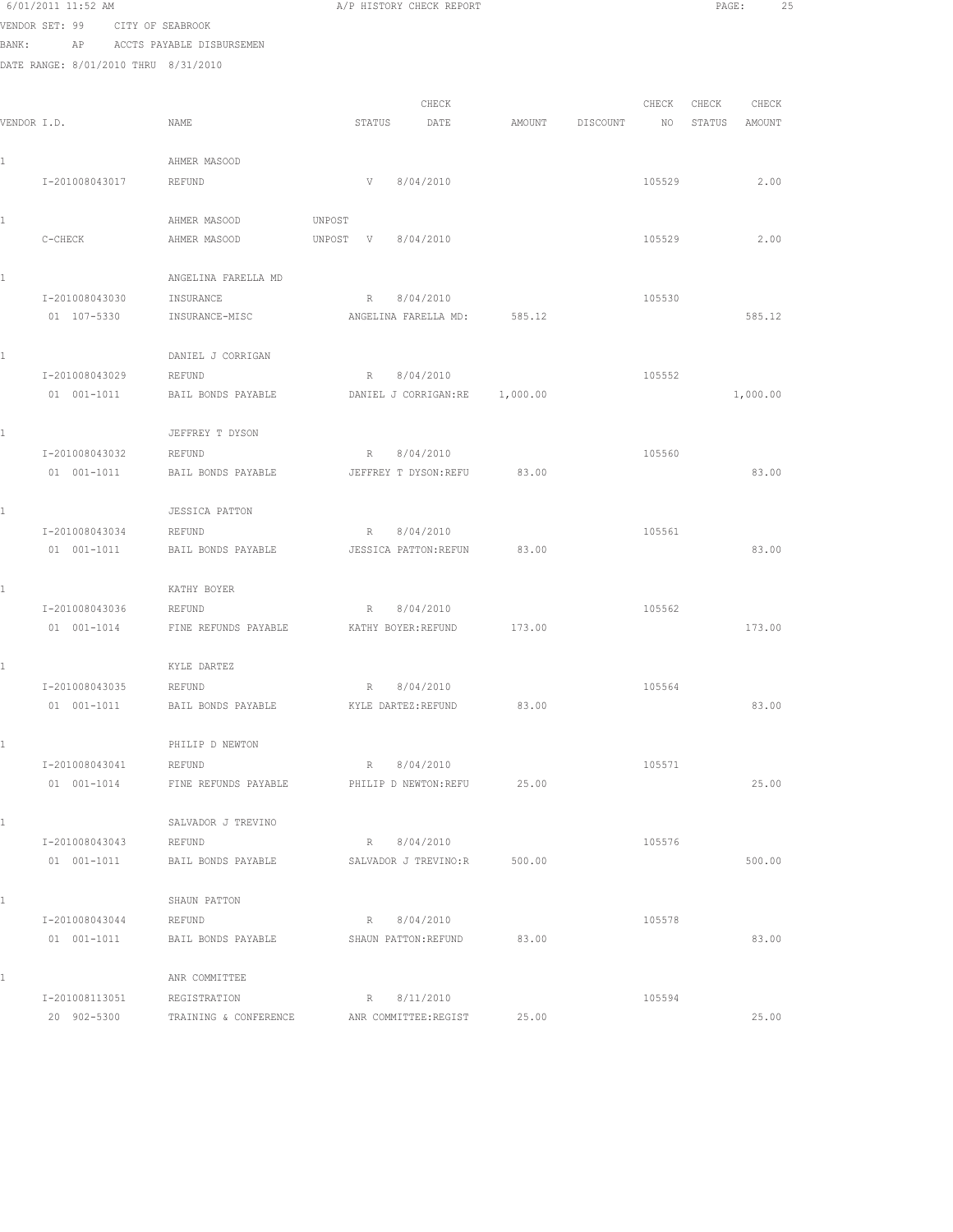|             | 6/01/2011 11:52 AM                   |                                                         |        | A/P HISTORY CHECK REPORT |                                |          |           | PAGE:         | 26       |  |
|-------------|--------------------------------------|---------------------------------------------------------|--------|--------------------------|--------------------------------|----------|-----------|---------------|----------|--|
|             | VENDOR SET: 99<br>CITY OF SEABROOK   |                                                         |        |                          |                                |          |           |               |          |  |
| BANK:       | AP                                   | ACCTS PAYABLE DISBURSEMEN                               |        |                          |                                |          |           |               |          |  |
|             | DATE RANGE: 8/01/2010 THRU 8/31/2010 |                                                         |        |                          |                                |          |           |               |          |  |
|             |                                      |                                                         |        |                          |                                |          |           |               |          |  |
|             |                                      |                                                         |        | CHECK                    |                                |          | CHECK     | CHECK         | CHECK    |  |
| VENDOR I.D. |                                      | NAME                                                    | STATUS | DATE                     | AMOUNT                         | DISCOUNT | NO        | STATUS AMOUNT |          |  |
|             |                                      |                                                         |        |                          |                                |          |           |               |          |  |
| 1           |                                      | DELORES ESTIS                                           |        |                          |                                |          |           |               |          |  |
|             | I-201008183091                       | <b>REFUND</b>                                           |        | R 8/18/2010              |                                |          | 105664    |               |          |  |
|             | 01 001-1525                          | COMMUNITY HOUSE DEPOSITS DELORES ESTIS:REFUND           |        |                          | 40.00                          |          |           |               |          |  |
|             | 01 100-9520                          | OTHER REVENUE                                           |        | DELORES ESTIS: REFUND    | 100.00                         |          |           |               | 140.00   |  |
|             |                                      |                                                         |        |                          |                                |          |           |               |          |  |
| 1           |                                      | DOORREMOTESONLINE.COM                                   |        |                          |                                |          |           |               |          |  |
|             | I-201008183094                       | INVOICE                                                 |        | R 8/18/2010              |                                |          | 105665    |               |          |  |
|             | 01 200-4005                          | SUPPLIES-POLICE OPERATION DOORREMOTESONLINE.CO 67.80    |        |                          |                                |          |           |               | 67.80    |  |
|             |                                      |                                                         |        |                          |                                |          |           |               |          |  |
| 1           |                                      | NAFE                                                    |        |                          |                                |          |           |               |          |  |
|             | I-201008253123                       | MEMBERSHIP FEE                                          |        | R 8/25/2010              |                                |          | 105717    |               |          |  |
|             | 01 200-5020                          | DUES & SUBSCRIPTIONS NAFE:MEMBERSHIP FEE                |        |                          | 39.00                          |          |           |               | 39.00    |  |
|             |                                      |                                                         |        |                          |                                |          |           |               |          |  |
| 1           |                                      | STAGELIGHT INC                                          |        |                          |                                |          |           |               |          |  |
|             | I-T002517                            | FIELD SERVICE                                           |        | R 8/25/2010              |                                |          | 105727    |               |          |  |
|             | 01 400-5180                          | MAINT-BLDGS & GROUNDS                                   |        | STAGELIGHT INC:FIELD     | 110.00                         |          |           |               | 110.00   |  |
|             |                                      |                                                         |        |                          | *** VENDOR TOTALS ***          |          | 14 CHECKS |               | 2,996.92 |  |
|             |                                      |                                                         |        |                          |                                |          |           |               |          |  |
| 1452        |                                      | KIM IRVING MORRELL                                      |        |                          |                                |          |           |               |          |  |
|             | I-201008183100                       | AUG10 EXPENSES                                          |        | R 8/18/2010              |                                |          | 105682    |               |          |  |
|             | $01 100 - 3300$                      | MAYOR & COUNCIL FEES                                    |        | AUG10 EXPENSES           | 300.00                         |          |           |               | 300.00   |  |
|             |                                      |                                                         |        |                          | *** VENDOR TOTALS ***          |          | 1 CHECKS  |               | 300.00   |  |
|             |                                      |                                                         |        |                          |                                |          |           |               |          |  |
| 1904        |                                      | MOWER SHOP                                              |        |                          |                                |          |           |               |          |  |
|             | $I - 38843$                          | CHAINS                                                  |        | R 8/18/2010              |                                |          | 105683    |               |          |  |
|             |                                      | 01 500-4400 MISC SUPPLIES                               | CHAINS |                          | 30.00                          |          |           |               | 30.00    |  |
|             |                                      |                                                         |        |                          | *** VENDOR TOTALS *** 1 CHECKS |          |           |               | 30.00    |  |
| 1003        |                                      | NATIONAL BOND & TRUST CO                                |        |                          |                                |          |           |               |          |  |
|             | I-SAV201007283012                    | SAVINGS BONDS                                           | D      | 8/02/2010                |                                |          | 000000    |               |          |  |
|             | 01 001-1034                          | NATIONAL SAVINGS BOND DEDUCTS SAVINGS BONDS             |        |                          | 219.79                         |          |           |               | 219.79   |  |
|             |                                      |                                                         |        |                          |                                |          |           |               |          |  |
| 1003        |                                      | NATIONAL BOND & TRUST CO                                |        |                          |                                |          |           |               |          |  |
|             | I-SAV201008113073                    | SAVINGS BONDS                                           |        | $D = 8/11/2010$          |                                |          | 000000    |               |          |  |
|             |                                      | 01 001-1034 NATIONAL SAVINGS BOND DEDUCTS SAVINGS BONDS |        |                          | 219.79                         |          |           |               | 219.79   |  |
|             |                                      |                                                         |        |                          |                                |          |           |               |          |  |
| 1003        |                                      | NATIONAL BOND & TRUST CO                                |        |                          |                                |          |           |               |          |  |
|             | I-SAV201008303130 SAVINGS BONDS      |                                                         |        | D 8/31/2010              |                                |          | 000000    |               |          |  |
|             |                                      | 01 001-1034 NATIONAL SAVINGS BOND DEDUCTS SAVINGS BONDS |        |                          | 121.70                         |          |           |               | 121.70   |  |
|             |                                      |                                                         |        |                          | *** VENDOR TOTALS ***          |          | 3 CHECKS  |               | 561.28   |  |
|             |                                      |                                                         |        |                          |                                |          |           |               |          |  |
| 1952        |                                      | NATIONWIDE ENVIRONMENTAL SERVI                          |        |                          |                                |          |           |               |          |  |
|             | $I - 3330$                           | DEGREASER                                               |        | R 8/18/2010              |                                |          | 105684    |               |          |  |
|             |                                      | 20 912-5120 MAINT-SEWER SYSTEM MINOR DEGREASER          |        |                          | 561.98                         |          |           |               | 561.98   |  |
|             |                                      |                                                         |        |                          | *** VENDOR TOTALS ***          |          | 1 CHECKS  |               | 561.98   |  |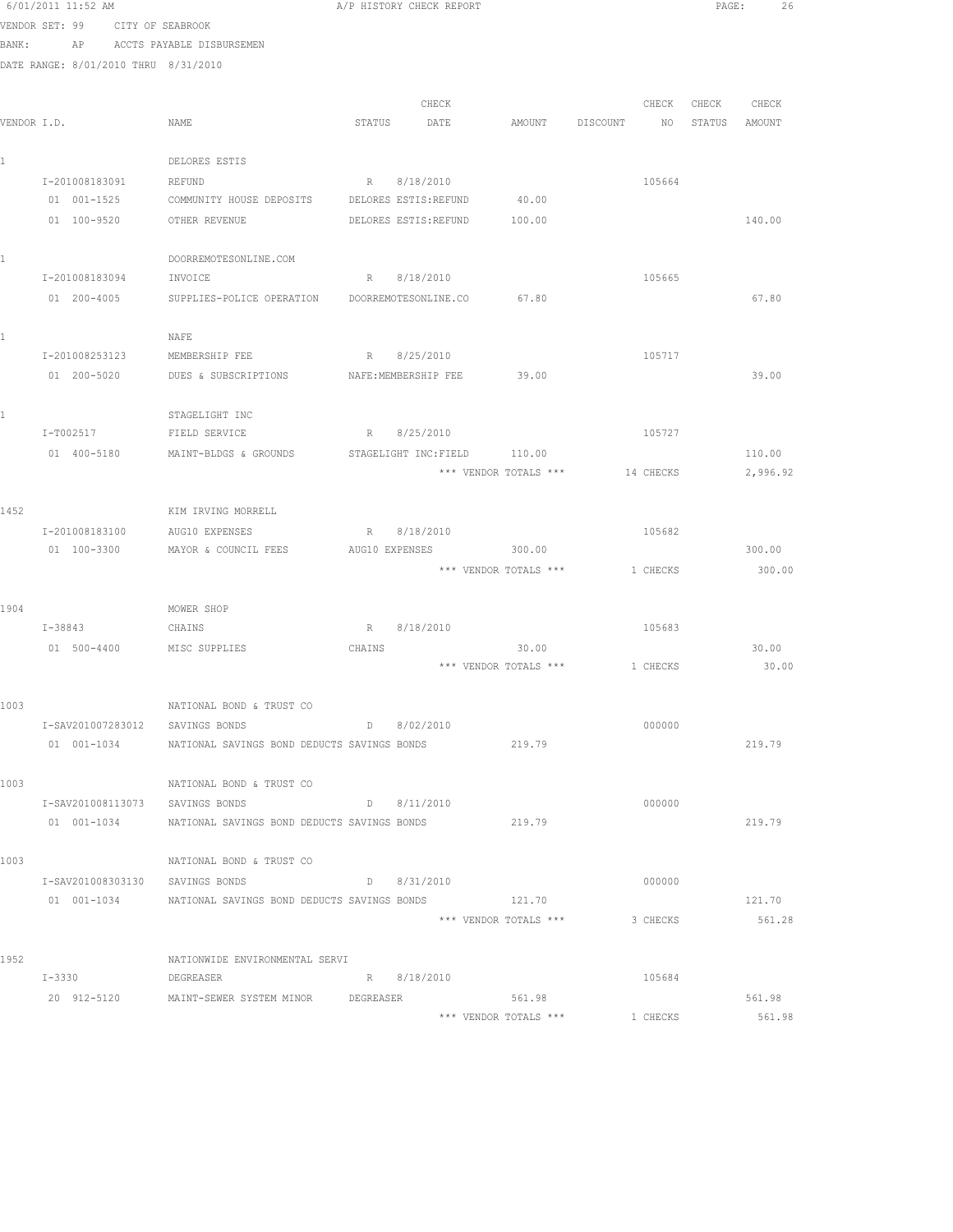|      | 6/01/2011 11:52 AM                   |                                                                     |                  | A/P HISTORY CHECK REPORT |                                       |          |                  | PAGE:<br>27 |
|------|--------------------------------------|---------------------------------------------------------------------|------------------|--------------------------|---------------------------------------|----------|------------------|-------------|
|      | VENDOR SET: 99 CITY OF SEABROOK      |                                                                     |                  |                          |                                       |          |                  |             |
|      | BANK: AP ACCTS PAYABLE DISBURSEMEN   |                                                                     |                  |                          |                                       |          |                  |             |
|      | DATE RANGE: 8/01/2010 THRU 8/31/2010 |                                                                     |                  |                          |                                       |          |                  |             |
|      |                                      |                                                                     |                  |                          |                                       |          |                  |             |
|      |                                      |                                                                     |                  | CHECK                    |                                       | CHECK    | CHECK CHECK      |             |
|      | VENDOR I.D.                          | NAME                                                                |                  | STATUS DATE              | AMOUNT DISCOUNT                       |          | NO STATUS AMOUNT |             |
|      |                                      |                                                                     |                  |                          |                                       |          |                  |             |
| 1022 |                                      | NET SALES DIRECT                                                    |                  |                          |                                       |          |                  |             |
|      | I-301547 SPAM FILTERING              |                                                                     |                  | E 8/11/2010              |                                       | 999999   |                  |             |
|      |                                      | 01 107-5030 RENTALS & SERVICE AGRMTS SPAM FILTERING 218.75          |                  |                          |                                       |          |                  | 218.75      |
|      |                                      |                                                                     |                  |                          | *** VENDOR TOTALS ***                 | 1 CHECKS |                  | 218.75      |
|      |                                      |                                                                     |                  |                          |                                       |          |                  |             |
| 1201 |                                      | HSBC                                                                |                  |                          |                                       |          |                  |             |
|      | I-6604000269                         | HARNESS                                                             |                  | R 8/11/2010              |                                       | 105617   |                  |             |
|      | 01 107-5295                          | SAFETY COMMITTEE                                                    | HARNESS          |                          | 44.99                                 |          |                  |             |
|      | I-6623013099                         | LIGHT BARS                                                          |                  | R 8/11/2010              |                                       | 105617   |                  |             |
|      |                                      | 01 107-5295 SAFETY COMMITTEE                                        | LIGHT BARS       |                          | 699.98                                |          |                  | 744.97      |
| 1201 |                                      | HSBC                                                                |                  |                          |                                       |          |                  |             |
|      |                                      | I-201008183097 LIGHT BAR                                            |                  | R 8/18/2010              |                                       | 105685   |                  |             |
|      |                                      | 01 107-5295 SAFETY COMMITTEE                                        |                  |                          | LIGHT BAR 349.99                      |          |                  | 349.99      |
|      |                                      |                                                                     |                  |                          | *** VENDOR TOTALS ***                 | 2 CHECKS |                  | 1,094.96    |
|      |                                      |                                                                     |                  |                          |                                       |          |                  |             |
| 0740 |                                      | O'REILLY AUTO PARTS                                                 |                  |                          |                                       |          |                  |             |
|      | I-201008113063                       | JULY10 STATEMENT                                                    |                  | R 8/11/2010              |                                       | 105618   |                  |             |
|      | 01 500-4400                          | MISC SUPPLIES                                                       |                  | JULY10 STATEMENT         | 5.66                                  |          |                  |             |
|      | 01 500-4150                          | SMALL TOOLS & EQUIP                                                 |                  | JULY10 STATEMENT         | 11.98                                 |          |                  |             |
|      | 01 500-5110                          | MAINT-AUTOS & EQUIP                                                 |                  | JULY10 STATEMENT         | 394.68                                |          |                  |             |
|      | 01 400-5110                          | MAINT-AUTOS & EQUIPMENT                                             |                  | JULY10 STATEMENT         | 139.72                                |          |                  |             |
|      | 20 912-5110                          | MAINT-AUTOS & EQUIPMENT                                             | JULY10 STATEMENT |                          | 146.75                                |          |                  |             |
|      | 20 902-5110                          | MAINT-AUTOS & EQUIPMENT                                             |                  | JULY10 STATEMENT         | 121.33                                |          |                  |             |
|      | 50 501-5110                          | MAINT - VEHICLES                 JULY10 STATEMENT             46.97 |                  |                          |                                       |          |                  | 867.09      |
|      |                                      |                                                                     |                  |                          | *** VENDOR TOTALS *** 1 CHECKS 867.09 |          |                  |             |
|      |                                      |                                                                     |                  |                          |                                       |          |                  |             |
| 1196 |                                      | OFFICE OF AG CHILD S UNIT                                           |                  |                          |                                       |          |                  |             |
|      | I-RA 201007283012                    |                                                                     | D                | 8/02/2010                |                                       | 000000   |                  |             |
|      | 01 001-1032                          | OTHER PAYROLL DEDUCTIONS                                            |                  |                          | 98.77                                 |          |                  | 98.77       |
|      |                                      |                                                                     |                  |                          |                                       |          |                  |             |
| 1196 |                                      | OFFICE OF AG CHILD S UNIT                                           |                  |                          |                                       |          |                  |             |
|      | I-RA 201008113073                    |                                                                     | D                | 8/11/2010                |                                       | 000000   |                  |             |
|      | 01 001-1032                          | OTHER PAYROLL DEDUCTIONS                                            |                  |                          | 98.77                                 |          |                  | 98.77       |
|      |                                      |                                                                     |                  |                          |                                       |          |                  |             |
| 1196 |                                      | OFFICE OF AG CHILD S UNIT                                           |                  |                          |                                       |          |                  |             |
|      | I-RA 201008303130                    |                                                                     | D                | 8/31/2010                |                                       | 000000   |                  |             |
|      | 01 001-1032                          | OTHER PAYROLL DEDUCTIONS                                            |                  |                          | 98.77                                 |          |                  | 98.77       |
|      |                                      |                                                                     |                  |                          | *** VENDOR TOTALS ***                 | 3 CHECKS |                  | 296.31      |
|      |                                      |                                                                     |                  |                          |                                       |          |                  |             |
| 1415 |                                      | OIL PRODUCTS DISTRIBUTION, LTD                                      |                  |                          |                                       |          |                  |             |
|      | I-10073160I<br>01 107-4050           | FUEL<br>BULK PETROLEUM PURCHASES                                    | R<br>FUEL        | 8/11/2010                | 4,588.78                              | 105619   |                  | 4,588.78    |
|      |                                      |                                                                     |                  |                          |                                       |          |                  |             |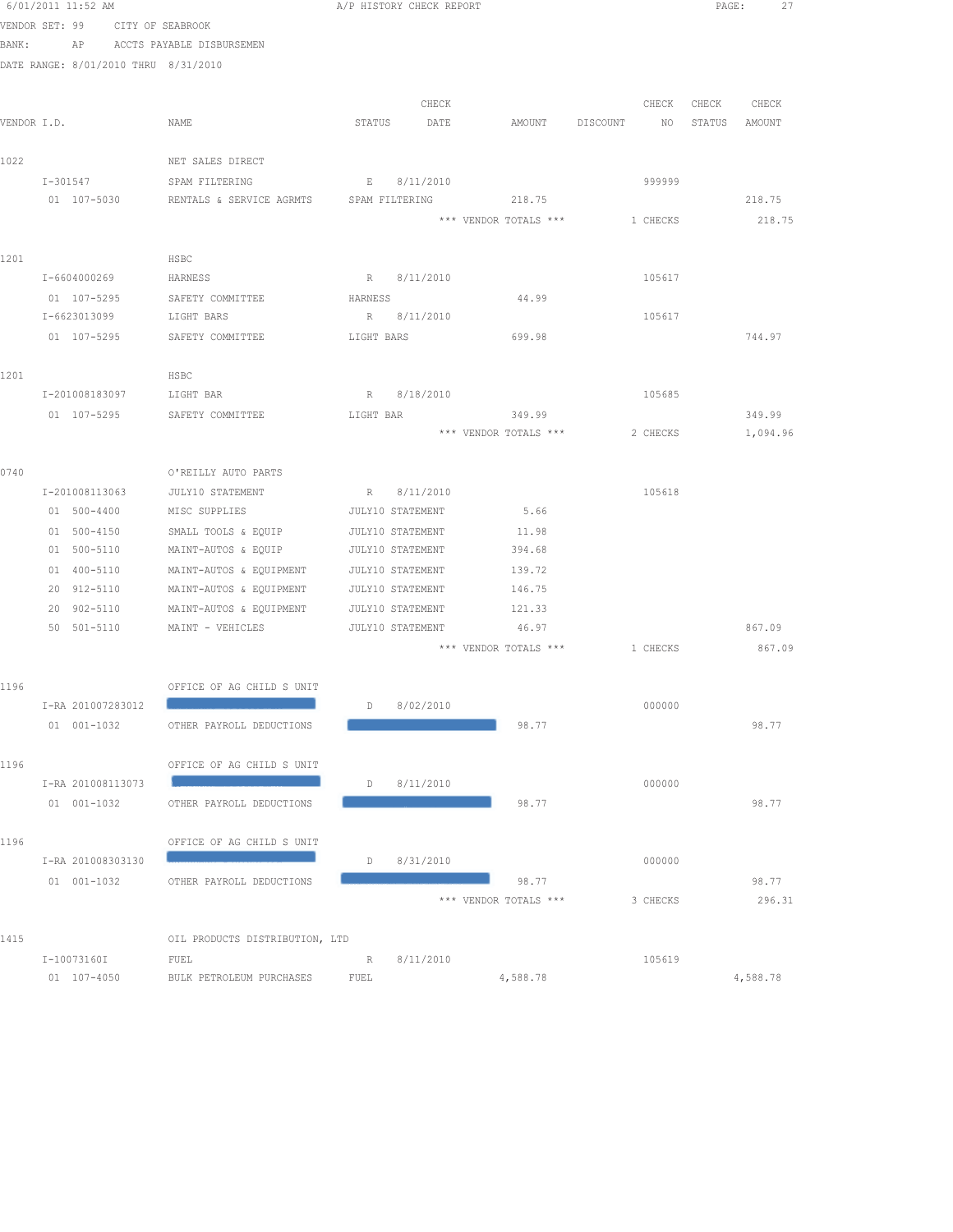|       | 6/01/2011 11:52 AM                   |                                                                     |         | A/P HISTORY CHECK REPORT |                           |                                |               | PAGE: 28  |
|-------|--------------------------------------|---------------------------------------------------------------------|---------|--------------------------|---------------------------|--------------------------------|---------------|-----------|
|       | VENDOR SET: 99 CITY OF SEABROOK      |                                                                     |         |                          |                           |                                |               |           |
| BANK: |                                      | AP ACCTS PAYABLE DISBURSEMEN                                        |         |                          |                           |                                |               |           |
|       | DATE RANGE: 8/01/2010 THRU 8/31/2010 |                                                                     |         |                          |                           |                                |               |           |
|       |                                      |                                                                     |         |                          |                           |                                |               |           |
|       |                                      |                                                                     |         | CHECK                    |                           | CHECK                          | CHECK         | CHECK     |
|       | VENDOR I.D.                          | NAME                                                                |         | STATUS DATE              | AMOUNT DISCOUNT           | NO <sub>1</sub>                | STATUS AMOUNT |           |
|       |                                      |                                                                     |         |                          |                           |                                |               |           |
| 1415  |                                      | OIL PRODUCTS DISTRIBUTION, LTD                                      |         |                          |                           |                                |               |           |
|       | I-10073516I                          | FUEL                                                                |         | R 8/11/2010              |                           | 105620                         |               |           |
|       | 01 107-4050                          | BULK PETROLEUM PURCHASES FUEL                                       |         |                          | 7,142.18                  |                                |               | 7,142.18  |
|       |                                      |                                                                     |         |                          | *** VENDOR TOTALS ***     | 2 CHECKS                       |               | 11,730.96 |
|       |                                      |                                                                     |         |                          |                           |                                |               |           |
| 1289  | I-00G0115909111 WATER                | OZARKA                                                              |         | R 8/04/2010              |                           | 105570                         |               |           |
|       | 01 200-5465 MISC EXPENSE             |                                                                     | WATER   |                          | 57.22                     |                                |               | 57.22     |
|       |                                      |                                                                     |         |                          |                           |                                |               |           |
| 1289  |                                      | OZARKA                                                              |         |                          |                           |                                |               |           |
|       | I-00H0121950364                      | WATER                                                               |         | R 8/25/2010              |                           | 105718                         |               |           |
|       | 01 107-5465                          | MISC EXPENSE                                                        | WATER   |                          | 50.59                     |                                |               | 50.59     |
|       |                                      |                                                                     |         |                          | *** VENDOR TOTALS ***     | 2 CHECKS                       |               | 107.81    |
|       |                                      |                                                                     |         |                          |                           |                                |               |           |
| 0491  |                                      | PADGETT, KEVIN                                                      |         |                          |                           |                                |               |           |
|       | I-201008183101                       | TRAVEL ADVANCE                                                      |         | R 8/18/2010              |                           | 105686                         |               |           |
|       | 20 912-5300                          | TRAINING CONFERENCE                                                 |         | TRAVEL ADVANCE           | 173.95                    |                                |               | 173.95    |
|       |                                      |                                                                     |         |                          | *** VENDOR TOTALS ***     | 1 CHECKS                       |               | 173.95    |
|       |                                      |                                                                     |         |                          |                           |                                |               |           |
| 0153  |                                      | PFEIFFER & SON LTD                                                  |         |                          |                           |                                |               |           |
|       | $I - 68908$                          | SERVICE CALL                                                        |         | E 8/18/2010              |                           | 999999                         |               |           |
|       |                                      | 20 902-5275 ELECTRICAL SERVICES                                     |         |                          | SERVICE CALL 1,771.10     |                                |               |           |
|       | 20 912-5275                          | ELECTRICAL SERVICES                                                 |         | SERVICE CALL             | 1,771.09                  |                                |               | 3,542.19  |
|       |                                      |                                                                     |         |                          |                           | *** VENDOR TOTALS *** 1 CHECKS |               | 3,542.19  |
|       |                                      |                                                                     |         |                          |                           |                                |               |           |
| 1560  |                                      | PIERCE HOUSTON VIDEO & GRAPHIC                                      |         |                          |                           |                                |               |           |
|       | I-201008043040                       | WEBSITE MAINTENANCE                                                 |         | R 8/04/2010              |                           | 105572                         |               |           |
|       |                                      | 15 150-5030 RENTALS & SERVICE AGREEMENTS WEBSITE MAINTENANCE 500.00 |         |                          |                           |                                |               | 500.00    |
|       |                                      |                                                                     |         |                          | *** VENDOR TOTALS ***     | 1 CHECKS                       |               | 500.00    |
| 1537  |                                      | POOLSURE                                                            |         |                          |                           |                                |               |           |
|       | I-18732                              |                                                                     |         | R 8/04/2010              |                           | 105573                         |               |           |
|       | 20 912-5280                          | SODIUM BISULFITE<br>CHEMICAL SUPPLIES                               |         | SODIUM BISULFITE         | 960.16                    |                                |               | 960.16    |
|       |                                      |                                                                     |         |                          |                           |                                |               |           |
| 1537  |                                      | POOLSURE                                                            |         |                          |                           |                                |               |           |
|       | I-25339                              | SODIUM BISULFITE                                                    |         | R 8/18/2010              |                           | 105687                         |               |           |
|       | 20 912-5280                          | CHEMICAL SUPPLIES                                                   |         |                          | SODIUM BISULFITE 2,605.22 |                                |               | 2,605.22  |
|       |                                      |                                                                     |         |                          | *** VENDOR TOTALS ***     | 2 CHECKS                       |               | 3,565.38  |
|       |                                      |                                                                     |         |                          |                           |                                |               |           |
| 0156  |                                      | POSTMASTER SEABROOK                                                 |         |                          |                           |                                |               |           |
|       | I-201008183104                       | POSTAGE                                                             |         | R 8/18/2010              |                           | 105688                         |               |           |
|       | 20 905-4011 POSTAGE                  |                                                                     | POSTAGE |                          | 1,200.00                  |                                |               | 1,200.00  |
|       |                                      |                                                                     |         |                          | *** VENDOR TOTALS ***     | 1 CHECKS                       |               | 1,200.00  |
|       |                                      |                                                                     |         |                          |                           |                                |               |           |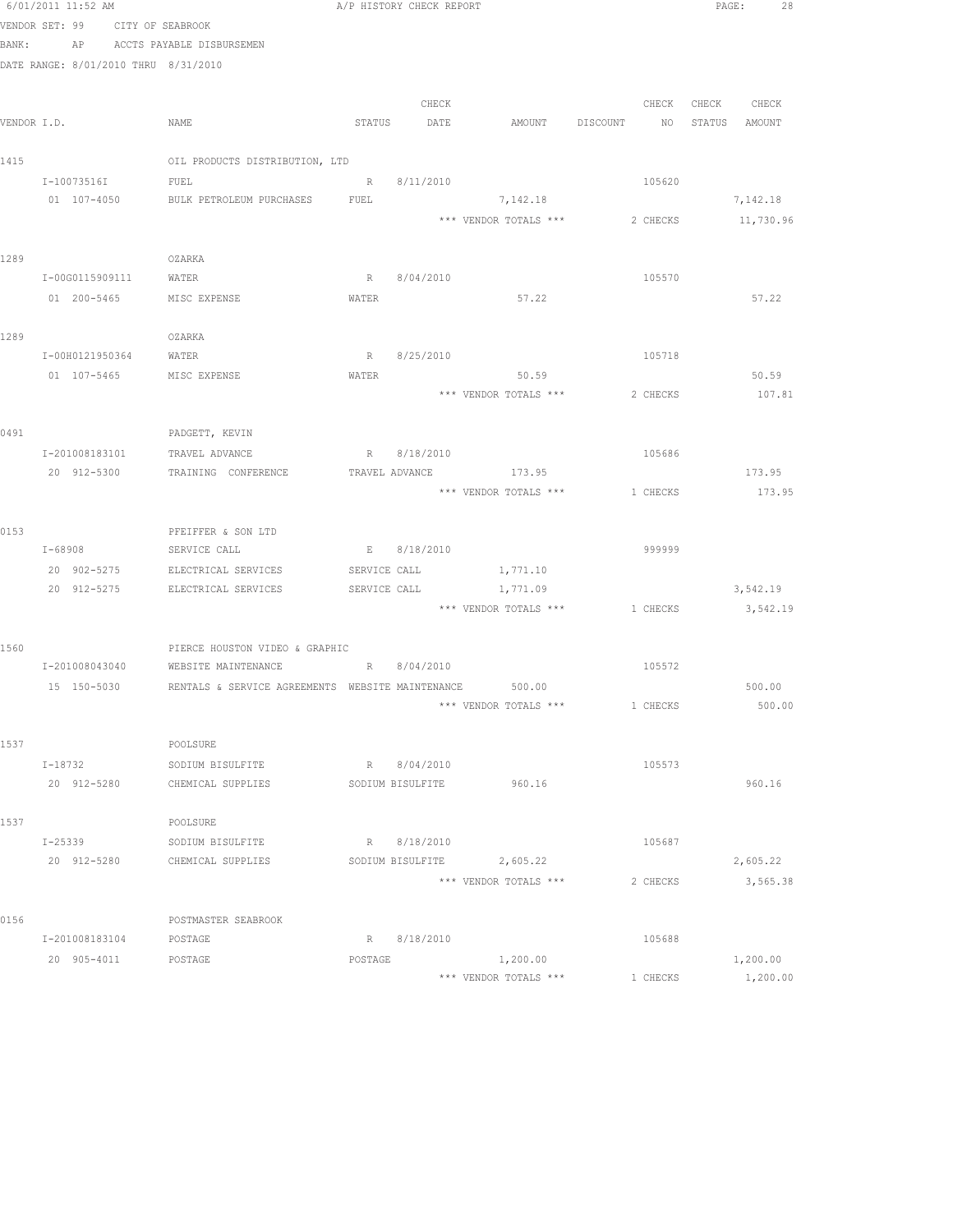|      | 6/01/2011 11:52 AM                   |                                                        | A/P HISTORY CHECK REPORT |                                         |                             | PAGE:<br>29    |
|------|--------------------------------------|--------------------------------------------------------|--------------------------|-----------------------------------------|-----------------------------|----------------|
|      | VENDOR SET: 99                       | CITY OF SEABROOK                                       |                          |                                         |                             |                |
|      | BANK:<br>AP                          | ACCTS PAYABLE DISBURSEMEN                              |                          |                                         |                             |                |
|      | DATE RANGE: 8/01/2010 THRU 8/31/2010 |                                                        |                          |                                         |                             |                |
|      |                                      |                                                        |                          |                                         |                             |                |
|      |                                      |                                                        |                          | CHECK                                   | CHECK                       | CHECK<br>CHECK |
|      | VENDOR I.D.                          | NAME                                                   | STATUS<br>DATE           | <b>AMOUNT</b>                           | DISCOUNT<br>NO <sub>1</sub> | STATUS AMOUNT  |
| 1853 |                                      | PRECINCT2GETHER                                        |                          |                                         |                             |                |
|      | I-201008253124                       | REGISTRATION                                           | R 8/25/2010              |                                         | 105719                      |                |
|      | 01 100-5465                          | MISC EXPENDITURES                                      |                          | REGISTRATION 1,000.00                   |                             | 1,000.00       |
|      |                                      |                                                        |                          | *** VENDOR TOTALS ***                   | 1 CHECKS                    | 1,000.00       |
|      |                                      |                                                        |                          |                                         |                             |                |
| 0159 |                                      | PROJECT SURVEILLANCE INC                               |                          |                                         |                             |                |
|      | $I - 10775$                          | SEWER PROJECT                                          | R 8/11/2010              |                                         | 105621                      |                |
|      |                                      | 30 300-5215 PROF FEES-ENGINEERING                      |                          | SEWER PROJECT 3,577.00                  |                             | 3,577.00       |
|      |                                      |                                                        |                          | *** VENDOR TOTALS *** 1 CHECKS          |                             | 3,577.00       |
|      |                                      |                                                        |                          |                                         |                             |                |
| 1977 |                                      | QUEST BUSINESS STRATEGIES                              |                          |                                         |                             |                |
|      | I-00810003                           | <b>BROCHURES</b>                                       | R 8/18/2010              |                                         | 105689                      |                |
|      | 15 150-5010                          | ADVERTISING                                            | BROCHURES                | 4,839.60                                |                             | 4,839.60       |
|      |                                      |                                                        |                          |                                         |                             |                |
| 1977 |                                      | QUEST BUSINESS STRATEGIES                              |                          |                                         |                             |                |
|      | I-00810004                           | MAP AD                                                 | R 8/25/2010              |                                         | 105720                      |                |
|      | 15 150-5010                          | ADVERTISING                                            | MAP AD                   | 325.00<br>*** VENDOR TOTALS ***         |                             | 325.00         |
|      |                                      |                                                        |                          |                                         | 2 CHECKS                    | 5,164.60       |
| 0938 |                                      | RELIANT ENERGY                                         |                          |                                         |                             |                |
|      | I-160002246189                       | UTILITY                                                | E 8/18/2010              |                                         | 999999                      |                |
|      | 15 150-5410                          | UTILITIES                                              | UTILITY                  | 414.01                                  |                             | 414.01         |
|      |                                      |                                                        |                          | *** VENDOR TOTALS *** 1 CHECKS          |                             | 414.01         |
|      |                                      |                                                        |                          |                                         |                             |                |
| 1362 |                                      | GARY RENOLA                                            |                          |                                         |                             |                |
|      | I-201008183102 AUG10 EXPENSES        |                                                        | R 8/18/2010              |                                         | 105690                      |                |
|      |                                      | 01 100-3300 MAYOR & COUNCIL FEES AUG10 EXPENSES 400.00 |                          |                                         |                             | 400.00         |
|      |                                      |                                                        |                          | *** VENDOR TOTALS *** $1$ CHECKS 400.00 |                             |                |
|      |                                      |                                                        |                          |                                         |                             |                |
| 0168 |                                      | ROBERT C RICHTER JR                                    |                          |                                         |                             |                |
|      | I-201008183111                       | AUG10 PROSECUTOR FEES                                  | E 8/18/2010              |                                         | 999999                      |                |
|      | 01 700-5220                          | PROF FEES-LEGAL                                        |                          | AUG10 PROSECUTOR FEE 1,633.34           |                             |                |
|      | 01 220-5220                          | PROF FEES-LEGAL                                        | AUG10 PROSECUTOR FEE     | 166.66                                  |                             | 1,800.00       |
|      |                                      |                                                        |                          | *** VENDOR TOTALS ***                   | 1 CHECKS                    | 1,800.00       |
| 1595 |                                      | RONDA WALPOLE, INC.                                    |                          |                                         |                             |                |
|      | I-2008417                            | PHOTO ID CARDS                                         | R 8/04/2010              |                                         | 105574                      |                |
|      | 01 400-5465                          | MISC EXPENSE                                           | PHOTO ID CARDS           | 31.90                                   |                             | 31.90          |
|      |                                      |                                                        |                          |                                         |                             |                |
| 1595 |                                      | RONDA WALPOLE, INC.                                    |                          |                                         |                             |                |
|      | I-2008425                            | PHOTO ID CARDS                                         | R 8/25/2010              |                                         | 105722                      |                |
|      | 01 200-5465                          | MISC EXPENSE                                           | PHOTO ID CARDS           | 15.95                                   |                             |                |
|      | 01 500-5465                          | MISC EXPENDITURES                                      | PHOTO ID CARDS           | 15.95                                   |                             |                |
|      | I-2008429                            | PHOTO ID CARD                                          | R 8/25/2010              |                                         | 105722                      |                |
|      | 01  400-5465  MISC EXPENSE           |                                                        | PHOTO ID CARD            | 15.95                                   |                             | 47.85          |
|      |                                      |                                                        |                          | *** VENDOR TOTALS ***                   | 2 CHECKS                    | 79.75          |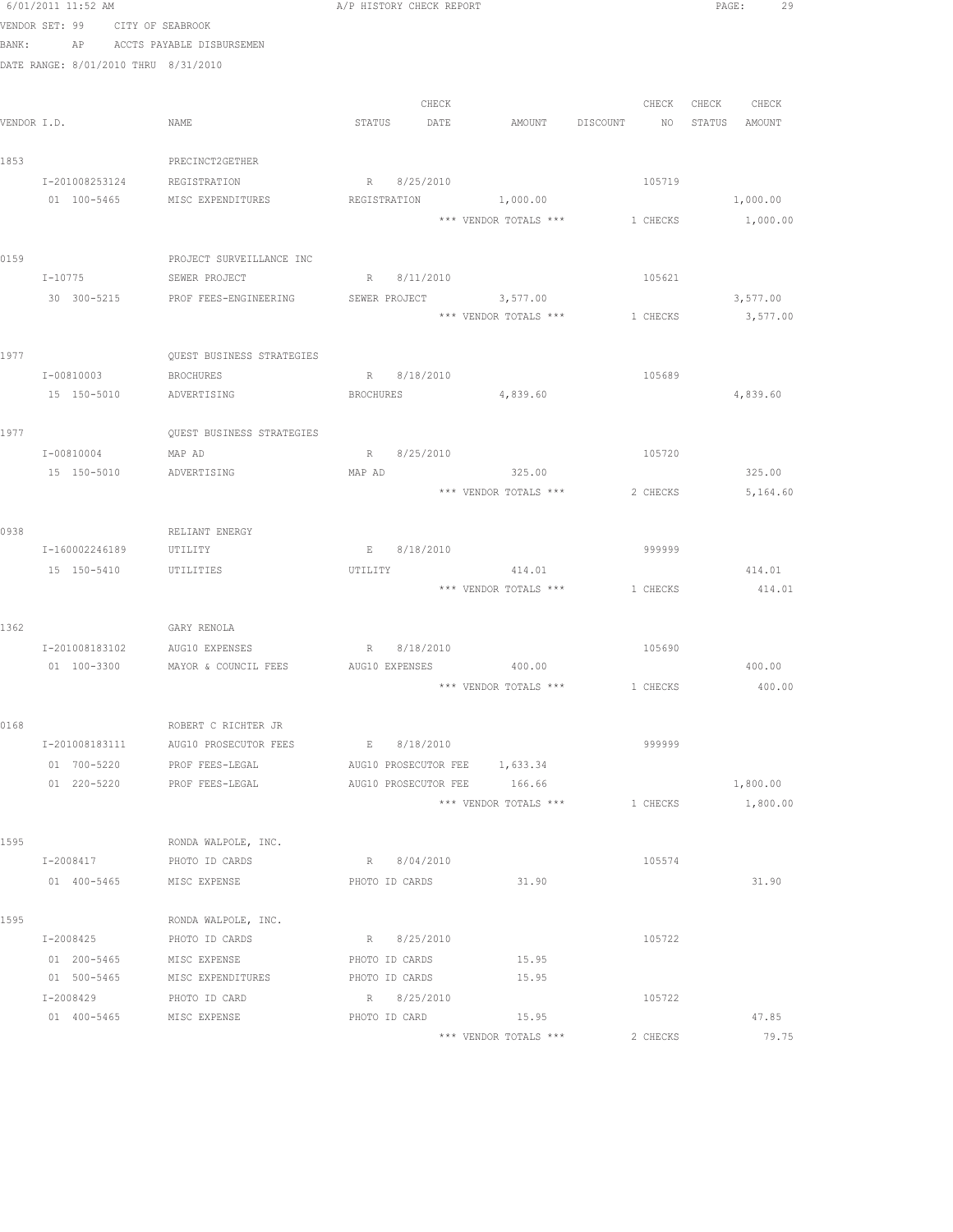|      | 6/01/2011 11:52 AM                   |                                                       |                   | A/P HISTORY CHECK REPORT   |                                |          | PAGE:<br>30   |
|------|--------------------------------------|-------------------------------------------------------|-------------------|----------------------------|--------------------------------|----------|---------------|
|      | VENDOR SET: 99 CITY OF SEABROOK      |                                                       |                   |                            |                                |          |               |
|      | BANK:                                | AP ACCTS PAYABLE DISBURSEMEN                          |                   |                            |                                |          |               |
|      | DATE RANGE: 8/01/2010 THRU 8/31/2010 |                                                       |                   |                            |                                |          |               |
|      |                                      |                                                       |                   |                            |                                |          |               |
|      |                                      |                                                       |                   | CHECK                      |                                | CHECK    | CHECK CHECK   |
|      | VENDOR I.D.                          | NAME                                                  | STATUS            | DATE                       | AMOUNT DISCOUNT                | NQ       | STATUS AMOUNT |
|      |                                      |                                                       |                   |                            |                                |          |               |
| 1101 |                                      | ROSS BANKS MAY CRON & CAVIN                           |                   |                            |                                |          |               |
|      | I-201008113064 ATTORNEY FEES         |                                                       |                   | R 8/11/2010                |                                | 105623   |               |
|      | 01 107-5220                          | PROF FEES-LEGAL                                       |                   |                            | ATTORNEY FEES 13,809.92        |          | 13,809.92     |
|      |                                      |                                                       |                   |                            | *** VENDOR TOTALS ***          | 1 CHECKS | 13,809.92     |
|      |                                      |                                                       |                   |                            |                                |          |               |
| 1857 |                                      | STEPHEN M RUTHSTROM                                   |                   |                            |                                |          |               |
|      | I-201008043042                       | FIRE INSPECTOR FEES                                   |                   | R 8/04/2010                |                                | 105575   |               |
|      | 01 600-3015                          | CONTRACT LABOR                                        |                   | FIRE INSPECTOR FEES 280.00 |                                |          | 280.00        |
|      |                                      |                                                       |                   |                            |                                |          |               |
| 1857 |                                      | STEPHEN M RUTHSTROM                                   |                   |                            |                                |          |               |
|      |                                      | I-201008183103 FIRE INSPECTOR FEES                    |                   | R 8/18/2010                |                                | 105691   |               |
|      |                                      | 01 600-3015 CONTRACT LABOR FIRE INSPECTOR FEES 280.00 |                   |                            |                                |          | 280.00        |
|      |                                      |                                                       |                   |                            | *** VENDOR TOTALS ***          | 2 CHECKS | 560.00        |
|      |                                      |                                                       |                   |                            |                                |          |               |
| 1761 |                                      | ELAINE SALLES                                         |                   |                            |                                |          |               |
|      | I-201008253115                       | PETTY CASH                                            | R 8/25/2010       |                            |                                | 105723   |               |
|      | 01 107-4011                          | POSTAGE                                               | PETTY CASH        |                            | 5.54                           |          |               |
|      | 01 102-5300                          | TRAINING & CONFERENCE                                 | PETTY CASH        |                            | 40.00                          |          |               |
|      | $01 107 - 3900$                      | MERIT AWARDS                                          | PETTY CASH        |                            | 120.57                         |          |               |
|      | 01 107-5465                          | MISC EXPENSE                                          | PETTY CASH        |                            | 31.53                          |          |               |
|      | 01 600-5465                          | MISC EXPENDITURES                                     | PETTY CASH        |                            | 75.85                          |          |               |
|      | 01 700-5465                          | MISC EXPENSE                                          | PETTY CASH        |                            | 14.50                          |          |               |
|      | 20 902-5300                          | TRAINING & CONFERENCE                                 | PETTY CASH        |                            | 35.10                          |          | 323.09        |
|      |                                      |                                                       |                   |                            | *** VENDOR TOTALS *** 1 CHECKS |          | 323.09        |
|      |                                      |                                                       |                   |                            |                                |          |               |
| 1462 |                                      | SDU TEXAS CHILD SUPPORT                               | D 8/02/2010       |                            |                                |          |               |
|      | I-SDU201007283012                    |                                                       |                   |                            |                                | 000000   |               |
|      |                                      | 01 001-1032 OTHER PAYROLL DEDUCTIONS                  |                   |                            | 311.54                         |          | 311.54        |
| 1462 |                                      |                                                       |                   |                            |                                |          |               |
|      | I-SDU201008113073                    | SDU TEXAS CHILD SUPPORT                               | D                 | 8/11/2010                  |                                | 000000   |               |
|      | 01 001-1032                          | OTHER PAYROLL DEDUCTIONS                              |                   |                            | 311.54                         |          | 311.54        |
|      |                                      |                                                       |                   |                            |                                |          |               |
| 1462 |                                      | SDU TEXAS CHILD SUPPORT                               |                   |                            |                                |          |               |
|      | I-SDU201008303130                    |                                                       | $D \qquad \qquad$ | 8/31/2010                  |                                | 000000   |               |
|      | 01 001-1032                          | OTHER PAYROLL DEDUCTIONS                              |                   |                            | 311.54                         |          | 311.54        |
|      |                                      |                                                       |                   |                            | *** VENDOR TOTALS ***          | 3 CHECKS | 934.62        |
|      |                                      |                                                       |                   |                            |                                |          |               |
| 1088 |                                      | SEABROOK LUBE EXPRESS                                 |                   |                            |                                |          |               |
|      | I-E05217331                          | ROBERT'S TRUCK INSPECTION                             | R                 | 8/11/2010                  |                                | 105624   |               |
|      | 20 902-5110                          | MAINT-AUTOS & EQUIPMENT                               |                   | ROBERT'S TRUCK INSPE       | 39.75                          |          | 39.75         |
|      |                                      |                                                       |                   |                            | *** VENDOR TOTALS ***          | 1 CHECKS | 39.75         |
|      |                                      |                                                       |                   |                            |                                |          |               |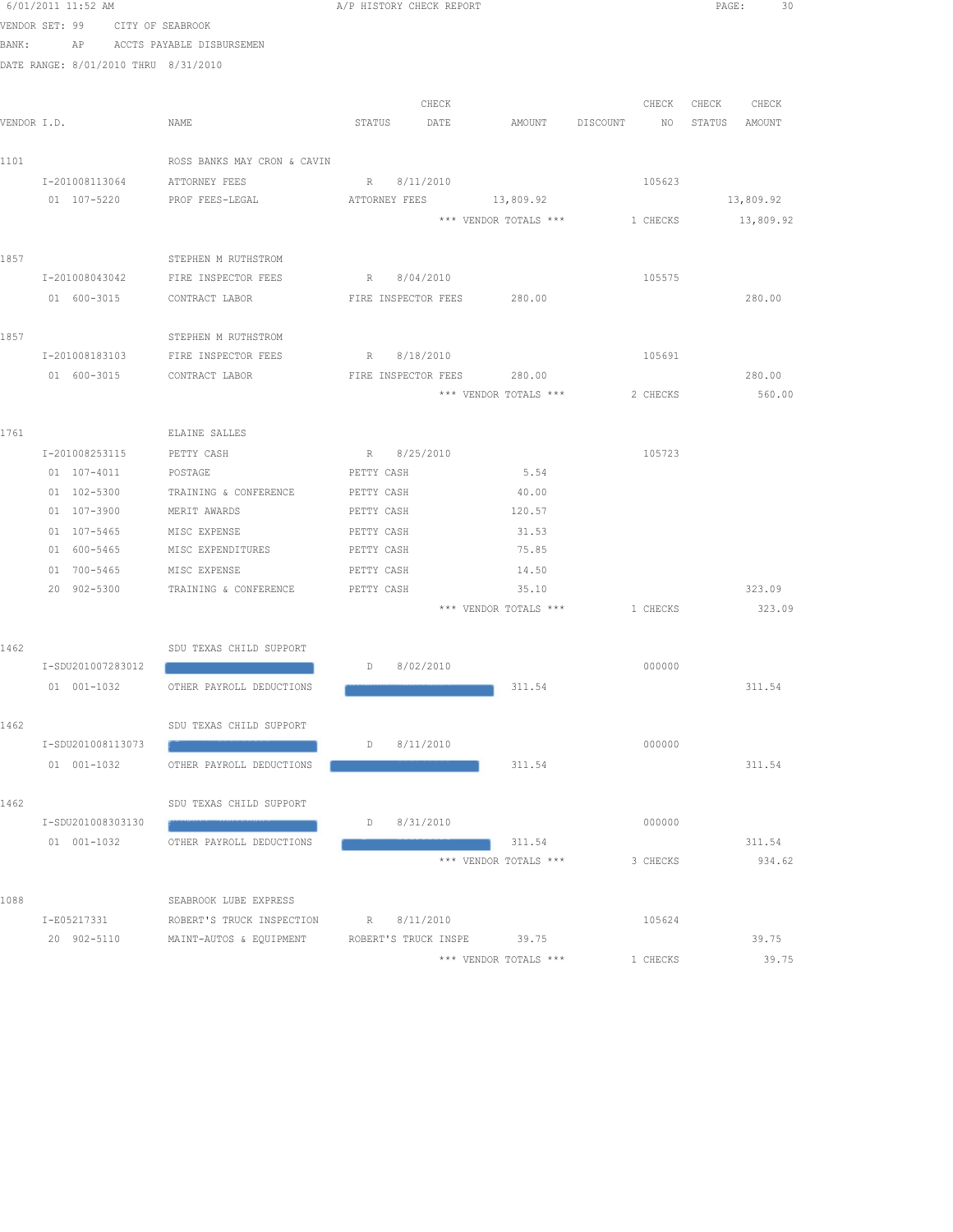| 6/01/2011 11:52 AM |                                                                          |                                                                                                                                                                                                                                                                                                                                                                                                                                                                    |                                                                                                                                            |                                                                                                                                                                                                                                                                                                                                                                                                                                                                                                                                                                                                                                                                        |                                                                                                                     | PAGE:<br>-31                                                                                                                                                                                 |
|--------------------|--------------------------------------------------------------------------|--------------------------------------------------------------------------------------------------------------------------------------------------------------------------------------------------------------------------------------------------------------------------------------------------------------------------------------------------------------------------------------------------------------------------------------------------------------------|--------------------------------------------------------------------------------------------------------------------------------------------|------------------------------------------------------------------------------------------------------------------------------------------------------------------------------------------------------------------------------------------------------------------------------------------------------------------------------------------------------------------------------------------------------------------------------------------------------------------------------------------------------------------------------------------------------------------------------------------------------------------------------------------------------------------------|---------------------------------------------------------------------------------------------------------------------|----------------------------------------------------------------------------------------------------------------------------------------------------------------------------------------------|
|                    |                                                                          |                                                                                                                                                                                                                                                                                                                                                                                                                                                                    |                                                                                                                                            |                                                                                                                                                                                                                                                                                                                                                                                                                                                                                                                                                                                                                                                                        |                                                                                                                     |                                                                                                                                                                                              |
| BANK:              |                                                                          |                                                                                                                                                                                                                                                                                                                                                                                                                                                                    |                                                                                                                                            |                                                                                                                                                                                                                                                                                                                                                                                                                                                                                                                                                                                                                                                                        |                                                                                                                     |                                                                                                                                                                                              |
|                    |                                                                          |                                                                                                                                                                                                                                                                                                                                                                                                                                                                    |                                                                                                                                            |                                                                                                                                                                                                                                                                                                                                                                                                                                                                                                                                                                                                                                                                        |                                                                                                                     |                                                                                                                                                                                              |
|                    |                                                                          |                                                                                                                                                                                                                                                                                                                                                                                                                                                                    |                                                                                                                                            |                                                                                                                                                                                                                                                                                                                                                                                                                                                                                                                                                                                                                                                                        |                                                                                                                     |                                                                                                                                                                                              |
|                    |                                                                          | CHECK                                                                                                                                                                                                                                                                                                                                                                                                                                                              |                                                                                                                                            |                                                                                                                                                                                                                                                                                                                                                                                                                                                                                                                                                                                                                                                                        |                                                                                                                     | CHECK CHECK                                                                                                                                                                                  |
| VENDOR I.D.        | NAME                                                                     | DATE                                                                                                                                                                                                                                                                                                                                                                                                                                                               |                                                                                                                                            |                                                                                                                                                                                                                                                                                                                                                                                                                                                                                                                                                                                                                                                                        |                                                                                                                     | STATUS AMOUNT                                                                                                                                                                                |
|                    |                                                                          |                                                                                                                                                                                                                                                                                                                                                                                                                                                                    |                                                                                                                                            |                                                                                                                                                                                                                                                                                                                                                                                                                                                                                                                                                                                                                                                                        |                                                                                                                     |                                                                                                                                                                                              |
|                    |                                                                          |                                                                                                                                                                                                                                                                                                                                                                                                                                                                    |                                                                                                                                            |                                                                                                                                                                                                                                                                                                                                                                                                                                                                                                                                                                                                                                                                        |                                                                                                                     |                                                                                                                                                                                              |
|                    |                                                                          |                                                                                                                                                                                                                                                                                                                                                                                                                                                                    |                                                                                                                                            |                                                                                                                                                                                                                                                                                                                                                                                                                                                                                                                                                                                                                                                                        |                                                                                                                     | 236.00                                                                                                                                                                                       |
|                    |                                                                          |                                                                                                                                                                                                                                                                                                                                                                                                                                                                    |                                                                                                                                            |                                                                                                                                                                                                                                                                                                                                                                                                                                                                                                                                                                                                                                                                        |                                                                                                                     |                                                                                                                                                                                              |
|                    | SEABROOK POLICE ASSOC.                                                   |                                                                                                                                                                                                                                                                                                                                                                                                                                                                    |                                                                                                                                            |                                                                                                                                                                                                                                                                                                                                                                                                                                                                                                                                                                                                                                                                        |                                                                                                                     |                                                                                                                                                                                              |
| I-SPA201008113073  | EMPLOYEE DEDUCTIONS                                                      | R 8/12/2010                                                                                                                                                                                                                                                                                                                                                                                                                                                        |                                                                                                                                            |                                                                                                                                                                                                                                                                                                                                                                                                                                                                                                                                                                                                                                                                        |                                                                                                                     |                                                                                                                                                                                              |
| 01 001-1032        |                                                                          |                                                                                                                                                                                                                                                                                                                                                                                                                                                                    |                                                                                                                                            |                                                                                                                                                                                                                                                                                                                                                                                                                                                                                                                                                                                                                                                                        |                                                                                                                     | 236.00                                                                                                                                                                                       |
|                    |                                                                          |                                                                                                                                                                                                                                                                                                                                                                                                                                                                    |                                                                                                                                            |                                                                                                                                                                                                                                                                                                                                                                                                                                                                                                                                                                                                                                                                        |                                                                                                                     |                                                                                                                                                                                              |
|                    | SEABROOK POLICE ASSOC.                                                   |                                                                                                                                                                                                                                                                                                                                                                                                                                                                    |                                                                                                                                            |                                                                                                                                                                                                                                                                                                                                                                                                                                                                                                                                                                                                                                                                        |                                                                                                                     |                                                                                                                                                                                              |
| I-SPA201008303130  |                                                                          |                                                                                                                                                                                                                                                                                                                                                                                                                                                                    |                                                                                                                                            |                                                                                                                                                                                                                                                                                                                                                                                                                                                                                                                                                                                                                                                                        |                                                                                                                     |                                                                                                                                                                                              |
|                    |                                                                          |                                                                                                                                                                                                                                                                                                                                                                                                                                                                    |                                                                                                                                            |                                                                                                                                                                                                                                                                                                                                                                                                                                                                                                                                                                                                                                                                        |                                                                                                                     | 236.00                                                                                                                                                                                       |
|                    |                                                                          |                                                                                                                                                                                                                                                                                                                                                                                                                                                                    |                                                                                                                                            |                                                                                                                                                                                                                                                                                                                                                                                                                                                                                                                                                                                                                                                                        |                                                                                                                     | 708.00                                                                                                                                                                                       |
|                    |                                                                          |                                                                                                                                                                                                                                                                                                                                                                                                                                                                    |                                                                                                                                            |                                                                                                                                                                                                                                                                                                                                                                                                                                                                                                                                                                                                                                                                        |                                                                                                                     |                                                                                                                                                                                              |
|                    |                                                                          |                                                                                                                                                                                                                                                                                                                                                                                                                                                                    |                                                                                                                                            |                                                                                                                                                                                                                                                                                                                                                                                                                                                                                                                                                                                                                                                                        |                                                                                                                     |                                                                                                                                                                                              |
|                    |                                                                          |                                                                                                                                                                                                                                                                                                                                                                                                                                                                    |                                                                                                                                            |                                                                                                                                                                                                                                                                                                                                                                                                                                                                                                                                                                                                                                                                        |                                                                                                                     |                                                                                                                                                                                              |
|                    |                                                                          |                                                                                                                                                                                                                                                                                                                                                                                                                                                                    |                                                                                                                                            |                                                                                                                                                                                                                                                                                                                                                                                                                                                                                                                                                                                                                                                                        |                                                                                                                     | 1,877.50                                                                                                                                                                                     |
|                    |                                                                          |                                                                                                                                                                                                                                                                                                                                                                                                                                                                    |                                                                                                                                            |                                                                                                                                                                                                                                                                                                                                                                                                                                                                                                                                                                                                                                                                        |                                                                                                                     | 1,877.50                                                                                                                                                                                     |
|                    |                                                                          |                                                                                                                                                                                                                                                                                                                                                                                                                                                                    |                                                                                                                                            |                                                                                                                                                                                                                                                                                                                                                                                                                                                                                                                                                                                                                                                                        |                                                                                                                     |                                                                                                                                                                                              |
|                    |                                                                          |                                                                                                                                                                                                                                                                                                                                                                                                                                                                    |                                                                                                                                            |                                                                                                                                                                                                                                                                                                                                                                                                                                                                                                                                                                                                                                                                        |                                                                                                                     |                                                                                                                                                                                              |
|                    |                                                                          |                                                                                                                                                                                                                                                                                                                                                                                                                                                                    |                                                                                                                                            |                                                                                                                                                                                                                                                                                                                                                                                                                                                                                                                                                                                                                                                                        |                                                                                                                     | 42.60                                                                                                                                                                                        |
|                    |                                                                          |                                                                                                                                                                                                                                                                                                                                                                                                                                                                    |                                                                                                                                            |                                                                                                                                                                                                                                                                                                                                                                                                                                                                                                                                                                                                                                                                        |                                                                                                                     | 42.60                                                                                                                                                                                        |
|                    |                                                                          |                                                                                                                                                                                                                                                                                                                                                                                                                                                                    |                                                                                                                                            |                                                                                                                                                                                                                                                                                                                                                                                                                                                                                                                                                                                                                                                                        |                                                                                                                     |                                                                                                                                                                                              |
|                    | SPACE CITY ACE HARDWARE                                                  |                                                                                                                                                                                                                                                                                                                                                                                                                                                                    |                                                                                                                                            |                                                                                                                                                                                                                                                                                                                                                                                                                                                                                                                                                                                                                                                                        |                                                                                                                     |                                                                                                                                                                                              |
|                    |                                                                          |                                                                                                                                                                                                                                                                                                                                                                                                                                                                    |                                                                                                                                            |                                                                                                                                                                                                                                                                                                                                                                                                                                                                                                                                                                                                                                                                        |                                                                                                                     |                                                                                                                                                                                              |
| 20 912-4150        | SMALL EQUIPMENT OR TOLLS                                                 |                                                                                                                                                                                                                                                                                                                                                                                                                                                                    |                                                                                                                                            |                                                                                                                                                                                                                                                                                                                                                                                                                                                                                                                                                                                                                                                                        |                                                                                                                     |                                                                                                                                                                                              |
|                    |                                                                          |                                                                                                                                                                                                                                                                                                                                                                                                                                                                    |                                                                                                                                            |                                                                                                                                                                                                                                                                                                                                                                                                                                                                                                                                                                                                                                                                        |                                                                                                                     |                                                                                                                                                                                              |
| 01 400-4400        | MISC SUPPLIES                                                            |                                                                                                                                                                                                                                                                                                                                                                                                                                                                    | 100.82                                                                                                                                     |                                                                                                                                                                                                                                                                                                                                                                                                                                                                                                                                                                                                                                                                        |                                                                                                                     |                                                                                                                                                                                              |
| 20 912-5120        | MAINT-SEWER SYSTEM MINOR                                                 |                                                                                                                                                                                                                                                                                                                                                                                                                                                                    | 42.96                                                                                                                                      |                                                                                                                                                                                                                                                                                                                                                                                                                                                                                                                                                                                                                                                                        |                                                                                                                     |                                                                                                                                                                                              |
| 20 912-5180        | MAINT-BLDGS & GROUNDS                                                    |                                                                                                                                                                                                                                                                                                                                                                                                                                                                    | 7.34                                                                                                                                       |                                                                                                                                                                                                                                                                                                                                                                                                                                                                                                                                                                                                                                                                        |                                                                                                                     |                                                                                                                                                                                              |
| 01 500-4400        | MISC SUPPLIES                                                            |                                                                                                                                                                                                                                                                                                                                                                                                                                                                    | 9.53                                                                                                                                       |                                                                                                                                                                                                                                                                                                                                                                                                                                                                                                                                                                                                                                                                        |                                                                                                                     |                                                                                                                                                                                              |
| 20 902-5130        |                                                                          |                                                                                                                                                                                                                                                                                                                                                                                                                                                                    | 9.78                                                                                                                                       |                                                                                                                                                                                                                                                                                                                                                                                                                                                                                                                                                                                                                                                                        |                                                                                                                     |                                                                                                                                                                                              |
|                    |                                                                          |                                                                                                                                                                                                                                                                                                                                                                                                                                                                    | 14.56                                                                                                                                      |                                                                                                                                                                                                                                                                                                                                                                                                                                                                                                                                                                                                                                                                        |                                                                                                                     | 443.58                                                                                                                                                                                       |
|                    |                                                                          |                                                                                                                                                                                                                                                                                                                                                                                                                                                                    |                                                                                                                                            |                                                                                                                                                                                                                                                                                                                                                                                                                                                                                                                                                                                                                                                                        |                                                                                                                     | 443.58                                                                                                                                                                                       |
|                    |                                                                          |                                                                                                                                                                                                                                                                                                                                                                                                                                                                    |                                                                                                                                            |                                                                                                                                                                                                                                                                                                                                                                                                                                                                                                                                                                                                                                                                        |                                                                                                                     |                                                                                                                                                                                              |
|                    |                                                                          |                                                                                                                                                                                                                                                                                                                                                                                                                                                                    |                                                                                                                                            |                                                                                                                                                                                                                                                                                                                                                                                                                                                                                                                                                                                                                                                                        |                                                                                                                     |                                                                                                                                                                                              |
|                    |                                                                          |                                                                                                                                                                                                                                                                                                                                                                                                                                                                    |                                                                                                                                            |                                                                                                                                                                                                                                                                                                                                                                                                                                                                                                                                                                                                                                                                        |                                                                                                                     | 104.88                                                                                                                                                                                       |
|                    |                                                                          |                                                                                                                                                                                                                                                                                                                                                                                                                                                                    |                                                                                                                                            |                                                                                                                                                                                                                                                                                                                                                                                                                                                                                                                                                                                                                                                                        |                                                                                                                     | 104.88                                                                                                                                                                                       |
|                    |                                                                          |                                                                                                                                                                                                                                                                                                                                                                                                                                                                    |                                                                                                                                            |                                                                                                                                                                                                                                                                                                                                                                                                                                                                                                                                                                                                                                                                        |                                                                                                                     |                                                                                                                                                                                              |
|                    | SPARKLETTS & SIERRA SPRINGS                                              |                                                                                                                                                                                                                                                                                                                                                                                                                                                                    |                                                                                                                                            |                                                                                                                                                                                                                                                                                                                                                                                                                                                                                                                                                                                                                                                                        |                                                                                                                     |                                                                                                                                                                                              |
|                    |                                                                          | R<br>8/04/2010                                                                                                                                                                                                                                                                                                                                                                                                                                                     |                                                                                                                                            |                                                                                                                                                                                                                                                                                                                                                                                                                                                                                                                                                                                                                                                                        |                                                                                                                     |                                                                                                                                                                                              |
|                    |                                                                          | WATER                                                                                                                                                                                                                                                                                                                                                                                                                                                              | 48.95                                                                                                                                      |                                                                                                                                                                                                                                                                                                                                                                                                                                                                                                                                                                                                                                                                        |                                                                                                                     | 48.95                                                                                                                                                                                        |
|                    |                                                                          |                                                                                                                                                                                                                                                                                                                                                                                                                                                                    |                                                                                                                                            |                                                                                                                                                                                                                                                                                                                                                                                                                                                                                                                                                                                                                                                                        |                                                                                                                     | 48.95                                                                                                                                                                                        |
|                    | 01 001-1032<br>I-201008253126<br>06 601-5301<br>01 200-4150<br>I-0060408 | VENDOR SET: 99 CITY OF SEABROOK<br>AP ACCTS PAYABLE DISBURSEMEN<br>DATE RANGE: 8/01/2010 THRU 8/31/2010<br>SEABROOK POLICE ASSOC.<br>I-SPA201007283012<br>EMPLOYEE DEDUCTIONS<br>I-CSB06100P117271 METER READS<br>JASON SMITH<br>TRAVEL ADVANCE<br>EDUCATION EXPENSE<br>I-201008253125<br>01 400-4150<br>MAINT-WATER SYSTEM MINOR<br>SMALL TOOLS & EQUIP<br>SPACE CITY RECORD STORAGE<br>RECORD STORAGE<br>I-071031219495663437 WATER<br>15 150-5465 MISCELLANEOUS | STATUS<br>R 8/02/2010<br>SEVERN TRENT ENVIRONMENTAL SER<br>R 8/04/2010<br>R 8/25/2010<br>MISCELLANEOUS SUPPLIES R 8/25/2010<br>R 8/04/2010 | A/P HISTORY CHECK REPORT<br>OTHER PAYROLL DEDUCTIONS EMPLOYEE DEDUCTIONS 236.00<br>OTHER PAYROLL DEDUCTIONS EMPLOYEE DEDUCTIONS 236.00<br>EMPLOYEE DEDUCTIONS R 8/31/2010<br>01 001-1032 OTHER PAYROLL DEDUCTIONS EMPLOYEE DEDUCTIONS 236.00<br>20 902-5216 PROF FEES - METER READING METER READS<br>1,877.50<br>TRAVEL ADVANCE<br>42.60<br>MISCELLANEOUS SUPPLI 122.84<br>SMALL EQUIPMENT OR TOOLS MISCELLANEOUS SUPPLI 135.75<br>MISCELLANEOUS SUPPLI<br>MISCELLANEOUS SUPPLI<br>MISCELLANEOUS SUPPLI<br>MISCELLANEOUS SUPPLI<br>MISCELLANEOUS SUPPLI<br>MISCELLANEOUS SUPPLI<br>*** VENDOR TOTALS ***<br>01 700-5030 RENTALS & SERVICE AGRMTS RECORD STORAGE 104.88 | AMOUNT DISCOUNT<br>*** VENDOR TOTALS ***<br>*** VENDOR TOTALS ***<br>*** VENDOR TOTALS ***<br>*** VENDOR TOTALS *** | CHECK<br>NO 11<br>105521<br>105639<br>105763<br>3 CHECKS<br>105577<br>1 CHECKS<br>105724<br>*** VENDOR TOTALS *** 1 CHECKS<br>105725<br>1 CHECKS<br>105579<br>1 CHECKS<br>105580<br>1 CHECKS |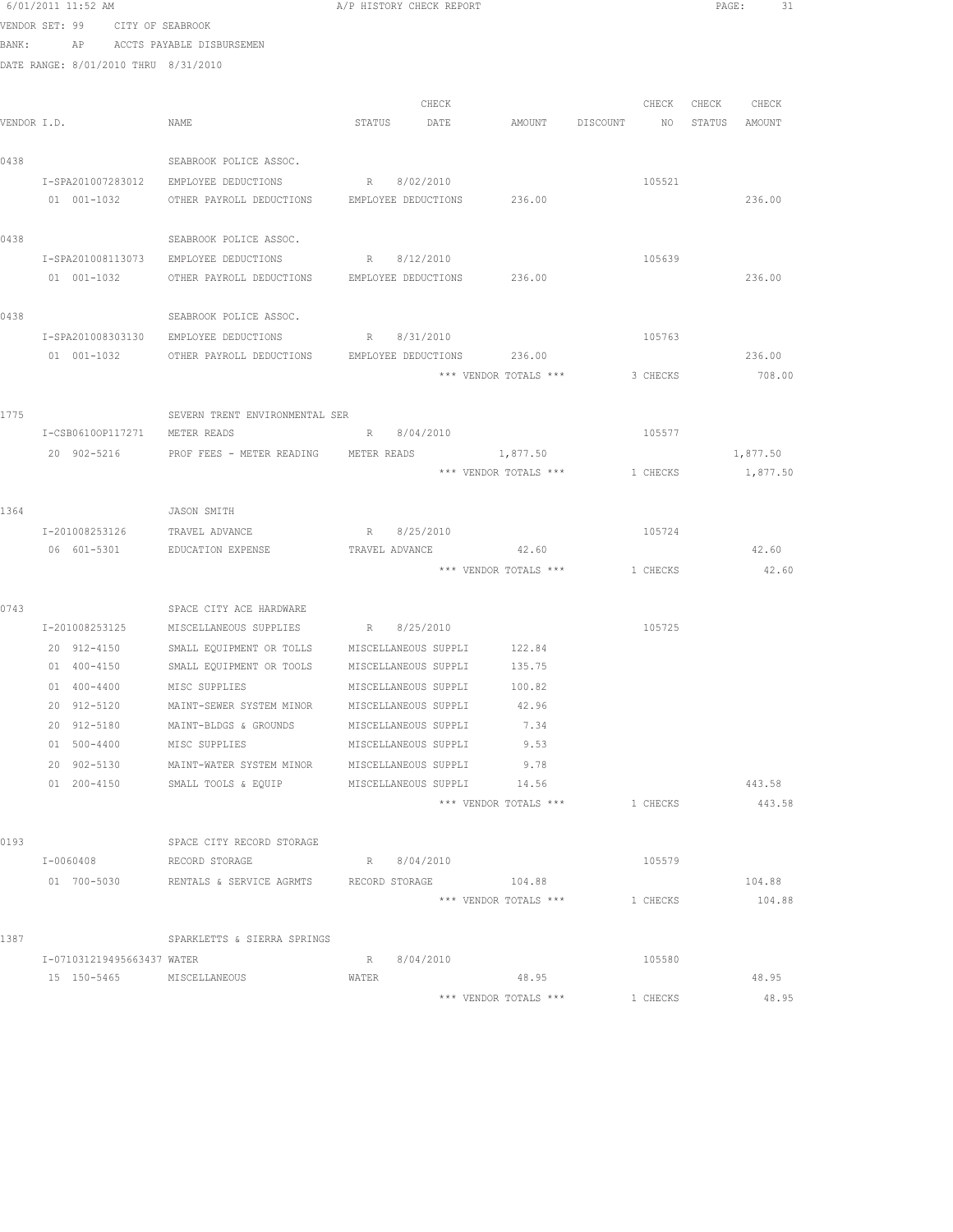|       | 6/01/2011 11:52 AM                   |                                                  | A/P HISTORY CHECK REPORT         | 32<br>$\texttt{PAGE}$ :          |
|-------|--------------------------------------|--------------------------------------------------|----------------------------------|----------------------------------|
|       | VENDOR SET: 99 CITY OF SEABROOK      |                                                  |                                  |                                  |
| BANK: |                                      | AP ACCTS PAYABLE DISBURSEMEN                     |                                  |                                  |
|       | DATE RANGE: 8/01/2010 THRU 8/31/2010 |                                                  |                                  |                                  |
|       |                                      |                                                  |                                  |                                  |
|       |                                      |                                                  | CHECK                            | CHECK<br>CHECK<br>CHECK          |
|       | VENDOR I.D.                          | NAME                                             | STATUS DATE<br>AMOUNT DISCOUNT   | NO <sub>1</sub><br>STATUS AMOUNT |
|       |                                      |                                                  |                                  |                                  |
| 0794  |                                      | SPRINT                                           |                                  |                                  |
|       | I-588280319104 TELEPHONE             |                                                  | R 8/25/2010                      | 105726                           |
|       | 50 501-5400                          | TELEPHONES                                       | 68.26<br>TELEPHONE               | 68.26                            |
|       |                                      |                                                  | *** VENDOR TOTALS ***            | 68.26<br>1 CHECKS                |
| 0194  |                                      | STANDARD STEEL SUPPLY INC                        |                                  |                                  |
|       | I-506345                             | SUPPLIES                                         | R 8/25/2010                      | 105728                           |
|       | 20 902-5130                          | MAINT-WATER SYSTEM MINOR SUPPLIES                | 1,291.51                         | 1,291.51                         |
|       |                                      |                                                  | *** VENDOR TOTALS *** 1 CHECKS   | 1,291.51                         |
|       |                                      |                                                  |                                  |                                  |
| 1681  |                                      | STAPLES ADVANTAGE                                |                                  |                                  |
|       | I-103269407                          | OFFICE SUPPLIES                                  | R 8/04/2010                      | 105581                           |
|       | 01 400-4010                          | OFFICE SUPPLIES                                  | OFFICE SUPPLIES 182.57           |                                  |
|       | I-103423041                          | OFFICE SUPPLIES                                  | R 8/04/2010                      | 105581                           |
|       | 01 400-4010                          | OFFICE SUPPLIES                                  | OFFICE SUPPLIES<br>272.93        |                                  |
|       | I-103531050                          | OFFICE SUPPLIES                                  | R 8/04/2010                      | 105581                           |
|       | 01 107-4010                          | OFFICE SUPPLIES                                  | OFFICE SUPPLIES<br>296.69        |                                  |
|       | I-103552070                          | OFFICE SUPPLIES                                  | R 8/04/2010                      | 105581                           |
|       | 01 107-4010                          | OFFICE SUPPLIES                                  | OFFICE SUPPLIES<br>11.50         |                                  |
|       | I-103552074                          | OFFICE SUPPLIES                                  | R<br>8/04/2010                   | 105581                           |
|       | 01 700-4010                          | OFFICE SUPPLIES                                  | OFFICE SUPPLIES<br>51.80         |                                  |
|       | I-103576018                          | OFFICE SUPPLIES                                  | R<br>8/04/2010                   | 105581                           |
|       | 01 107-4010                          | OFFICE SUPPLIES                                  | OFFICE SUPPLIES<br>174.58        |                                  |
|       | I-103604260                          | OFFICE SUPPLIES                                  | 8/04/2010<br>R                   | 105581                           |
|       | $01 107 - 4010$                      | OFFICE SUPPLIES                                  | OFFICE SUPPLIES 23.00            | 1,013.07                         |
| 1681  |                                      | STAPLES ADVANTAGE                                |                                  |                                  |
|       |                                      | C-103724243 RETURNED OFFICE SUPPLIES R 8/11/2010 |                                  | 105625                           |
|       | 01 200-4010                          | OFFICE SUPPLIES                                  | RETURNED OFFICE SUPP<br>153.97CR |                                  |
|       | I-103333526                          | OFFICE SUPPLIES                                  | R 8/11/2010                      | 105625                           |
|       | 01 200-4010                          | OFFICE SUPPLIES                                  | 153.97<br>OFFICE SUPPLIES        |                                  |
|       | I-103508374                          | OFFICE SUPPLIES                                  | R 8/11/2010                      | 105625                           |
|       | 01 106-4010                          | OFFICE SUPPLIES                                  | OFFICE SUPPLIES<br>130.44        |                                  |
|       | I-103720159                          | OFFICE SUPPLIES                                  | R<br>8/11/2010                   | 105625                           |
|       | 01 107-4010                          | OFFICE SUPPLIES                                  | OFFICE SUPPLIES<br>236.03        | 366.47                           |
|       |                                      |                                                  |                                  |                                  |
| 1681  |                                      | STAPLES ADVANTAGE                                |                                  |                                  |
|       | I-103870763                          | OFFICE SUPPLIES                                  | R 8/18/2010                      | 105692                           |
|       | 01 107-4010                          | OFFICE SUPPLIES                                  | 475.78<br>OFFICE SUPPLIES        | 475.78                           |
|       |                                      |                                                  |                                  |                                  |
| 1681  |                                      | STAPLES ADVANTAGE                                |                                  |                                  |
|       | I-103795998                          | OFFICE SUPPLIES                                  | R 8/25/2010                      | 105729                           |
|       | 01 200-4010                          | OFFICE SUPPLIES                                  | OFFICE SUPPLIES<br>168.55        |                                  |
|       | I-103821443                          | OFFICE SUPPLIES                                  | R 8/25/2010                      | 105729                           |
|       | 01 200-4010                          | OFFICE SUPPLIES                                  | OFFICE SUPPLIES<br>447.12        | 615.67                           |
|       |                                      |                                                  | *** VENDOR TOTALS ***            | 4 CHECKS<br>2,470.99             |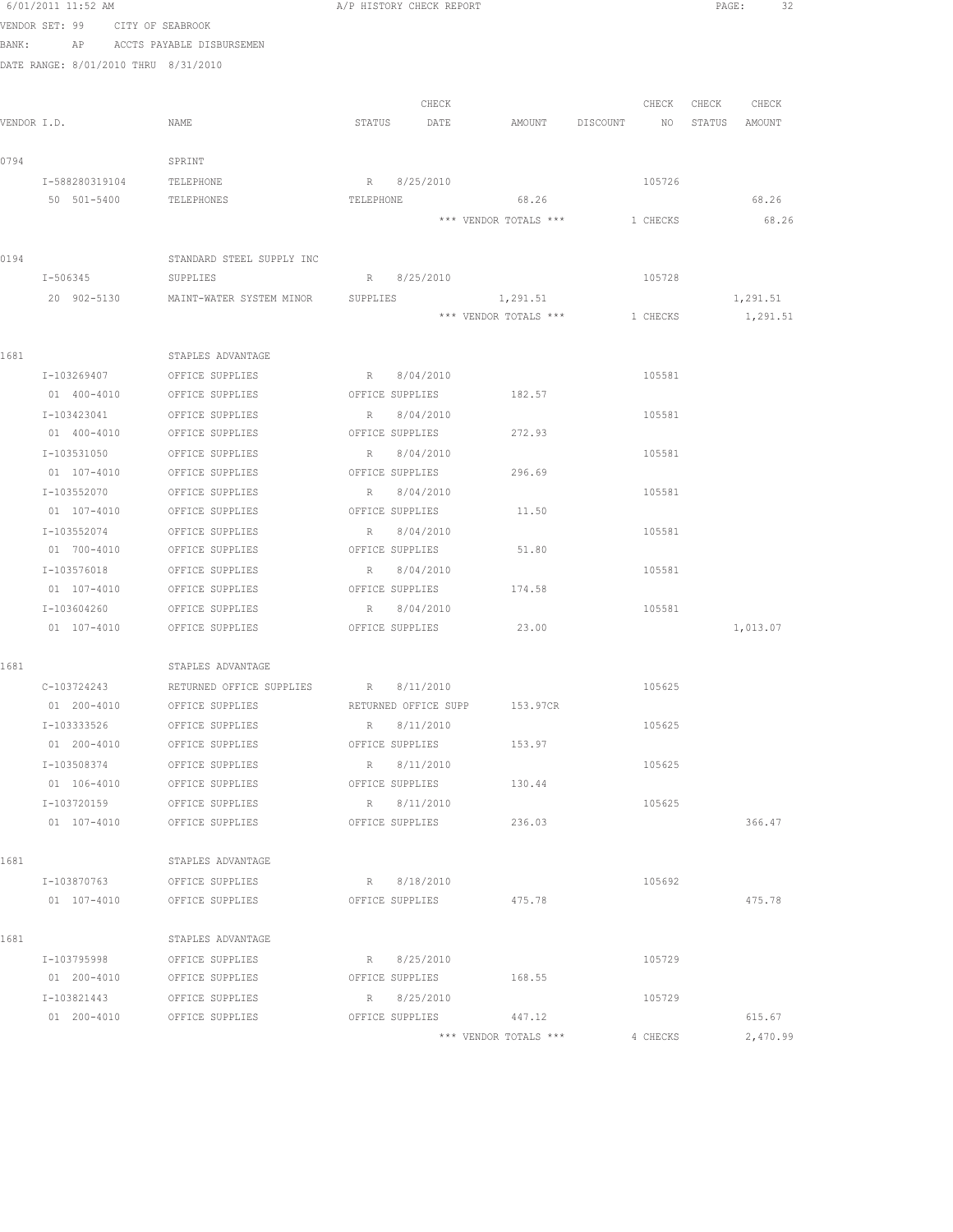|             | 6/01/2011 11:52 AM                   |                                             | A/P HISTORY CHECK REPORT          |             |                                         |          | PAGE:<br>33   |
|-------------|--------------------------------------|---------------------------------------------|-----------------------------------|-------------|-----------------------------------------|----------|---------------|
|             | VENDOR SET: 99 CITY OF SEABROOK      |                                             |                                   |             |                                         |          |               |
| BANK:       |                                      | AP ACCTS PAYABLE DISBURSEMEN                |                                   |             |                                         |          |               |
|             | DATE RANGE: 8/01/2010 THRU 8/31/2010 |                                             |                                   |             |                                         |          |               |
|             |                                      |                                             |                                   |             |                                         |          |               |
|             |                                      |                                             |                                   | CHECK       |                                         | CHECK    | CHECK CHECK   |
| VENDOR I.D. |                                      | NAME                                        | STATUS                            | DATE        | AMOUNT DISCOUNT                         | $N$ O    | STATUS AMOUNT |
|             |                                      |                                             |                                   |             |                                         |          |               |
| 0854        |                                      | STAR BUSINESS PRODUCTS                      |                                   |             |                                         |          |               |
|             | I-23966                              | LASER WATER BILL FORMS                      | R 8/18/2010                       |             |                                         | 105693   |               |
|             | 20 905-4010                          | OFFICE SUPPLIES                             |                                   |             | LASER WATER BILL FOR 2,304.30           |          | 2,304.30      |
|             |                                      |                                             |                                   |             | *** VENDOR TOTALS ***                   | 1 CHECKS | 2,304.30      |
| 1317        |                                      | RODNEY STINSON                              |                                   |             |                                         |          |               |
|             | I-201008113065                       | AFLAC REIMBURSEMENT                         | V 8/11/2010                       |             |                                         | 105626   | 45.82         |
|             |                                      |                                             |                                   |             |                                         |          |               |
| 1317        |                                      | RODNEY STINSON                              |                                   |             |                                         |          |               |
|             | $C-CHECK$                            | RODNEY STINSON UNPOST V 8/11/2010           |                                   |             |                                         | 105626   | 45.82         |
|             |                                      |                                             |                                   |             |                                         |          |               |
| 1843        |                                      | STRATEGIC GOVERNMENT RESOURCES              |                                   |             |                                         |          |               |
|             | I-5181 WORKBOOKS                     |                                             | R 8/04/2010                       |             |                                         | 105583   |               |
|             | 01 102-5300                          | TRAINING & CONFERENCE WORKBOOKS             |                                   |             | 24.00                                   |          | 24.00         |
|             |                                      |                                             |                                   |             |                                         |          |               |
| 1843        |                                      | STRATEGIC GOVERNMENT RESOURCES              |                                   |             |                                         |          |               |
|             | $I-5199$                             | WORKBOOKS                                   |                                   | R 8/18/2010 |                                         | 105694   |               |
|             | $01 102 - 5300$                      | TRAINING & CONFERENCE WORKBOOKS             |                                   |             | 32.00                                   |          | 32.00         |
|             |                                      |                                             |                                   |             | *** VENDOR TOTALS ***                   | 2 CHECKS | 56.00         |
|             |                                      |                                             |                                   |             |                                         |          |               |
| 1226        |                                      | SYNAGRO SOUTHWEST, INC.                     |                                   |             |                                         |          |               |
|             | $I - 47413$                          | DEWATERING                                  | R 8/18/2010                       |             |                                         | 105695   |               |
|             |                                      | 20 912-5455 SLUDGE DISPOSAL                 | DEWATERING                        |             | 8,893.04                                |          | 8,893.04      |
|             |                                      |                                             |                                   |             | *** VENDOR TOTALS *** 1 CHECKS 8,893.04 |          |               |
| 1227        |                                      | TEKPLAN SOLUTIONS TEXAS                     |                                   |             |                                         |          |               |
|             | $I - 1441$                           | AC MAINTENANCE                              | E 8/04/2010                       |             |                                         | 999999   |               |
|             | 01 107-5180                          | MAINT-BLDGS & GROUNDS AC MAINTENANCE 207.00 |                                   |             |                                         |          | 207.00        |
|             |                                      |                                             |                                   |             | *** VENDOR TOTALS ***                   | 1 CHECKS | 207.00        |
|             |                                      |                                             |                                   |             |                                         |          |               |
| 0038        |                                      | TERMINIX INTERNATIONAL                      |                                   |             |                                         |          |               |
|             | I-201008113066                       | PEST CONTROL                                | R 8/11/2010                       |             |                                         | 105627   |               |
|             | 01 107-5030                          | RENTALS & SERVICE AGRMTS                    | PEST CONTROL                      |             | 129.00                                  |          | 129.00        |
|             |                                      |                                             |                                   |             | *** VENDOR TOTALS ***                   | 1 CHECKS | 129.00        |
|             |                                      |                                             |                                   |             |                                         |          |               |
| 0793        |                                      | TEX CHILD SUPPORT                           |                                   |             |                                         |          |               |
|             | I-CSP201007283012                    |                                             | $D$ 8/02/2010                     |             |                                         | 000000   |               |
|             | 01 001-1032                          | OTHER PAYROLL DEDUCTIONS                    |                                   |             | 270.00                                  |          | 270.00        |
|             |                                      |                                             |                                   |             |                                         |          |               |
| 0793        |                                      | TEX CHILD SUPPORT                           |                                   |             |                                         |          |               |
|             | I-CSP201008113073                    |                                             | $D$ 8/11/2010<br>------ --- ----- |             |                                         | 000000   |               |
|             | 01 001-1032                          | OTHER PAYROLL DEDUCTIONS                    |                                   |             | 270.00                                  |          | 270.00        |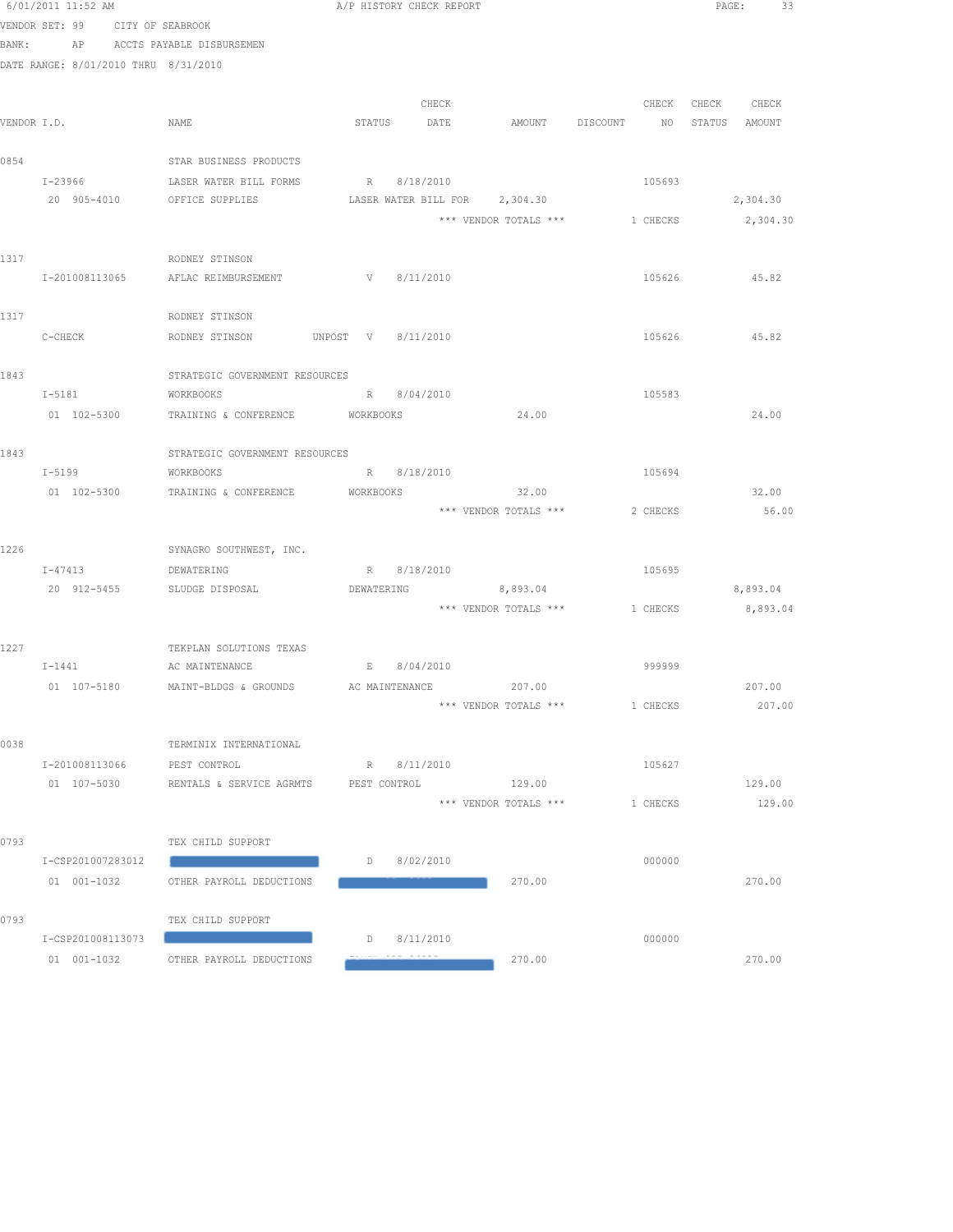6/01/2011 11:52 AM A/P HISTORY CHECK REPORT PAGE: 34 VENDOR SET: 99 CITY OF SEABROOK BANK: AP ACCTS PAYABLE DISBURSEMEN DATE RANGE: 8/01/2010 THRU 8/31/2010 CHECK CHECK CHECK CHECK VENDOR I.D. NAME STATUS DATE AMOUNT DISCOUNT NO STATUS AMOUNT 0793 TEX CHILD SUPPORT I-CSP201008303130 CAUSE #97-31/2010 D 8/31/2010 000000 000000 01 001-1032 OTHER PAYROLL DEDUCTIONS **CAUSE #970.00** 270.00 270.00 270.00 270.00 \*\*\* VENDOR TOTALS \*\*\* 3 CHECKS 810.00 1975 TEXAS COMPTROLLER OF PUBLIC AC I-201008113070 COOP PARTICIPATION FEE R 8/11/2010 105628 01 102-5020 DUES & SUBSCRIPTIONS COOP PARTICIPATION F 100.00 100.00 100.00 \*\*\* VENDOR TOTALS \*\*\* 1 CHECKS 100.00 1432 TEXAS DEPT OF PUBLIC SAFETY I-201008263129 FEMA REFUND R 8/26/2010 105734 01 100-8251 FED/STATE DISASTER REIMBURSEMTFEMA REFUND 30,622.98 30,622.98 \*\*\* VENDOR TOTALS \*\*\* 1 CHECKS 30,622.98 1417 TEXAS FLUID POWER PRODUCTS I-6257 CHECK VALVE R 8/25/2010 R 8/25/2010 105730 01 500-5145 MAINT-DRAINAGE CHECK VALVE 1,100.00 1,100.00 \*\*\* VENDOR TOTALS \*\*\* 1 CHECKS 1,100.00 0200 TEXAS MUNICIPAL I-TMR201007283012 CITY & EMPLOYEE PORTIONS R 8/02/2010 105522 01 001-1028 RETIREMENT PAYABLE CITY & EMPLOYEE PORT 13,449.95 01 100-3110 RETIREMENT CITY & EMPLOYEE PORT 1,314.47 01 102-3110 RETIREMENT CITY & EMPLOYEE PORT 4,928.87 01 103-3110 RETIREMENT CITY & EMPLOYEE PORT 689.41 01 106-3110 RETIREMENT CITY & EMPLOYEE PORT 364.44 01 200-3110 RETIREMENT CITY & EMPLOYEE PORT 13,129.20 01 210-3110 RETIREMENT CITY & EMPLOYEE PORT 473.36 01 220-3110 RETIREMENT CITY & EMPLOYEE PORT 1,063.06 01 400-3110 RETIREMENT CITY & EMPLOYEE PORT 2,600.59 01 500-3110 RETIREMENT CITY & EMPLOYEE PORT 3,443.36 01 600-3110 RETIREMENT CITY & EMPLOYEE PORT 2,390.02 01 700-3110 RETIREMENT CITY & EMPLOYEE PORT 835.52 20 902-3110 RETIREMENT CITY & EMPLOYEE PORT 2,792.00 20 905-3110 RETIREMENT CITY & EMPLOYEE PORT 603.98 20 912-3110 RETIREMENT CITY & EMPLOYEE PORT 2,140.25 50 501-3110 RETIREMENT CITY & EMPLOYEE PORT 3,347.25 77 770-3110 RETIREMENT CITY & EMPLOYEE PORT 41.84 53,607.57 \*\*\* VENDOR TOTALS \*\*\* 1 CHECKS 53,607.57 1974 TEXAS MUNICIPAL COURTS ASSN I-201008043045 MEMBERSHIPS R 8/04/2010 105584 01 700-5020 DUES & SUBSCRIPTIONS MEMBERSHIPS 250.00 250.00 \*\*\* VENDOR TOTALS \*\*\* 1 CHECKS 250.00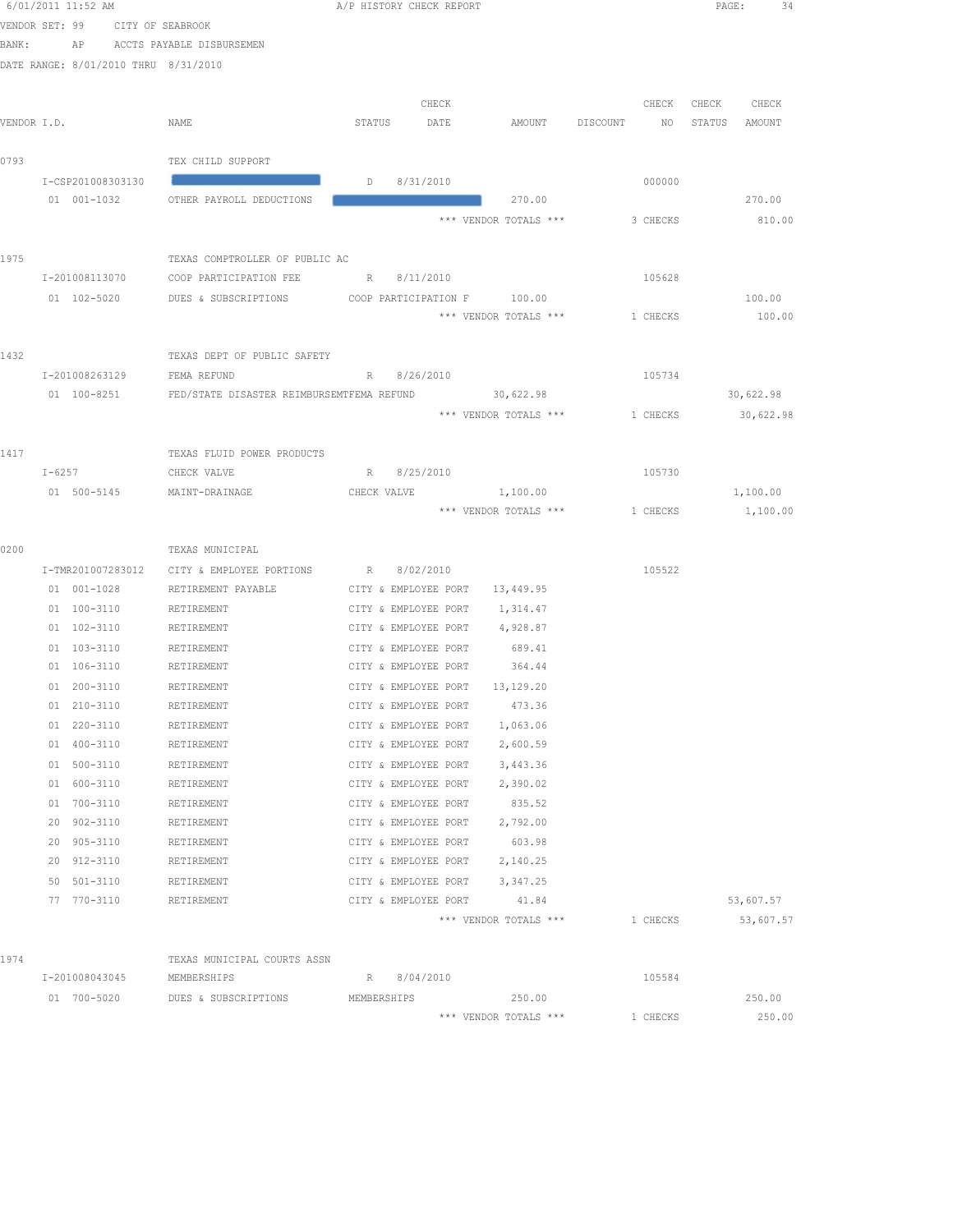6/01/2011 11:52 AM **A**/P HISTORY CHECK REPORT **PAGE:** 35 VENDOR SET: 99 CITY OF SEABROOK

BANK: AP ACCTS PAYABLE DISBURSEMEN

|             |                   |                                                         | CHECK                |                                |          | CHECK    | CHECK  | CHECK      |
|-------------|-------------------|---------------------------------------------------------|----------------------|--------------------------------|----------|----------|--------|------------|
| VENDOR I.D. |                   | NAME                                                    | STATUS<br>DATE       | AMOUNT                         | DISCOUNT | NO       | STATUS | AMOUNT     |
| 0200        |                   | TEXAS MUNICIPAL                                         |                      |                                |          |          |        |            |
|             | I-TMR201008113073 | CITY & EMPLOYEE PORTIONS R 8/12/2010                    |                      |                                |          | 105640   |        |            |
|             | 01 001-1028       | RETIREMENT PAYABLE                                      | CITY & EMPLOYEE PORT | 13,385.79                      |          |          |        |            |
|             | 01 100-3110       | RETIREMENT                                              | CITY & EMPLOYEE PORT | 1,314.47                       |          |          |        |            |
|             | 01 102-3110       | RETIREMENT                                              | CITY & EMPLOYEE PORT | 4,930.30                       |          |          |        |            |
|             | 01 103-3110       | RETIREMENT                                              | CITY & EMPLOYEE PORT | 689.41                         |          |          |        |            |
|             | 01 106-3110       | RETIREMENT                                              | CITY & EMPLOYEE PORT | 364.44                         |          |          |        |            |
|             | 01 200-3110       | RETIREMENT                                              | CITY & EMPLOYEE PORT | 13,442.72                      |          |          |        |            |
|             | 01 210-3110       | RETIREMENT                                              | CITY & EMPLOYEE PORT | 509.83                         |          |          |        |            |
|             | 01 220-3110       | RETIREMENT                                              | CITY & EMPLOYEE PORT | 1,063.62                       |          |          |        |            |
|             | 01 400-3110       | RETIREMENT                                              | CITY & EMPLOYEE PORT | 2,451.24                       |          |          |        |            |
|             | 01 500-3110       | RETIREMENT                                              | CITY & EMPLOYEE PORT | 3,225.42                       |          |          |        |            |
|             | 01 600-3110       | RETIREMENT                                              | CITY & EMPLOYEE PORT | 2,390.02                       |          |          |        |            |
|             | 01 700-3110       | RETIREMENT                                              | CITY & EMPLOYEE PORT | 788.53                         |          |          |        |            |
|             | 20 902-3110       | RETIREMENT                                              | CITY & EMPLOYEE PORT | 2,363.78                       |          |          |        |            |
|             | 905-3110<br>20    | RETIREMENT                                              | CITY & EMPLOYEE PORT | 603.98                         |          |          |        |            |
|             | 20 912-3110       | RETIREMENT                                              | CITY & EMPLOYEE PORT | 2,365.98                       |          |          |        |            |
|             | 50 501-3110       | RETIREMENT                                              | CITY & EMPLOYEE PORT | 3,429.81                       |          |          |        |            |
|             | 77 770-3110       | RETIREMENT                                              | CITY & EMPLOYEE PORT | 32.56                          |          |          |        | 53, 351.90 |
|             |                   |                                                         |                      | *** VENDOR TOTALS ***          |          | 1 CHECKS |        | 53,351.90  |
|             |                   |                                                         |                      |                                |          |          |        |            |
| 0369        |                   | TEXAS MUNICIPAL CLERKS                                  |                      |                                |          |          |        |            |
|             | I-201008183105    | ETHICAL USE OF POWER SEMINAR R 8/18/2010                |                      |                                |          | 105696   |        |            |
|             |                   | 01 001-0710 PREPAID EXPENSE ETHICAL USE OF POWER 235.00 |                      |                                |          |          |        | 235.00     |
|             |                   |                                                         |                      | *** VENDOR TOTALS *** 1 CHECKS |          |          |        | 235.00     |
|             |                   |                                                         |                      |                                |          |          |        |            |
| 0200        |                   | TEXAS MUNICIPAL                                         |                      |                                |          |          |        |            |
|             | I-TMR201008303130 | CITY & EMPLOYEE PORTIONS                                | 8/31/2010<br>R       |                                |          | 105764   |        |            |
|             | 01 001-1028       | RETIREMENT PAYABLE                                      | CITY & EMPLOYEE PORT | 13,717.16                      |          |          |        |            |
|             | $01 100 - 3110$   | RETIREMENT                                              | CITY & EMPLOYEE PORT | 1,314.47                       |          |          |        |            |
|             | 01 102-3110       | RETIREMENT                                              | CITY & EMPLOYEE PORT | 4,930.30                       |          |          |        |            |
|             | 01 103-3110       | RETIREMENT                                              | CITY & EMPLOYEE PORT | 689.41                         |          |          |        |            |
|             | 01 106-3110       | RETIREMENT                                              | CITY & EMPLOYEE PORT | 364.44                         |          |          |        |            |
|             | 01 200-3110       | RETIREMENT                                              | CITY & EMPLOYEE PORT | 14,080.63                      |          |          |        |            |
|             | 01 210-3110       | RETIREMENT                                              | CITY & EMPLOYEE PORT | 464.25                         |          |          |        |            |
|             | 01 220-3110       | RETIREMENT                                              | CITY & EMPLOYEE PORT | 1,061.74                       |          |          |        |            |
|             | 01 400-3110       | RETIREMENT                                              | CITY & EMPLOYEE PORT | 2,462.77                       |          |          |        |            |
|             | 01 500-3110       | RETIREMENT                                              | CITY & EMPLOYEE PORT | 3,185.04                       |          |          |        |            |
|             | 01 600-3110       | RETIREMENT                                              | CITY & EMPLOYEE PORT | 2,393.26                       |          |          |        |            |
|             | 700-3110<br>01    | RETIREMENT                                              | CITY & EMPLOYEE PORT | 1,076.99                       |          |          |        |            |
|             | 902-3110<br>20    | RETIREMENT                                              | CITY & EMPLOYEE PORT | 2,489.25                       |          |          |        |            |
|             | 20 905-3110       | RETIREMENT                                              | CITY & EMPLOYEE PORT | 626.99                         |          |          |        |            |
|             | 20 912-3110       | RETIREMENT                                              | CITY & EMPLOYEE PORT | 2,148.40                       |          |          |        |            |
|             | 50 501-3110       | RETIREMENT                                              | CITY & EMPLOYEE PORT | 3,611.87                       |          |          |        |            |
|             | 77 770-3110       | RETIREMENT                                              | CITY & EMPLOYEE PORT | 55.74                          |          |          |        | 54,672.71  |
|             |                   |                                                         |                      | *** VENDOR TOTALS ***          |          | 1 CHECKS |        | 54,672.71  |
|             |                   |                                                         |                      |                                |          |          |        |            |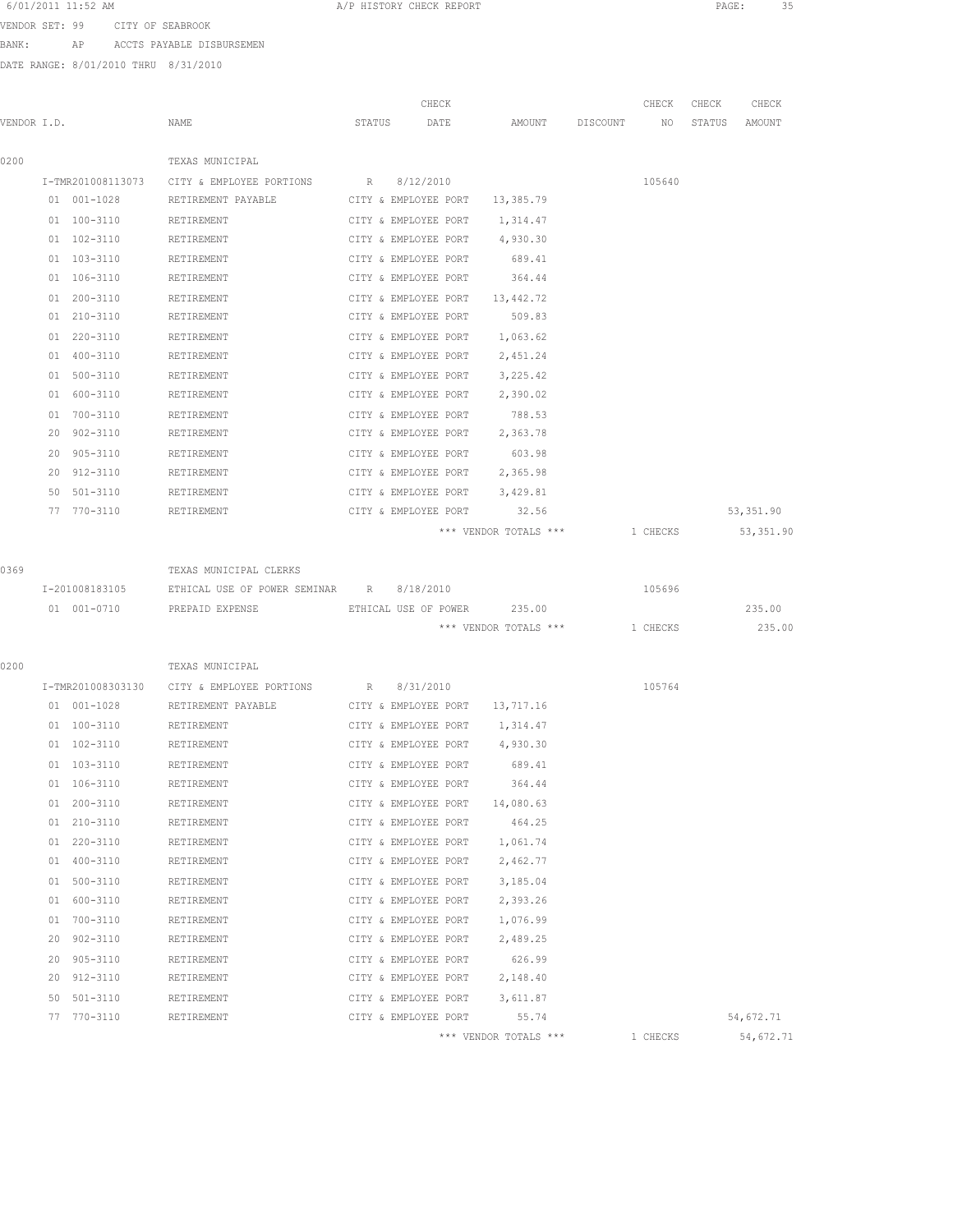|             | 6/01/2011 11:52 AM                   |                                                                               |             | A/P HISTORY CHECK REPORT |                       |                | PAGE:  | 36       |
|-------------|--------------------------------------|-------------------------------------------------------------------------------|-------------|--------------------------|-----------------------|----------------|--------|----------|
|             | VENDOR SET: 99                       | CITY OF SEABROOK                                                              |             |                          |                       |                |        |          |
| BANK:       | ΑP                                   | ACCTS PAYABLE DISBURSEMEN                                                     |             |                          |                       |                |        |          |
|             | DATE RANGE: 8/01/2010 THRU 8/31/2010 |                                                                               |             |                          |                       |                |        |          |
|             |                                      |                                                                               |             | CHECK                    |                       | CHECK          | CHECK  | CHECK    |
| VENDOR I.D. |                                      | NAME                                                                          | STATUS      | DATE                     | AMOUNT                | DISCOUNT<br>NO | STATUS | AMOUNT   |
|             |                                      |                                                                               |             |                          |                       |                |        |          |
| 0923        |                                      | TEXAS OUTHOUSE INC                                                            |             |                          |                       |                |        |          |
|             | I-115821                             | PORTA CAN RENTAL                                                              | R           | 8/04/2010                |                       | 105585         |        |          |
|             | 01 400-5030                          | RENTALS & SERVICE AGRMTS                                                      |             | PORTA CAN RENTAL         | 132.07                |                |        | 132.07   |
|             |                                      |                                                                               |             |                          | *** VENDOR TOTALS *** | 1 CHECKS       |        | 132.07   |
| 0748        |                                      | TX CHILD SUPPORT DISBURSE                                                     |             |                          |                       |                |        |          |
|             | I-CS4201007283012                    |                                                                               | D           | 8/02/2010                |                       | 000000         |        |          |
|             | 01 001-1032                          | OTHER PAYROLL DEDUCTIONS                                                      |             |                          | 219.23                |                |        |          |
|             | I-HCV201007283012                    |                                                                               | D           | 8/02/2010                |                       | 000000         |        |          |
|             | 01 001-1032                          | OTHER PAYROLL DEDUCTIONS                                                      |             |                          | 215.08                |                |        | 434.31   |
|             |                                      |                                                                               |             |                          |                       |                |        |          |
| 0748        |                                      | TX CHILD SUPPORT DISBURSE                                                     |             |                          |                       |                |        |          |
|             | I-CS4201008113073                    |                                                                               | D           | 8/11/2010                |                       | 000000         |        |          |
|             | 01 001-1032                          | OTHER PAYROLL DEDUCTIONS                                                      |             |                          | 219.23                |                |        |          |
|             | I-HCV201008113073                    |                                                                               | D           | 8/11/2010                |                       | 000000         |        |          |
|             | 01 001-1032                          | OTHER PAYROLL DEDUCTIONS                                                      |             |                          | 215.08                |                |        | 434.31   |
| 0748        |                                      | TX CHILD SUPPORT DISBURSE                                                     |             |                          |                       |                |        |          |
|             | I-CS4201008303130                    |                                                                               | D           | 8/31/2010                |                       | 000000         |        |          |
|             | 01 001-1032                          | OTHER PAYROLL DEDUCTIONS                                                      |             |                          | 219.23                |                |        |          |
|             | I-HCV201008303130                    |                                                                               | D           | 8/31/2010                |                       | 000000         |        |          |
|             | 01 001-1032                          | OTHER PAYROLL DEDUCTIONS                                                      |             |                          | 215.08                |                |        | 434.31   |
|             |                                      |                                                                               |             |                          | *** VENDOR TOTALS *** | 3 CHECKS       |        | 1,302.93 |
| 1628        |                                      | TX CHILD SUPPORT DISBURSEMENT                                                 |             |                          |                       |                |        |          |
|             | I-CS2201007283012                    |                                                                               | D           | 8/02/2010                |                       | 000000         |        |          |
|             | 01 001-1032                          | OTHER PAYROLL DEDUCTIONS                                                      |             |                          | 293.06                |                |        | 293.06   |
|             |                                      |                                                                               |             |                          |                       |                |        |          |
| 1628        |                                      | TX CHILD SUPPORT DISBURSEMENT                                                 |             |                          |                       |                |        |          |
|             | I-CS2201008113073                    |                                                                               | D 8/11/2010 |                          |                       | 000000         |        |          |
|             |                                      | 01 001-1032 OTHER PAYROLL DEDUCTIONS                                          |             |                          | 293.06                |                |        | 293.06   |
|             |                                      |                                                                               |             |                          |                       |                |        |          |
| 1628        |                                      | TX CHILD SUPPORT DISBURSEMENT<br>$D = 8/31/2010$                              |             |                          |                       |                |        |          |
|             | I-CS2201008303130                    | 01 001-1032 OTHER PAYROLL DEDUCTIONS                                          |             |                          | 293.06                | 000000         |        | 293.06   |
|             |                                      |                                                                               |             |                          | *** VENDOR TOTALS *** | 3 CHECKS       |        | 879.18   |
|             |                                      |                                                                               |             |                          |                       |                |        |          |
| 0217        |                                      | TX MUNICIPAL POLICE ASSN                                                      |             |                          |                       |                |        |          |
|             |                                      | I-TPA201007283012 EMPLOYEE DEDUCTIONS R 8/02/2010                             |             |                          |                       | 105524         |        |          |
|             |                                      | 01 001-1032 OTHER PAYROLL DEDUCTIONS EMPLOYEE DEDUCTIONS 413.44               |             |                          |                       |                |        | 413.44   |
|             |                                      |                                                                               |             |                          |                       |                |        |          |
| 0217        |                                      | TX MUNICIPAL POLICE ASSN<br>I-TPA201008113073 EMPLOYEE DEDUCTIONS R 8/12/2010 |             |                          |                       | 105642         |        |          |
|             |                                      | 01 001-1032 OTHER PAYROLL DEDUCTIONS EMPLOYEE DEDUCTIONS 413.44               |             |                          |                       |                |        | 413.44   |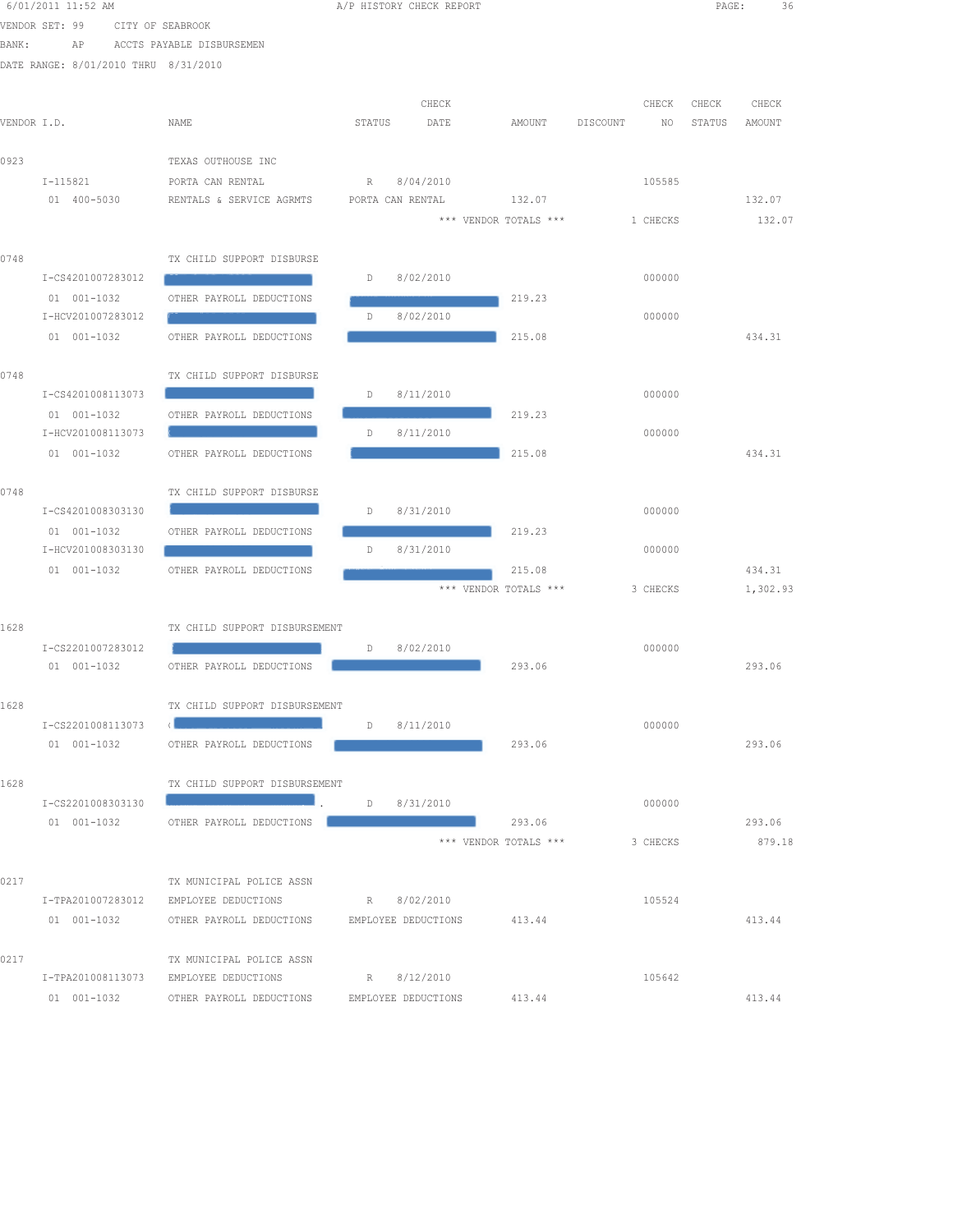|             |    | 6/01/2011 11:52 AM                   |                                                      | A/P HISTORY CHECK REPORT |           |                       |          |          | PAGE:            | 37       |  |
|-------------|----|--------------------------------------|------------------------------------------------------|--------------------------|-----------|-----------------------|----------|----------|------------------|----------|--|
|             |    | VENDOR SET: 99 CITY OF SEABROOK      |                                                      |                          |           |                       |          |          |                  |          |  |
| BANK:       |    |                                      | AP ACCTS PAYABLE DISBURSEMEN                         |                          |           |                       |          |          |                  |          |  |
|             |    | DATE RANGE: 8/01/2010 THRU 8/31/2010 |                                                      |                          |           |                       |          |          |                  |          |  |
|             |    |                                      |                                                      |                          |           |                       |          |          |                  |          |  |
|             |    |                                      |                                                      |                          | CHECK     |                       |          | CHECK    | CHECK            | CHECK    |  |
| VENDOR I.D. |    |                                      | NAME                                                 | STATUS                   | DATE      | AMOUNT                | DISCOUNT |          | NO STATUS AMOUNT |          |  |
|             |    |                                      |                                                      |                          |           |                       |          |          |                  |          |  |
| 0217        |    |                                      | TX MUNICIPAL POLICE ASSN                             |                          |           |                       |          |          |                  |          |  |
|             |    |                                      | I-TPA201008303130 EMPLOYEE DEDUCTIONS                | R 8/31/2010              |           |                       |          | 105766   |                  |          |  |
|             |    | 01 001-1032                          | OTHER PAYROLL DEDUCTIONS EMPLOYEE DEDUCTIONS 413.44  |                          |           |                       |          |          |                  | 413.44   |  |
|             |    |                                      |                                                      |                          |           | *** VENDOR TOTALS *** |          | 3 CHECKS |                  | 1,240.32 |  |
| 1426        |    |                                      | TYLER TECHNOLOGIES - INCODE DI                       |                          |           |                       |          |          |                  |          |  |
|             |    | I-174130                             | ONLINE SERVICES                                      | R 8/25/2010              |           |                       |          | 105731   |                  |          |  |
|             |    | 20 905-5030                          | RENTALS & SERVICE AGRMTS ONLINE SERVICES             |                          |           | 190.00                |          |          |                  |          |  |
|             |    | I-174131                             | ONLINE SERVICES                                      | R 8/25/2010              |           |                       |          | 105731   |                  |          |  |
|             |    |                                      | 01 700-5030 RENTALS & SERVICE AGRMTS ONLINE SERVICES |                          |           | 150.00                |          |          |                  | 340.00   |  |
|             |    |                                      |                                                      |                          |           | *** VENDOR TOTALS *** |          | 1 CHECKS |                  | 340.00   |  |
|             |    |                                      |                                                      |                          |           |                       |          |          |                  |          |  |
| 0207        |    |                                      | UNUM LIFE INS                                        |                          |           |                       |          |          |                  |          |  |
|             |    | I-201008113067                       | PREMIUMS                                             | R 8/11/2010              |           |                       |          | 105629   |                  |          |  |
|             |    | 01 001-1033                          | UNIM INSURANCE DEDUCTS PREMIUMS                      |                          |           | 3,249.96              |          |          |                  |          |  |
|             |    | 01 100-3120                          | HOSPITALIZATION                                      | PREMIUMS                 |           | 115.59                |          |          |                  |          |  |
|             |    | 01 102-3120                          | HOSPITALIZATION                                      | PREMIUMS                 |           | 360.27                |          |          |                  |          |  |
|             |    | 01 106-3120                          | HOSPITALIZATION                                      | PREMIUMS                 |           | 31.73                 |          |          |                  |          |  |
|             |    | 01 102-3020                          | EDC HOSPITALIZATION                                  | PREMIUMS                 |           | 54.84                 |          |          |                  |          |  |
|             |    | 01 103-3120                          | HOSPITALIZATION                                      | PREMIUMS                 |           | 62.61                 |          |          |                  |          |  |
|             |    | 01 200-3120                          | HOSPITALIZATION                                      | PREMIUMS                 |           | 1,098.63              |          |          |                  |          |  |
|             |    | 01 220-3120                          | HOSPITALIZATION                                      | PREMIUMS                 |           | 93.35                 |          |          |                  |          |  |
|             |    | 50 501-3120                          | HOSPITALIZATION                                      | PREMIUMS                 |           | 281.09                |          |          |                  |          |  |
|             |    | 01 210-3120                          | HOSPITALIZATION                                      | PREMIUMS                 |           | 30.60                 |          |          |                  |          |  |
|             |    | 01 400-3120                          | HOSPITALIZATION                                      | PREMIUMS                 |           | 206.01                |          |          |                  |          |  |
|             |    | 01 500-3120                          | HOSPITALIZATION                                      | PREMIUMS                 |           | 267.20                |          |          |                  |          |  |
|             |    | 01 600-3120                          | HOSPITALIZATION                                      | PREMIUMS                 |           | 213.49                |          |          |                  |          |  |
|             |    | 01 700-3120                          | HOSPITALIZATION                                      | PREMIUMS                 |           | 67.31                 |          |          |                  |          |  |
|             |    | 20 902-3120                          | HOSPITALIZATION                                      | PREMIUMS                 |           | 208.47                |          |          |                  |          |  |
|             |    | 20 905-3120                          | HOSPITALIZATION<br>HOSPITALIZATION                   | PREMIUMS                 |           | 55.20<br>162.97       |          |          |                  | 6,559.32 |  |
|             |    | 20 912-3120                          |                                                      | PREMIUMS                 |           |                       |          |          |                  |          |  |
| 0207        |    |                                      | UNUM LIFE INS                                        |                          |           |                       |          |          |                  |          |  |
|             |    | I-201008113068                       | PREMIUMS                                             | R                        | 8/11/2010 |                       |          | 105631   |                  |          |  |
|             |    | 01 102-3120                          | HOSPITALIZATION                                      | PREMIUMS                 |           | 5.47CR                |          |          |                  |          |  |
|             |    | 01 106-3120                          | HOSPITALIZATION                                      | PREMIUMS                 |           | 0.87CR                |          |          |                  |          |  |
|             |    | 50 501-3120                          | HOSPITALIZATION                                      | PREMIUMS                 |           | 38.35                 |          |          |                  |          |  |
|             |    | 01 220-3120                          | HOSPITALIZATION                                      | PREMIUMS                 |           | 13.00                 |          |          |                  |          |  |
|             |    | 01 103-3120                          | HOSPITALIZATION                                      | PREMIUMS                 |           | 0.20CR                |          |          |                  |          |  |
|             |    | 01 200-3120                          | HOSPITALIZATION                                      | PREMIUMS                 |           | 57.58CR               |          |          |                  |          |  |
|             |    | 01 210-3120                          | HOSPITALIZATION                                      | PREMIUMS                 |           | 0.10CR                |          |          |                  |          |  |
|             |    | 01 400-3120                          | HOSPITALIZATION                                      | PREMIUMS                 |           | 0.10CR                |          |          |                  |          |  |
|             |    | 01 500-3120                          | HOSPITALIZATION                                      | PREMIUMS                 |           | 3.43                  |          |          |                  |          |  |
|             |    | 01 600-3120                          | HOSPITALIZATION                                      | PREMIUMS                 |           | 1.60CR                |          |          |                  |          |  |
|             |    | 01 700-3120                          | HOSPITALIZATION                                      | PREMIUMS                 |           | 1.00                  |          |          |                  |          |  |
|             | 20 | 902-3120                             | HOSPITALIZATION                                      | PREMIUMS                 |           | 6.82CR                |          |          |                  |          |  |
|             |    | 20 912-3120                          | HOSPITALIZATION                                      | PREMIUMS                 |           | 5.86                  |          |          |                  |          |  |
|             |    | 01 001-1033                          | UNIM INSURANCE DEDUCTS                               | PREMIUMS                 |           | 128.00                |          |          |                  | 116.90   |  |
|             |    |                                      |                                                      |                          |           | *** VENDOR TOTALS *** |          | 2 CHECKS |                  | 6,676.22 |  |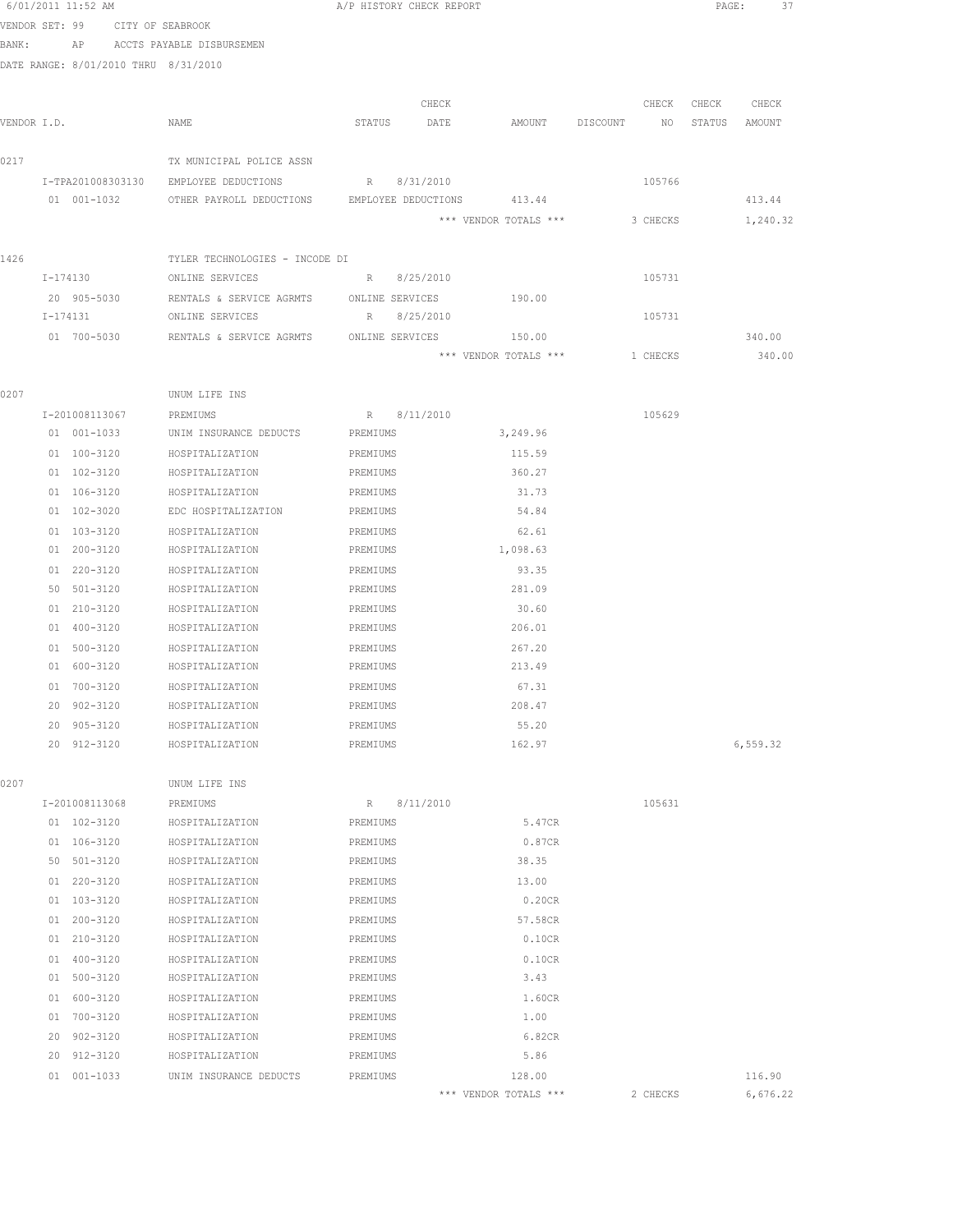|       | 6/01/2011 11:52 AM                         |                                                                    | A/P HISTORY CHECK REPORT       |             |                       |                                | PAGE: 38             |
|-------|--------------------------------------------|--------------------------------------------------------------------|--------------------------------|-------------|-----------------------|--------------------------------|----------------------|
|       | VENDOR SET: 99                             | CITY OF SEABROOK                                                   |                                |             |                       |                                |                      |
| BANK: |                                            | AP ACCTS PAYABLE DISBURSEMEN                                       |                                |             |                       |                                |                      |
|       | DATE RANGE: 8/01/2010 THRU 8/31/2010       |                                                                    |                                |             |                       |                                |                      |
|       |                                            |                                                                    |                                |             |                       |                                |                      |
|       |                                            |                                                                    |                                | CHECK       |                       |                                | CHECK CHECK<br>CHECK |
|       | VENDOR I.D.                                | NAME                                                               | STATUS                         | DATE        | AMOUNT                | DISCOUNT<br>NO                 | STATUS<br>AMOUNT     |
|       |                                            |                                                                    |                                |             |                       |                                |                      |
| 1323  |                                            | UPS                                                                |                                |             |                       |                                |                      |
|       | I-0000R83F42270                            | LATE FEE                                                           | R 8/18/2010                    |             |                       | 105697                         |                      |
|       | 20 902-5465                                | MISC EXPENSE                                                       | LATE FEE                       |             | 6.39                  |                                | 6.39                 |
|       |                                            |                                                                    |                                |             |                       | *** VENDOR TOTALS *** 1 CHECKS | 6.39                 |
| 1590  |                                            | UNITED STATES TREASURY                                             |                                |             |                       |                                |                      |
|       | I-IRS201007283012                          | <u> 1986 - Johann Stoff, amerikansk politik (</u> † 1966 - R<br>ЕJ |                                | 8/02/2010   |                       | 105525                         |                      |
|       | 01 001-1032                                | OTHER PAYROLL DEDUCTIONS                                           | -11                            |             | 50.00                 |                                | 50.00                |
|       |                                            |                                                                    |                                |             |                       |                                |                      |
| 1590  |                                            | UNITED STATES TREASURY                                             |                                |             |                       |                                |                      |
|       | I-IRS201008113073                          |                                                                    |                                | 8/12/2010   |                       | 105643                         |                      |
|       | 01 001-1032                                | OTHER PAYROLL DEDUCTIONS                                           |                                |             | 50.00                 |                                | 50.00                |
|       |                                            |                                                                    |                                |             |                       |                                |                      |
| 1590  |                                            | UNITED STATES TREASURY                                             |                                |             |                       |                                |                      |
|       | I-IRS201008303130                          |                                                                    | $\frac{1}{2}$ 5/06 R 8/31/2010 |             |                       | 105767                         |                      |
|       | 01 001-1032                                | OTHER PAYROLL DEDUCTIONS                                           |                                |             | 50.00                 |                                | 50.00                |
|       |                                            |                                                                    |                                |             |                       | *** VENDOR TOTALS *** 3 CHECKS | 150.00               |
|       |                                            |                                                                    |                                |             |                       |                                |                      |
| 1574  |                                            | USA MOBILITY                                                       |                                |             |                       |                                |                      |
|       | I-T7884838G                                | PAGER                                                              | R 8/04/2010                    |             |                       | 105586                         |                      |
|       | 01 210-5400                                | TELEPHONE                                                          | PAGER                          |             | 17.03                 |                                | 17.03                |
|       |                                            |                                                                    |                                |             | *** VENDOR TOTALS *** | 1 CHECKS                       | 17.03                |
|       |                                            |                                                                    |                                |             |                       |                                |                      |
| 0919  |                                            | VERIZON WIRELESS                                                   |                                |             |                       |                                |                      |
|       | I-6451771817                               | TELEPHONE                                                          | R 8/04/2010                    |             |                       | 105587                         |                      |
|       | 01 200-5400<br>01 220-5400                 | TELEPHONE<br>TELEPHONE                                             | TELEPHONE<br>TELEPHONE         |             | 806.12<br>268.71      |                                |                      |
|       | 50 501-5400                                | TELEPHONES                                                         | TELEPHONE                      |             | 268.71                |                                | 1,343.54             |
|       |                                            |                                                                    |                                |             |                       |                                |                      |
| 0919  |                                            | VERIZON WIRELESS                                                   |                                |             |                       |                                |                      |
|       | I-6454647566                               | TELEPHONE                                                          |                                | R 8/11/2010 |                       | 105633                         |                      |
|       | 01 220-5400                                | TELEPHONE                                                          | TELEPHONE                      |             | 773.88                |                                | 773.88               |
|       |                                            |                                                                    |                                |             |                       |                                |                      |
| 0919  |                                            | VERIZON WIRELESS                                                   |                                |             |                       |                                |                      |
|       | I-6458250426                               | TELEPHONE                                                          |                                | R 8/25/2010 |                       | 105732                         |                      |
|       | 50 501-5400                                | TELEPHONES                                                         | TELEPHONE                      |             | 147.57                |                                | 147.57               |
|       |                                            |                                                                    |                                |             |                       |                                |                      |
| 0919  |                                            | VERIZON WIRELESS                                                   |                                |             |                       |                                |                      |
|       | I-6458250427                               | TELEPHONE                                                          | R 8/25/2010                    |             |                       | 105733                         |                      |
|       | 79 790-5115                                | MAINT-OFFICE EQUIPMENT                                             | TELEPHONE                      |             | 40.99                 |                                | 40.99                |
|       |                                            |                                                                    |                                |             | *** VENDOR TOTALS *** | 4 CHECKS                       | 2,305.98             |
|       |                                            |                                                                    |                                |             |                       |                                |                      |
| 1719  |                                            | VIRTUAL GRAFFITI INC                                               |                                |             |                       |                                |                      |
|       | $I - 68418$                                | SOFTWARE                                                           | SOFTWARE                       | R 8/11/2010 | 704.34                | 105634                         |                      |
|       | 01 107-4150 SMALL EQUIPMENT<br>01 001-0710 | PREPAID EXPENSE                                                    | SOFTWARE                       |             | 1,408.66              |                                | 2,113.00             |
|       |                                            |                                                                    |                                |             | *** VENDOR TOTALS *** | 1 CHECKS                       | 2,113.00             |
|       |                                            |                                                                    |                                |             |                       |                                |                      |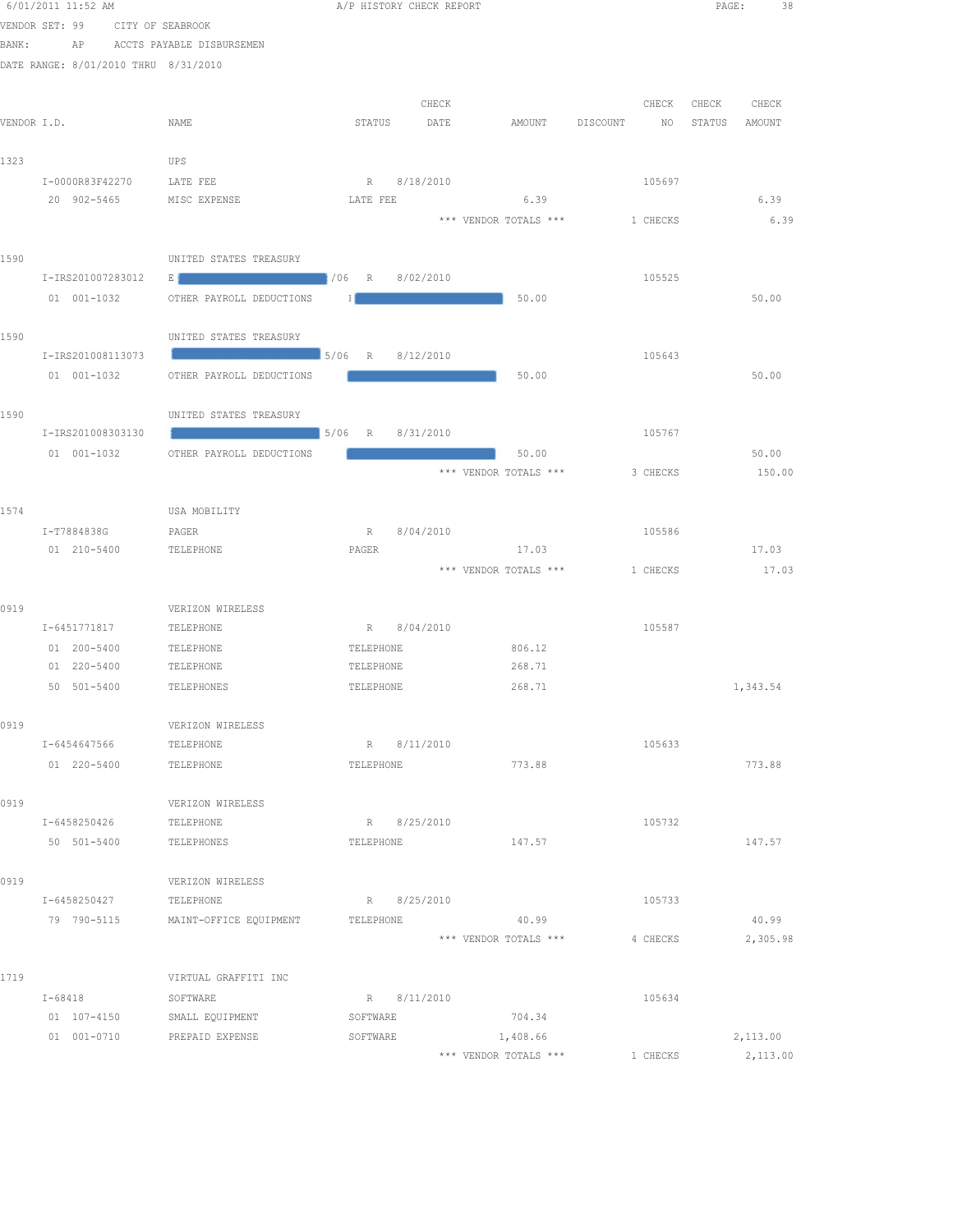VENDOR SET: 99 CITY OF SEABROOK

BANK: AP ACCTS PAYABLE DISBURSEMEN

|             |    |                              |                              |               | CHECK |           |                 | CHECK           | CHECK  | CHECK     |
|-------------|----|------------------------------|------------------------------|---------------|-------|-----------|-----------------|-----------------|--------|-----------|
| VENDOR I.D. |    |                              | NAME                         | STATUS        | DATE  |           | AMOUNT DISCOUNT | NO <sub>1</sub> | STATUS | AMOUNT    |
| 0031        |    |                              | WACHOVIA BANK                |               |       |           |                 |                 |        |           |
|             |    | I-T3 201007283012 FICA TAXES |                              | D 8/02/2010   |       |           |                 | 000000          |        |           |
|             |    | 01 001-1025                  | FICA TAX PAYABLE             | FICA TAXES    |       | 12,100.64 |                 |                 |        |           |
|             |    | 01 100-3100                  | FICA TAXES                   | FICA TAXES    |       | 386.31    |                 |                 |        |           |
|             |    | 01 102-3100                  | FICA TAXES                   | FICA TAXES    |       | 1,405.67  |                 |                 |        |           |
|             |    | 01 103-3100                  | FICA TAXES                   | FICA TAXES    |       | 189.47    |                 |                 |        |           |
|             |    | 01 106-3100                  | FICA TAXES                   | FICA TAXES    |       | 106.64    |                 |                 |        |           |
|             |    | 01 200-3100                  | FICA TAXES                   | FICA TAXES    |       | 3,764.59  |                 |                 |        |           |
|             |    | 01 210-3100                  | PAYROLL TAX                  | FICA TAXES    |       | 134.28    |                 |                 |        |           |
|             |    | 01 220-3100                  | FICA TAXES                   | FICA TAXES    |       | 312.28    |                 |                 |        |           |
|             |    | 01 400-3100                  | FICA TAXES                   | FICA TAXES    |       | 1,295.22  |                 |                 |        |           |
|             |    | 01 500-3100                  | PAYROLL TAX                  | FICA TAXES    |       | 994.18    |                 |                 |        |           |
|             |    | 01 600-3100                  | PAYROLL TAX                  | FICA TAXES    |       | 671.42    |                 |                 |        |           |
|             |    | 01 700-3100                  | FICA TAXES                   | FICA TAXES    |       | 286.92    |                 |                 |        |           |
|             |    | 20 902-3100                  | FICA TAXES                   | FICA TAXES    |       | 789.68    |                 |                 |        |           |
|             | 20 | 905-3100                     | FICA TAXES                   | FICA TAXES    |       | 172.34    |                 |                 |        |           |
|             | 20 | 912-3100                     | FICA TAXES                   | FICA TAXES    |       | 607.42    |                 |                 |        |           |
|             |    | 50 501-3100                  | FICA TAXES                   | FICA TAXES    |       | 971.81    |                 |                 |        |           |
|             |    | 77 770-3100                  | FICA                         | FICA TAXES    |       | 12.41     |                 |                 |        |           |
|             |    | I-T4 201007283012            | MEDICARE WH                  | D 8/02/2010   |       |           |                 | 000000          |        |           |
|             |    | 01 001-1025                  | FICA TAX PAYABLE MEDICARE WH |               |       | 2,829.97  |                 |                 |        |           |
|             |    | 01 100-3100                  | FICA TAXES                   | MEDICARE WH   |       | 90.34     |                 |                 |        |           |
|             |    | 01 102-3100                  | FICA TAXES                   | MEDICARE WH   |       | 328.73    |                 |                 |        |           |
|             |    | 01 103-3100                  | FICA TAXES                   | MEDICARE WH   |       | 44.31     |                 |                 |        |           |
|             |    | 01 106-3100                  | FICA TAXES                   | MEDICARE WH   |       | 24.94     |                 |                 |        |           |
|             |    | 01 200-3100                  | FICA TAXES                   | MEDICARE WH   |       | 880.42    |                 |                 |        |           |
|             |    | 01 210-3100                  | PAYROLL TAX                  | MEDICARE WH   |       | 31.40     |                 |                 |        |           |
|             |    | 01 220-3100                  | FICA TAXES                   | MEDICARE WH   |       | 73.04     |                 |                 |        |           |
|             |    | 01 400-3100                  | FICA TAXES                   | MEDICARE WH   |       | 302.91    |                 |                 |        |           |
|             |    | 01 500-3100                  | PAYROLL TAX                  | MEDICARE WH   |       | 232.52    |                 |                 |        |           |
|             |    | 01 600-3100                  | PAYROLL TAX                  | MEDICARE WH   |       | 157.03    |                 |                 |        |           |
|             |    | 01 700-3100                  | FICA TAXES                   | MEDICARE WH   |       | 67.10     |                 |                 |        |           |
|             |    | 20 902-3100                  | FICA TAXES                   | MEDICARE WH   |       | 184.68    |                 |                 |        |           |
|             |    | 20 905-3100                  | FICA TAXES                   | MEDICARE WH   |       | 40.30     |                 |                 |        |           |
|             |    | 20 912-3100                  | FICA TAXES                   | MEDICARE WH   |       | 142.06    |                 |                 |        |           |
|             |    | 50 501-3100                  | FICA TAXES                   | MEDICARE WH   |       | 227.29    |                 |                 |        |           |
|             |    | 77 770-3100                  | FICA                         | MEDICARE WH   |       | 2.90      |                 |                 |        | 29,861.22 |
| 0031        |    |                              | WACHOVIA BANK                |               |       |           |                 |                 |        |           |
|             |    | I-T3 201008113073            | FICA TAXES                   | $D$ 8/11/2010 |       |           |                 | 000000          |        |           |
|             |    | 01 001-1025                  | FICA TAX PAYABLE             | FICA TAXES    |       | 12,170.08 |                 |                 |        |           |
|             |    | 01 100-3100                  | FICA TAXES                   | FICA TAXES    |       | 388.16    |                 |                 |        |           |
|             |    | 01 102-3100                  | FICA TAXES                   | FICA TAXES    |       | 1,405.87  |                 |                 |        |           |
|             |    | 01 103-3100                  | FICA TAXES                   | FICA TAXES    |       | 194.28    |                 |                 |        |           |
|             |    | 01 106-3100                  | FICA TAXES                   | FICA TAXES    |       | 106.64    |                 |                 |        |           |
|             |    | 01 200-3100                  | FICA TAXES                   | FICA TAXES    |       | 3,892.55  |                 |                 |        |           |
|             |    | 01 210-3100                  | PAYROLL TAX                  | FICA TAXES    |       | 147.12    |                 |                 |        |           |
|             |    | 01 220-3100                  | FICA TAXES                   | FICA TAXES    |       | 311.54    |                 |                 |        |           |
|             |    |                              |                              |               |       |           |                 |                 |        |           |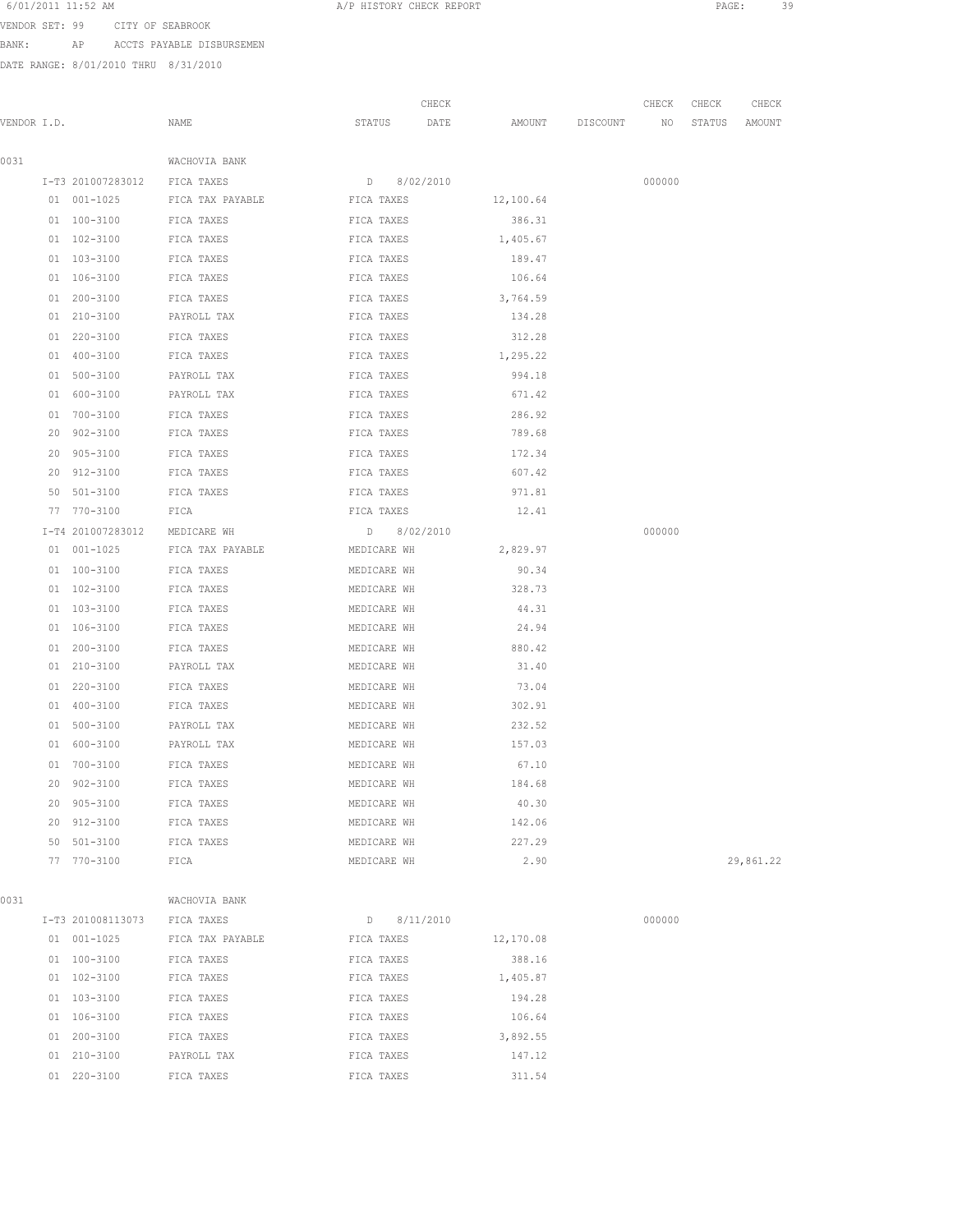6/01/2011 11:52 AM A/P HISTORY CHECK REPORT PAGE: 40 VENDOR SET: 99 CITY OF SEABROOK

BANK: AP ACCTS PAYABLE DISBURSEMEN

DATE RANGE: 8/01/2010 THRU 8/31/2010

|             |                    |                       |                 | CHECK |           |          | CHECK  | CHECK  | CHECK     |
|-------------|--------------------|-----------------------|-----------------|-------|-----------|----------|--------|--------|-----------|
| VENDOR I.D. |                    | NAME                  | STATUS          | DATE  | AMOUNT    | DISCOUNT | NO     | STATUS | AMOUNT    |
| 0031        |                    | WACHOVIA BANK<br>CONT |                 |       |           |          |        |        |           |
|             | I-T3 201008113073  | FICA TAXES            | $D = 8/11/2010$ |       |           |          | 000000 |        |           |
|             | 01 400-3100        | FICA TAXES            | FICA TAXES      |       | 1,169.99  |          |        |        |           |
|             | 01 500-3100        | PAYROLL TAX           | FICA TAXES      |       | 944.94    |          |        |        |           |
|             | 01 600-3100        | PAYROLL TAX           | FICA TAXES      |       | 682.80    |          |        |        |           |
|             | 01 700-3100        | FICA TAXES            | FICA TAXES      |       | 401.18    |          |        |        |           |
|             | 20 902-3100        | FICA TAXES            | FICA TAXES      |       | 673.84    |          |        |        |           |
|             | 20 905-3100        | FICA TAXES            | FICA TAXES      |       | 173.72    |          |        |        |           |
|             | 20 912-3100        | FICA TAXES            | FICA TAXES      |       | 676.10    |          |        |        |           |
|             | 50 501-3100        | FICA TAXES            | FICA TAXES      |       | 991.69    |          |        |        |           |
|             | 77 770-3100        | FICA                  | FICA TAXES      |       | 9.66      |          |        |        |           |
|             | I-T4 201008113073  | MEDICARE WH           | D 8/11/2010     |       |           |          | 000000 |        |           |
|             | 01 001-1025        | FICA TAX PAYABLE      | MEDICARE WH     |       | 2,846.19  |          |        |        |           |
|             | 01 100-3100        | FICA TAXES            | MEDICARE WH     |       | 90.77     |          |        |        |           |
|             | 01 102-3100        | FICA TAXES            | MEDICARE WH     |       | 328.79    |          |        |        |           |
|             | 01 103-3100        | FICA TAXES            | MEDICARE WH     |       | 45.44     |          |        |        |           |
|             | 01 106-3100        | FICA TAXES            | MEDICARE WH     |       | 24.94     |          |        |        |           |
|             | 01 200-3100        | FICA TAXES            | MEDICARE WH     |       | 910.34    |          |        |        |           |
|             | 01 210-3100        | PAYROLL TAX           | MEDICARE WH     |       | 34.40     |          |        |        |           |
|             | 01 220-3100        | FICA TAXES            | MEDICARE WH     |       | 72.86     |          |        |        |           |
|             | 01 400-3100        | FICA TAXES            | MEDICARE WH     |       | 273.63    |          |        |        |           |
|             | 01 500-3100        | PAYROLL TAX           | MEDICARE WH     |       | 220.99    |          |        |        |           |
|             | 01 600-3100        | PAYROLL TAX           | MEDICARE WH     |       | 159.68    |          |        |        |           |
|             | 01 700-3100        | FICA TAXES            | MEDICARE WH     |       | 93.82     |          |        |        |           |
|             | 20 902-3100        | FICA TAXES            | MEDICARE WH     |       | 157.60    |          |        |        |           |
|             | 20 905-3100        | FICA TAXES            | MEDICARE WH     |       | 40.63     |          |        |        |           |
|             | 20 912-3100        | FICA TAXES            | MEDICARE WH     |       | 158.12    |          |        |        |           |
|             | 50 501-3100        | FICA TAXES            | MEDICARE WH     |       | 231.92    |          |        |        |           |
|             | 77 770-3100        | FICA                  | MEDICARE WH     |       | 2.26      |          |        |        | 30,032.54 |
| 0031        |                    | WACHOVIA BANK         |                 |       |           |          |        |        |           |
|             | I-T3 201008303130  | FICA TAXES            | 8/31/2010<br>D  |       |           |          | 000000 |        |           |
|             | $01 001 - 1025$    | FICA TAX PAYABLE      | FICA TAXES      |       | 11,940.88 |          |        |        |           |
|             | 01 100-3100        | FICA TAXES            | FICA TAXES      |       | 387.52    |          |        |        |           |
|             | 01 102-3100        | FICA TAXES            | FICA TAXES      |       | 1,149.46  |          |        |        |           |
|             | 01 103-3100        | FICA TAXES            | FICA TAXES      |       | 189.26    |          |        |        |           |
|             | 01 106-3100        | FICA TAXES            | FICA TAXES      |       | 106.64    |          |        |        |           |
|             | $200 - 3100$<br>01 | FICA TAXES            | FICA TAXES      |       | 4,048.74  |          |        |        |           |
|             | 210-3100<br>01     | PAYROLL TAX           | FICA TAXES      |       | 131.55    |          |        |        |           |
|             | 01 220-3100        | FICA TAXES            | FICA TAXES      |       | 311.18    |          |        |        |           |
|             | $01 400 - 3100$    | FICA TAXES            | FICA TAXES      |       | 1.142.60  |          |        |        |           |

 500-3100 PAYROLL TAX FICA TAXES 911.53 600-3100 PAYROLL TAX FICA TAXES 671.92 700-3100 FICA TAXES FICA TAXES 348.18 902-3100 FICA TAXES FICA TAXES 699.78 905-3100 FICA TAXES FICA TAXES 180.20 912-3100 FICA TAXES FICA TAXES 603.94 501-3100 FICA TAXES FICA TAXES 1,041.85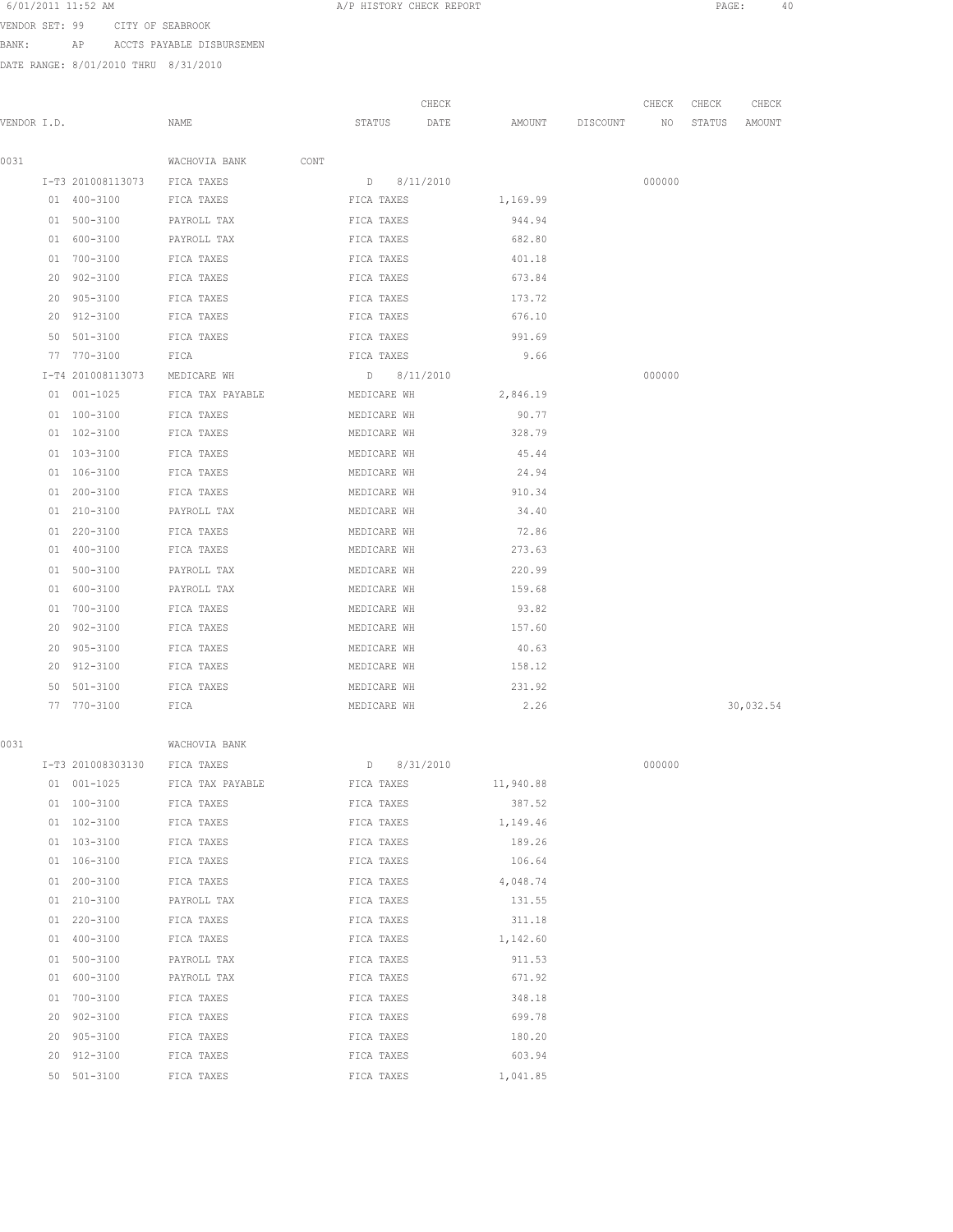|  | 6/01/2011 11:52 AM |  |  |  |  |  |  |  |  |  |  |  |
|--|--------------------|--|--|--|--|--|--|--|--|--|--|--|
|--|--------------------|--|--|--|--|--|--|--|--|--|--|--|

A/P HISTORY CHECK REPORT PAGE: 41

VENDOR SET: 99 CITY OF SEABROOK BANK: AP ACCTS PAYABLE DISBURSEMEN

|             |    |                   |                               |             | CHECK                   |                             |          | CHECK    | CHECK  | CHECK      |
|-------------|----|-------------------|-------------------------------|-------------|-------------------------|-----------------------------|----------|----------|--------|------------|
| VENDOR I.D. |    |                   | NAME                          | STATUS      | DATE                    | AMOUNT                      | DISCOUNT | NO       | STATUS | AMOUNT     |
| 0031        |    |                   | CONT<br>WACHOVIA BANK         |             |                         |                             |          |          |        |            |
|             |    | I-T3 201008303130 | FICA TAXES                    | D           | 8/31/2010               |                             |          | 000000   |        |            |
|             |    | 77 770-3100       | FICA                          | FICA TAXES  |                         | 16.53                       |          |          |        |            |
|             |    | I-T4 201008303130 | MEDICARE WH                   | D           | 8/31/2010               |                             |          | 000000   |        |            |
|             |    | 01 001-1025       | FICA TAX PAYABLE              | MEDICARE WH |                         | 2,850.09                    |          |          |        |            |
|             |    | 01 100-3100       | FICA TAXES                    | MEDICARE WH |                         | 90.63                       |          |          |        |            |
|             |    | 01 102-3100       | FICA TAXES                    | MEDICARE WH |                         | 326.28                      |          |          |        |            |
|             |    | 01 103-3100       | FICA TAXES                    | MEDICARE WH |                         | 44.26                       |          |          |        |            |
|             |    | 01 106-3100       | FICA TAXES                    | MEDICARE WH |                         | 24.94                       |          |          |        |            |
|             |    | 01 200-3100       | FICA TAXES                    | MEDICARE WH |                         | 946.90                      |          |          |        |            |
|             |    | 01 210-3100       | PAYROLL TAX                   | MEDICARE WH |                         | 30.77                       |          |          |        |            |
|             |    | 01 220-3100       | FICA TAXES                    | MEDICARE WH |                         | 72.79                       |          |          |        |            |
|             |    | 01 400-3100       | FICA TAXES                    | MEDICARE WH |                         | 267.23                      |          |          |        |            |
|             | 01 | 500-3100          | PAYROLL TAX                   | MEDICARE WH |                         | 213.16                      |          |          |        |            |
|             | 01 | 600-3100          | PAYROLL TAX                   | MEDICARE WH |                         | 157.15                      |          |          |        |            |
|             |    | 01 700-3100       | FICA TAXES                    | MEDICARE WH |                         | 81.42                       |          |          |        |            |
|             |    | 20 902-3100       | FICA TAXES                    | MEDICARE WH |                         | 163.65                      |          |          |        |            |
|             |    | 20 905-3100       | FICA TAXES                    | MEDICARE WH |                         | 42.14                       |          |          |        |            |
|             |    | 20 912-3100       | FICA TAXES                    | MEDICARE WH |                         | 141.25                      |          |          |        |            |
|             | 50 | 501-3100          | FICA TAXES                    | MEDICARE WH |                         | 243.65                      |          |          |        |            |
|             |    | 77 770-3100       | FICA                          | MEDICARE WH |                         | 3.87                        |          |          |        | 29,581.94  |
|             |    |                   |                               |             |                         | *** VENDOR TOTALS ***       |          | 3 CHECKS |        | 89,475.70  |
| 0032        |    |                   | WACHOVIA BANK                 |             |                         |                             |          |          |        |            |
|             |    | I-T1 201007283012 | WITHHOLDING TAXES             | D           | 8/02/2010               |                             |          | 000000   |        |            |
|             |    | 01 001-1020       | WITHHOLDING PAYABLE           |             | WITHHOLDING TAXES       | 20,574.76                   |          |          |        | 20,574.76  |
| 0032        |    |                   | WACHOVIA BANK                 |             |                         |                             |          |          |        |            |
|             |    | I-T1 201008113073 | WITHHOLDING TAXES             | D           | 8/11/2010               |                             |          | 000000   |        |            |
|             |    | $01 001 - 1020$   | WITHHOLDING PAYABLE           |             | WITHHOLDING TAXES       | 21,513.19                   |          |          |        | 21,513.19  |
| 0032        |    |                   | WACHOVIA BANK                 |             |                         |                             |          |          |        |            |
|             |    | I-T1 201008303130 | WITHHOLDING TAXES             |             | $D$ 8/31/2010           |                             |          | 000000   |        |            |
|             |    | 01 001-1020       | WITHHOLDING PAYABLE           |             |                         | WITHHOLDING TAXES 21,236.44 |          |          |        | 21,236.44  |
|             |    |                   |                               |             |                         | *** VENDOR TOTALS ***       |          | 3 CHECKS |        | 63, 324.39 |
| 0035        |    |                   | WASTE MANAGEMENT OF TEXAS INC |             |                         |                             |          |          |        |            |
|             |    | I-201008113069    | DUMPSTER CHARGES              | R           | 8/11/2010               |                             |          | 105635   |        |            |
|             |    | 20 922-5479       | COMMERCIAL SANIT SERVICE      |             | DUMPSTER CHARGES        | 49,619.86                   |          |          |        |            |
|             |    | 20 922-7210       | FRANCHISE FEES                |             | DUMPSTER CHARGES        | 16,715.94CR                 |          |          |        |            |
|             |    | 20 922-9535       | SANITATION BILLING FEES       |             | DUMPSTER CHARGES        | 8,915.16CR                  |          |          |        |            |
|             |    | 20 922-5467       | RECYCLING CHARGES             |             | DUMPSTER CHARGES        | 5,813.09                    |          |          |        |            |
|             |    | 20 922-5469       | RESIDENTIAL SANIT SERVICE     |             | <b>DUMPSTER CHARGES</b> | 61,819.62                   |          |          |        | 91,621.47  |
|             |    |                   |                               |             |                         | *** VENDOR TOTALS ***       |          | 1 CHECKS |        | 91,621.47  |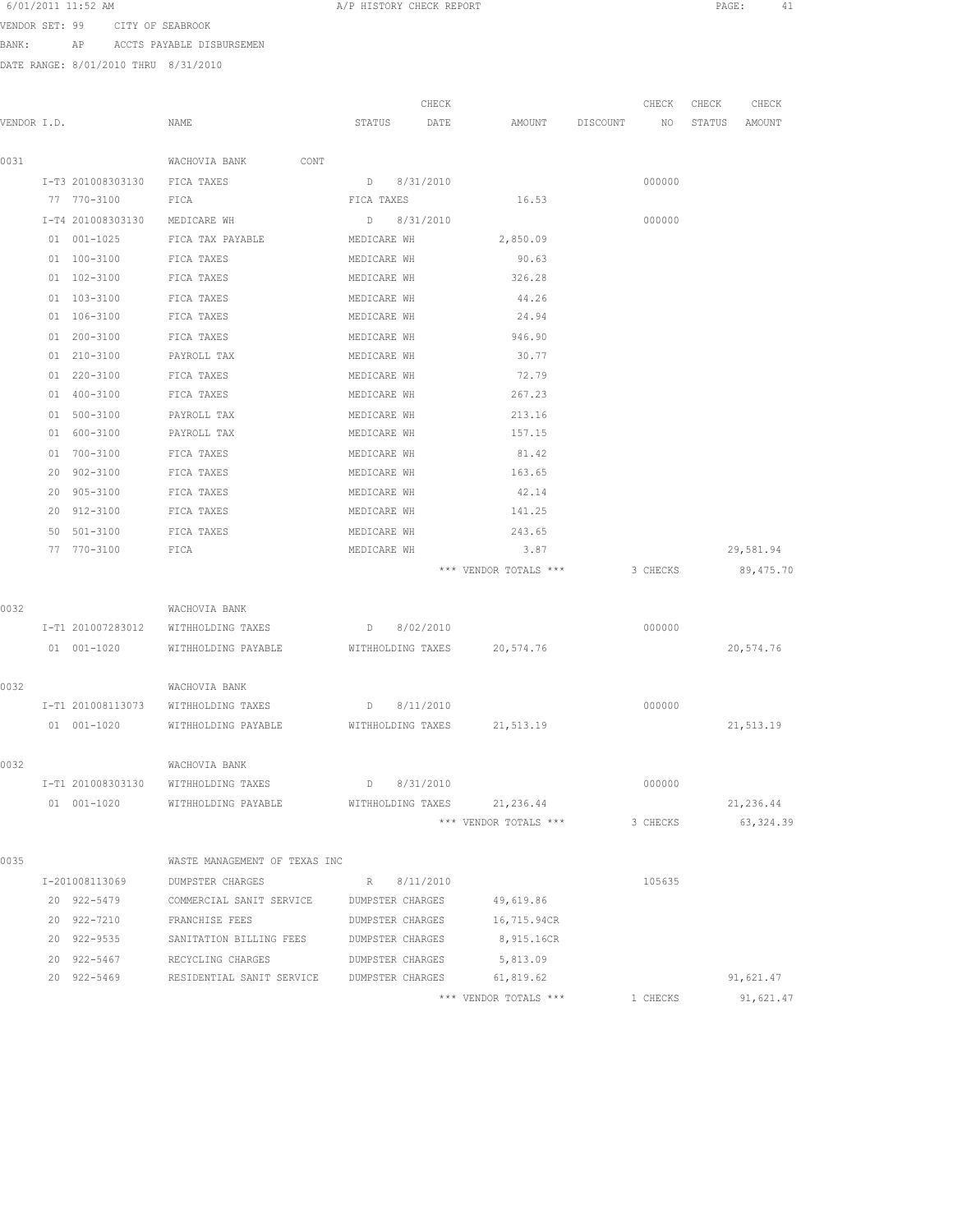|                | 6/01/2011 11:52 AM |                                      |                          | A/P HISTORY CHECK REPORT |                       |                        | PAGE:         | 42            |
|----------------|--------------------|--------------------------------------|--------------------------|--------------------------|-----------------------|------------------------|---------------|---------------|
| VENDOR SET: 99 |                    | CITY OF SEABROOK                     |                          |                          |                       |                        |               |               |
| BANK:          | AP                 | ACCTS PAYABLE DISBURSEMEN            |                          |                          |                       |                        |               |               |
|                |                    | DATE RANGE: 8/01/2010 THRU 8/31/2010 |                          |                          |                       |                        |               |               |
|                |                    |                                      |                          |                          |                       |                        |               |               |
|                |                    |                                      |                          | CHECK                    |                       | CHECK                  | CHECK         | CHECK         |
| VENDOR I.D.    |                    | NAME                                 | STATUS                   | DATE                     | AMOUNT                | DISCOUNT<br>NO         | STATUS        | <b>AMOUNT</b> |
| 0370           |                    | WILLIAMS HYDRAULIC & MACHINE         |                          |                          |                       |                        |               |               |
|                | $I - 19721$        | HOSE ASSEMBLY                        |                          | R 8/11/2010              |                       | 105636                 |               |               |
|                | 01 500-5110        | MAINT-AUTOS & EQUIP HOSE ASSEMBLY    |                          |                          | 93.82                 |                        |               | 93.82         |
|                |                    |                                      |                          |                          | *** VENDOR TOTALS *** | 1 CHECKS               |               | 93.82         |
|                |                    |                                      |                          |                          |                       |                        |               |               |
| 0920           |                    | ZAP SUPPLY                           |                          |                          |                       |                        |               |               |
|                | I-316038           | CONTACT KIT                          |                          | R 8/11/2010              |                       | 105637                 |               |               |
|                | 20 912-5120        | MAINT-SEWER SYSTEM MINOR CONTACT KIT |                          |                          | 88.41                 |                        |               | 88.41         |
|                |                    |                                      |                          |                          |                       |                        |               |               |
|                |                    |                                      |                          |                          | *** VENDOR TOTALS *** | 1 CHECKS               |               | 88.41         |
|                |                    |                                      |                          |                          |                       |                        |               |               |
|                | * * TOTALS * *     | NO.                                  |                          |                          |                       | CHECK AMOUNT DISCOUNTS | TOTAL APPLIED |               |
|                | REGULAR CHECKS:    | 208                                  |                          |                          | 677,981.72            | 0.00                   | 677,981.72    |               |
|                | HAND CHECKS:       | $\Omega$                             |                          |                          | 0.00                  | 0.00                   |               | 0.00          |
|                | DRAFTS:            | 27                                   |                          |                          | 158,484.41            | 0.00                   | 158,484.41    |               |
|                | EFT:               | 28                                   |                          |                          | 77,681.31             | 0.00                   | 77,681.31     |               |
|                | NON CHECKS:        | $\mathbf{0}$                         |                          |                          | 0.00                  | 0.00                   |               | 0.00          |
|                | VOID CHECKS:       |                                      | 6 VOID DEBITS 128,296.98 |                          |                       |                        |               |               |
|                |                    |                                      | VOID CREDITS             | 1,065.70                 | 127, 231. 28          | 0.00                   | 127, 231.28   |               |

TOTAL ERRORS: 0

|    | G/L ACCOUNT NAME |                                   | AMOUNT     |
|----|------------------|-----------------------------------|------------|
|    |                  |                                   |            |
| 01 |                  | 001-0507 DUE FROM SEDC II         | 35.00      |
| 01 |                  | 001-0710 PREPAID EXPENSE          | 1,643.66   |
| 01 |                  | 001-1011 BAIL BONDS PAYABLE       | 1,832.00   |
| 01 |                  | 001-1014 FINE REFUNDS PAYABLE     | 198.00     |
| 01 |                  | 001-1020 WITHHOLDING PAYABLE      | 63, 324.39 |
| 01 |                  | 001-1025 FICA TAX PAYABLE         | 44,737.85  |
| 01 |                  | 001-1028 RETIREMENT PAYABLE       | 40,552.90  |
| 01 | 001-1030         | AFLAC INSURANCE DEDUCTS           | 3,262.24   |
| 01 |                  | 001-1031   ICMA INSURANCE DEDUCTS | 11,000.38  |
| 01 |                  | 001-1032 OTHER PAYROLL DEDUCTIONS | 7,221.36   |
| 01 |                  | 001-1033 UNIM INSURANCE DEDUCTS   | 3,377.96   |
| 01 | $001 - 1034$     | NATIONAL SAVINGS BOND DEDUCTS     | 561.28     |
| 01 |                  | 001-1525 COMMUNITY HOUSE DEPOSITS | 40.00      |
| 01 | 100-3100         | FICA TAXES                        | 1,433.73   |
| 01 | 100-3110         | RETIREMENT                        | 3,943.41   |
| 01 | 100-3120         | HOSPITALIZATION                   | 115.59     |
| 01 | 100-3300         | MAYOR & COUNCIL FEES              | 2,200.00   |
| 01 | 100-5195         | ELECTION EXPENSE                  | 90.00      |
| 01 | $100 - 5400$     | TELEPHONE                         | 27.56      |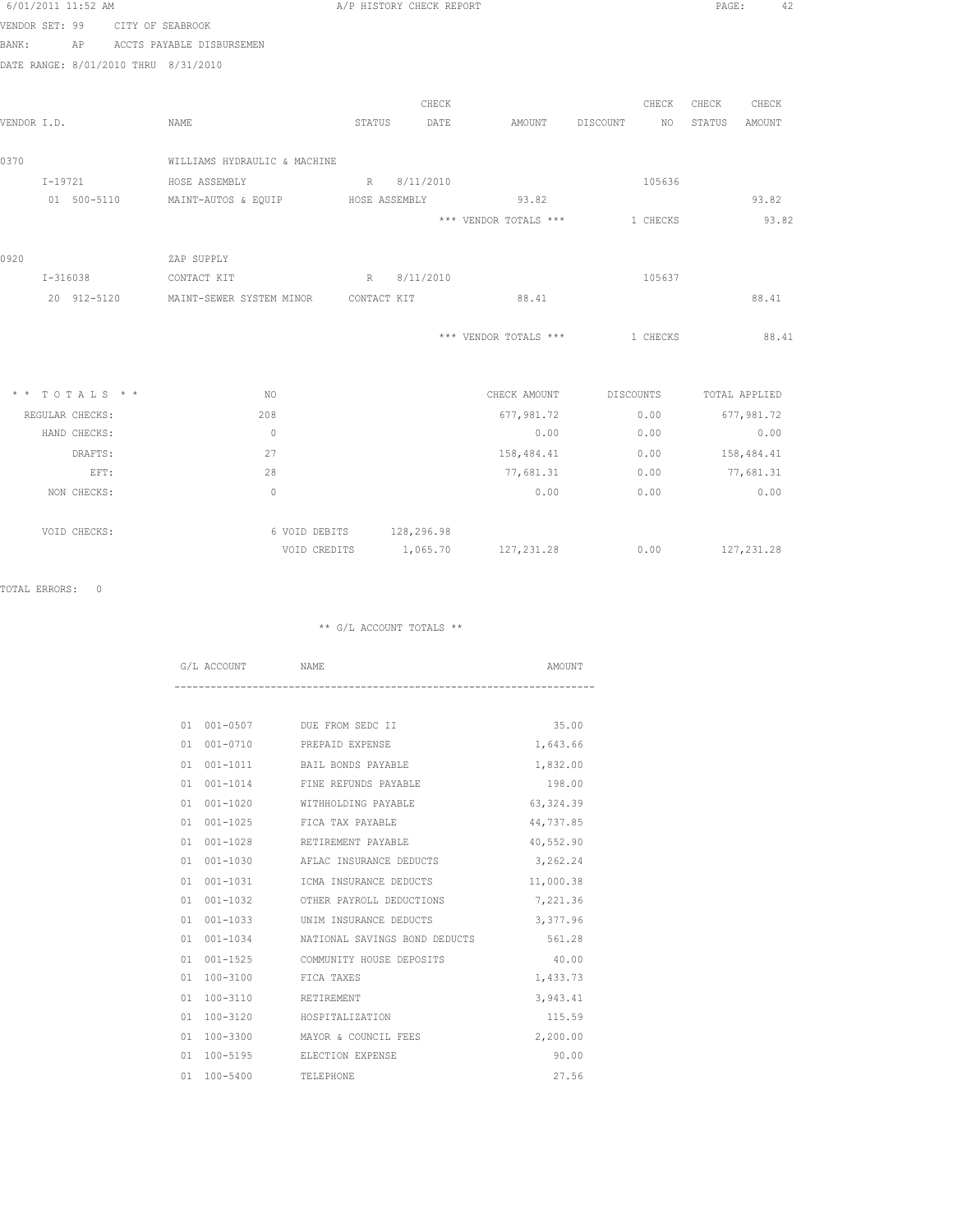6/01/2011 11:52 AM **A**/P HISTORY CHECK REPORT **PAGE:** 43 VENDOR SET: 99 CITY OF SEABROOK

BANK: AP ACCTS PAYABLE DISBURSEMEN

DATE RANGE: 8/01/2010 THRU 8/31/2010

|          | G/L ACCOUNT          | <b>NAME</b>                         | AMOUNT             |
|----------|----------------------|-------------------------------------|--------------------|
|          |                      |                                     |                    |
|          |                      |                                     |                    |
| 01       | 100-5465             | MISC EXPENDITURES                   | 2,136.25           |
| 01       | $100 - 8251$         | FED/STATE DISASTER REIMBURSEMT      | 30,622.98          |
| 01       | 100-9520             | OTHER REVENUE                       | 100.00             |
| 01       | 102-3020             | EDC HOSPITALIZATION                 | 54.84              |
| 01       | $102 - 3100$         | FICA TAXES                          | 4,944.80           |
| 01       | 102-3110             | RETIREMENT                          | 14,789.47          |
| 01       | 102-3120             | HOSPITALIZATION                     | 354.80             |
| 01       | $102 - 5020$         | DUES & SUBSCRIPTIONS                | 100.00             |
| 01       | $102 - 5041$         | IT HARDWARE/SOFTWARE                | 19.00              |
| 01       | 102-5300             | TRAINING & CONFERENCE               | 96.00              |
| 01       | 102-5465             | MISC EXPENSE                        | 15.10              |
| 01       | 103-3100             | FICA TAXES                          | 707.02             |
| 01       | 103-3110             | RETIREMENT                          | 2,068.23           |
| 01       | 103-3120             | HOSPITALIZATION                     | 62.41<br>103.42    |
| 01       | 103-4150             | SMALL TOOLS & EQUIPMENT             |                    |
| 01<br>01 | 106-3100             | FICA TAXES                          | 394.74<br>1,093.32 |
|          | 106-3110             | RETIREMENT                          |                    |
| 01<br>01 | 106-3120<br>106-4010 | HOSPITALIZATION<br>OFFICE SUPPLIES  | 30.86<br>130.44    |
|          | 106-5400             | <b>TELEPHONE</b>                    |                    |
| 01<br>01 | 107-3145             | DRUG TESTING                        | 785.77<br>126.50   |
| 01       |                      | MERIT AWARDS                        | 120.57             |
| 01       | 107-3900<br>107-4010 | OFFICE SUPPLIES                     | 1,239.08           |
| 01       | 107-4011             |                                     | 5.54               |
| 01       | $107 - 4050$         | POSTAGE<br>BULK PETROLEUM PURCHASES | 16, 415.88         |
| 01       | $107 - 4150$         | SMALL EQUIPMENT                     | 924.37             |
| 01       | 107-5020             | DUES & SUBSCRIPTIONS                | 110.00             |
| 01       | 107-5030             | RENTALS & SERVICE AGRMTS            | 1,474.59           |
| 01       | 107-5175             | JANITORIAL SERVICES                 | 750.00             |
| 01       | 107-5180             | MAINT-BLDGS & GROUNDS               | 3,152.91           |
| 01       | 107-5215             | PROF FEES-ENGINEERING               | 5,253.39           |
| 01       | $107 - 5220$         | PROF FEES-LEGAL                     | 14,703.37          |
| 01       | 107-5230             | CONTRACT-AMBULANCE SERV             | 14,987.00          |
| 01       | $107 - 5295$         | SAFETY COMMITTEE                    | 1,136.40           |
| 01       | 107-5330             | INSURANCE-MISC                      | 585.12             |
| 01       | 107-5400             | TELEPHONE                           | 1,299.40           |
| 01       | 107-5410             | UTILITIES                           | 6,330.92           |
|          | 01 107-5445          | CENTRAL APPRAISAL FEE               | 10,566.00          |
| 01       | 107-5465             | MISC EXPENSE                        | 82.12              |
| 01       | 107-5466             | FIRE STATION EXPENSE                | 1,793.38           |
| 01       | 200-3100             | FICA TAXES                          | 14,443.54          |
| 01       | 200-3110             | RETIREMENT                          | 40,652.55          |
|          | 01 200-3120          | HOSPITALIZATION                     | 1,041.05           |
|          | 01 200-4005          | SUPPLIES-POLICE OPERATION           | 129.79             |
|          | 01 200-4010          | OFFICE SUPPLIES                     | 615.67             |
|          | 01 200-4011          | POSTAGE                             | 10.86              |
|          |                      |                                     |                    |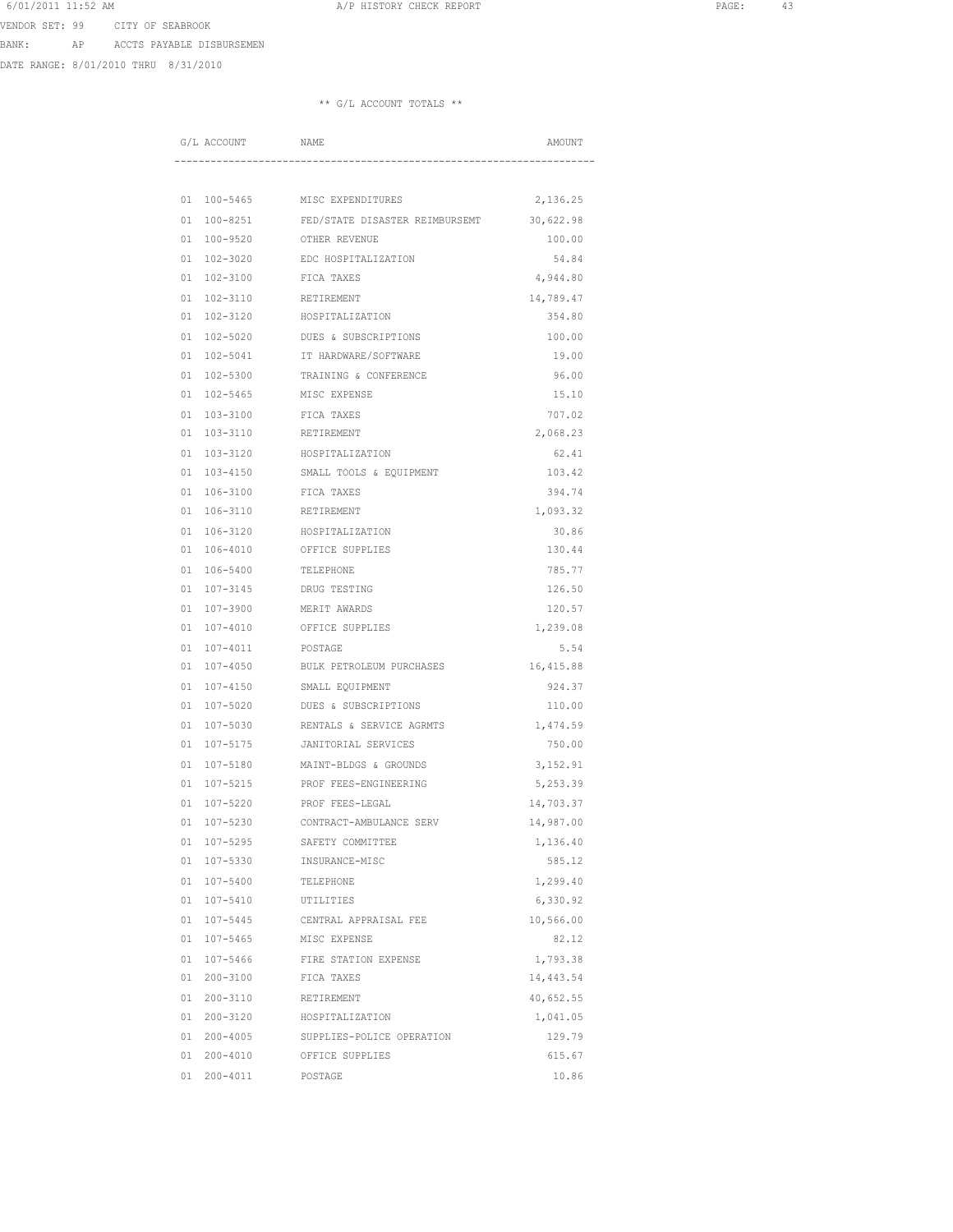6/01/2011 11:52 AM **A**/P HISTORY CHECK REPORT **PAGE:** 44 VENDOR SET: 99 CITY OF SEABROOK

BANK: AP ACCTS PAYABLE DISBURSEMEN

DATE RANGE: 8/01/2010 THRU 8/31/2010

|          | G/L ACCOUNT          | NAME                                       | AMOUNT             |
|----------|----------------------|--------------------------------------------|--------------------|
|          |                      |                                            |                    |
|          |                      |                                            |                    |
| 01       | 200-4030             | GAS & OIL/OUTSIDE SUPPLY                   | 243.47             |
| 01       | $200 - 4150$         | SMALL TOOLS & EQUIP                        | 14.56              |
| 01       | $200 - 5020$         | DUES & SUBSCRIPTIONS                       | 39.00              |
| 01       | $200 - 5030$         | RENTALS & SERVICE AGRMTS                   | 250.80             |
| 01       | 200-5170             | MAINT-RADIO EQUIPMENT                      | 482.48             |
| 01       | $200 - 5175$         | JANITORIAL SERVICES                        | 795.00             |
| 01       | $200 - 5400$         | TELEPHONE                                  | 849.59             |
| 01       | $200 - 5410$         | UTILITIES<br>MISC EXPENSE                  | 125.04             |
| 01       | $200 - 5465$         |                                            | 245.99             |
| 01<br>01 | 210-3100<br>210-3110 | PAYROLL TAX<br>RETIREMENT                  | 509.52<br>1,447.44 |
|          |                      |                                            | 30.50              |
| 01<br>01 | 210-3120<br>210-4160 | HOSPITALIZATION<br>ANIMAL FOOD & SUPPLIES  | 48.60              |
|          |                      |                                            |                    |
| 01<br>01 | 210-5110<br>210-5310 | MAINT- AUTOS & EQUIP<br>UNIFORMS & LAUNDRY | 89.95<br>82.00     |
| 01       | $210 - 5400$         |                                            | 150.76             |
| 01       | 210-5410             | TELEPHONE<br>UTILITIES                     | 358.24             |
| 01       | $220 - 3100$         | FICA TAXES                                 | 1,153.69           |
| 01       | 220-3110             | RETIREMENT                                 | 3,188.42           |
| 01       | 220-3120             | HOSPITALIZATION                            | 106.35             |
| 01       | 220-5110             | MAINT-AUTOS & EQUIP                        | 381.30             |
| 01       | 220-5220             | PROF FEES-LEGAL                            | 166.66             |
| 01       | $220 - 5400$         | TELEPHONE                                  | 1,042.59           |
| 01       | $400 - 3100$         | FICA TAXES                                 | 4,451.58           |
| 01       | $400 - 3110$         | RETIREMENT                                 | 7,514.60           |
| 01       | $400 - 3120$         | HOSPITALIZATION                            | 205.91             |
| 01       | $400 - 4010$         | OFFICE SUPPLIES                            | 455.50             |
| 01       | $400 - 4090$         | POOL SUPPLIES                              | 985.86             |
| 01       | $400 - 4150$         | SMALL EQUIPMENT OR TOOLS                   | 907.66             |
| 01       | $400 - 4400$         | MISC SUPPLIES                              | 737.76             |
| 01       | 400-5030             | RENTALS & SERVICE AGRMTS                   | 132.07             |
| 01       | 400-5110             | MAINT-AUTOS & EOUIPMENT                    | 689.09             |
| 01       | $400 - 5180$         | MAINT-BLDGS & GROUNDS                      | 133.85             |
| 01       | 400-5310             | UNIFORMS & LAUNDRY                         | 294.30             |
|          | 01 400-5400          | TELEPHONE                                  | 503.76             |
|          | 01 400-5410          | UTILITIES                                  | 7,374.74           |
|          | 01 400-5465          | MISC EXPENSE                               | 48.93              |
| 01       | $500 - 3100$         | PAYROLL TAX                                | 3,517.32           |
| 01       | $500 - 3110$         | RETIREMENT                                 | 9,853.82           |
| 01       | $500 - 3120$         | HOSPITALIZATION                            | 270.63             |
| 01       | $500 - 4150$         | SMALL TOOLS & EQUIP                        | 11.98              |
| 01       | 500-4400             | MISC SUPPLIES                              | 136.04             |
| 01       | 500-5030             | RENTALS & SERVICE AGRMTS                   | 23.32              |
|          | 01 500-5110          | MAINT-AUTOS & EQUIP                        | 1,169.13           |
| 01       | 500-5145             | MAINT-DRAINAGE                             | 1,100.00           |
| 01       | $500 - 5150$         | MAINT-STREET SIGNS                         | 81.14              |
|          |                      |                                            |                    |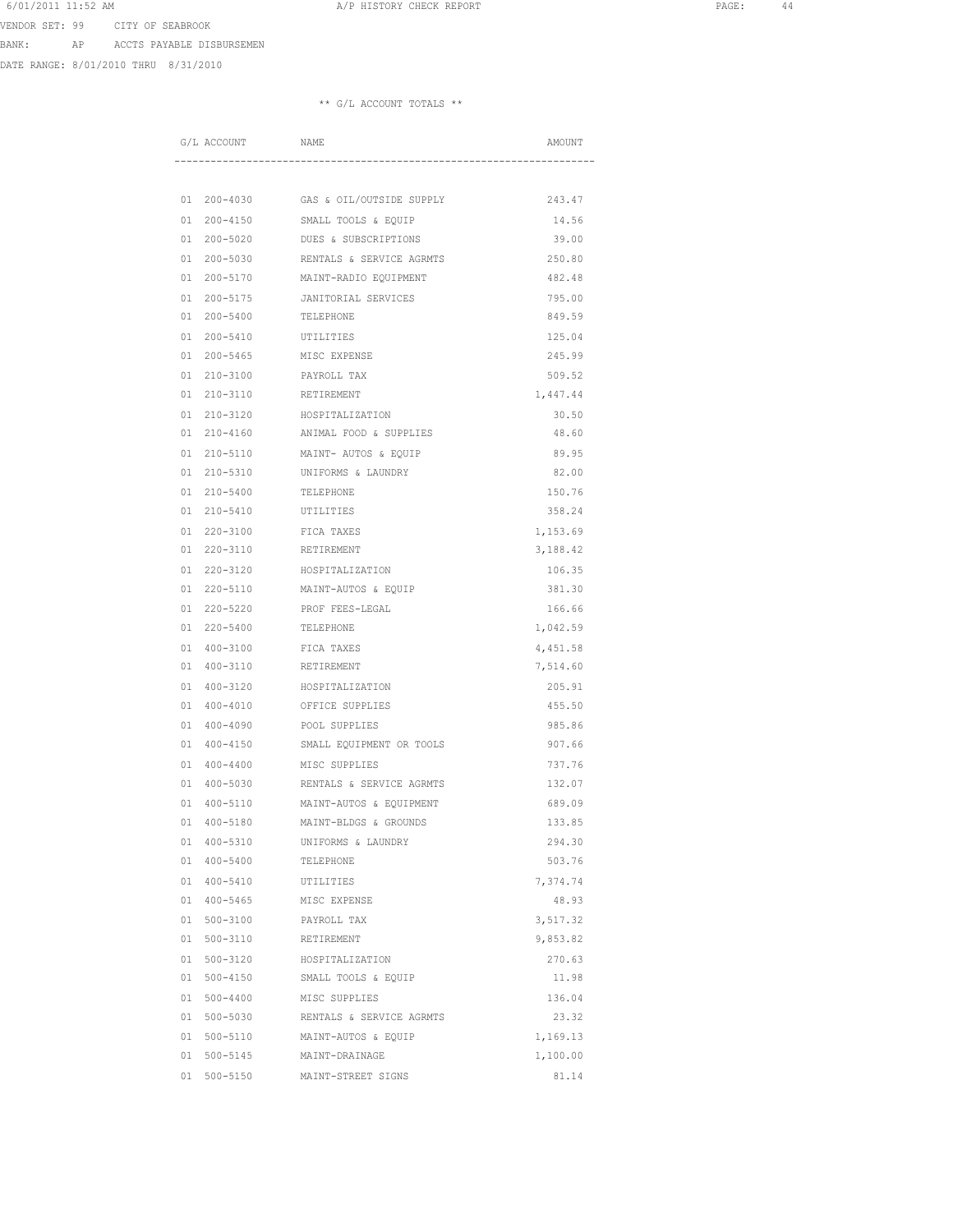VENDOR SET: 99 CITY OF SEABROOK

BANK: AP ACCTS PAYABLE DISBURSEMEN

DATE RANGE: 8/01/2010 THRU 8/31/2010

|          | G/L ACCOUNT          | NAME                                                      | AMOUNT             |
|----------|----------------------|-----------------------------------------------------------|--------------------|
|          |                      |                                                           |                    |
|          |                      |                                                           |                    |
|          |                      | 01 500-5180 MAINT-BLDGS & GROUNDS                         | 79.76              |
| 01       | $500 - 5310$         | UNIFORMS & LAUNDRY                                        | 188.64             |
| 01       | $500 - 5400$         | TELEPHONE                                                 | 40.75              |
| 01       | $500 - 5410$         | UTILITIES                                                 | 353.80             |
| 01       | $500 - 5465$         | MISC EXPENDITURES                                         | 15.95              |
| 01       | 600-3015             | CONTRACT LABOR                                            | 1,120.00           |
| 01       | 600-3100             | PAYROLL TAX                                               | 2,500.00           |
|          | $01 600 - 3110$      | RETIREMENT                                                | 7,173.30           |
|          | 01 600-3120          | HOSPITALIZATION                                           | 211.89             |
|          | 01 600-5215          | PROF FEES - ENGINEERING                                   | 3,575.00           |
| 01       | 600-5240             | CONTRACT SVCS-MOWING/DEMOLITIO                            | 1,458.00           |
| 01       | 600-5400             | TELEPHONE                                                 | 81.07              |
| 01       | 600-5465             | MISC EXPENDITURES                                         | 221.70             |
| 01       | $700 - 3100$         | FICA TAXES                                                | 1,278.62           |
| 01       | 700-3110             | RETIREMENT                                                | 2,701.04           |
| 01<br>01 | 700-3120<br>700-4010 | HOSPITALIZATION<br>OFFICE SUPPLIES                        | 68.31<br>125.05    |
|          |                      |                                                           |                    |
| 01<br>01 | 700-5020             | DUES & SUBSCRIPTIONS<br>700-5030 RENTALS & SERVICE AGRMTS | 250.00<br>254.88   |
|          | 700-5220             | PROF FEES-LEGAL                                           |                    |
| 01<br>01 | 700-5300             | TRAINING & CONFERENCE                                     | 1,633.34<br>249.06 |
|          | 700-5431             | WARRANT INFORMATION SERV                                  |                    |
| 01<br>01 | 700-5465             | MISC EXPENSE                                              | 10.40<br>14.50     |
|          |                      | *** FUND TOTAL ***                                        |                    |
|          |                      |                                                           | 458,162.76         |
|          | 06 601-5301          | EDUCATION EXPENSE                                         | 127.80             |
|          |                      | *** FUND TOTAL ***                                        | 127.80             |
|          |                      |                                                           |                    |
|          | 09 901-5030          | RENTAL & SERVICE AGRMTS                                   | 675.00             |
|          |                      | *** FUND TOTAL ***                                        | 675.00             |
|          |                      |                                                           |                    |
| 13       | 130-5215             | PROF FEES - ENGINEERING                                   | 473.25             |
|          |                      | *** FUND TOTAL ***                                        | 473.25             |
|          |                      |                                                           |                    |
|          | 15 150-5010          | ADVERTISING                                               | 15,164.60          |
| 15       | 150-5030             | RENTALS & SERVICE AGREEMENTS                              | 500.00             |
|          | 15 150-5400          | TELEPHONE                                                 | 220.57             |
|          | 15 150-5410          | UTILITIES                                                 | 506.80             |
|          | 15 150-5465          | MISCELLANEOUS                                             | 48.95              |
|          |                      | *** FUND TOTAL ***                                        | 16,440.92          |
|          | 20 902-3100          | FICA TAXES                                                | 2,669.23           |
| 20       | 902-3110             | RETIREMENT                                                | 7,645.03           |
|          | 20 902-3120          | HOSPITALIZATION                                           | 201.65             |
|          | 20 902-4400          | MISC SUPPLIES                                             | 224.08             |
|          | 20 902-5030          | RENTALS & SERVICE AGRMTS                                  | 4,987.12           |
|          |                      |                                                           |                    |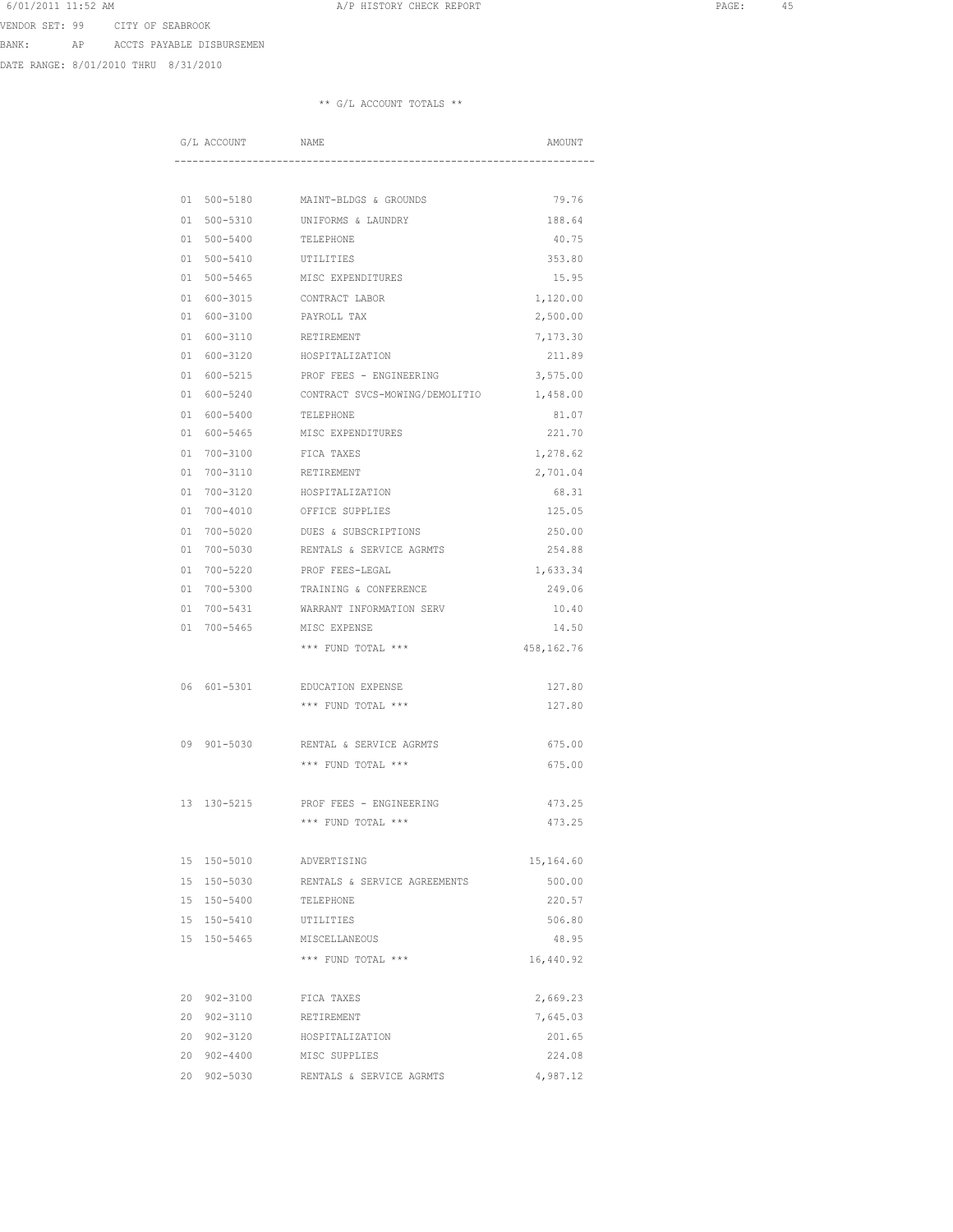VENDOR SET: 99 CITY OF SEABROOK

BANK: AP ACCTS PAYABLE DISBURSEMEN

DATE RANGE: 8/01/2010 THRU 8/31/2010

|    | G/L ACCOUNT  | NAME                      | AMOUNT      |
|----|--------------|---------------------------|-------------|
|    |              |                           |             |
| 20 | 902-5110     | MAINT-AUTOS & EQUIPMENT   | 287.08      |
| 20 | $902 - 5130$ | MAINT-WATER SYSTEM MINOR  | 5,791.44    |
| 20 | $902 - 5180$ | MAINT-BLDGS & GROUNDS     | 34.97       |
| 20 | $902 - 5215$ | PROF FEES-ENGINEERING     | 1,653.91    |
| 20 | $902 - 5216$ | PROF FEES - METER READING | 1,877.50    |
| 20 | $902 - 5275$ | ELECTRICAL SERVICES       | 1,771.10    |
| 20 | $902 - 5280$ | CHEMICAL SUPPLIES         | 579.26      |
| 20 | $902 - 5285$ | LABORATORY FEES           | 720.00      |
| 20 | $902 - 5300$ | TRAINING & CONFERENCE     | 234.05      |
| 20 | $902 - 5310$ | UNIFORMS & LAUNDRY        | 230.16      |
| 20 | $902 - 5400$ | TELEPHONE                 | 160.60      |
| 20 | $902 - 5410$ | UTILITIES                 | 1,986.45    |
| 20 | $902 - 5451$ | PASADENA WATER SUPPLY     | 37,393.00   |
| 20 | $902 - 5465$ | MISC EXPENSE              | 6.39        |
| 20 | $902 - 6021$ | METER REPLACEMENT PROGRAM | 962.60      |
| 20 | $905 - 3100$ | FICA TAXES                | 649.33      |
| 20 | $905 - 3110$ | RETIREMENT                | 1,834.95    |
| 20 | $905 - 3120$ | HOSPITALIZATION           | 55.20       |
| 20 | $905 - 4010$ | OFFICE SUPPLIES           | 2,304.30    |
| 20 | $905 - 4011$ | POSTAGE                   | 1,200.00    |
| 20 | $905 - 5030$ | RENTALS & SERVICE AGRMTS  | 190.00      |
| 20 | $912 - 3100$ | FICA TAXES                | 2,328.89    |
| 20 | $912 - 3110$ | RETIREMENT                | 6,654.63    |
| 20 | 912-3120     | HOSPITALIZATION           | 168.83      |
| 20 | 912-4150     | SMALL EQUIPMENT OR TOLLS  | 122.84      |
| 20 | $912 - 4400$ | MISC SUPPLIES             | 128.38      |
| 20 | 912-5030     | RENTALS & SERVICE AGRMTS  | 390.12      |
| 20 | $912 - 5110$ | MAINT-AUTOS & EQUIPMENT   | 253.02      |
| 20 | $912 - 5120$ | MAINT-SEWER SYSTEM MINOR  | 6,637.91    |
| 20 | $912 - 5180$ | MAINT-BLDGS & GROUNDS     | 445.48      |
| 20 | $912 - 5275$ | ELECTRICAL SERVICES       | 1,875.91    |
| 20 | $912 - 5280$ | CHEMICAL SUPPLIES         | 6,522.94    |
| 20 | $912 - 5285$ | LABORATORY FEES           | 1,031.00    |
| 20 | 912-5300     | TRAINING CONFERENCE       | 173.95      |
| 20 | 912-5310     | UNIFORMS & LAUNDRY        | 230.14      |
| 20 | 912-5400     | TELEPHONE                 | 160.59      |
| 20 | 912-5410     | UTILITIES                 | 14,168.83   |
| 20 | 912-5455     | SLUDGE DISPOSAL           | 8,893.04    |
| 20 | 912-5459     | CLEAN TV/SEWER SYSTEM     | 1,462.50    |
| 20 | $912 - 6100$ | SEWER SYSTEM-REPAIR/MAINT | 24,909.00   |
| 20 | 922-5467     | RECYCLING CHARGES         | 5,813.09    |
|    | 20 922-5469  | RESIDENTIAL SANIT SERVICE | 61,819.62   |
|    | 20 922-5479  | COMMERCIAL SANIT SERVICE  | 49,619.86   |
|    | 20 922-7210  | FRANCHISE FEES            | 16,715.94CR |
|    | 20 922-9535  | SANITATION BILLING FEES   | 8,915.16CR  |
|    |              | *** FUND TOTAL ***        | 243,828.87  |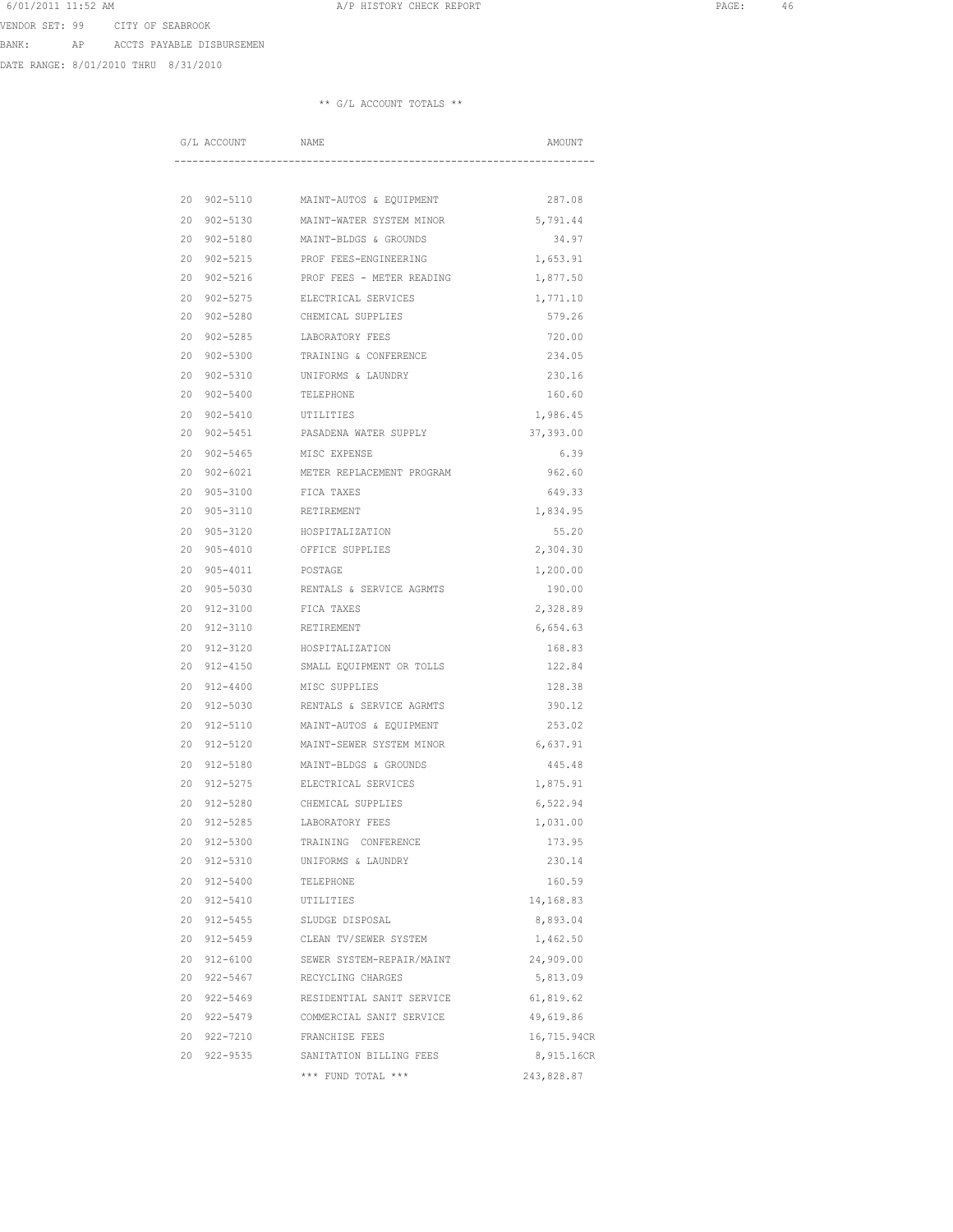VENDOR SET: 99 CITY OF SEABROOK

BANK: AP ACCTS PAYABLE DISBURSEMEN

DATE RANGE: 8/01/2010 THRU 8/31/2010

|                                     | G/L ACCOUNT | NAME                               |              | AMOUNT                   |
|-------------------------------------|-------------|------------------------------------|--------------|--------------------------|
|                                     |             |                                    |              |                          |
|                                     |             | 30 300-5215 PROF FEES-ENGINEERING  | 3,577.00     |                          |
|                                     |             | 30 300-6115 Sewer Projects Various | 141,088.44   |                          |
|                                     |             | *** FUND TOTAL ***                 | 144,665.44   |                          |
|                                     |             | 35 350-5215 PROF FEES-ENGINEERING  | 931.36       |                          |
|                                     |             | *** FUND TOTAL ***                 | 931.36       |                          |
|                                     |             | 37 370-5215 PROF FEES-ENGR         | 138.23       |                          |
|                                     |             | 37 370-5227 PROF FEES - CONSULTING | 15,668.00    |                          |
|                                     | 37 370-5465 | MISC EXPENSE                       | 189.20       |                          |
|                                     |             | *** FUND TOTAL ***                 | 15,995.43    |                          |
|                                     | 39 390-5215 | PROF FEES-ENGINEERING              | 14,035.14    |                          |
|                                     |             | *** FUND TOTAL ***                 | 14,035.14    |                          |
|                                     | 50 501-3100 | FICA TAXES                         | 3,708.21     |                          |
|                                     | 50 501-3110 | RETIREMENT                         | 10,388.93    |                          |
|                                     | 50 501-3120 | HOSPITALIZATION                    | 319.44       |                          |
|                                     |             | 50 501-5110 MAINT - VEHICLES       | 1,823.22     |                          |
|                                     | 50 501-5340 | DETENTION SUPPLIES                 | 466.37       |                          |
|                                     | 50 501-5400 | TELEPHONES                         | 484.54       |                          |
|                                     | 50 501-5497 | C.I.D.                             | 1,402.00     |                          |
|                                     |             | *** FUND TOTAL ***                 | 18,592.71    |                          |
|                                     | 77 770-3100 | FICA                               | 47.63        |                          |
|                                     | 77 770-3110 | RETIREMENT                         |              | 130.14                   |
|                                     |             | *** FUND TOTAL ***                 |              | 177.77                   |
|                                     | 79 790-5115 | MAINT-OFFICE EQUIPMENT             |              | 40.99                    |
|                                     |             | *** FUND TOTAL ***                 |              | 40.99                    |
| VENDOR SET: 99 BANK: AP TOTALS: 269 |             |                                    | 1,041,378.72 | $0.00$ 1, 041, 378.72    |
| BANK: AP<br>TOTALS:                 |             | 269                                | 1,041,378.72 | 0.00<br>1,041,378.72     |
| REPORT TOTALS.                      |             | 286                                | 1.470.376.22 | $0.00 -$<br>1.470.376.22 |